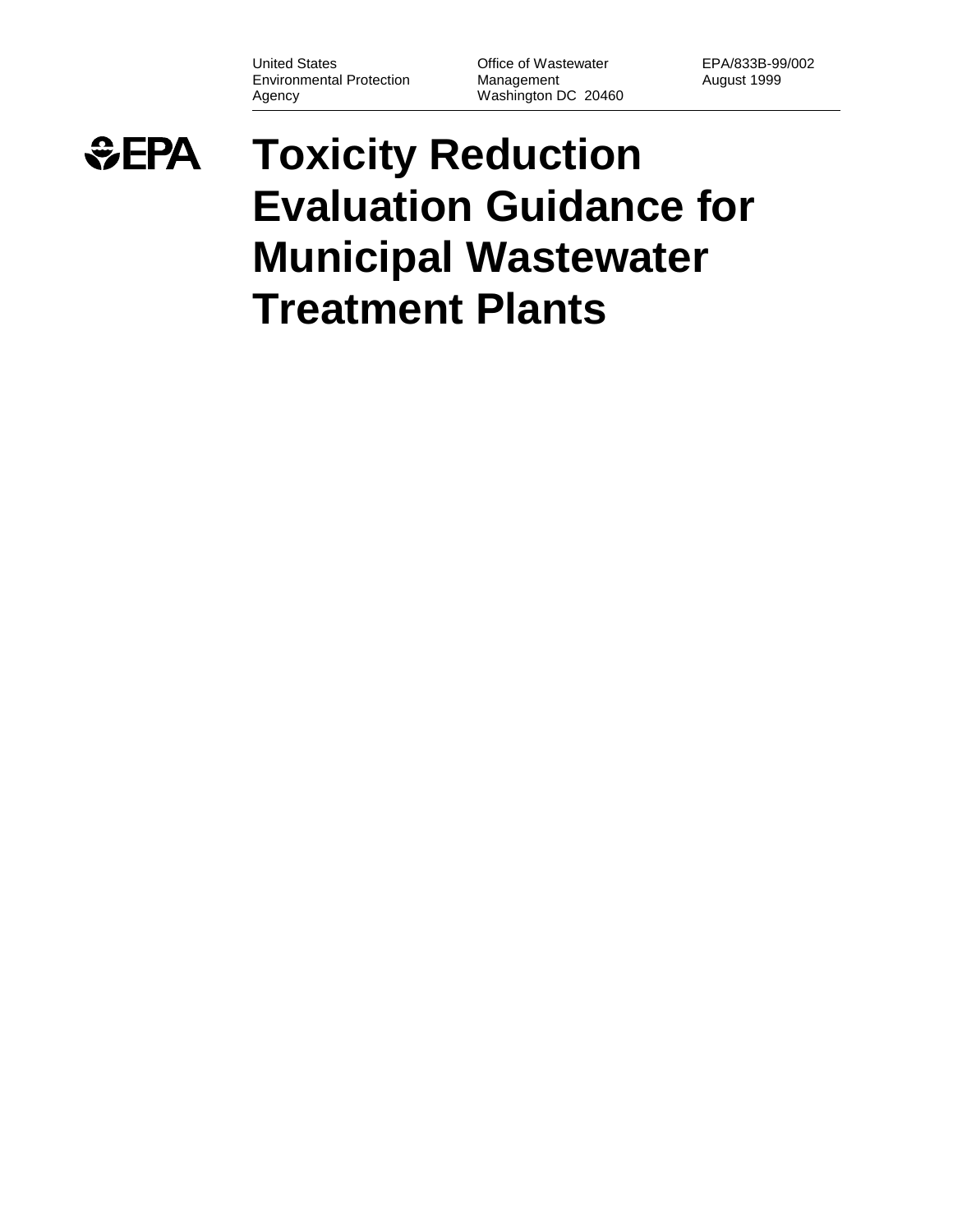# **Toxicity Reduction Evaluation Guidance for Municipal Wastewater Treatment Plants**

**Office of Wastewater Management U.S. Environmental Protection Agency Washington, D.C. 20460**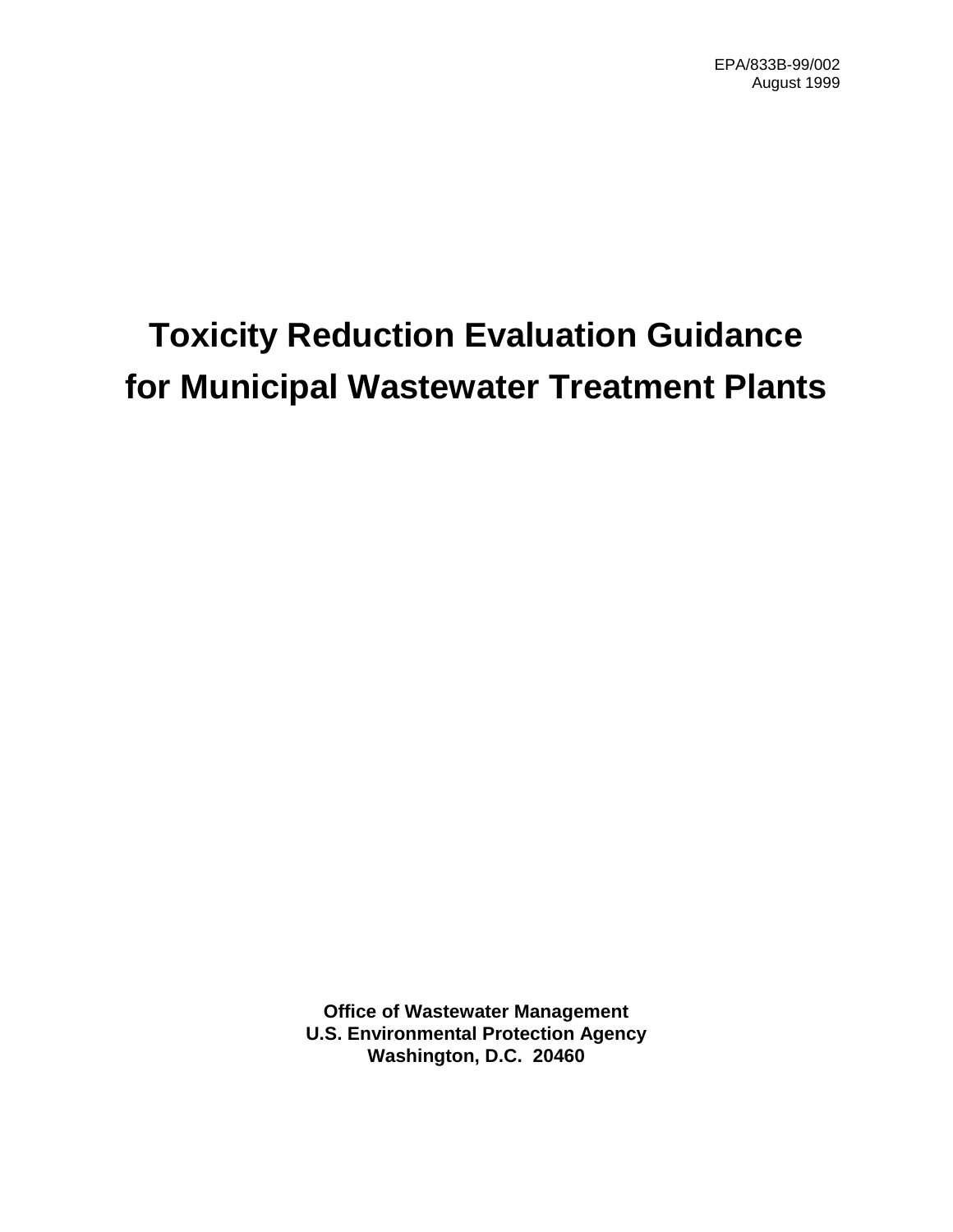### **Notice and Disclaimer**

The U.S. Environmental Protection Agency, through its Office of Water, has funded, managed, and collaborated in the development of this guidance, which was prepared under order 7W-1235-NASX to Aquatic Sciences Consulting; order 5W-2260-NASA to EA Engineering, Science and Technology, Inc.; and contracts 68-03-3431, 68-C8-002, and 68-C2-0102 to Parsons Engineering Science, Inc. It has been subjected to the Agency's peer and administrative review and has been approved for publication.

The statements in this document are intended solely as guidance. This document is not intended, nor can it be relied on, to create any rights enforceable by any party in litigation with the United States. EPA and State officials may decide to follow the guidance provided in this document, or to act at variance with the guidance, based on an analysis of site-specific circumstances. This guidance may be revised without public notice to reflect changes in EPA policy.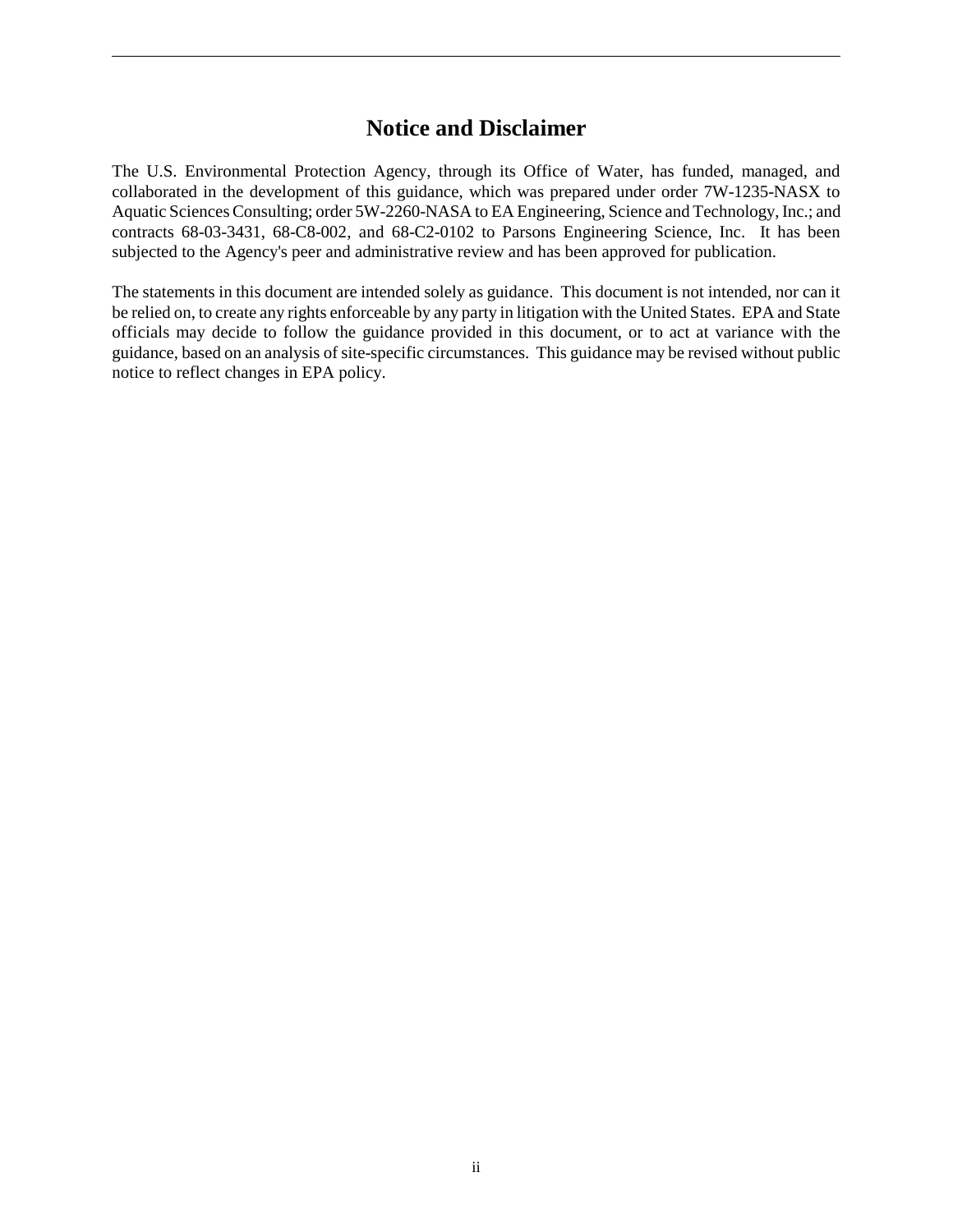### **Foreword**

This document is intended to provide guidance to permittees, permit writers, and consultants on the general approach and procedures for conducting toxicity reduction evaluations (TREs) at municipal wastewater treatment plants. TREs are important tools for Publicly Owned Treatment Works (POTWs) to use to identify and reduce or eliminate toxicity in a wastewater discharge. TREs may be required by the discharger's National Pollutant Discharge Elimination System (NPDES) permit or through state or federal enforcement actions. Dischargers can use the guidance to evaluate the nature and sources of effluent toxicity before a TRE becomes a regulatory requirement. Whether the TRE is voluntary or mandated, this guidance can be helpful in preparing and executing a plan to address effluent toxicity.

This guidance describes the general approaches that have been successfully used in municipal TREs. Each TRE will be different; therefore, the strategy for conducting TREs should be tailored to address site-specific conditions. The components of a TRE may include the collection and review of pertinent data; an evaluation of the treatment facility to identify conditions that may contribute to effluent toxicity; identification of effluent toxicants using toxicity identification evaluation (TIE) procedures (USEPA 1991a, 1992a, 1993a, 1993b, 1996); location of the sources of toxicants and/or toxicity using chemical analysis or refractory toxicity assessment (RTA) procedures; and the evaluation, selection, and implementation of toxicity control measures. Dischargers are encouraged to develop a TRE plan that describes the initial components to perform in the TRE. Following initial testing, the results can be used to provide direction for further testing to identify the cause(s) and source(s) of toxicity and evaluate and select methods for toxicity control.

This document is an update of the municipal TRE protocol that was published in 1989 (USEPA, 1989a). Much experience has been gained since 1989, including the use of a number of freshwater and estuarine/ marine species in acute and chronic TRE studies and the development of additional procedures for TIE and RTA studies. In most cases, the approaches and methods described in the municipal TRE protocol have been validated through TRE studies and other municipal TREs (Amato et al., 1992; Bailey et al., 1995; Botts et al., 1990, 1992, 1993, 1994; Collins et al., 1991; Fillmore et al., 1990; Lankford and Eckenfelder, 1990; Morris et al., 1990, 1992). Important lessons have been learned and this information has been incorporated in this guidance where possible. Additions to this guidance include considerations in evaluating the operation and performance of current publicly owned treatment works (POTW) technology, descriptions of current TIE procedures for acute and short-term chronic toxicity (USEPA 1991a, 1992a, 1993a, 1993b, 1996), updated methods for tracking sources of acute and chronic toxicity in POTW sewer collection systems, and additional recent case studies on acute and chronic TREs using freshwater and estuarine/marine species. Information is also provided on sampling requirements, equipment and facilities, quality assurance/quality control, and health and safety.

The updated TIE guidance procedures are important tools for conducting TREs including *Toxicity Identification Evaluation: Characterization of Chronically Toxic Effluents, Phase I (USEPA, 1992a), Methods for Aquatic Toxicity Identification Evaluations: Phase I Toxicity Characterization Procedures, Second Edition* (USEPA, 1991a), *Marine Toxicity Identification Evaluation (TIE) Guidance Document, Phase I* (USEPA, 1996)*, Methods for Aquatic Toxicity Identification Evaluations: Phase II Toxicity Identification Procedures for Samples Exhibiting Acute and Chronic Toxicity* (USEPA, 1993a), and *Methods for Aquatic Toxicity Identification Evaluations: Phase III Toxicity Confirmation Procedures for Samples Exhibiting Acute and Chronic Toxicity* (USEPA, 1993b). The acute and chronic whole effluent toxicity testing manuals should also be reviewed during the TRE process (USEPA 1993c, 1994a, 1994b, 1995). These manuals describe procedures for the toxicity tests that are the core of the TREs.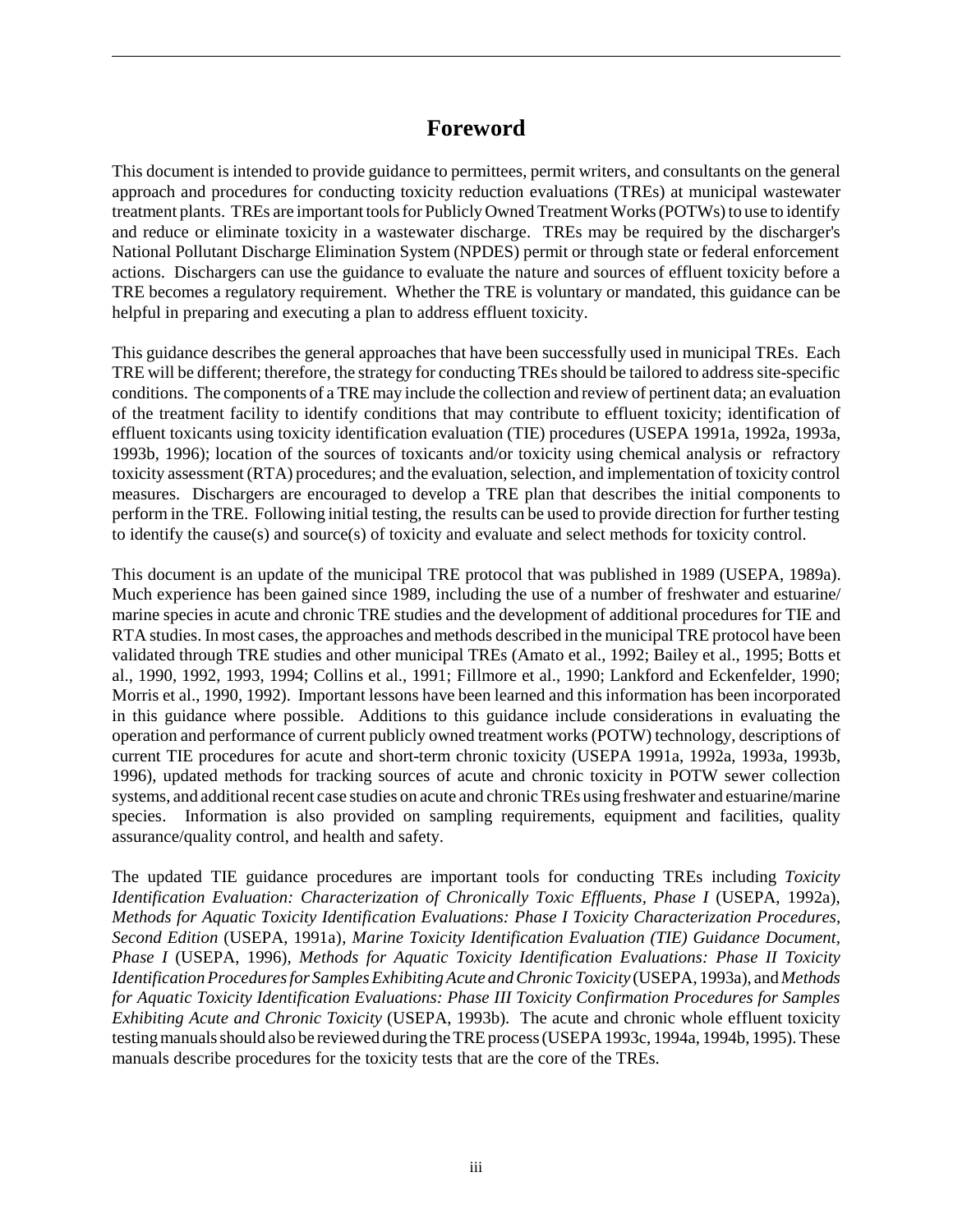## **Contents**

| Section 1 |                                                                                                 |
|-----------|-------------------------------------------------------------------------------------------------|
| Section 2 |                                                                                                 |
| Section 3 |                                                                                                 |
| Section 4 | 32<br>Additional Characterization Procedures for Evaluating the Effect of Ion Composition<br>34 |
| Section 5 | 51                                                                                              |
| Section 6 | 53<br>53<br>53<br>56<br>57                                                                      |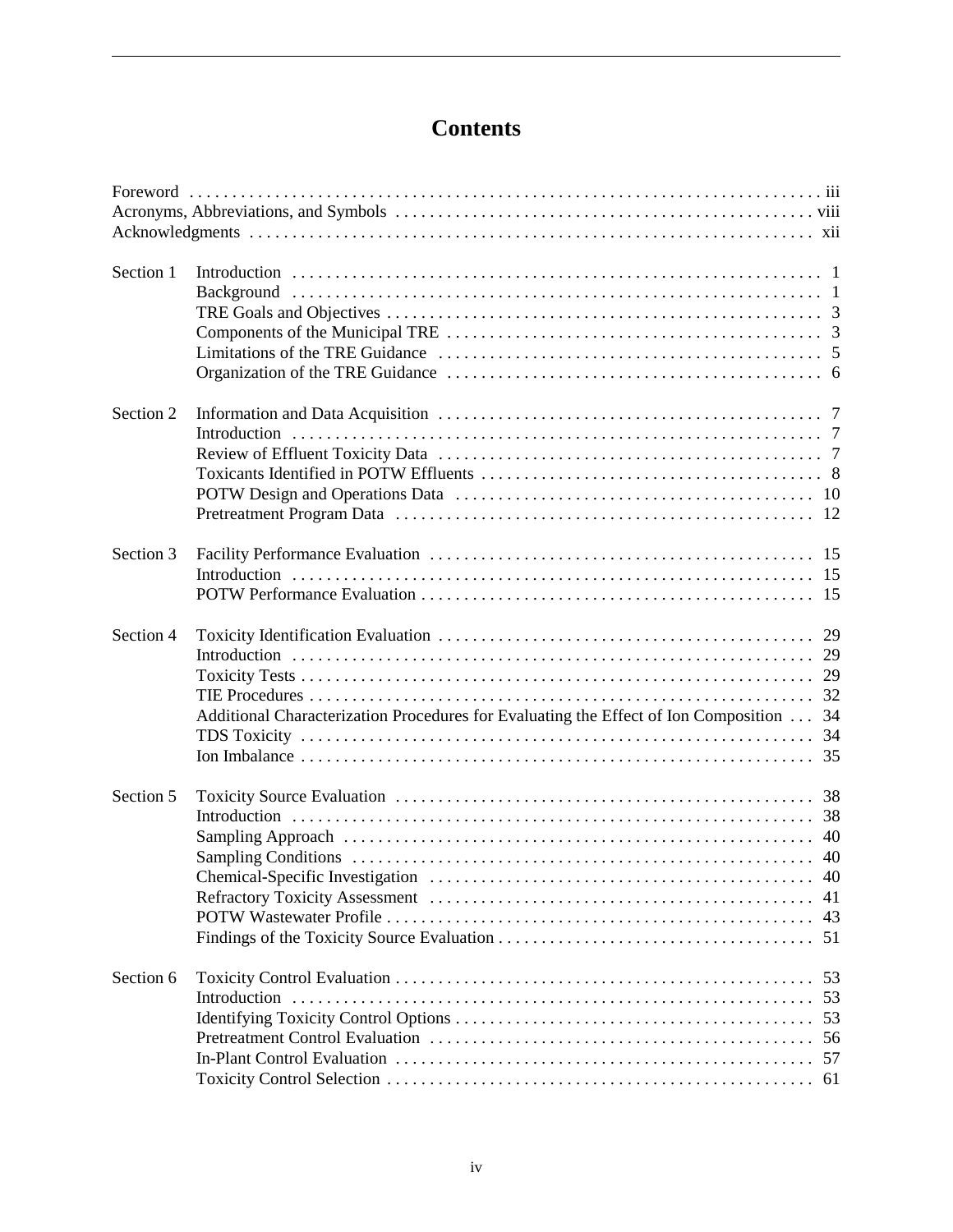## **Contents (continued)**

| Section 7  |  |
|------------|--|
|            |  |
|            |  |
| Section 8  |  |
|            |  |
|            |  |
|            |  |
|            |  |
|            |  |
|            |  |
|            |  |
| Section 9  |  |
|            |  |
|            |  |
|            |  |
|            |  |
|            |  |
|            |  |
|            |  |
|            |  |
|            |  |
| Section 11 |  |
|            |  |
|            |  |
|            |  |
|            |  |
|            |  |
|            |  |

## **Appendices**

| $\mathbf{A}$ |                                                                                         |
|--------------|-----------------------------------------------------------------------------------------|
| B            |                                                                                         |
| C            |                                                                                         |
| D            |                                                                                         |
| E            |                                                                                         |
| $\mathbf{F}$ | TRE Case Study: Central Contra Costa Sanitary District, Martinez, California, and Other |
|              |                                                                                         |
| G            |                                                                                         |
| H            |                                                                                         |
| $\mathbf{I}$ |                                                                                         |
| $\Gamma$     |                                                                                         |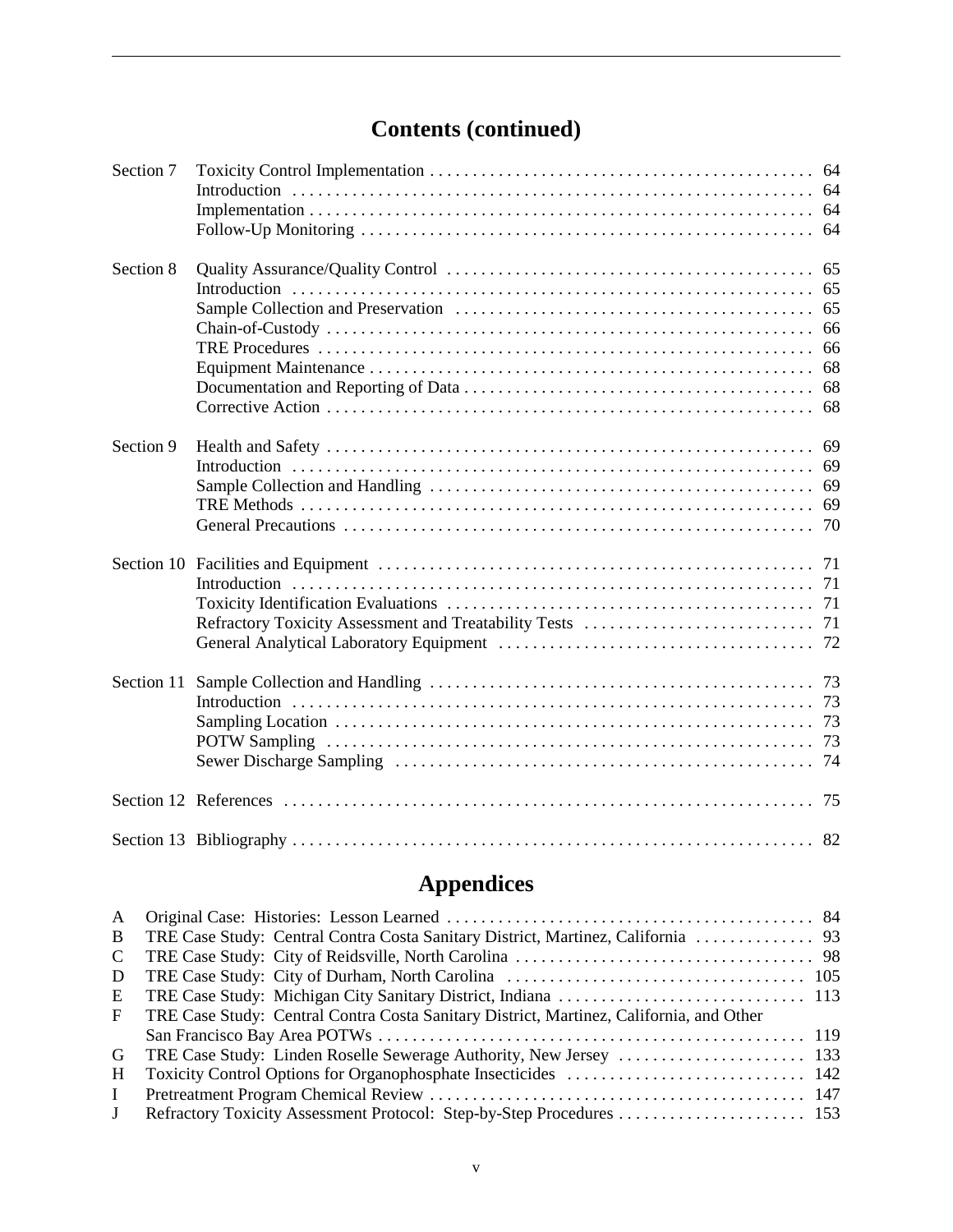## **Figures**

| Figure F-3. Mean diazinon and chlorpyrifos concentrations $(\pm std)$ in influent and effluent from |  |
|-----------------------------------------------------------------------------------------------------|--|
|                                                                                                     |  |
| Figure F-4. Mean chlorpyrifos and diazinon concentrations $(\pm std)$ in influent and effluent from |  |
|                                                                                                     |  |
| Figure H-1. Diazonin removal as a function of SRT, HRT, and MLSS concentration  145                 |  |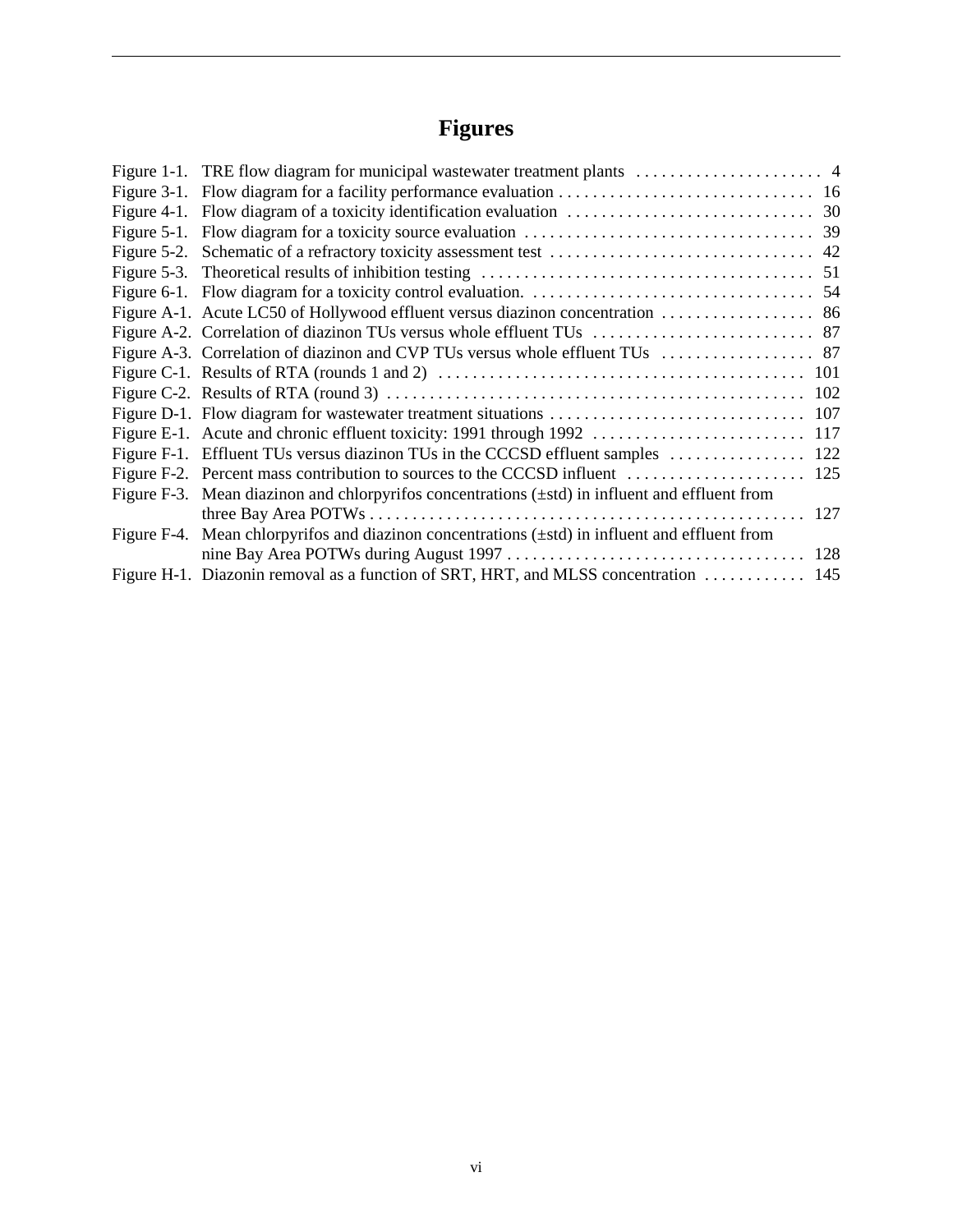## **Tables**

| Table 2-1. |                                                                                                     |
|------------|-----------------------------------------------------------------------------------------------------|
| Table 2-2. |                                                                                                     |
| Table 2-3. |                                                                                                     |
| Table 5-1. | POTW Wastewater Profile Analyses for a Refractory Toxicity Assessment<br>44                         |
| Table 5-2. | Example of Bracketing the LC50 Concentration in the RTA Sewer Wastewater Test<br>46                 |
| Table 5-3. | Comparison of Control Test and Industrial Wastewater Spiked Test Results<br>46                      |
| Table 6-1. | An Example of the Comparison of In-Plant Ammonia Treatment Alternatives<br>55                       |
| Table 6-2. | POTW In-Plant Control Technologies for Categories of Toxic Compounds<br>58                          |
| Table A-1. | Comparison of Whole Effluent TUs and Methanol Fraction TUs<br>88                                    |
| Table A-2. | 89                                                                                                  |
| Table B-1. | Summary of Results of Phase I TIE Conducted on Two Effluent Samples with                            |
|            | 94                                                                                                  |
| Table B-2. | NOECs Obtained for <i>D. excentricus</i> and <i>S. purpuratus</i> Exposed to Different Metals<br>95 |
| Table B-3. | Comparison of Effluent Concentration of Selected Metals with NOECs Derived from                     |
|            | 95                                                                                                  |
| Table B-4. | Comparison of NOECs, LOECs, and Percent Fertilization Obtained with D. excentricus                  |
|            | Exposed to Effluent and Seawater Spiked with Cu<br>96                                               |
| Table B-5. | Percent Fertilization Obtained with D. excentricus Exposed to Effluent and Effluent                 |
|            | 96                                                                                                  |
| Table C-1. | Chronic Toxicity of Raw Industrial Wastewaters<br>99                                                |
| Table C-2. | Description of Industries Evaluated in the RTA<br>99                                                |
| Table C-3. | Comparison of Operating Conditions for the City of Reidsville POTW Processes                        |
|            |                                                                                                     |
| Table D-1. | Farrington Road and Northside Simulation Operating Conditions 108                                   |
| Table D-2. | Comparison of Calibration Test Results to Permit Limitations and Design Criteria<br>109             |
| Table D-3. | Total Phosphorus Results for the Calibration Tests Conducted on April 10-11, 1990<br>109            |
| Table D-4. | 111                                                                                                 |
| Table D-5. |                                                                                                     |
| Table E-1. | Acute Toxicity Characterization Test Results from April 1991 Through June 1991 114                  |
| Table E-2. | Toxicity Characterization Test Results form July 1991 Through October 9, 1991  115                  |
| Table E-3. | Acute and Chronic Toxicity of MCWTP's Effluent (with and without added EDTA)                        |
|            | 116                                                                                                 |
| Table F-1. | Matrix of Results of Phase I TIE Conducted on Five Effluent Samples with C. dubia 121               |
| Table F-2. | 121                                                                                                 |
| Table F-3. | $\ldots \ldots 123$                                                                                 |
| Table F-4. | Diazinon and Chlorpyrifos concentrations in Wastewater Samples from Selected                        |
|            | Residential and Commercial Sources in the CCCSD<br>124                                              |
| Table G-1. | TIE Phase III Results: Non-Polar Organic Compound Confirmation (LRSA POTW) 135                      |
| Table G-2. | Results of Refractory Toxicity Assessment, July and October 1993<br>137                             |
| Table I-1. | 148                                                                                                 |
| Table I-2. |                                                                                                     |
| Table I-3. |                                                                                                     |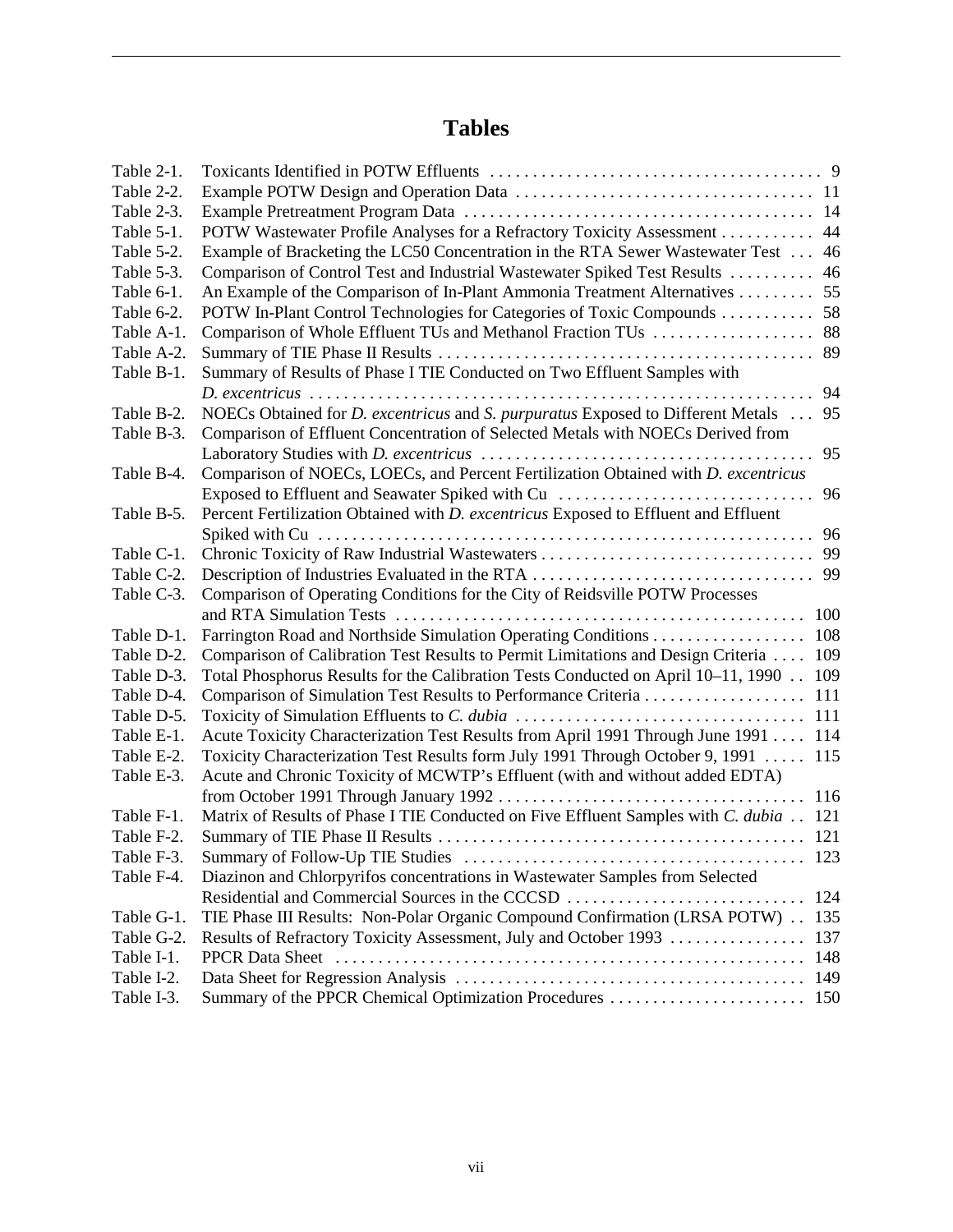## **Acronyms, Abbreviations, and Symbols**

| AA                  | Atomic absorption                                                                   |  |  |
|---------------------|-------------------------------------------------------------------------------------|--|--|
| <b>ACO</b>          | Administrative consent order                                                        |  |  |
| Ag                  | Silver                                                                              |  |  |
| Alum                | Aluminum sulfate                                                                    |  |  |
| $A/O^{\circledast}$ | Patented biological nutrient removal process                                        |  |  |
| <b>AQUIRE</b>       | Aquatic Information Retrieval Toxicity Data Base                                    |  |  |
| <b>APE</b>          | Alkylphenol ethoxylates                                                             |  |  |
| <b>ASCE</b>         | American Society of Civil Engineers                                                 |  |  |
| ASM                 | American Society for Microbiology                                                   |  |  |
| <b>ASTM</b>         | American Society for Testing and Materials                                          |  |  |
| <b>ATP</b>          | Adenosine triphosphate                                                              |  |  |
| <b>BNR</b>          | Biological nutrient removal                                                         |  |  |
| <b>BOD</b>          | Biochemical oxygen demand                                                           |  |  |
| BOD <sub>5</sub>    | Five-day biochemical oxygen demand                                                  |  |  |
| $BOD_{20}$          | Twenty-day biochemical oxygen demand                                                |  |  |
| $^{\circ}C$         | Degrees centigrade                                                                  |  |  |
| CaCO <sub>3</sub>   | Calcium carbonate                                                                   |  |  |
| <b>CADPR</b>        | California Department of Pesticide Registration                                     |  |  |
| $\mathbf{C}$        | Concentration of specified analyte in filtrate of return activated sludge biomass   |  |  |
| <b>CCCSD</b>        | Central Contra Costa Sanitary District                                              |  |  |
| C. dubia            | Ceriodaphnia dubia, cladoceran                                                      |  |  |
| Cd                  | Cadmium                                                                             |  |  |
| Ce                  | Effluent concentration of the specified analyte                                     |  |  |
| <b>CERCLA</b>       | Comprehensive Environmental Response, Compensation, and Liability Act               |  |  |
| <b>CFR</b>          | Code of Federal Regulations                                                         |  |  |
| ChV                 | Chronic value, geometric mean of the no observed effect concentration (NOEC) and    |  |  |
|                     | lowest observed effect concentration (LOEC)                                         |  |  |
| Ci                  | Influent concentration of the specified analyte                                     |  |  |
| CO <sub>2</sub>     | Carbon dioxide                                                                      |  |  |
| COC                 | Chain-of-custody                                                                    |  |  |
| <b>COD</b>          | Chemical oxygen demand                                                              |  |  |
| Cpe                 | Concentration of specified analyte in primary effluent                              |  |  |
| Cr                  | Chromium                                                                            |  |  |
| CSO                 | Combined sewer overflow                                                             |  |  |
| <b>CTAS</b>         | Cobalt thiocyanate active substances                                                |  |  |
| Cu                  | Copper                                                                              |  |  |
| CuSO <sub>4</sub>   | Copper sulfate                                                                      |  |  |
| cu ft/lb            | Cubic feet per pound                                                                |  |  |
| CV                  | Coefficient of variation                                                            |  |  |
| <b>CVP</b>          | Chlorfenvinphos                                                                     |  |  |
| $C_{W}$             | Concentration of specified analyte in sewer wastewater                              |  |  |
| <b>CWA</b>          | Clean Water Act                                                                     |  |  |
| C18                 | Carbon-based resin used in solid phase extraction (SPE) columns to evaluate for the |  |  |
|                     | presence of nonpolar organic toxicants                                              |  |  |
| D. excentricus      | Dendraster excentricus, sand dollar                                                 |  |  |
| D. magna            | Daphnia magna, cladoceran                                                           |  |  |
| $D.$ pulex          | Daphnia pulex, cladoceran                                                           |  |  |
| <b>DMR</b>          | Discharge monitoring report                                                         |  |  |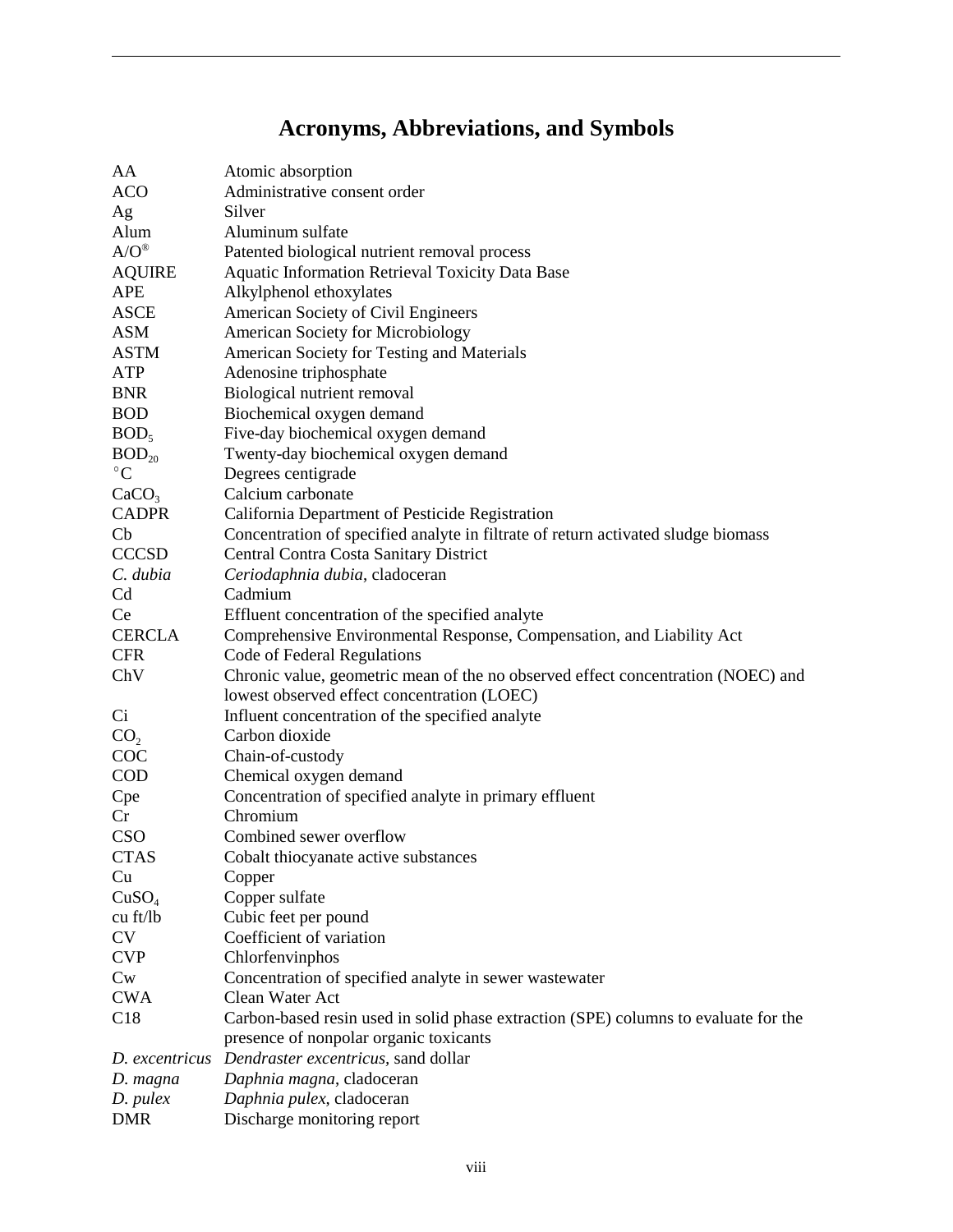## **Acronyms, Abbreviations, and Symbols (continued)**

| DO                               | Dissolved oxygen                                                                                 |  |  |
|----------------------------------|--------------------------------------------------------------------------------------------------|--|--|
| EC50                             | Effective concentration causing a 50% effect in the test species                                 |  |  |
| <b>ECOTOX</b>                    | Ecotoxicology Database Retrieval System                                                          |  |  |
| <b>EDTA</b>                      | Ethylenediaminetetraacetate                                                                      |  |  |
| <b>ELISA</b>                     | Enzyme-linked immunosorbent assay                                                                |  |  |
| <b>EXTOXNET</b>                  | <b>Extension Toxicology Network</b>                                                              |  |  |
| F/M                              | Food to microorganism ratio                                                                      |  |  |
| F/Mb                             | Food to microorganism ratio                                                                      |  |  |
| Fw                               | Flow concentration factor for RTA testing                                                        |  |  |
| g/L                              | Grams per liter                                                                                  |  |  |
| gpd/sq ft                        | Gallons per day per square foot                                                                  |  |  |
| gpm/sf                           | Gallons per minute per square foot                                                               |  |  |
| <b>GAC</b>                       | Granular activated carbon                                                                        |  |  |
| GC                               | Gas chromatography                                                                               |  |  |
| GC/MS                            | Gas chromatograph/mass spectrophotometer                                                         |  |  |
| H&S                              | Health and safety                                                                                |  |  |
| Hg                               | Mercury                                                                                          |  |  |
| HNO <sub>3</sub>                 | Nitric acid                                                                                      |  |  |
| $H_2O_2$                         | Hydrogen peroxide                                                                                |  |  |
| <b>HPLC</b>                      | High-performance liquid chromatography                                                           |  |  |
| <b>HRT</b>                       | Hydraulic retention time                                                                         |  |  |
| <b>ICP</b>                       | Inductively coupled plasma spectrometry                                                          |  |  |
| ICp                              | Inhibition concentration causing a percent effect $(p)$ in the test species $(e.g., IC25, IC50)$ |  |  |
| <b>IWC</b>                       | Instream waste concentration                                                                     |  |  |
| <b>IWS</b>                       | Industrial waste survey                                                                          |  |  |
| L                                | Liter                                                                                            |  |  |
| LC <sub>50</sub>                 | Lethal concentration causing a 50% mortality in exposed test organisms                           |  |  |
| <b>LRSA</b>                      | Linden Roselle Sewerage Authority                                                                |  |  |
| <b>LOEC</b>                      | Lowest observed effect concentration                                                             |  |  |
| $m^3/m^2/day$                    | Cubic meters per square meter per day                                                            |  |  |
| <b>MBAS</b>                      | Methylene blue active substances                                                                 |  |  |
| <b>MCRT</b>                      | Mean cell residence time                                                                         |  |  |
| <b>MCWTP</b>                     | Michigan City Wastewater Treatment Plant                                                         |  |  |
| mg/L                             | Milligram per liter                                                                              |  |  |
| $mg O_2/hr/g$                    | Milligram dissolved oxygen per hour per gram                                                     |  |  |
| mg O <sub>2</sub> /L/            | Milligram dissolved oxygen per liter per gram mixed liquor volatile suspended solids             |  |  |
| gMLVSS/min per minute            |                                                                                                  |  |  |
| M. bahia                         | Mysidopsis bahia, mysid shrimp                                                                   |  |  |
| mL                               | Milliliter                                                                                       |  |  |
| <b>MLSS</b>                      | Mixed liquor suspended solids                                                                    |  |  |
| <b>MLVSS</b>                     | Mixed liquor volatile suspended solids                                                           |  |  |
| MS                               | Mass spectrometry                                                                                |  |  |
| <b>MSDS</b>                      | Material safety data sheet                                                                       |  |  |
| mgd                              | million gallons per day                                                                          |  |  |
| <b>NaCl</b>                      | Sodium chloride                                                                                  |  |  |
| Na <sub>2</sub> HPO <sub>4</sub> | Disodium phosphate                                                                               |  |  |
| $NaH_2PO_4$                      | Monosodium phosphate                                                                             |  |  |
| <b>NCDEM</b>                     | North Carolina Division of Environmental Management                                              |  |  |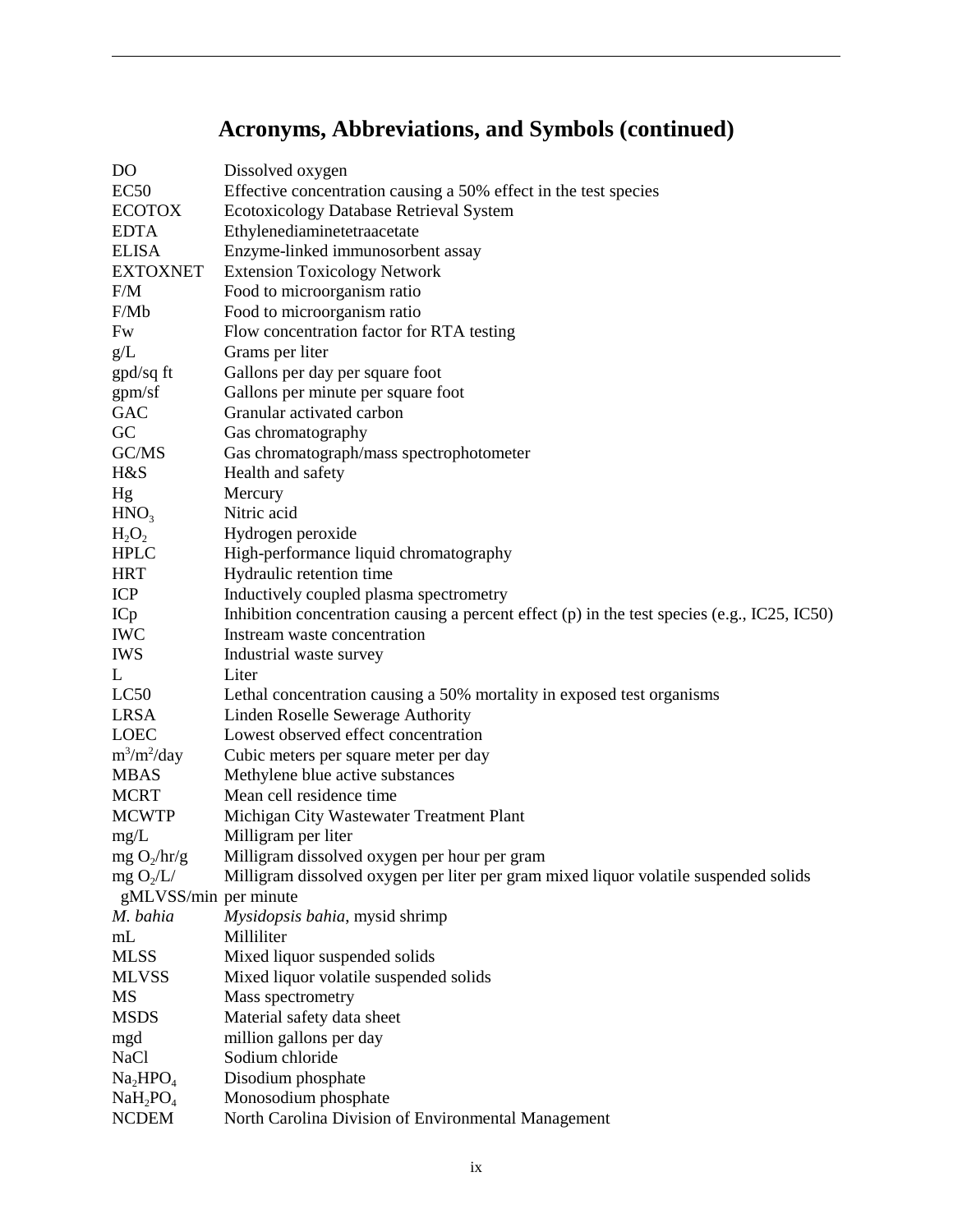## **Acronyms, Abbreviations, and Symbols (continued)**

| <b>NETAC</b>    | USEPA's National Effluent Toxicity Assessment Center                              |  |  |  |
|-----------------|-----------------------------------------------------------------------------------|--|--|--|
| NH <sub>3</sub> | Un-ionized ammonia                                                                |  |  |  |
| $NH4+$          | Ammonium ion                                                                      |  |  |  |
| $NH3-N$         | Total ammonia as nitrogen                                                         |  |  |  |
| Ni              | Nickel                                                                            |  |  |  |
| <b>NIOSH</b>    | National Institute of Occupational Safety and Health                              |  |  |  |
| <b>NJDEP</b>    | New Jersey Department of Environmental Protection                                 |  |  |  |
| <b>NOEC</b>     | No observed effect concentration                                                  |  |  |  |
| $NO3-N$         | Nitrate as nitrogen                                                               |  |  |  |
| <b>NJPDES</b>   | New Jersey Pollutant Discharge Elimination System                                 |  |  |  |
| <b>NPDES</b>    | National Pollutant Discharge Elimination System                                   |  |  |  |
| <b>NPO</b>      | Non-polar organic                                                                 |  |  |  |
| <b>NTIS</b>     | National Technical Information Service                                            |  |  |  |
| O <sub>2</sub>  | Oxygen                                                                            |  |  |  |
| O. mykiss       | Oncorhynchus mykiss, trout                                                        |  |  |  |
| <b>OSHA</b>     | Occupational Safety and Health Administration                                     |  |  |  |
| <b>OUR</b>      | Oxygen uptake rate, a measure of the activity of activated sludge biomass         |  |  |  |
| P               | Phosphorus                                                                        |  |  |  |
| <b>PAC</b>      | Powdered activated carbon                                                         |  |  |  |
| Pb              | Lead                                                                              |  |  |  |
| <b>PBO</b>      | Piperonyl butoxide, a metabolic blocking agent used to detect for the presence of |  |  |  |
|                 | organophosphate insecticides                                                      |  |  |  |
| pH              | Logarithm of the reciprocal of the hydrogen ion concentration                     |  |  |  |
| $PO4-P$         | Orthophosphate as phosphorus                                                      |  |  |  |
| <b>POTW</b>     | Publicly owned treatment works                                                    |  |  |  |
| P. promelas     | Pimephales promelas, fathead minnow                                               |  |  |  |
| <b>PPCR</b>     | Pretreatment program chemical review                                              |  |  |  |
| Qi              | POTW influent flow rate                                                           |  |  |  |
| Qw              | Sewer wastewater flow rate                                                        |  |  |  |
| QA/QC           | Quality assurance/quality control                                                 |  |  |  |
| r value         | Correlation coefficient                                                           |  |  |  |
| <b>RAS</b>      | Return activated sludge                                                           |  |  |  |
| <b>RBC</b>      | Rotating biological contactor                                                     |  |  |  |
| <b>RCRA</b>     | <b>Resource Conservation and Recovery Act</b>                                     |  |  |  |
| <b>RREL</b>     | <b>Risk Reduction Engineering Laboratory</b>                                      |  |  |  |
| <b>RTA</b>      | Refractory toxicity assessment                                                    |  |  |  |
| <b>RWQCP</b>    | <b>Regional Water Quality Control Plant</b>                                       |  |  |  |
| <b>SARA</b>     | Superfund Amendments and Reauthorization Act                                      |  |  |  |
| $SBOD_5$        | Five-day soluble biochemical oxygen demand                                        |  |  |  |
| <b>SCOD</b>     | Soluble chemical oxygen demand                                                    |  |  |  |
| sf              | square foot                                                                       |  |  |  |
| <b>SIC</b>      | Standard industrial classification                                                |  |  |  |
| <b>SNAP</b>     | Sewer network analysis program                                                    |  |  |  |
| $SNH_3-N$       |                                                                                   |  |  |  |
| SO <sub>2</sub> | Soluble ammonia - nitrogen<br>Sulfur dioxide                                      |  |  |  |
| SOP             | Standard operating procedures                                                     |  |  |  |
| <b>SOR</b>      | Surface overflow rate                                                             |  |  |  |
|                 |                                                                                   |  |  |  |
| <b>SOUR</b>     | Specific oxygen uptake rate                                                       |  |  |  |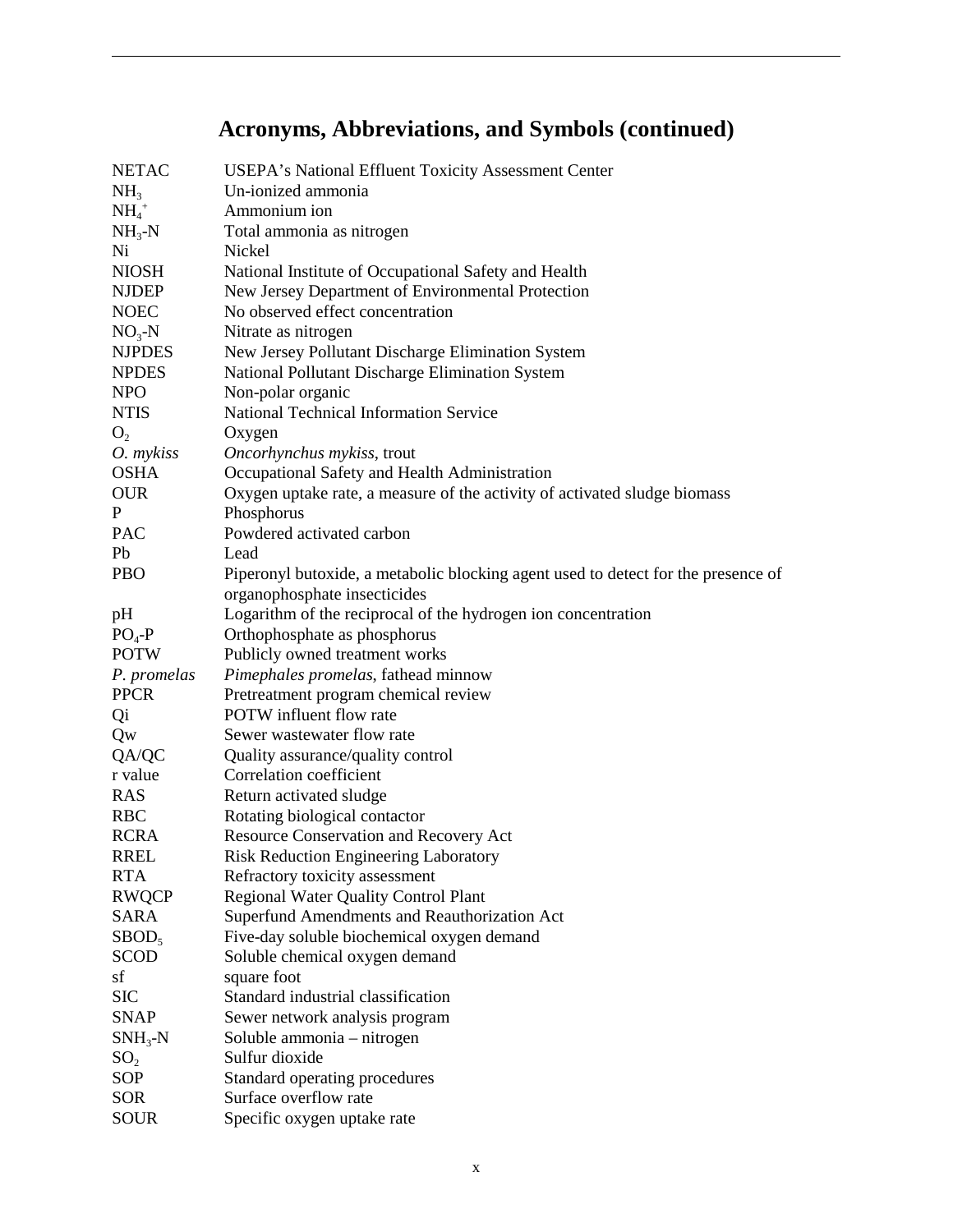## **Acronyms, Abbreviations, and Symbols (continued)**

| S. <i>purpurtus</i> | Strongylocentrotus purpurtus                                                |  |  |  |
|---------------------|-----------------------------------------------------------------------------|--|--|--|
| SP                  | Soluble phosphorus                                                          |  |  |  |
| <b>SPI</b>          | Simulated plant influent                                                    |  |  |  |
| <b>SPE</b>          | Solid phase extraction                                                      |  |  |  |
| <b>SRT</b>          | Sludge retention time                                                       |  |  |  |
| SS                  | Suspended solids                                                            |  |  |  |
| SSO                 | Sanitary sewer overflow                                                     |  |  |  |
| <b>SSUR</b>         | Specific substrate utilization rate                                         |  |  |  |
| <b>SVI</b>          | Sludge volume index                                                         |  |  |  |
| TBOD <sub>5</sub>   | Total five-day biochemical oxygen demand                                    |  |  |  |
| <b>TCIP</b>         | Toxics control implementation plan                                          |  |  |  |
| <b>TCLP</b>         | Toxicity characteristic leaching procedure                                  |  |  |  |
| <b>TDS</b>          | Total dissolved solids                                                      |  |  |  |
| TIE                 | Toxicity identification evaluation                                          |  |  |  |
| <b>TKN</b>          | Total Kjeldahl nitrogen                                                     |  |  |  |
| <b>TMP</b>          | Toxicity management program                                                 |  |  |  |
| <b>TOC</b>          | Total organic carbon                                                        |  |  |  |
| TP                  | Total phosphorus                                                            |  |  |  |
| <b>TRC</b>          | Total residual chlorine                                                     |  |  |  |
| <b>TRE</b>          | Toxicity reduction evaluation                                               |  |  |  |
| <b>TSD</b>          | <b>Technical Support Document</b>                                           |  |  |  |
| <b>TSDF</b>         | Treatment, storage, and disposal facility                                   |  |  |  |
| <b>TSS</b>          | Total suspended solids                                                      |  |  |  |
| TU                  | Toxic unit                                                                  |  |  |  |
| TUa                 | Acute toxic unit                                                            |  |  |  |
| TUc                 | Chronic toxic unit                                                          |  |  |  |
| $\mu$ g/L           | Microgram per liter                                                         |  |  |  |
| $\mu$ m             | Micron                                                                      |  |  |  |
| <b>UMVUE</b>        | Uniformly Minimum Variance Unbiased Estimator                               |  |  |  |
| <b>USD</b>          | <b>Union Sanitary District</b>                                              |  |  |  |
| <b>USEPA</b>        | United States Environmental Protection Agency                               |  |  |  |
| <b>UV</b>           | Ultraviolet                                                                 |  |  |  |
| UV-VIS              | Ultraviolet – visible spectrophotometer                                     |  |  |  |
| Vb                  | Volume of biomass for RTA testing                                           |  |  |  |
| Vr                  | Reactor volume for RTA testing                                              |  |  |  |
| Vnb                 | Volume of non-toxic biomass for RTA testing                                 |  |  |  |
| Vpe                 | Volume of primary effluent for RTA testing                                  |  |  |  |
| <b>V</b> sw         | Volume of synthetic wastewater for RTA testing                              |  |  |  |
| Vw                  | Volume of sewer wastewater for RTA testing                                  |  |  |  |
| <b>VSS</b>          | Volatile suspended solids                                                   |  |  |  |
| <b>WEF</b>          | <b>Water Environment Federation</b>                                         |  |  |  |
| <b>WPCF</b>         | Water Pollution Control Federation (currently Water Environment Federation) |  |  |  |
| <b>WWTP</b>         | Wastewater treatment plant                                                  |  |  |  |
| xg                  | Times gravity                                                               |  |  |  |
| Zn                  | Zinc                                                                        |  |  |  |
| <b>ZSV</b>          | Zone setting velocity                                                       |  |  |  |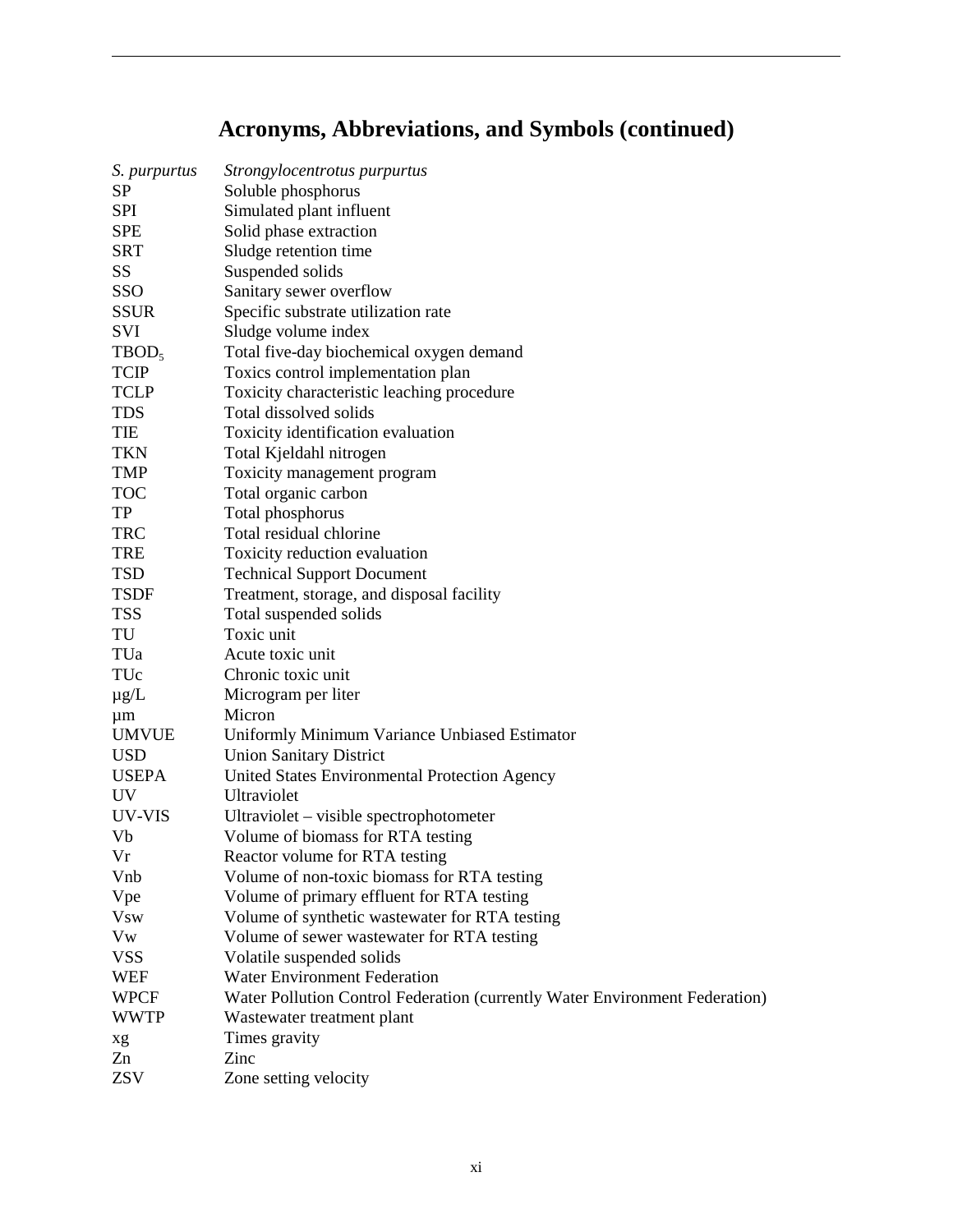### **Acknowledgments**

This guidance was prepared through the cooperative efforts of USEPA; Aquatic Sciences Consulting; EA Engineering, Science and Technology, Inc.; Parsons Engineering-Science, Inc.; and Burlington Research, Inc. The principal authors of the municipal TRE protocol (USEPA, 1989a) were John A. Botts, Jonathan W. Braswell, Jaya Zyman, William L. Goodfellow, Samuel B. Moore, and Dolloff F. Bishop. Although much of the information presented in the TRE protocol (USEPA, 1989a) is included herein, the primary authors of this guidance—John A. Botts, William L. Goodfellow, Mark A. Collins, Timothy L. Morris, and Richard A. Diehl—have updated the TRE protocol (USEPA, 1989a) using information from recent studies and guidance. Contributors to specific sections of this guidance are listed below.

### Sections 1 through 7 – Main Guidance:

John A. Botts, Aquatic Sciences Consulting, Woodbine, Maryland Jonathan W. Braswell, Parsons Engineering-Science, Inc., Fairfax, Virginia Timothy L. Morris, ENTRIX, Inc., Wilmington, Delaware William L. Goodfellow, EA Engineering, Science and Technology, Inc., Sparks, Maryland Dolloff F. Bishop, USEPA, Cincinnati, Ohio Elizabeth Sullivan, CH2M Hill, Reston, Virginia H. Jeffrey Elseroad, EA Engineering, Science and Technology, Inc., Sparks, Maryland Samuel B. Moore, Burlington Research, Inc., Burlington, North Carolina Richard A. Diehl, Burlington Research, Inc., Burlington, North Carolina John Cannell, former USEPA employee, Portland, Oregon

### Sections 8 through 11 – Laboratory Guidelines:

John A. Botts, Aquatic Sciences Consulting, Woodbine, Maryland Elaine Wilson, Parsons Engineering-Science, Inc., Fairfax, Virginia Jaya Zyman, CH2M Hill, Reston, Virginia

### Appendices A through G – TRE Case Summaries:

John A. Botts, Aquatic Sciences Consulting, Woodbine, Maryland Mark A. Collins, Parsons Engineering-Science, Inc., Fairfax, Virginia Jeffrey Miller, AQUA-Science, Inc., Davis, California Timothy L. Morris, ENTRIX, Inc., Wilmington, Delaware Lauren Fillmore, Parsons Engineering-Science, Inc., Fairfax, Virginia Mary Welch, Science Applications International Corporation, Denver, Colorado James Salisbury, Parsons Engineering-Science, Inc., Fairfax, Virginia Christina L. Cooper, Aquatic Sciences Consulting, Woodbine, Maryland William Clement, Great Lakes Environmental Center, Columbus, Ohio Bart Brandenburg, Central Contra Costa Sanitary District, Martinez, California Bhupinder Dahliwal, Central Contra Costa Sanitary District, Martinez, California Jim Kelly, Central Contra Costa Sanitary District, Martinez, California Jerry Rothrock, City of Reidsville, Reidsville, North Carolina A.T. Rolan, City of Durham, Durham, North Carolina W.W. Sun, City of Durham, Durham, North Carolina Vicki Westbrook, City of Durham, Durham, North Carolina Susan Turbak, City of Durham, Durham, North Carolina Gary Fare, Linden Roselle Sewage Authority, Linden, New Jersey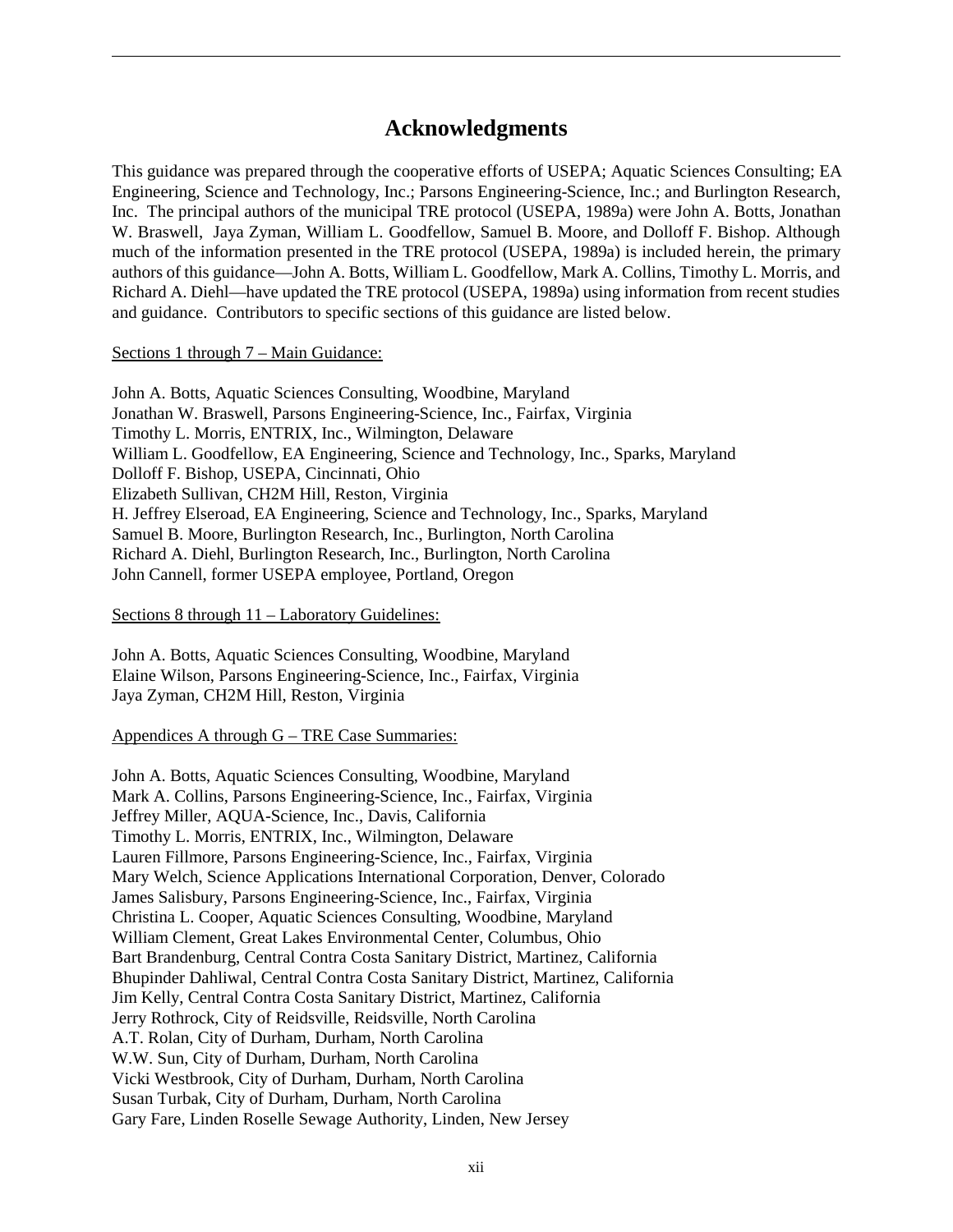Judy Spadone, Linden Roselle Sewage Authority, Linden, New Jersey

Appendix H – Toxicity Control Options for Organophosphate Insecticides

John A. Botts, Aquatic Sciences Consulting, Woodbine, Maryland Carlos Victoria-Rueda, Parsons Engineering-Science, Inc., Austin, Texas Lauren Fillmore, Parsons Engineering-Science, Inc., Fairfax, Virginia Dennis Tierney, Novartis Crop Protection, Greensboro, North Carolina

Appendix I – Pretreatment Program Chemical Review:

Richard A. Diehl, Burlington Research, Inc., Burlington, North Carolina Samuel B. Moore, Burlington Research, Inc., Burlington, North Carolina

### Appendix J – Refractory Toxicity Assessment Protocol: Step-by-Step Procedures

John A. Botts, Aquatic Sciences Consulting, Woodbine, Maryland Timothy L. Morris, ENTRIX, Inc., Wilmington, Delaware Mark A. Collins, Parsons Engineering-Science, Inc., Fairfax, Virginia

The following individuals are gratefully acknowledged for their technical review and advice on this guidance:

Stephen Bainter, USEPA, Region VI, Dallas, Texas Stephen L. Bugbee, retired USEPA employee, Petersburg, Pennsylvania Debra Denton, USEPA, Region IX, San Francisco, California Teresa J. Norberg-King, USEPA, Duluth, Minnesota Laura Phillips, USEPA Office of Wastewater Management, Washington, D.C. Donna Reed-Judkins, USEPA Office of Science and Technology, Washington, D.C. Carl Potter and Richard Dobbs - USEPA Office of Research and Development, Cincinnati, Ohio William J. Rue, EA Engineering, Science and Technology, Inc., Sparks, Maryland G. Michael DeGraeve - Great Lakes Environmental Center, Traverse City, Michigan Sheila Frace, USEPA Office of Science and Technology, Washington, D.C. Jeffrey Lape, USEPA Office of Wastewater Management, Washington, D.C. Linda Anderson-Carnahan, USEPA, Region IV, Atlanta, Georgia Donald I. Mount, AScI Corporation, Duluth, Minnesota Carlos Victoria-Rueda, Parsons Engineering-Science, Inc., Austin, Texas

Stephen Bainter, Debra Denton, and Teresa J. Norberg-King were technical advisors for the preparation of this guidance (order 7W-1235-NASX to Aquatic Sciences Consulting). Ms. Laura Phillips and Mr. Stephen Bugbee served as USEPA Technical Project Managers under order 7W-1235-NASX to Aquatic Sciences Consulting and order 5W-2260-NASA to EA Engineering, Science and Technology, Inc., respectively.

Peer review was conducted following the USEPA's Science Policy Council Handbook for Peer Review (January 1998). The review comments are gratefully acknowledged and the changes were incorporated, as appropriate. USEPA's Office of Water, Office of Wastewater Management provided support for the development of this guidance.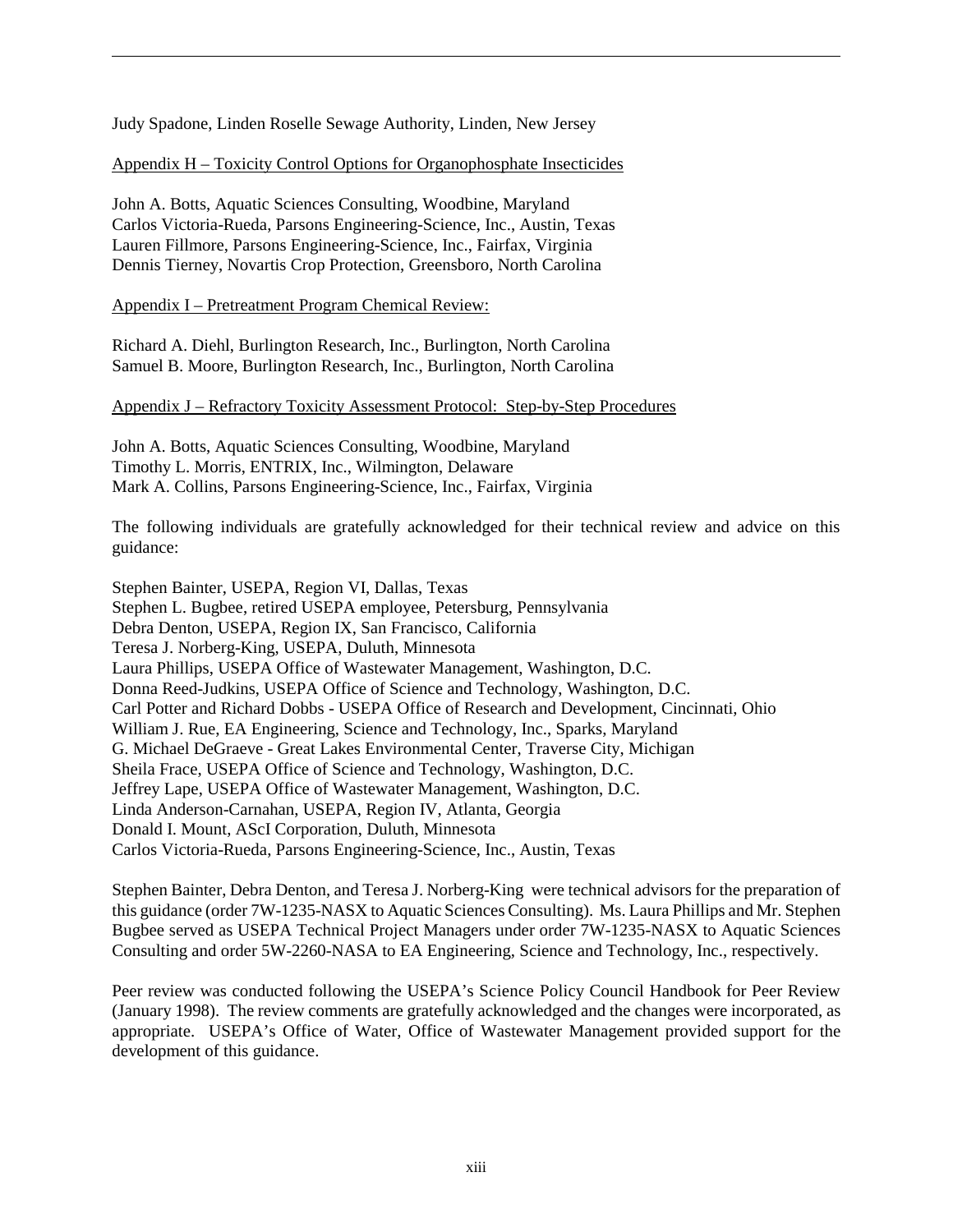### **Section 1 Introduction**

#### **Background**

The Clean Water Act (CWA) (United States Federal Water Pollution Control Act Amendments, Public Law 92-500 of 1972) prohibits the discharge of "toxic pollutants in toxic amounts." In the CWA, the mechanism for regulating discharges to the Nation's waterways is the National Pollutant Discharge Elimination System (NPDES). Permits issued under NPDES may contain effluent limits and other requirements based on ambient water quality standards for the protection of aquatic life and human health. The water quality-based approach applies criteria for both chemical specific parameters and whole effluent toxicity to ensure that toxic pollutants are controlled and water quality standards are maintained (*Federal Register* 23868, 1989). This integrated approach to water quality protection is described in detail in USEPA's *Technical Support Document for Water Quality-Based Toxics Control* (hereafter referred to as the TSD, 1991b).

"Whole effluent toxicity" refers to the results of acute and chronic aquatic toxicity tests used to monitor discharges to surface waters. Acute toxicity is a measure of primarily lethal effects that occur over a short period of time (i.e., 96 hours or less). Chronic toxicity refers to sublethal effects, such as inhibition of fertilization, growth, and reproduction that occur over a longer exposure period (e.g., 7 days). Acute and chronic effects to aquatic species are measured using standard procedures (40 CFR 136.3) as specified in NPDES permits. USEPA has published manuals that describe the toxicity test methods for freshwater and estuarine/marine organisms (USEPA 1993c, 1994a, 1994b, 1995). On October 26, 1995, USEPA promulgated a final rule under the CWA that adds whole effluent toxicity testing methods to the list of nationally applicable methods in 40 Code of Federal Regulations (CFR) Part 136. These methods can be

accessed electronically along with all other approved analytical methods on CD-ROM (USEPA, 1997).

Effluents from permitted facilities are monitored, and where a reasonable potential exists to exceed numeric toxicity criteria, NPDES permit limits for whole effluent toxicity are established (40 CFR  $122.44(d)(1)(iv)$ . Whole effluent toxicity limits may also be established where there is reasonable potential to exceed a narrative toxicity criterion in the receiving water (40 CFR 122.44(a)(1)(v)). A toxicity reduction evaluation (TRE) may be used to identify and reduce or eliminate sources of effluent toxicity whether or not there are whole effluent toxicity limits in the NPDES permits. For example, where a permittee has no whole effluent toxicity limits in its current permit but discovers a toxicity problem, it may use a TRE to reduce or eliminate effluent toxicity, ensure that there is no reasonable potential that its discharge will exceed toxicity criteria and possibly obviate the need for whole effluent toxicity limits in a subsequent permit. On the other hand, if a permit contains whole effluent toxicity monitoring requirements or limits and unacceptable toxicity is observed, the permitting authority may require the permittee to perform a TRE through special conditions in the permit or an enforcement action.

The TSD defines a TRE as "a site specific study conducted in a stepwise process designed to identify the causative agents of effluent toxicity, isolate the sources of toxicity, evaluate the effectiveness of toxicity control options, and then confirm the reduction in effluent toxicity" (USEPA, 1991b). USEPA has developed procedures that can be used to conduct TREs (USEPA 1989a, 1989b, 1991a, 1992a, 1993a, 1993b, 1996).

This document represents the first update of USEPA's *Toxicity Reduction Evaluation Protocol for Municipal*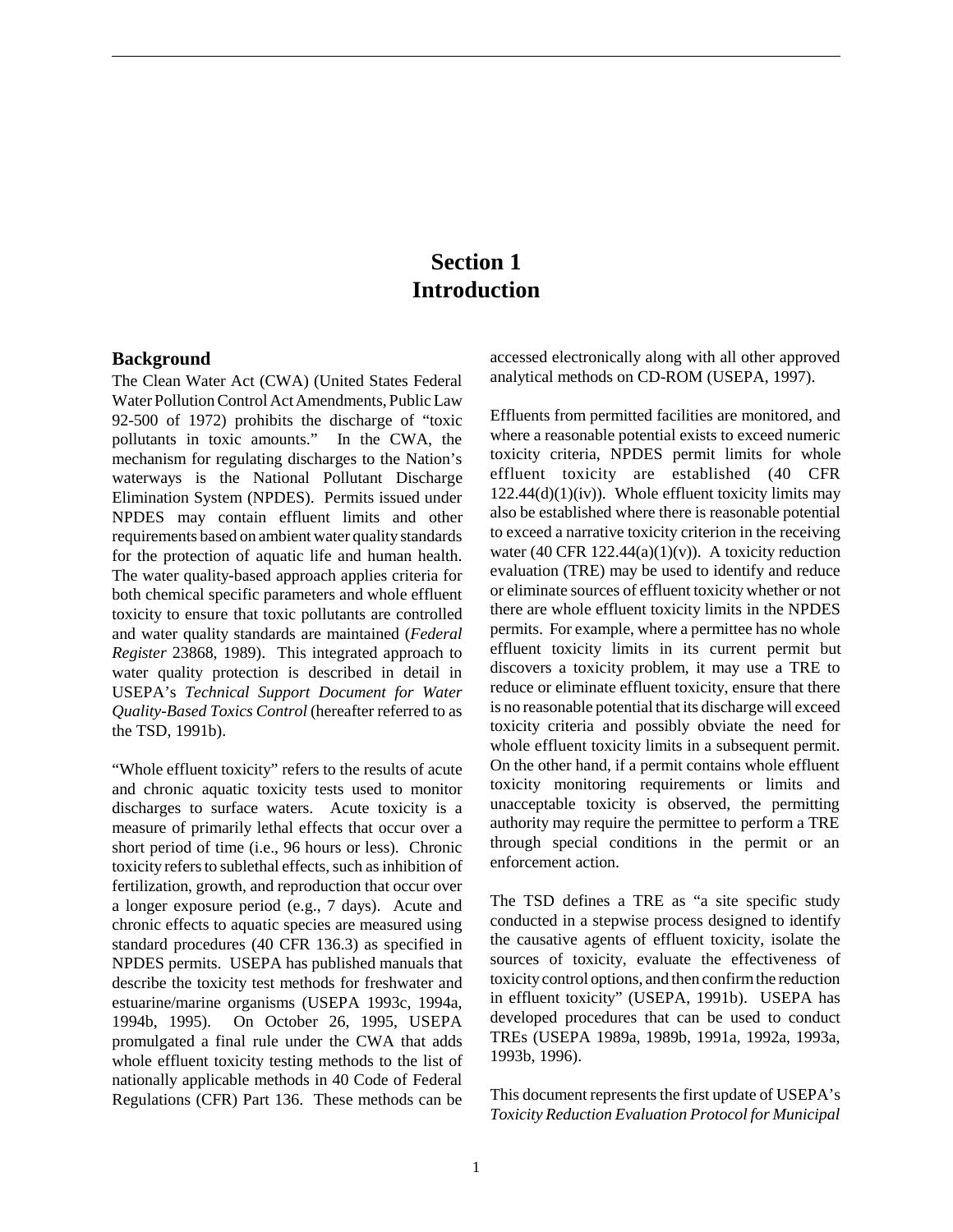*Wastewater Treatment Plants* (1989a). This guidance provides a general framework for conducting TREs at publicly owned treatment works (POTWs) and describes the available methods and procedures that experience to date has shown to be most useful. It is designed for POTW staff, consultants, and regulatory agency staff who are implementing TREs to identify and reduce or eliminate sources of effluent toxicity. Where possible, POTW staff are encouraged to use the guidance before the discharge of whole effluent toxicity is subject to regulatory review and action.

This guidance presents methods and procedures that are useful to:

- Develop and implement a TRE plan.
- Evaluate the results and data generated during the TRE.
- Develop a sound scientific and engineering basis for the selection and implementation of toxicity control methods.

This guidance supports the strategy desribed in the TSD (USEPA, 1991b) for integrated toxics control using whole effluent toxicity and pollutant specific limits. It is well recognized that while POTWs may achieve effluent limits for conventional pollutants, the discharge of effluent toxicity, volatilization of toxic materials, and contamination of sewage sludges can still occur. The focus of this guidance is the reduction of whole effluent toxicity at municipal wastewater treatment plants.

The methods and decision points that comprise a TRE are described in the context of an overall generalized approach. Each municipality must address regulatory issues and treatment operations that are unique to each POTW; therefore, not all components of this guidance will apply in every case. POTW staff may also select components to address specific questions about the causes and sources of effluent toxicity; however, the decision to choose a particular step should be based on technically sound information. Given the site-specific nature of TREs, POTW staff will need to develop a TRE plan that describes the overall approach and components of the guidance to be implemented.

In most cases, the approaches and methods described in the TRE protocol (USEPA, 1989a) have been validated by USEPA TRE research studies and other municipal TREs (Amato et al., 1992; Bailey et al., 1995; Botts et al., 1990, 1992, 1993, 1994; Collins et al., 1991; Fillmore et al., 1990; Lankford and Eckenfelder, 1990; Morris et al., 1990, 1992). Appendix A provides the original case studies from the municipal TRE protocol (USEPA, 1989a). Additional examples of successful TREs are presented in Appendices B through H of this guidance. The TRE guidance includes information learned from these studies. Major changes include:

- Information on toxicants commonly found in POTW effluents and the conditions that influence their toxicity (Section 2).
- Considerations in evaluating the operation and performance of POTWs with respect to conditions that may contribute to effluent toxicity. Additional information is provided on operations review of biological nutrient removal (BNR) processes (Section 3).
- A brief description of the use of updated toxicity identification evaluation (TIE) procedures for acute and short-term chronic toxicity (Section 4). The reader is referred to USEPA's guidance on TIE procedures for further details (USEPA 1991a, 1992a, 1993a, 1993b, 1996).
- Refined step-by-step guidance for tracking sources of acute and chronic toxicity in POTW collection systems (Section 5).
- Additional recent TRE case studies that describe approaches for identifying the causes and sources of acute and chronic effluent toxicity and practical methods for toxicity reduction (Appendices B through H).

The methods and procedures described herein will continue to be updated and refined based on the results of further studies.

Professional judgment is required in selecting the appropriate steps for identifying toxicants and for evaluating options for controlling effluent toxicity. USEPA has developed TIE procedures to use as tools for TRE studies. These TIE manuals (USEPA 1991a, 1992a, 1993a, 1993b, 1996) describe procedures for characterization, identification, and confirmation of effluent toxicants. TIE procedures are a basic component of the municipal TRE and the USEPA guidance manuals should be obtained and reviewed prior to implementing a TRE. USEPA also has developed a generalized protocol for conducting industrial TREs (USEPA, 1989b).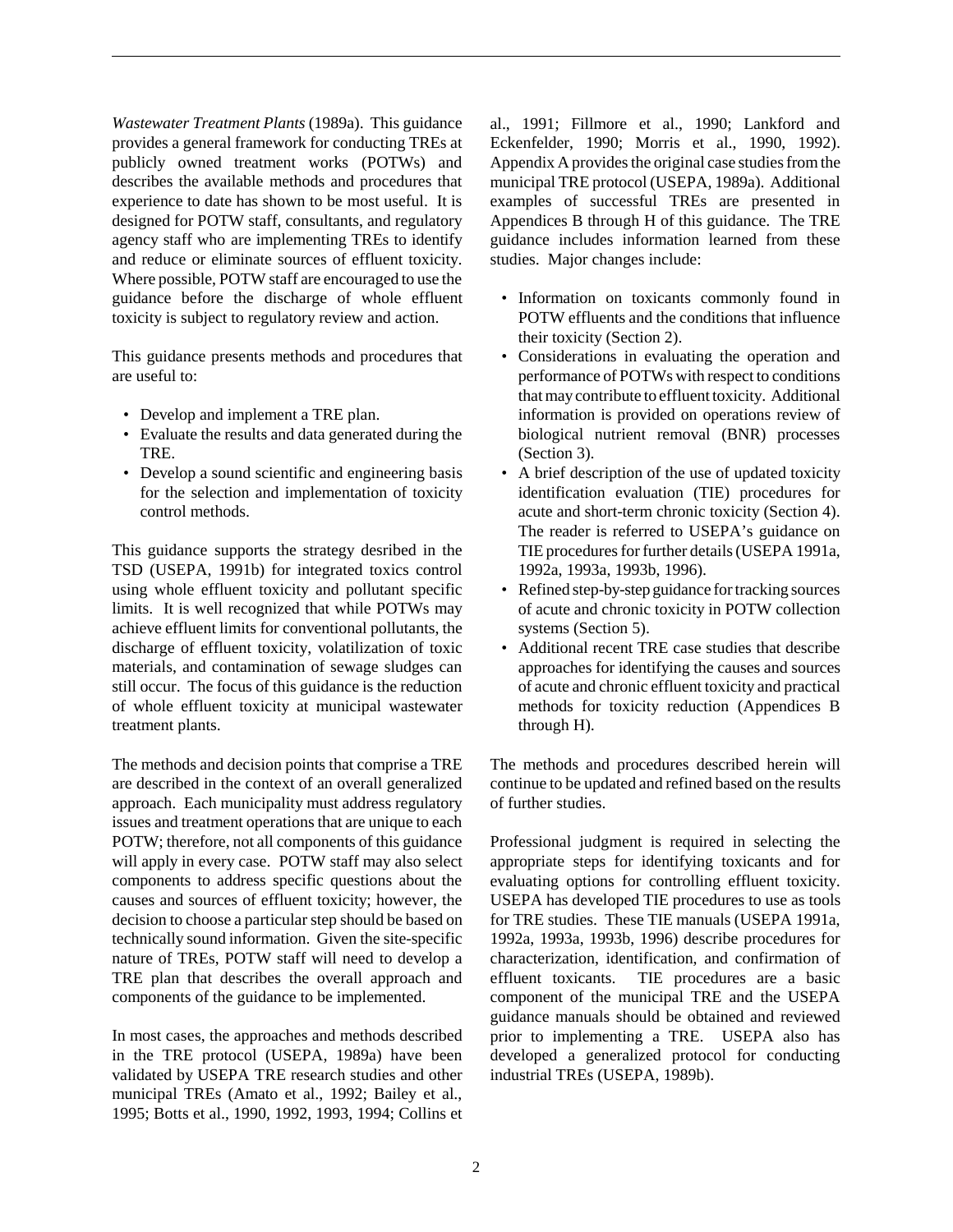### **TRE Goals and Objectives**

It is the responsibility of POTW staff to conduct a TRE to identify and reduce or eliminate sources of effluent toxicity and to fully comply with applicable toxicitybased NPDES permit limits. The goal of the TRE may be to achieve compliance with a whole effluent toxicity limit; however, POTW staff are encouraged to use the guidance to evaluate effluent toxicity before it becomes a regulatory issue. The TRE goal and implementation schedule should be clearly defined with the regulatory authority as part of the preparation of the TRE plan. The regulatory authority will review the TRE plan and carefully monitor the progress of the TRE, providing direction as needed.

The following objectives may be defined to accomplish the TRE goal:

- Evaluate the operation and performance of the POTW to identify and correct treatment deficiencies contributing to effluent toxicity (e.g., operations problems, chemical additives, or incomplete treatment).
- Identify the compounds causing effluent toxicity.
- Trace the effluent toxicants and/or toxicity to their sources (e.g., industrial, commercial, or domestic).
- Evaluate, select, and implement toxicity reduction methods or technologies to control effluent toxicity (i.e., in-plant or pretreatment control options).

These objectives are applied to meet the TRE goal of compliance with regulatory requirements.

### **Components of the Municipal TRE**

A generalized flow diagram for a TRE program is illustrated in Figure 1-1. A brief description of each major TRE component is presented below along with the section number in the guidance in which additional information is provided.

### *Information and Data Acquisition (Section 2)*

The first step in a TRE is the collection of information and analytical data pertaining to effluent toxicity. This information includes data on the operation and performance of the POTW, such as plant design criteria and discharge monitoring reports (DMRs), and data from the POTW's pretreatment program, such as industrial waste survey (IWS) information, permit applications, and industrial user compliance reports. The POTW performance data and pretreatment program information are used in the second stage of

the TRE, as described below.

### *Facility Performance Evaluation (Section 3)*

Operations and performance data can be reviewed in a POTW performance evaluation to indicate possible inplant sources of toxicity or operational deficiencies that may be contributing to the effluent toxicity. If a treatment deficiency is causing noncompliance with conventional pollutant permit limits, studies should be conducted to evaluate treatment modifications before proceeding further in the TRE. These studies should evaluate the toxicity reduction that can be achieved by correcting treatment deficiencies. If plant performance is not a principal cause of toxicity or treatment modifications do not reduce effluent toxicity, a logical next step is to identify the cause(s) of toxicity using TIE procedures.

Pretreatment program data also can be gathered to prepare a data base on the wastewaters discharged to the POTW collection system. These data can be used in the latter stages of the TRE to assist in tracking the sources of toxicity and/or toxicants that are contributing to POTW effluent toxicity.

### *Toxicity Identification Evaluation (Section 4)*

This section provides a brief overview of the TIE procedures. TIE procedures are available to evaluate the causes of acute and short-term chronic toxicity. When implementing a TIE, the reader is advised to consult USEPA's TIE procedures for freshwater species (1991a, 1992a, 1993a, 1993b) or estuarine/ marine species (1996). The generic TIE protocol is performed in three phases: toxicity characterization (Phase I), toxicant identification (Phase II), and toxicant confirmation (Phase III). Phase I characterizes the types of effluent toxicants by testing the toxicity of aliquots of effluent samples that have undergone bench-top manipulation (e.g., pH adjustment, filtration). An evaluation of common POTW effluent toxicants such as ammonia, chlorine, and organophosphate insecticides may be included in Phase I. Phases II and III involve further treatments in conjunction with chemical analyses to identify and confirm the compounds causing effluent toxicity. USEPA's Phase II and III procedures (1993a, 1993b) for freshwater species are generally applicable for estuarine/marine species.

### *Toxicity Source Evaluation (Section 5)*

A toxicity source evaluation involves the sampling and analysis of wastewaters discharged from sewer lines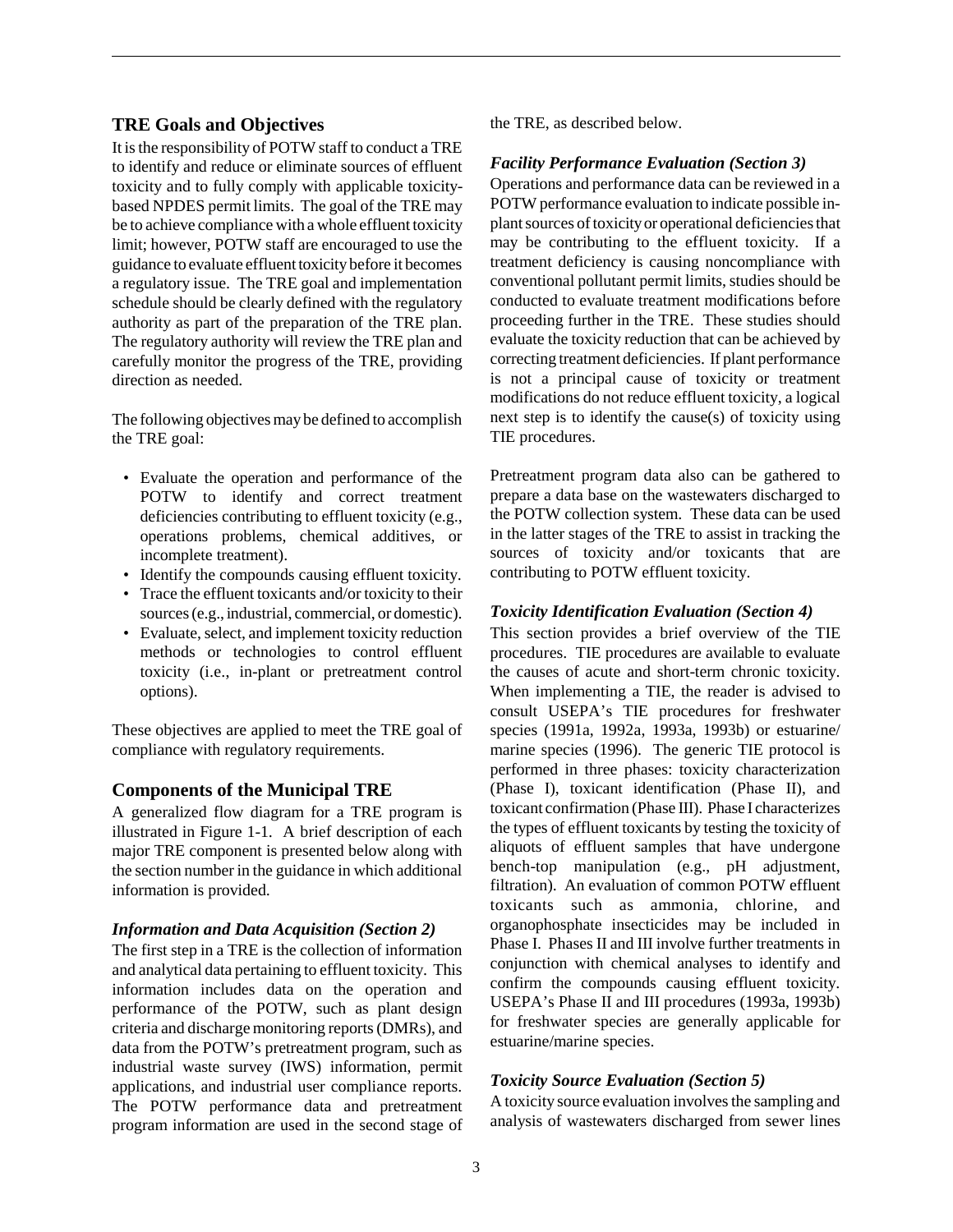

**Figure 1-1. TRE flow diagram for municipal wastewater treatment plants.**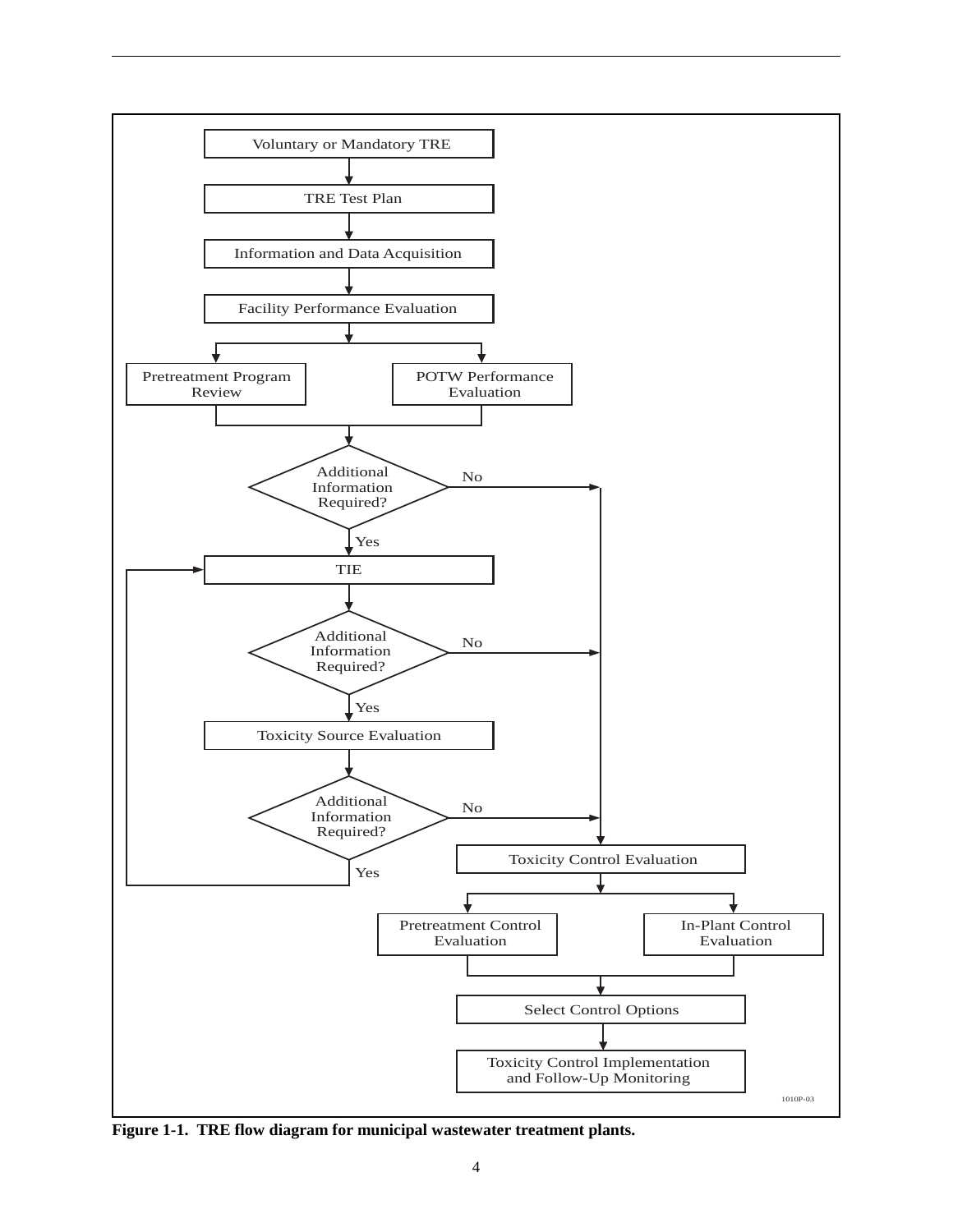and indirect dischargers such as industrial users and commercial facilities. Two types of source evaluation studies may be performed: chemical tracking or toxicity-based tracking.

Chemical-specific tracking is recommended when the POTW effluent toxicants have been identified and confirmed in the TIE, and can be readily traced to the responsible sewer dischargers. Toxicity tracking is used when TIE data indicate the type of effluent toxicant, but the specific toxicant(s) is not identified. Toxicity tracking involves treating the sewer samples in a bench-scale treatment simulation prior to toxicity measurements to account for the toxicity removal that is provided by the POTW.

The sampling strategy for toxicity source evaluations involves two tiers. Tier I focuses on sampling and analysis of the main sewer lines in the collection system. Tier II involves testing sewer lines and indirect dischargers upstream of the main lines identified as being toxic in Tier I. This tiered approach can be used to identify the contributors of toxicity and/or toxicants by eliminating segments of the collection system that do not contribute toxicity/ toxicants.

### *Toxicity Control Evaluation (Section 6)*

Using the results of each of the above TRE elements, alternatives for effluent toxicity reduction are evaluated and the most feasible option(s) is selected for implementation. Effluent toxicity may be controlled either through pretreatment regulations or in-plant treatment modifications or additions. In some cases, several control methods may be required to achieve the desired toxicity reduction. Selection of control options is usually based on technical and cost criteria.

If the toxicity source evaluation is successful in locating the sources that are contributing the POTW effluent toxicants, local limits can be developed and implemented. If in-plant control appears to be a feasible approach, treatability testing may be used to evaluate methods for optimizing existing treatment processes and to assess options for additional treatment.

### *Toxicity Control Implementation (Section 7)*

The toxicity control method or technology is implemented and follow-up monitoring is conducted to ensure that the control method achieves the TRE objectives and meets permit limits.

### **Limitations of the TRE Guidance**

This guidance describes procedures for evaluating and implementing controls for reduction of whole effluent toxicity. Procedures for the reduction of toxic pollutants in residuals, biosolids, and air emissions at POTWs are not discussed. The reader may consult the *Standards for the Use or Disposal of Sewage Sludge* (40 CFR Part 503) regarding the control of toxic materials in biosolids.

The municipal TRE guidance was developed based on the results and findings of TRE and TIE studies. The following limitations have been identified in these studies:

- Intermittent or ephemeral toxicity may be challenging to characterize using TIE/TRE procedures. In these cases, modifications to TRE procedures may be needed to achieve the best possible results (see Sections 4 and 5). Discussions with the regulatory authority also may help to identify the most appropriate approach for complying with effluent toxicity requirements.
- As described in this guidance, alternative procedures are available if traditional methods such as TIE testing are not successful. Additional TRE procedures, especially tools for toxicity source evaluations, have not been widely used, but may be helpful if careful consideration is given to their design and application.
- As more TRE studies are completed, more information is available on the feasibility and effectiveness of in-plant and pretreatment toxicity control options. Examples of TREs in which toxicity controls have been successfully implemented are provided in Appendices B, C, D, E, G, and H.
- The TRE guidance is designed to help public works managers select appropriate toxicity control approaches. As such, it does not discuss regulatory procedures that may be useful for assessing the need for, or compliance with, toxicity requirements, such as the determination of reasonable potential, dilution factors, and permit limits. The importance of these procedures in the evaluation of whole effluent toxicity is mentioned in Section 2 and is discussed more fully in USEPA's TSD (1991b).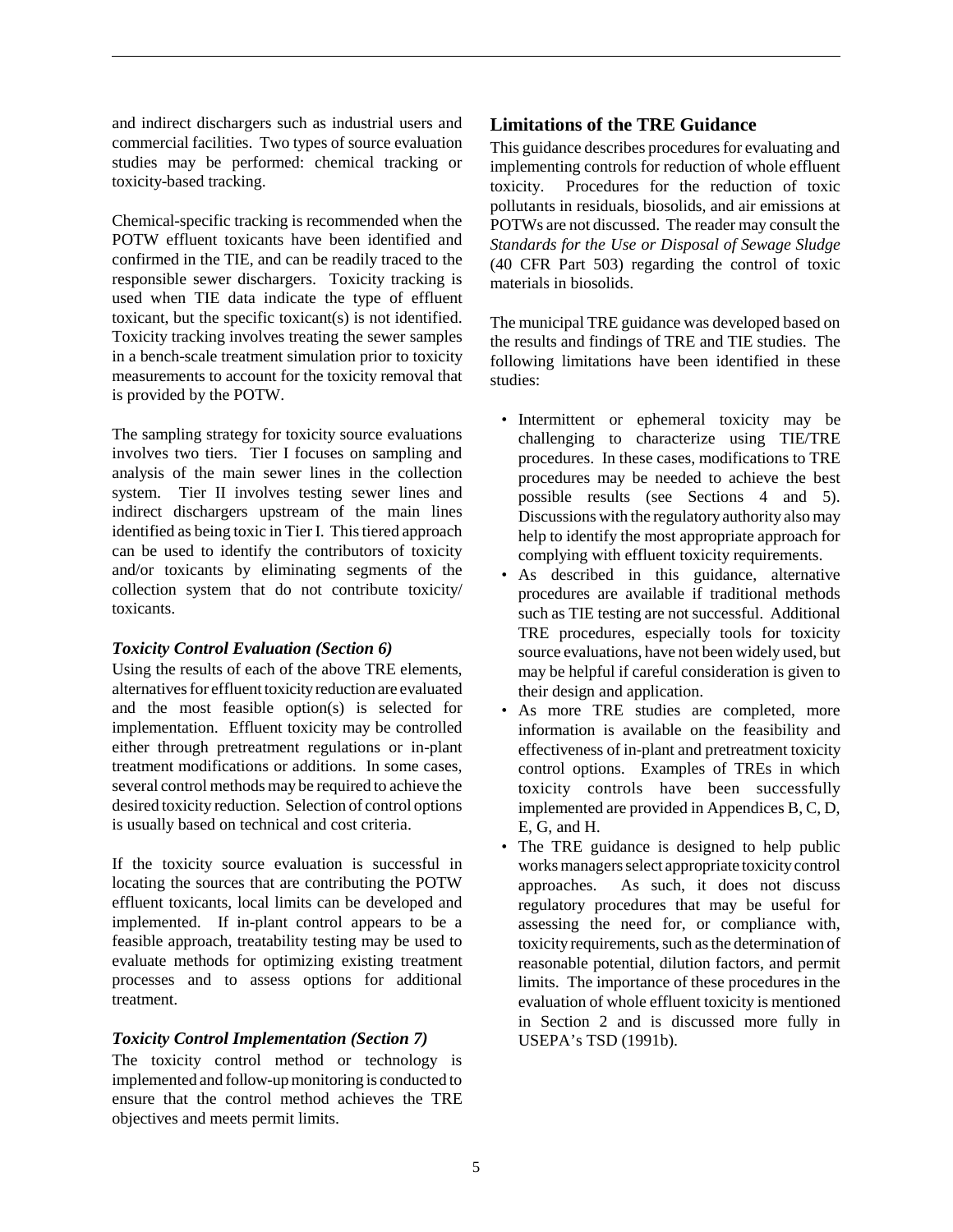#### **Organization of the TRE Guidance**

This guidance is organized according to the components of the TRE flow diagram shown in Figure 1-1.

**Sections 1 through 7** describe the primary TRE elements noted above. Changes to the municipal TRE protocol (USEPA, 1989a) include more information on toxicants commonly identified in POTW effluents, suggestions for evaluating the effect of POTW operations on effluent toxicity, an overview of updated TIE procedures for acute and short-term chronic toxicity, and refined step-by-step procedures for tracking sources of acute and chronic toxicity in POTW collection systems.

**Sections 8 through 11** provide information on the TRE requirements for quality assurance/quality control, health and safety, facilities and equipment, and sample collection and handling.

**Sections 12 and 13** list the references and bibliography cited in this guidance.

**Appendix A** presents the original case histories (given in the municipal TRE protocol, USEPA, 1989a) along with commentary on how the TIE/TRE procedures have been updated to better address toxicity observed in future studies.

**Appendices B through G** provide new in-depth case examples of municipal TREs. These new examples include summaries of four chronic TRE studies and two acute TRE studies.

**Appendix H** is a new appendix that describes approaches for addressing effluent toxicity caused by organophosphate insecticides.

**Appendix I** describes a chemical-specific approach for TREs that may be applied in limited circumstances.

**Appendix J** is referenced in Section 5 (toxicity source evaluation) and presents an updated step-by-step procedure for tracking sources of toxicity in POTW collection systems.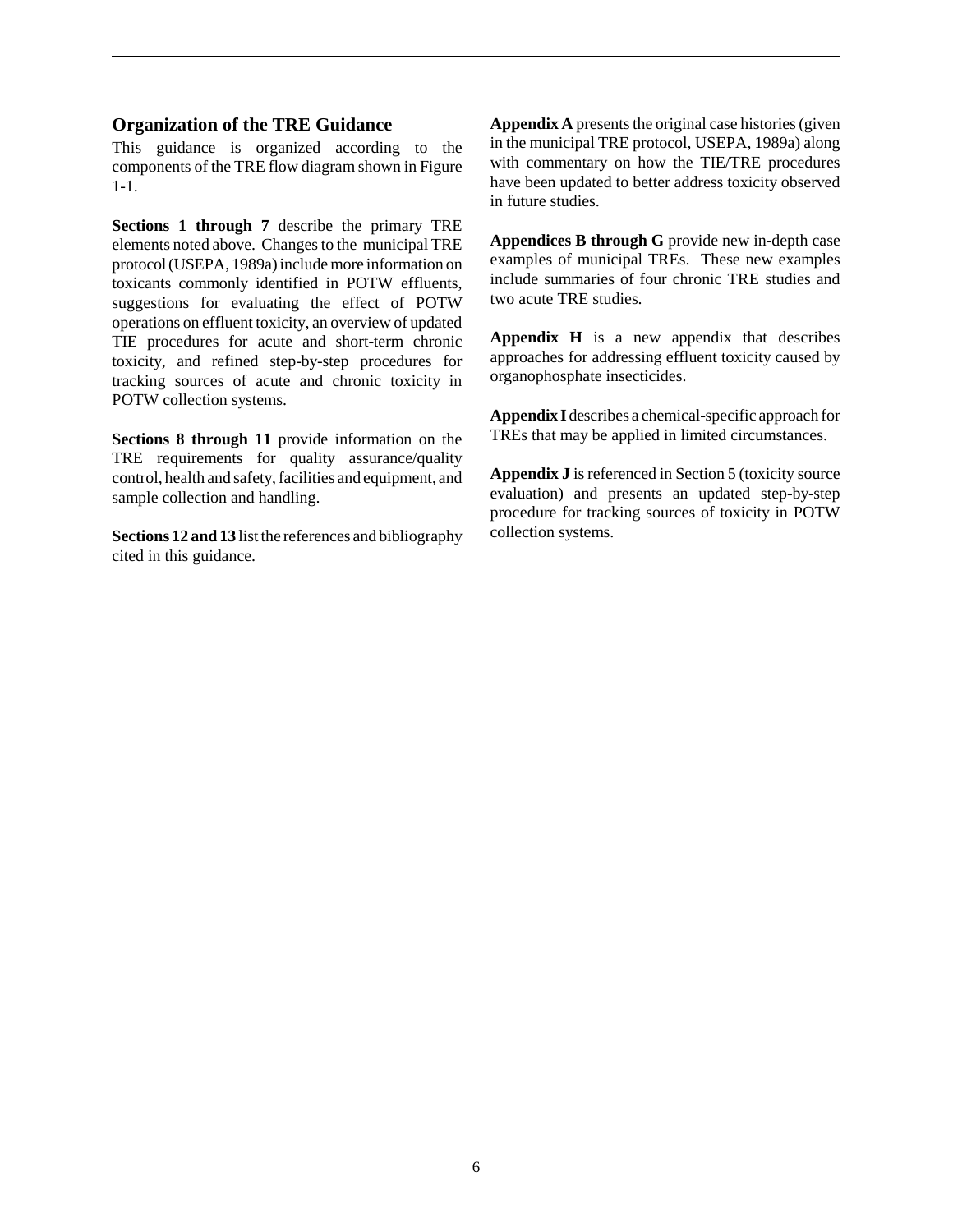### **Section 2 Information and Data Acquisition**

### **Introduction**

The first step in a TRE is to gather all information and data that may relate to effluent toxicity and that might prove useful in planning and conducting the TRE. This information can be categorized as POTW treatment plant data and pretreatment program data. The pertinent POTW information includes historical effluent toxicity data as well as information on the treatment plant's design capabilities, treatment performance, and operation and maintenance practices. Appropriate pretreatment program information consists of IWS data, industrial user permits, pretreatment inspection reports, and monitoring and compliance reports. If a pretreatment program is not in place, POTW staff may need to collect monitoring data on the POTW industrial users and, where necessary, appropriate controls should be considered to ensure good effluent quality.

Background information may provide insight into the nature of effluent toxicity and can be used to select the initial steps to take in the TRE. However, it is important *not* to draw conclusions about the causes and sources of toxicity in the beginning of the TRE unless corroborative testing is performed. A summary of information recommended for a TRE is provided in the following subsections.

### **Review of Effluent Toxicity Data**

Information and data acquisition should include a careful review of recent effluent toxicity data. This review should be used to confirm the effluent toxicity results and the potential to cause adverse instream effects. The data also can be used to evaluate general toxicity characteristics, such as temporal variability, species sensitivity, and whether the toxicant(s) is fast or slow acting.

In some states, laboratories are required to be certified to perform toxicity tests. Toxicity test data reports also may be reviewed by regulatory staff to confirm that the tests meet basic quality assurance/quality control (QA/QC) requirements. However, this is usually the exception; most state and regional regulatory agencies do not have certification programs for toxicity testing and reports may not be formally reviewed. As an initial step in the TRE, POTW staff should conduct an independent review of the toxicity test reports to verify the quality of the reported data, especially results that have triggered TRE requirements.

It often is beneficial to develop a profile on the characteristics of effluent toxicity using the available historical data. Information on toxicity variability, the relative sensitivity of various test species to the effluent, and effluent characteristics [e.g., pH, alkalinity, hardness, conductivity, total residual chlorine (TRC), and dissolved oxygen (DO)] can provide important clues about the nature of the toxicity. These characteristics can be compared to POTW and pretreatment information to help determine if effluent toxicity may be related to operational practices or sewer discharges. This information also can be used as part of the TIE (Section 4) to help identify the causes of effluent toxicity.

The data review may show that some test conditions such as pH may artificially change during testing. Typically, the pH of toxicity test solutions tends to drift upward over time, which can cause pH sensitive compounds such as ammonia and metals to exhibit toxicity. With the consent of the regulatory authority, it may be possible to modify the test procedures to control pH drift (USEPA 1993c and T. Davies, USEPA, Office of Water, *Memorandum on Clarifications Regarding Flexibility in 40 CFR Part 136 Whole Effluent Test Methods*, April 10, 1996). Modifications may also be allowed to better reflect the range of temperatures and hardness observed in the receiving water. Depending on the temperatures to be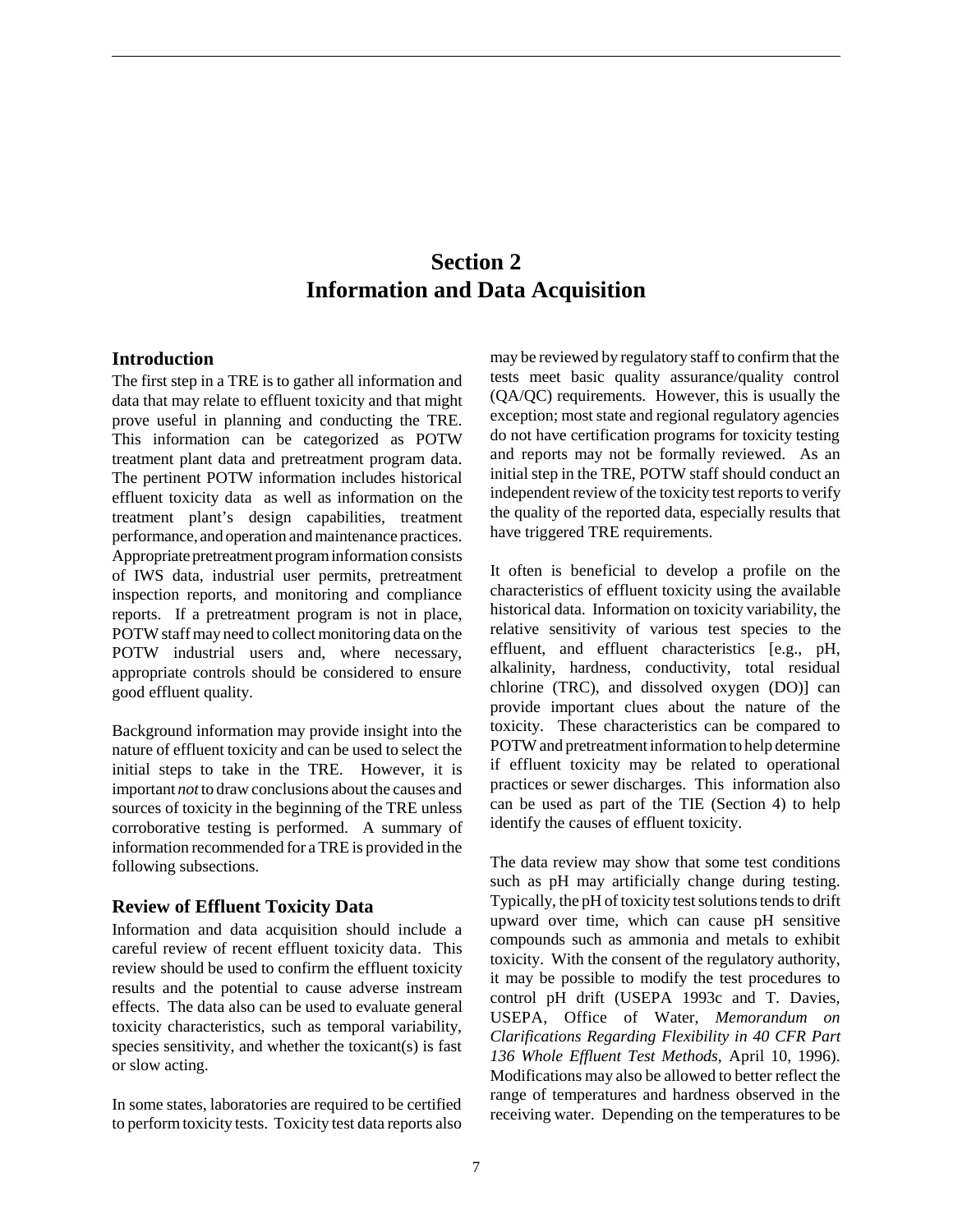considered, it is recommended to use a different test species rather than modify the recommended temperature range for a given test species.

Prior to a TRE, POTW staff or the regulatory agency may evaluate the "reasonable potential" for exceeding a toxicity-based water quality standard to determine if a permit limit is required. If there is reasonable potential to cause instream toxicity or contribute to an excursion above a narrative criterion, a statistical approach may be used to calculate a toxicity-based permit limit. This approach may also be applied during the course of a TRE to assess compliance with a permit limit or a water quality standard. For example, improvements in effluent quality resulting from the TRE could lower effluent toxicity to a point where there is no longer a reasonable potential to exceed the permit limit. Or, these improvements may reduce effluent variability. The reduced variability could result in a smaller coefficient of variation (CV), which would lessen the potential for excursions above the TRE goal. The reader is referred to USEPA's TSD for details on these procedures (USEPA, 1991b).

The TSD also discusses the use of dilution, and particularly the use of high-rate diffusers, in achieving compliance with toxicity-based water quality standards. The dilution determination, if allowed by applicable regulations, is one of the first steps in characterizing the effluent for toxicity-based permitting (USEPA, 1991b). Public works managers, who are initiating a TRE, may choose to evaluate the application of appropriate mixing zone allowances to eliminate the potential for instream effects. A shoreline outfall, for instance, may not qualify for any dilution when determining an acute toxicity requirement. Use of a diffuser constructed in deeper water may allow the effluent to achieve sufficient dilution in the rapid-mixing, near-field area to meet permit requirements. Similar results may be obtained by moving an outfall from a small or intermittent stream, where no dilution is available under low flow conditions, to a larger permanent stream, with greater dilution. It should be noted, however, that less costly toxicity control approaches than outfall relocation may be identified during the course of the TRE. The process of selecting the most feasible and practical control option(s) is described in Section 6 of this guidance.

### **Toxicants Identified in POTW Effluents**

As noted, the occurrence of toxicity and the treatment process operations are unique to each POTW; therefore, the causes of effluent toxicity are likely to be different for each case. Nonetheless, some toxicants have been identified at many POTWs. A list of toxicants commonly found in POTW effluents, the levels of concern, and potential sources is presented in Table 2-1. The levels of concern are to be used as a general guide, *not as absolute values*. Due to the sitespecific nature of effluent toxicity, these data are intended only as background information to consider in the process of conducting a TRE. It is important to stress that a direct comparison of chemical concentrations to toxicity data reported in the literature often provides misleading information. The toxicity of effluent constituents is affected by many factors including the effluent matrix and toxicity test conditions. The most effective way to identify causes of effluent toxicity is by applying the TIE procedures, which are described in Section 4 of this guidance.

Some of the information that can be collected to help evaluate the contribution of the toxicants to effluent toxicity is provided in Table 2-1. Toxicity information on specific parameters can be obtained from USEPA's *Aquatic Information Retrieval Toxicity Data Base* (AQUIRE, 1992), TIE manuals (USEPA 1991a, 1992a, 1993a, 1993b, 1996), EXtension TOXicology NETwork (EXTOXNET, 1998), peer-reviewed journal articles, and other sources. AQUIRE information can be obtained through the National Technical Information Service (NTIS) in Springfield, Virginia, or through several commercial vendors. USEPA's Mid-Continent Ecology Division (Duluth, Minnesota) will be offering Internet access to AQUIRE data in early 1999 through its Ecotoxicology Database Retrieval System (ECOTOX). The EXtension TOXicology NETwork is currently available on the Internet at http://ace.orst.edu/info/extoxnet/. When reviewing toxicological data, it is important to ensure that the references for the data have been peer-reviewed and the values given are considered to be accurate.

In some cases, toxicological data may be presented in toxic units (TUs) instead of in lethal concentrations causing a 50% mortality in exposed test organisms (LC50) or no observed effect concentrations (NOEC). TUs are the inverse of the percent concentration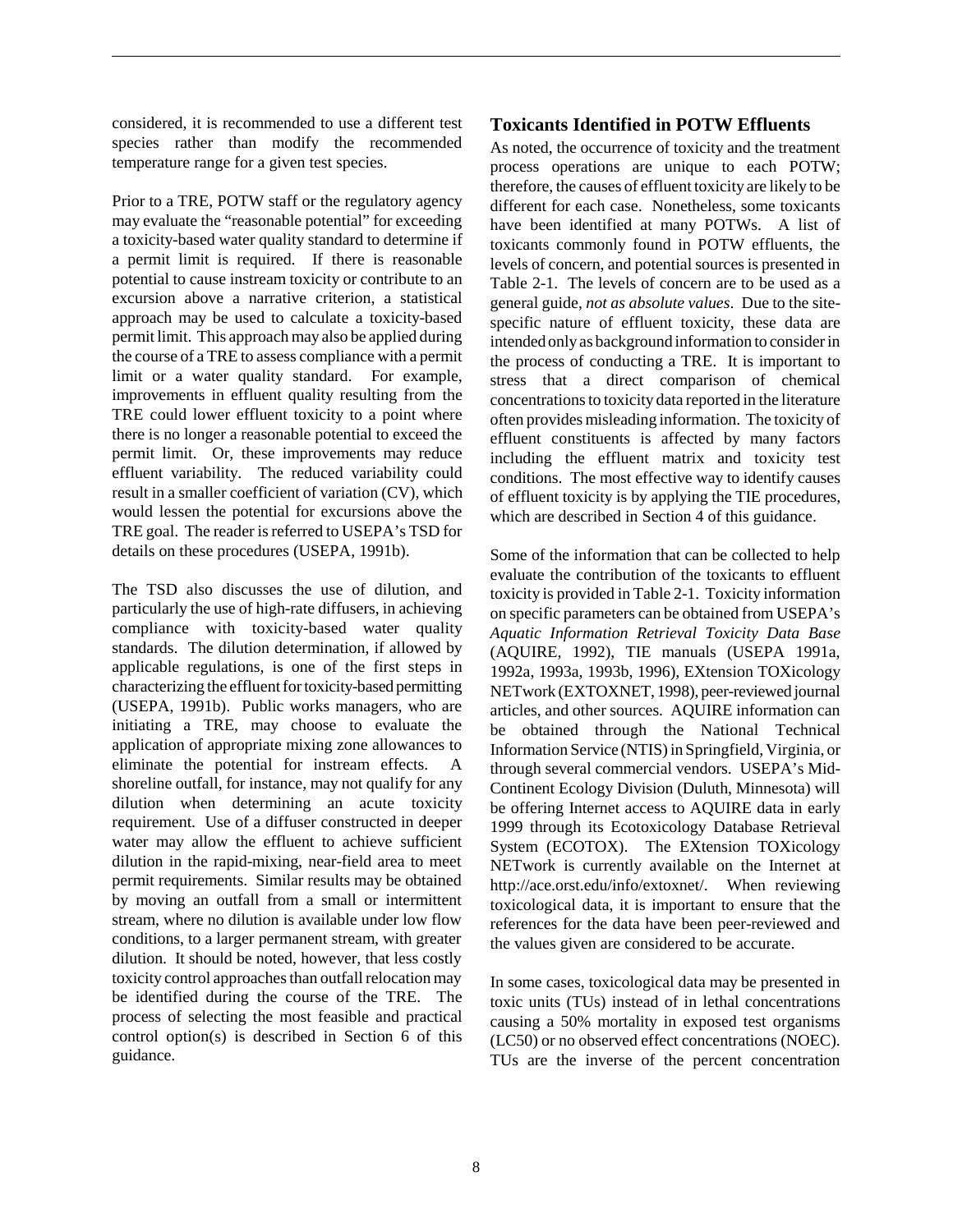| <b>Toxicant Type</b>                                                                                                                      | Level of Concern*                                                                         | <b>Potential Source</b>                                                                                  | <b>Information Needed</b><br>to Assess Toxicity                                                                                                    |
|-------------------------------------------------------------------------------------------------------------------------------------------|-------------------------------------------------------------------------------------------|----------------------------------------------------------------------------------------------------------|----------------------------------------------------------------------------------------------------------------------------------------------------|
| Chlorine                                                                                                                                  | 0.05 to 1 milligram per<br>liter $(mg/L)$                                                 | POTW disinfection<br>process                                                                             | TRC, temperature, and pH upon<br>receipt of effluent sample and<br>during toxicity test<br>Toxicity degradation tests<br>TIE Phase I tests†        |
| Ammonia                                                                                                                                   | $5 \text{ mg/L}$ as NH <sub>3</sub> -N                                                    | Domestic and industrial<br>sources<br>POTW sludge<br>processing sidestreams                              | Ammonia-nitrogen upon receipt<br>of effluent sample<br>pH, temperature, and salinity<br>during toxicity test<br>TIE Phase I tests†                 |
| Non-polar organics,<br>such as<br>organophosphate<br>insecticides (e.g.,<br>diazinon, malathion,<br>chlorpyrifos, and<br>chlorfenvinphos) | Diazinon: 0.12-0.58<br>microgram per liter<br>$(\mu g/L)$<br>Chlorpyrifos: 0.03 µg/L      | Homeowners,<br>apartments,<br>veterinarians, pest<br>control, lawn care, and<br>commercial businesses    | High resolution analysis of<br>organophosphate insecticides<br>TIE Phase I tests†                                                                  |
| Metals [e.g., cadmium<br>(Cd), copper (Cu),<br>chromium (Cr), lead<br>(Pb), nickel (Ni), zinc<br>$(Zn)$ ]                                 | Varies                                                                                    | Treatment additives in<br><b>POTW</b><br>Industrial users                                                | Dissolved metals, effluent<br>hardness (mg/L as $CaCO3$ ), and<br>alkalinity upon receipt of<br>sample<br>TIE Phase I tests†                       |
| Other treatment<br>chemical additives such<br>as dechlorination<br>chemicals and polymers                                                 | Varies                                                                                    | Disinfection,<br>dechlorination, sludge<br>processing, and solids<br>clarification in the<br><b>POTW</b> | Vendor information on toxicity<br>of products<br>Dosage rates<br>Effluent characteristics that<br>affect toxicity (e.g., pH)<br>TIE Phase I tests† |
| Surfactants                                                                                                                               | Varies                                                                                    | Industrial users                                                                                         | Methylene blue active<br>substances (MBAS) and cobalt<br>thiocyanate active substances<br>(CTAS)<br>TIE Phase I tests†                             |
| Total dissolved solids<br>(TDS)                                                                                                           | 1,000-6,000 µhmos/cm<br>depending on endpoint,<br>species tested, and TDS<br>constituents | Industrial users<br>Sludge processing<br>sidestreams                                                     | TDS, ion analysis, and anion/<br>cation balance<br>TIE Phase I tests†                                                                              |

**Table 2-1. Toxicants Identified in POTW Effluents**

\* As referenced by USEPA (1992a) and D. Mount (personal communication, AScI Corp, Duluth, Minnesota, 1991) for chlorine; USEPA (1992a) for ammonia; TRAC Laboratories (1992), Bailey et al. (1997) for diazinon and chlorpyrifos; and USEPA (1992a) for TDS.

† The contribution of effluent constituents such as chlorine, ammonia, organic compounds, metals, and TDS to effluent toxicity can be most effectively evaluated using the TIE Phase I procedures described in Sections 3 and 4 of this guidance and the USEPA manuals (1991a, 1992a, 1996).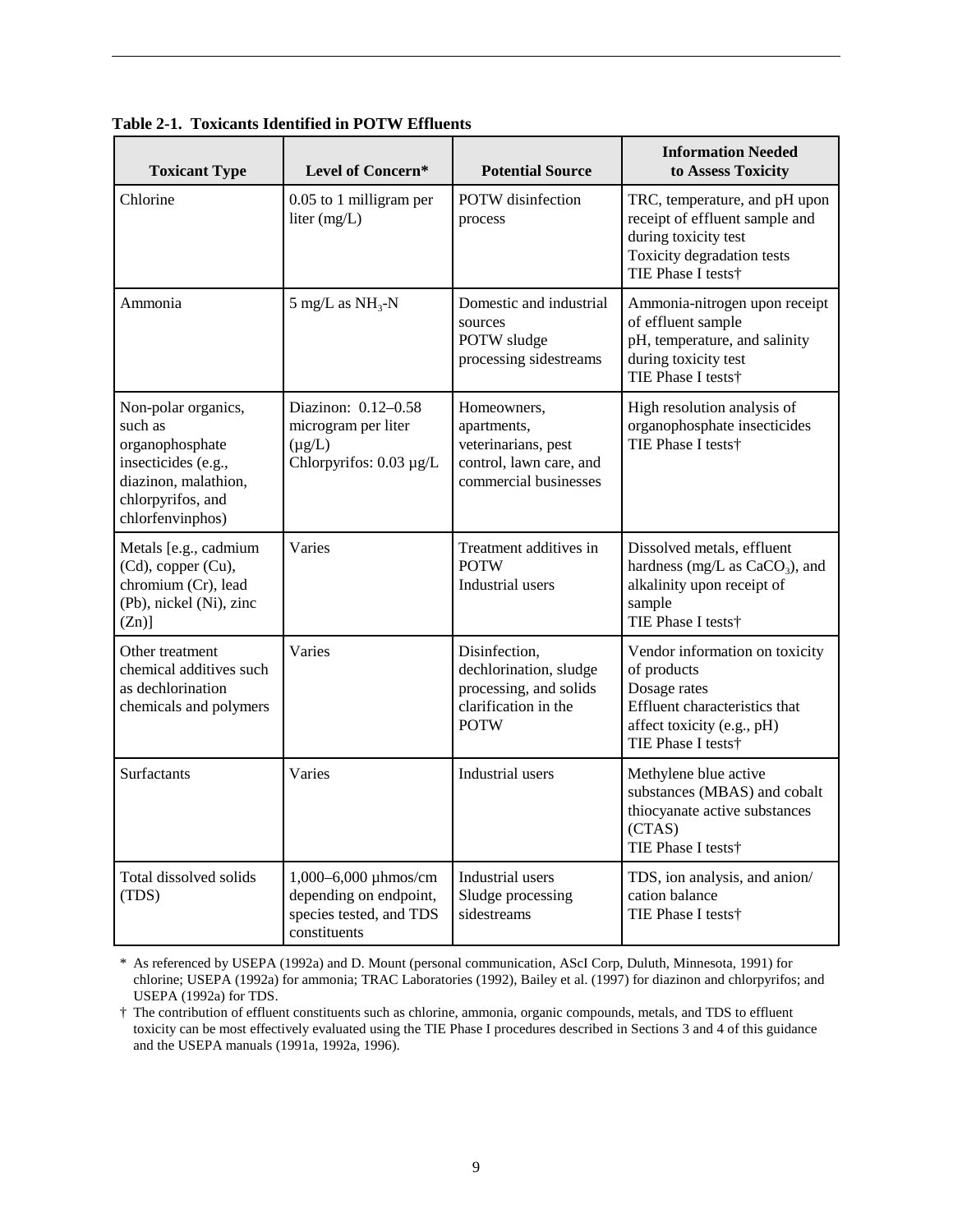values and are calculated by dividing 100% by acute or chronic percent effluent values or chemical concentration data. For example, a chronic TU (TUc) of 2 is equivalent to an NOEC value of 50% effluent (i.e., 100%/50%). Likewise, if the LC50 of a compound is 20 µg/L, an effluent sample with 100 µg/L contains 5 acute TU (TUa) of the compound (i.e., 100 µg/L/20 µg/L). TU values are helpful in understanding the relative contribution of toxicants to effluent toxicity and are often used in interpreting TIE data (Section 4). For example, if one of two compounds is contributing to effluent toxicity (e.g., 4 TUc of compound A and 1.5 TUc of compound B), it may be possible to focus on controlling the major toxicant if compliance with the permit limit (e.g., 3 TUc) can be achieved. However, consideration should be given to possible antagonistic effects between the toxicants such that removal of one toxicant may cause the other toxicant to exhibit greater toxicity. An overview of this is provided in Section 4 and the TIE manuals (USEPA 1991a, 1992a, 1993a, 1993b, 1996) provide thorough guidance.

### **POTW Design and Operations Data**

POTW design and operations information can indicate possible in-plant sources of toxicity or operational problems that might be contributing to treatment interferences and the pass through of toxicity. In the beginning of the TRE, it is often helpful to briefly review the operations and performance of the major unit treatment processes. Notes can be added to POTW data base about initial impressions and potential problem areas that should be investigated further in the POTW Performance Evaluation (see Section 3).

The types of POTW data to be gathered include:

- Background information on treatment plant design and operation.
- Data routinely collected for NPDES DMRs and treatment process control.
- Existing data on potential effluent toxicants, including chlorine, ammonia, organophosphate insecticides, surfactants, metals, and treatment additives (e.g., polymers, chlorine, dechlorination chemicals).

A list of useful POTW data is provided in Table 2-2.

The POTW data can be compared to the profile on effluent toxicity characteristics to determine if toxicity

may be related to operation and performance. Several questions can be posed, including:

- Is toxicity apparent during certain operational events, such as when treatment upsets are observed, when treatment units are taken offline for maintenance, or as a result of other operating practices (e.g., excess chlorine addition)?
- Does toxicity exhibit a weekly, monthly, or seasonal pattern? For example, if the POTW is operated to achieve seasonal ammonia removal, is toxicity present in the period when ammonia removal is not practiced? What process control parameters may be related to toxicity? Is toxicity apparent with changes in hydraulic and pollutant loadings to the primary sedimentation process, changes in biological treatment parameters [e.g., mixed liquor suspended solids (MLSS) concentration, DO concentration, sludge volume index (SVI), mean cell residence time (MCRT)], changes in filtration rates in filters, or changes in application rates of chlorine and dechlorinating agents?
- Is toxicity apparent when the type and dose of treatment additives change? For example, did toxicity occur when a different polymer or other coagulant/flocculent aid was used?

In the beginning of the TRE, emphasis should be placed on effluent concentrations of ammonia and chlorine, which are common toxicants in POTW effluents (USEPA 1991a, 1992a, 1993a, and 1993b). The toxicity of ammonia is dependent on effluent characteristics such as the pH, temperature, and salinity of the sample, as well as the sensitivity of the species being tested. Therefore, it will be difficult to determine the toxicity of ammonia based solely on a comparison of literature values to effluent concentrations. Likewise, the toxicity of chlorine will depend on the form of chlorine, which may be in the free form as chlorine, hypochlorous acid, or hypochlorite ion, or in the combined form as chloroamines or nitrogen trichloride. The sum of the free and combined chlorine, termed total residual chlorine or TRC, is matrix dependent. Chloramines, which are formed by chlorine combining with ammonia, can be more toxic than free chlorine (AQUIRE, 1992).

Assessments of the contribution of ammonia, chlorine, and other compounds to effluent toxicity can be made using Table 2-1 as a guide. As stated in Table 2-1, if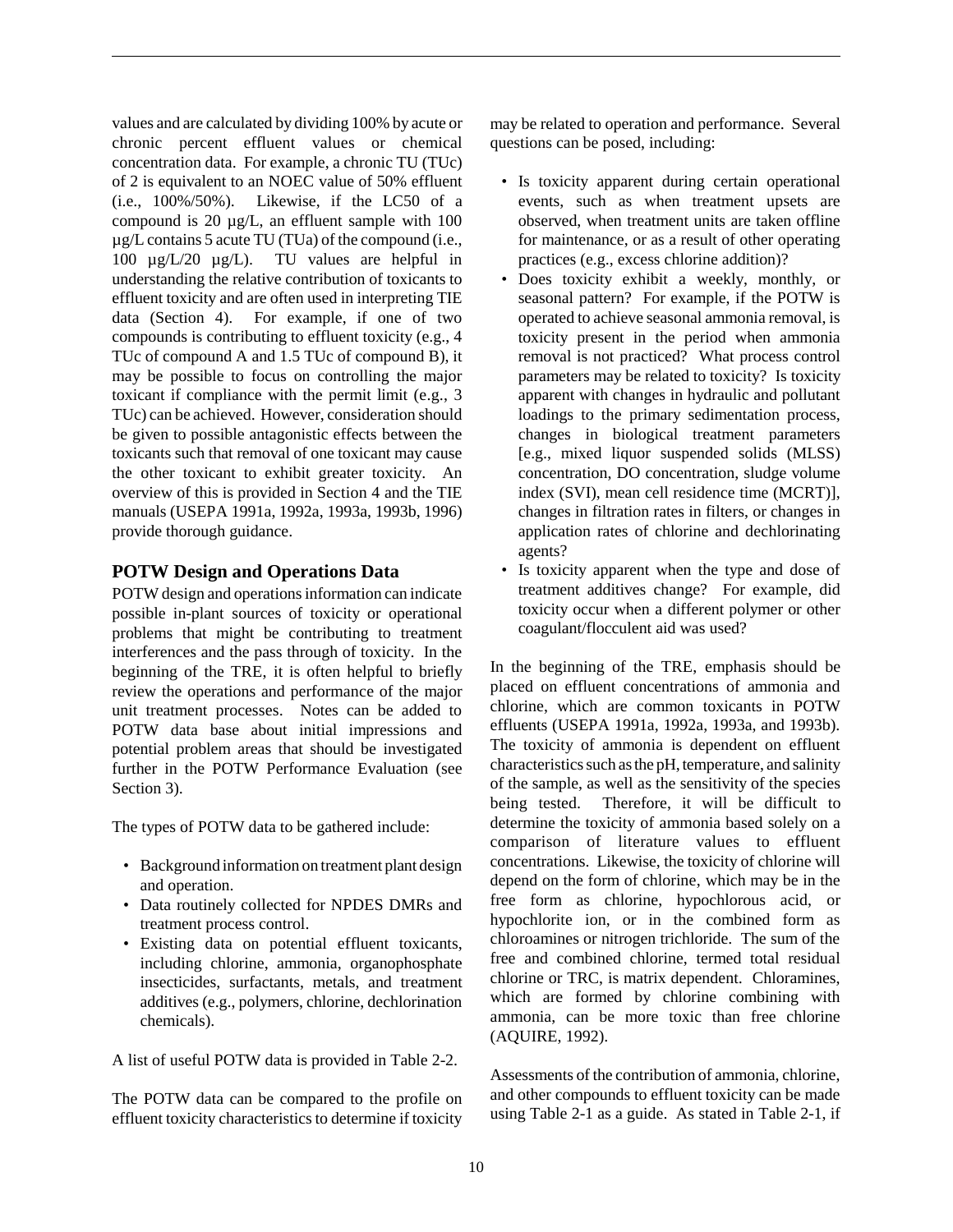### **Table 2-2. Example POTW Design and Operation Data**

- 1. NPDES permit requirements
	- a. Effluent limitations
	- b. Special conditions
	- c. Monitoring data and compliance history
	- d. Dilution studies or modeling results
- 2. POTW design criteria
	- a. Hydraulic loading capacities
	- b. Pollutant loading capacities
	- c. Biodegradation kinetics calculations and assumptions
- 3. Influent and effluent pollutant data
	- a. Ammonia
	- b. Residual chlorine
	- b. Other pollutants of concern such as non-polar organic compounds (e.g., organophosphate insecticides), metals, and TDS (see Table 2-1)
	- c. Conventional pollutant data, including five-day biochemical oxygen demand (BOD<sub>5</sub>), chemical oxygen demand (COD), total organic carbon (TOC), total suspended solids (TSS), volatile suspended solids (VSS), total Kjeldahl nitrogen (TKN), ammonia-nitrogen (NH<sub>3</sub>-N), total phosphorus (TP), orthophosphate (PO<sub>4</sub>-P), and nitrate-nitrogen  $(NO_3-N)$ , to evaluate treatment performance
	- d. Parameters, including pH, hardness, and alkalinity, to evaluate the toxicity of suspect compounds (see Table 2-1)
- 4. Process control data
	- a. Chemical usage for each treatment process (e.g., coagulants for primary sedimentation, lime for biological treatment, polymers for tertiary clarification; see Table 2-1)
	- b. Process control data for primary sedimentation (i.e., hydraulic loading capacity and BOD<sub>5</sub> and TSS removal)
	- c. Process control data for activated sludge [e.g., food to microorganism (F/M) ratio, MCRT, MLSS, sludge yield, removal efficiency of BOD<sub>5</sub>, COD, TKN, NH<sub>3</sub>-N, TP, PO<sub>4</sub>-P, NO<sub>3</sub>-N, and other pollutants specified in the permit].
	- d. Process control data for secondary and tertiary clarification [e.g., hydraulic and solids loading capacity, SVI, sludge blanket depth]
	- e. Number of process units online and number offline for maintenance
- 5. Operations Information
	- a. Reports on previous operation and maintenance evaluations, including engineering studies and USEPA and state compliance inspections
	- b. Operating logs
	- c. Standard operating procedures
	- d. Operation and maintenance practices (e.g., filter backwash procedures)
- 6. Process sidestream characterization data
	- a. Chemical usage for sludge processing, including thickener, digester, and dewatering processes
	- b. Pollutant data for sludge processing sidestreams, including ammonia, metals, organophosphate insecticides, and TDS (see Table 2-1)
	- c. Incinerator scrubber waste stream, including data on possible formation of cyanide (see discussion in Section 3)
	- d. Tertiary filter backwash
	- e. Cooling water
- 7. Wastewater bypass, combined sewer overflow (CSO), and sanitary sewer overflow (SSO) for bypasses or overflows that are discharged to the POTW effluent
	- a. Frequency
	- b. Volume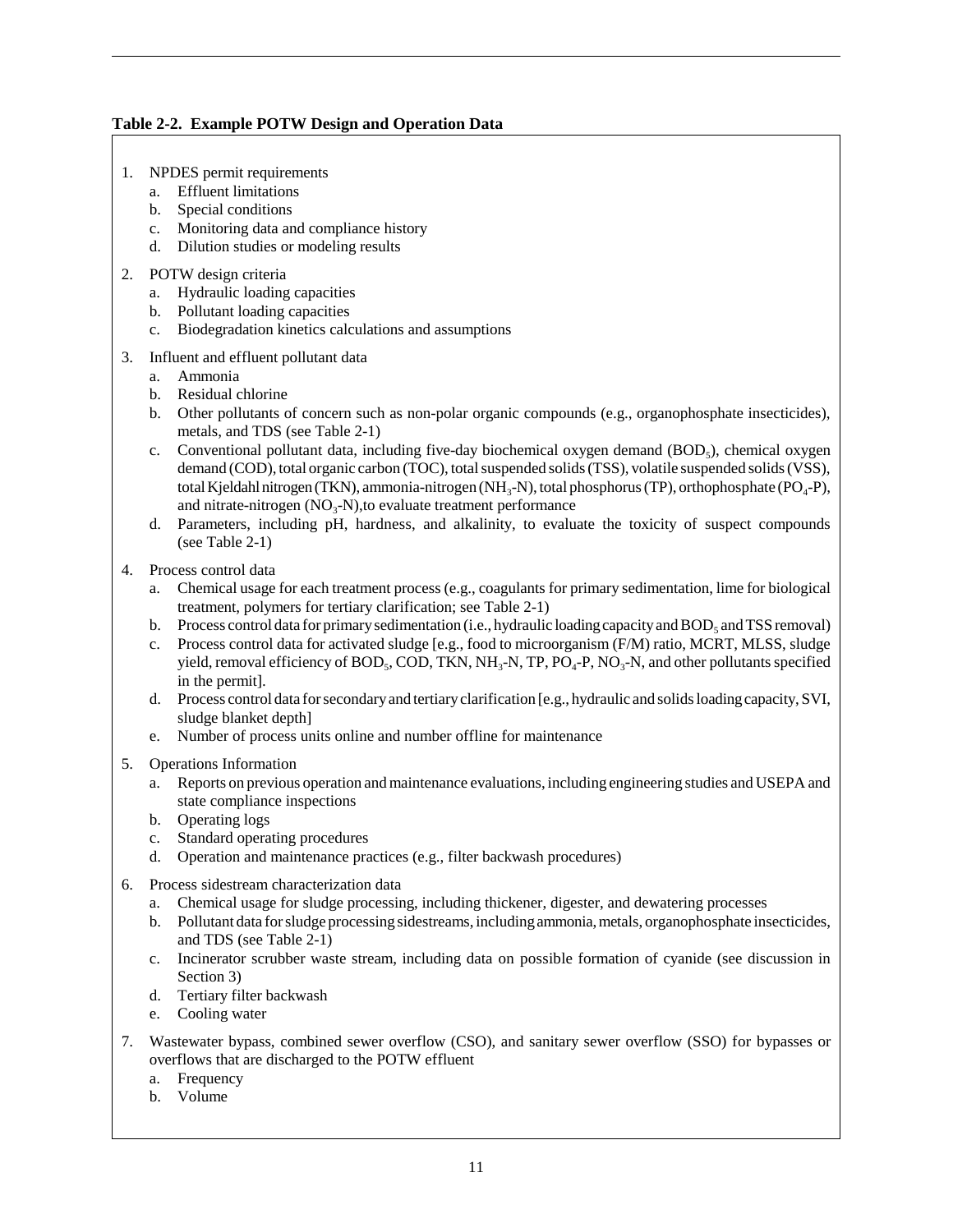chlorine is suspected of contributing to toxicity, TRC should be measured when the sample arrives and when toxicity tests are initiated because chlorine usually dissipates rapidly. If ammonia is a concern, conditions that affect its toxicity, including sample pH, should be carefully monitored during toxicity tests. This information is necessary to determine the concentration of the toxic un-ionized form of ammonia  $(NH<sub>2</sub>)$  in the toxicity test. In addition to toxicity data, USEPA's AQUIRE data base (1992) includes information on the conditions of the toxicity test that may have influenced the reported toxicity of chemicals of concern. However, not all conditions may be recognized or reported, which may limit the utility for TIE tests.

Surfactants also have been identified as toxicants in POTW effluents (Diehl and Moore, 1987; Ankley and Burkhard, 1992; Botts et al., 1994). These studies focused on characterizing the type or source of surfactants rather than trying to identify the toxic surfactant compound because analytical methods are not readily available to detect and quantify surfactant compounds in complex effluents. Municipal effluents contain numerous substances that interfere with surfactant analysis. Also, surfactants are actually mixtures of many homologues and oligomers; therefore, the composition and toxicity of surfactants is complex and often variable (USEPA, 1993a). One exception is a class of surfactants, referred to as alkyl phenol ethoxylates (APEs), that can be analyzed by a gas chomatograph/mass spectrometer (GC/MS) (Giger et al., 1981). Also, it may be helpful to characterize surfactants by the nature of their polar segment; surfactants may be classified as nonionic, anionic, cationic, and amphoteric. Many surfactants tend to sorb to C18 resin and analyses of the methanol extracts from solid phase extraction (SPE) columns can help to indicate the type of surfactant causing toxicity (USEPA, 1993a). The American Public Health Association (1995) describes methods for determining anionic surfactants as MBAS and nonionic surfactants as CTAS.

The contribution of effluent constituents such as ammonia and chlorine to effluent toxicity can be most effectively evaluated using the TIE procedures described in Sections 3 and 4. Non-polar organic compounds (such as organophosphate insecticides), metals, surfactants, and TDS also can be effectively evaluated using these procedures. In Phase I of the TIE, various sample manipulations and toxicity tests

are performed to determine how toxicity is affected by removing or isolating a particular group of toxicants. These procedures establish a cause and effect relationship between toxicants and whole effluent toxicity. If a toxicant is indicated through Phase I testing, additional TIE procedures can be applied to identify (Phase II) and confirm (Phase III) the toxicant (see Section 4).

Treatment additives can be screened by obtaining toxicity data from product vendors or by performing toxicity tests on samples that have been treated using typical chemical dosages. If toxicity tests are performed, it is important to simulate the conditions occurring in the treatment process where additives are being used because some portion of the additives is usually removed in the treatment process. For example, polymers are largely bound with suspended solids in the wastewater being treated and only minor amounts may pass through in the final effluent (Hall and Mirenda, 1991).

Once the toxicants are identified, the POTW data will be useful in evaluating and selecting in-plant toxicity control options (see Section 6).

### **Pretreatment Program Data**

Pretreatment program information may provide evidence that can be used to identify sources of toxicants or toxicity in the wastewater collection system. For this reason, pretreatment data should be briefly reviewed in the beginning of the TRE. As an initial step, pretreatment data can be compared to the profile on POTW effluent toxicity characteristics to determine if toxicity may be related to a particular type of discharge. This review may attempt to answer several questions, including:

- What changes in POTW influent characteristics may be observed during toxic periods (e.g., pH, alkalinity, suspended solids, hardness, conductivity, DO, color)? Also, does toxicity occur during changes in hydraulic and pollutant loadings to the POTW? Can these characteristics be related to certain types of discharges?
- Does toxicity occur when treatment upsets are observed at the POTW? Can the upsets be related to a particular discharge(s)?
- Does toxicity exhibit a weekly, monthly, or seasonal pattern that may be related to production schedules of certain industries? For example, is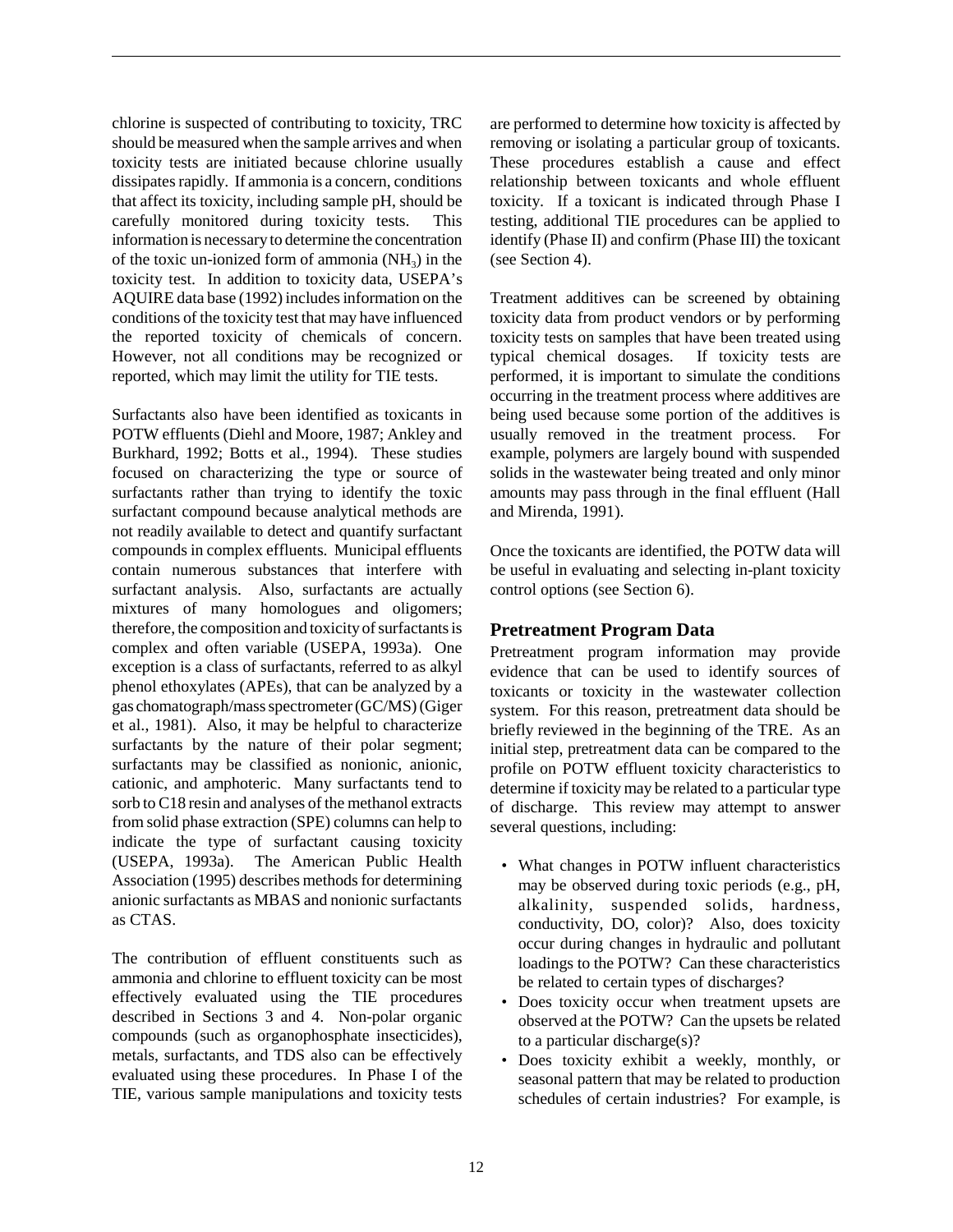toxicity observed when an industry is manufacturing a particular type of product? Also, does toxicity abate when the industry is shutdown for maintenance or holidays?

• If the POTW accepts hauled wastes, is toxicity apparent when a particular hauler delivers wastes?

Appropriate pretreatment program information to review includes the data on the industrial users of the POTW [e.g., industrial manufacturers, Resource Conservation and Recovery Act (RCRA) waste disposers, and Comprehensive Environmental Response, Compensation, and Liability Act (CERCLA) dischargers] and the toxic pollutant data on the POTW waste streams. A list of suggested pretreatment data is shown in Table 2-3.

The POTW pretreatment program data can be reviewed as part of a Pretreatment Program Review (described in Section 3). The summarized data may be useful in locating the sources of toxicants identified in the TIE (see Section 4). In cases in which effluent toxicants are not identified, the pretreatment program data can be used to develop a sampling and analysis program to track sources of toxicity in the collection system (see Section 5).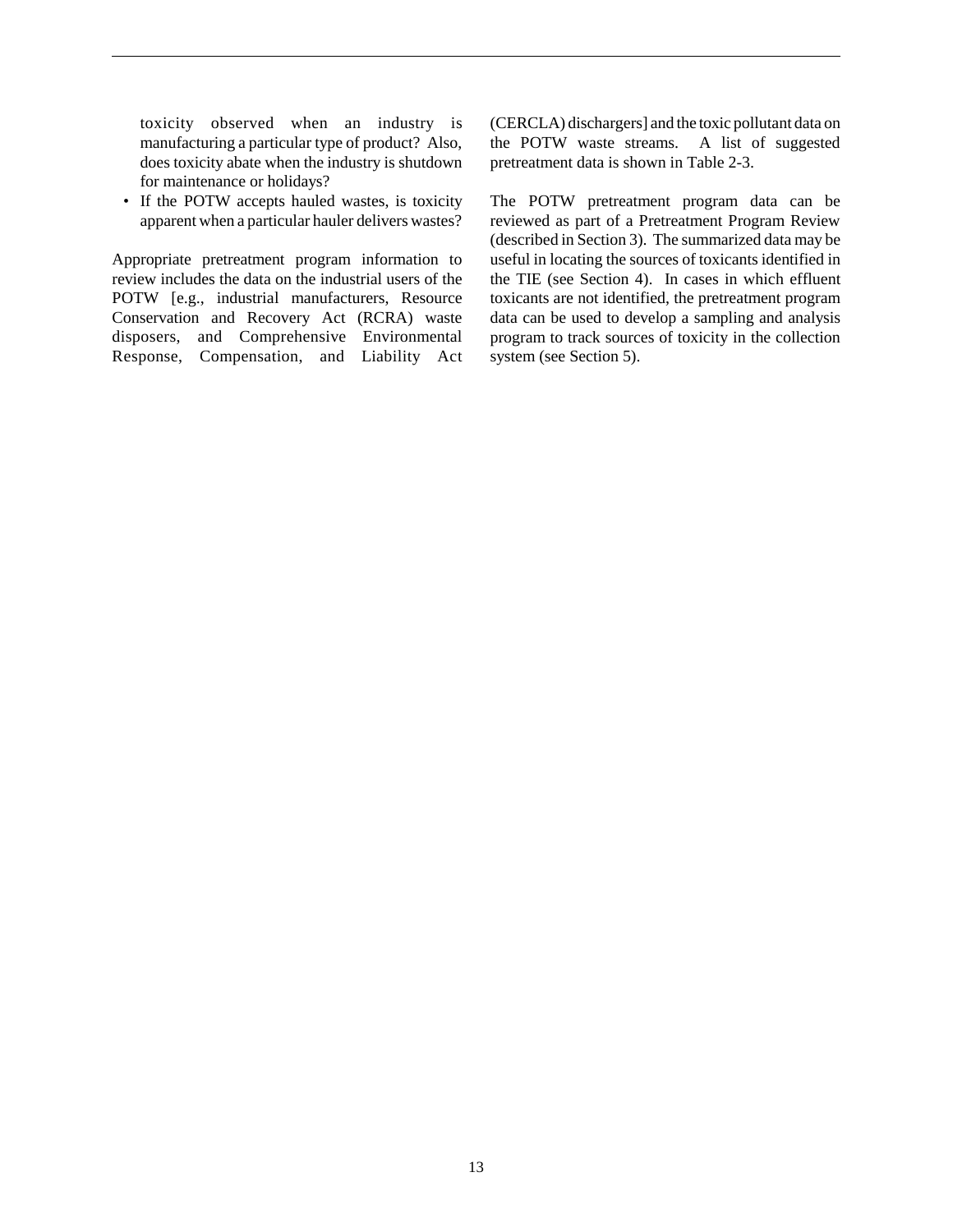### **Table 2-3. Example Pretreatment Program Data**

- 1. POTW influent and effluent characterization data
	- a. Toxicity
		- b. Priority pollutants
		- c. Hazardous pollutants
		- d. Pollutants listed in Superfund Amendments and Reauthorization Act (SARA) Title 313
		- e. Other chemical-specific monitoring results (e.g., industry raw materials and products)
- 2. Sewage residuals characterization data (e.g., raw, digested, thickened, and dewatered sludge, composted biosolids, and incinerator ash)
	- a. Toxicity characteristic leaching procedure (TCLP)
	- b. Chemical data

3. IWS

- a. Information on industrial users with categorical standards or local limits and other significant non-categorical industrial users
	- number of industrial users
		- discharge flow
	- chemical usage
- b. Standard Industrial Classification (SIC) code
- c. Wastewater flow
- d. Types and concentrations of pollutants in the discharge
- e. Products manufactured
- f. Description of pretreatment facilities and operating practices
- 4. Industrial User Permits
	- a. Pretreatment standards
		- categorical standards
		- local limits
		- prohibited discharge standards
	- b. Monitoring requirements
- 5. Annual pretreatment program report
	- a. Schematic of sewer collection system
	- b. Industrial user monitoring and inspection data collected by POTW staff
		- discharge characterization data
		- spill prevention and control procedures
		- hazardous waste generation
	- c. Industrial user self-monitoring data
		- discharge characterization data
		- flow measurements
		- description of operations
		- compliance schedule (if out of compliance; e.g., notice of slug loading)
- 6. Headworks analysis for local limits
- 7. Industrial user compliance reports
- 8. Waste hauler monitoring data and manifests
- 9. RCRA reports [if the POTW is considered a hazardous waste treatment, storage, and disposal facility (TSDF)]
	- a. Hazardous waste manifests
	- b. Operating record
	- c. Biennial report
	- d. Unmanifested waste report
- 10. CERCLA reports (if the POTW accepts wastes from a superfund site)
	- a. Preliminary site assessment
	- b. Site investigations
	- c. Remedial investigations
	- d. Feasibility studies
	- e. CERCLA decision documents
- 11. Information on POTW treatment interferences (e.g., biological process inhibition); example data include:
	- a. Evidence of slug loadings
	- b. Decreased pollutant removal
	- c. Decreased oxygen uptake rates (OURs), SVI, and sludge yield in biological treatment process
	- d. Increased requirement for chemical usage (e.g., chlorine, coagulants, flocculents)
	- e. Decreased filtration rate and increased backwash frequency for filtration treatment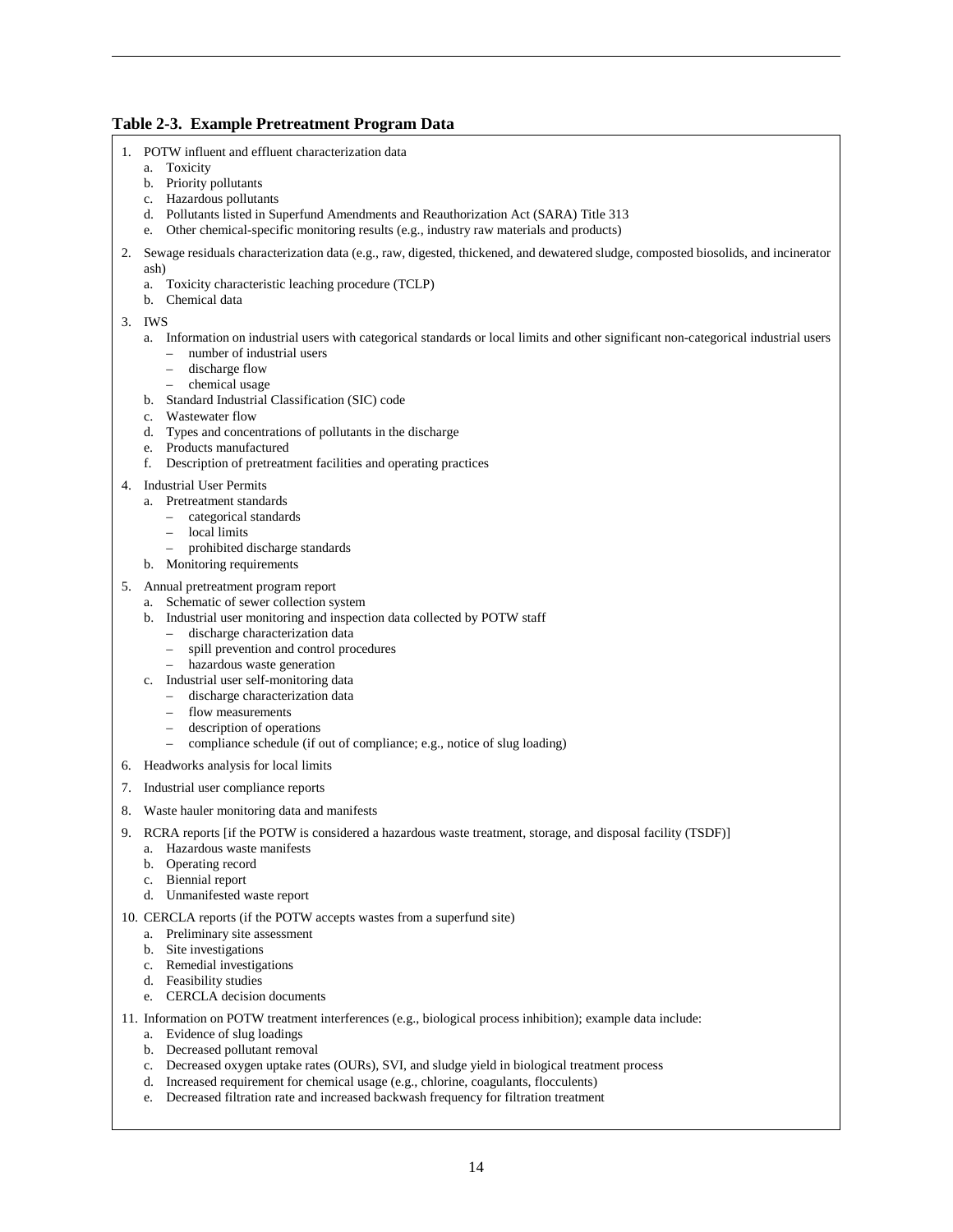### **Section 3 Facility Performance Evaluation**

### **Introduction**

POTW treatment deficiencies that cause poor conventional pollutant removal can have an adverse effect on toxicity reduction as well. As an initial step in the TRE, effluent toxicity data (Table 2-1) and POTW operations and performance data (Table 2-2) should be evaluated to indicate potential toxicants of concern and to identify treatment deficiencies or inplant sources of toxicity that may be responsible for all or part of the effluent toxicity. POTW pretreatment program data (Table 2-3) should also be reviewed to indicate possible sources of toxicity and summarized for use in later steps of the TRE such as the toxicity source evaluation (Section 5).

### **POTW Performance Evaluation**

A POTW performance evaluation can be conducted to indicate conventional pollutant treatment deficiencies or in-plant sources of toxicity that may be contributing to effluent toxicity. Conventional pollutant treatment deficiencies include the inability to meet permit limits for BOD, TSS, and nutrients. These deficiencies should be corrected before initiating a full TRE because improved treatment also may reduce effluent toxicity. In-plant sources of toxicity may be present even if the POTW is meeting permit limits for pollutants other than toxicity. An example of an inplant source of toxicity includes inadequate solids separation in the final clarifier, which may result in the discharge of toxic material bound to suspended solids. Also, incomplete biological treatment may cause the pass-through of biodegradable toxicants. Other inplant sources of toxicity may include treatment additives used in toxic amounts or additives that contain toxic impurities.If deficiencies are found in the POTW performance evaluation, improvements can be implemented to eliminate the causes of toxicity. Several examples of operating conditions that have contributed to effluent toxicity at POTWs and the steps taken to correct the problem are included in the

following discussion of the POTW performance evaluation process.

A flowchart for conducting a POTW performance evaluation is presented in Figure 3-1. The POTW performance evaluation involves a review of the major treatment unit processes (e.g., primary sedimentation, activated sludge, and secondary clarification) using wastewater characterization data and process operations information. A TIE Phase I analysis (as described below and in Section 4) also can be performed to indicate the presence of effluent toxicants caused by incomplete treatment (e.g., ammonia), routine operating practices (e.g., chlorine), or the discharge of organophosphate pesticides in the POTW collection system. Ammonia and chlorine are commonly found to cause toxicity in POTW effluents and should be evaluated at this stage of the POTW performance evaluation. As noted in Section 2, ammonia and chlorine may be of concern at concentrations greater than 5 mg/L and 0.01 mg/L, respectively, depending on the effluent matrix and the species being tested. Levels of concern for other relatively common effluent toxicants are listed in Table 2-1. Special consideration also should be given to chemicals used in the treatment process such as used or reused waste materials and coagulants, which may contribute to toxicity due to pass-through of residual concentrations or impurities in the product.

Based on the process review results and TIE characterization data, options for improving operations and performance may be selected and evaluated in treatability studies. If treatability tests are successful in identifying options for improving conventional pollutant treatment and toxicity reduction, the TRE proceeds to the selection and implementation of those options (Section 6). If no treatment deficiencies or inplant sources of toxicity are observed, or the treatment alternatives do not reduce effluent toxicity to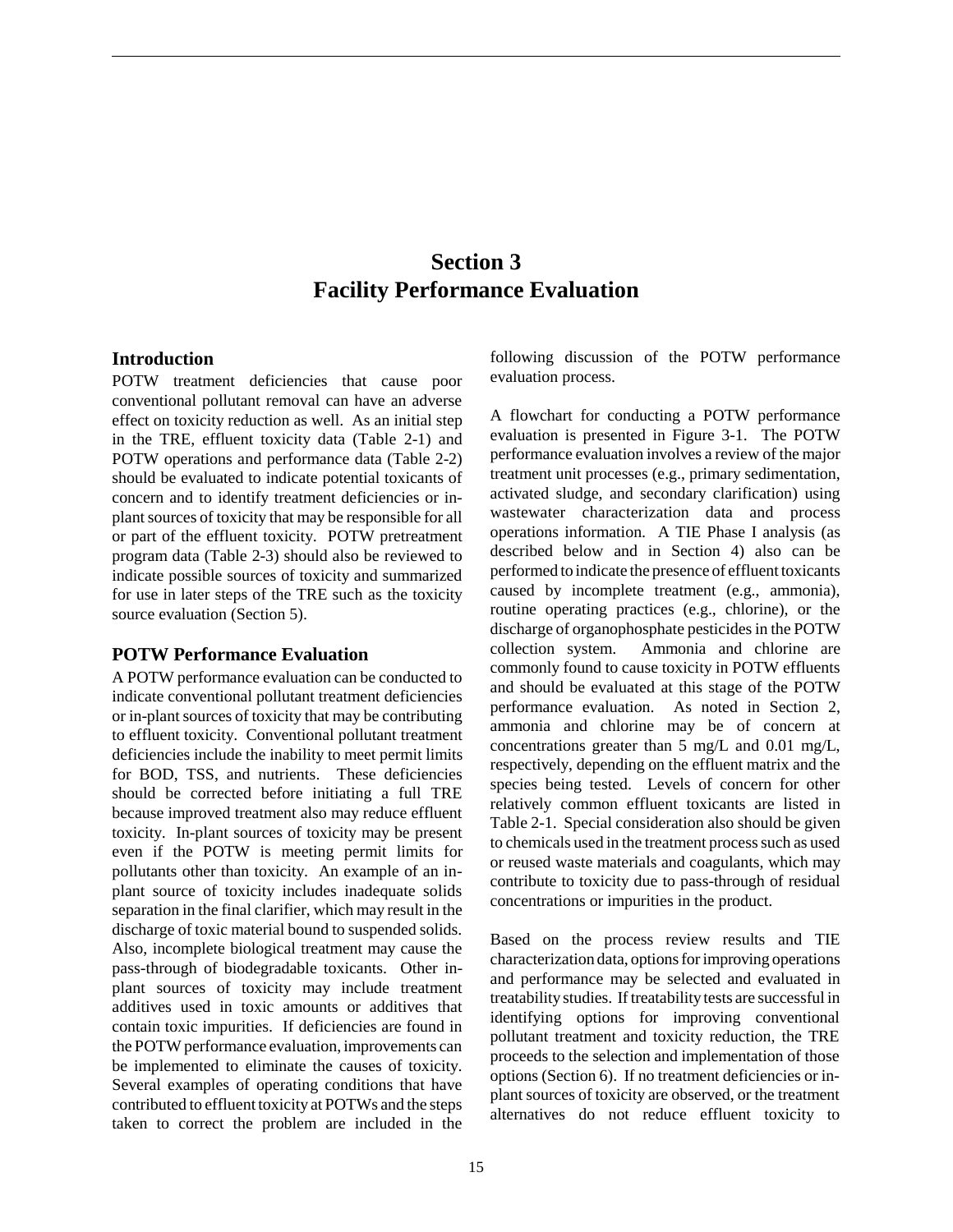

**Figure 3-1. Flow diagram for a facility performance evaluation.**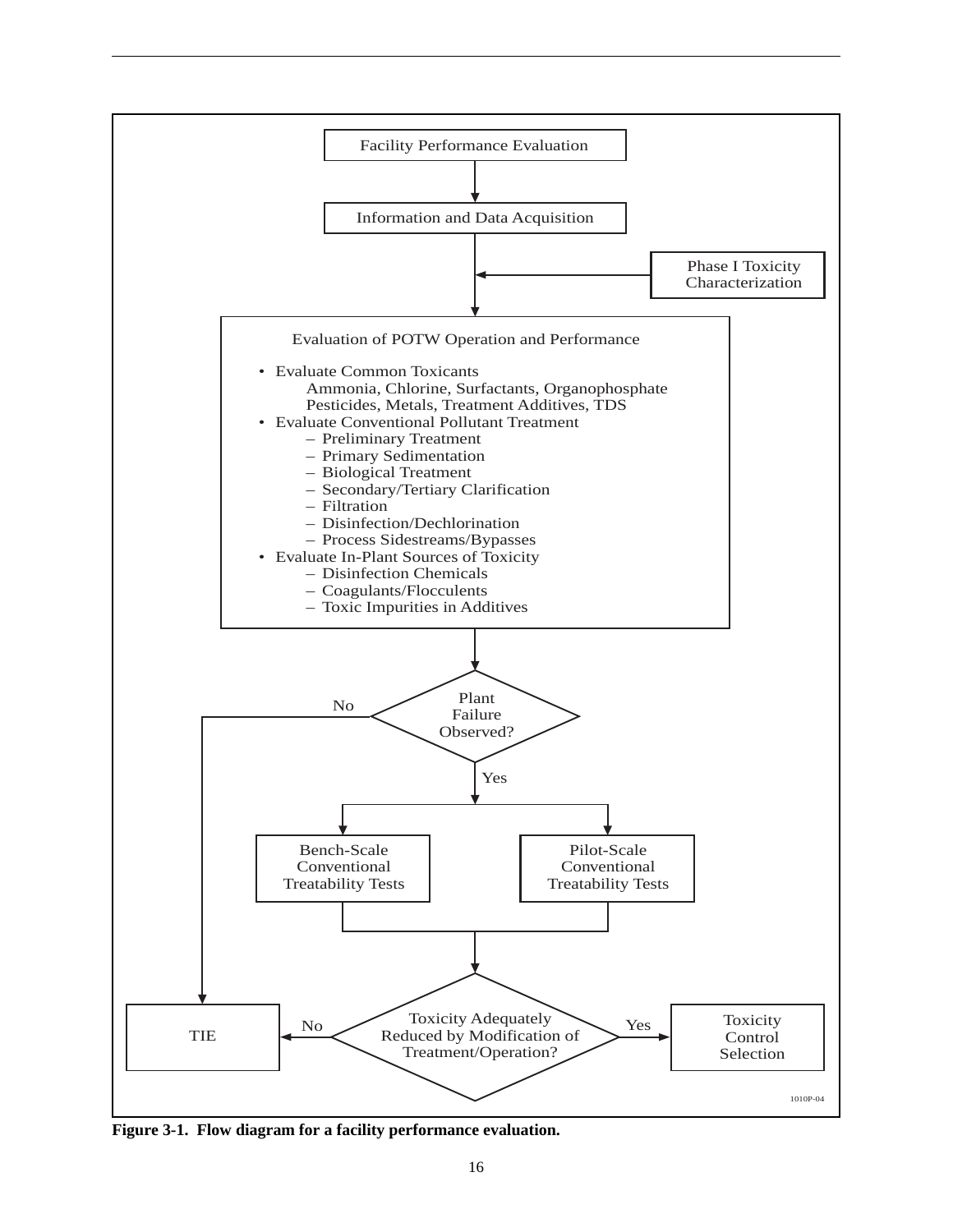acceptable levels, a complete effluent toxicity characterization should be performed using the TIE procedures described in Section 4.

POTWs are subject to both variable influent characteristics and changing operating conditions that may have a significant effect of effluent toxicity. The POTW performance evaluation should be conducted during a period when the influent loadings and facility operations are representative of average conditions. If effluent toxicity varies seasonally or as a result of a specific operational condition, the POTW performance evaluation should be scheduled to coincide with the expected toxic event. Due to the variability inherent in POTW operations, it may be necessary to conduct additional POTW performance evaluation investigations during the course of the TRE. For example, POTW performance evaluations may be useful when performed before and after implementation of facility modifications, changes in industrial user activities, or variations in effluent toxicity.

### *Operations and Performance Review*

The operations and performance review involves the evaluation of the major POTW unit processes using the information described in Table 2-2. This review focuses on the secondary treatment system because secondary treatment is responsible for removing the majority of the conventional and toxic pollutants from municipal wastewater. Deficiencies in this system are more likely to result in incomplete treatment of wastewater toxicity. For example, problems with nitrification treatment may cause toxic concentrations of ammonia to pass through in the effluent. Other unit processes to be evaluated include primary sedimentation, disinfection, and advanced treatment processes such as filtration.

Procedures for evaluating and improving POTW operations and performance are described in USEPA's *Handbook on Retrofitting POTWs* (USEPA, 1989c). This handbook describes a two-step process to improve POTW performance: comprehensive performance evaluation and a composite correction program approach. The comprehensive performance evaluation involves a thorough review of the POTW design and operating conditions to identify problem areas. The composite correction program involves the systematic identification and implementation of improvements with an emphasis on low-cost solutions. Other useful sources of information include a joint publication by

Water Environment Federation and American Society of Civil Engineers entitled *Design of Municipal Wastewater Treatment Plants* (WEF/ASCE, 1992a, 1992b) and Metcalf and Eddy's *Wastewater Engineering Treatment, Disposal, and Reuse* (1991). Computer software programs, including USEPA's *POTW Expert* (1990), have also been developed to "troubleshoot" operations and performance problems. In addition, USEPA (1993d) has a data base on pollutant removal efficiencies (RREL Treatability Data Base, Version 5) for various treatment processes. Although this guidance does not specifically address toxicity, correcting conventional pollutant treatment problems and controlling in-plant toxicants may improve toxicity reduction. In addition to the noted guidance, public works managers are advised to use the services of a professional engineer who has experience with the POTW treatment system.

### **Preliminary Treatment**

Preliminary treatment processes that may be used to enhance toxicity control include equalization/storage and oil and grease removal. Equalization basins can be effective in dampening the effect of slug loads of toxicity or to equalize flow and organic loadings to achieve consistent subsequent treatment of the influent wastewater. Oil and grease removal can assist in removing toxicants associated with oil and grease and to minimize the impact of oil and grease on the POTW.

### **TRE Example**

A municipality in Texas experienced effluent toxicity that was related to a volatile organic compound entering the POTW. A pre-aeration system was to be added to the influent headworks or the grit removal system; however, before construction was started, a city employee noticed a strong odor in a sewer line that was related to the volatile toxicant. The source of the volatile compound was identified and controlled. As a result, effluent toxicity was eliminated (S. Bainter, personal communication, USEPA, Dallas, TX, 1998).

### **Primary Sedimentation**

Primary treatment processes are designed to reduce the loading of TSS, BOD<sub>5</sub>, and COD on the secondary treatment system. Toxic pollutant removal also can occur by sedimentation of insoluble or particulate wastewater constituents. Optimal removal of both toxic and conventional pollutants in primary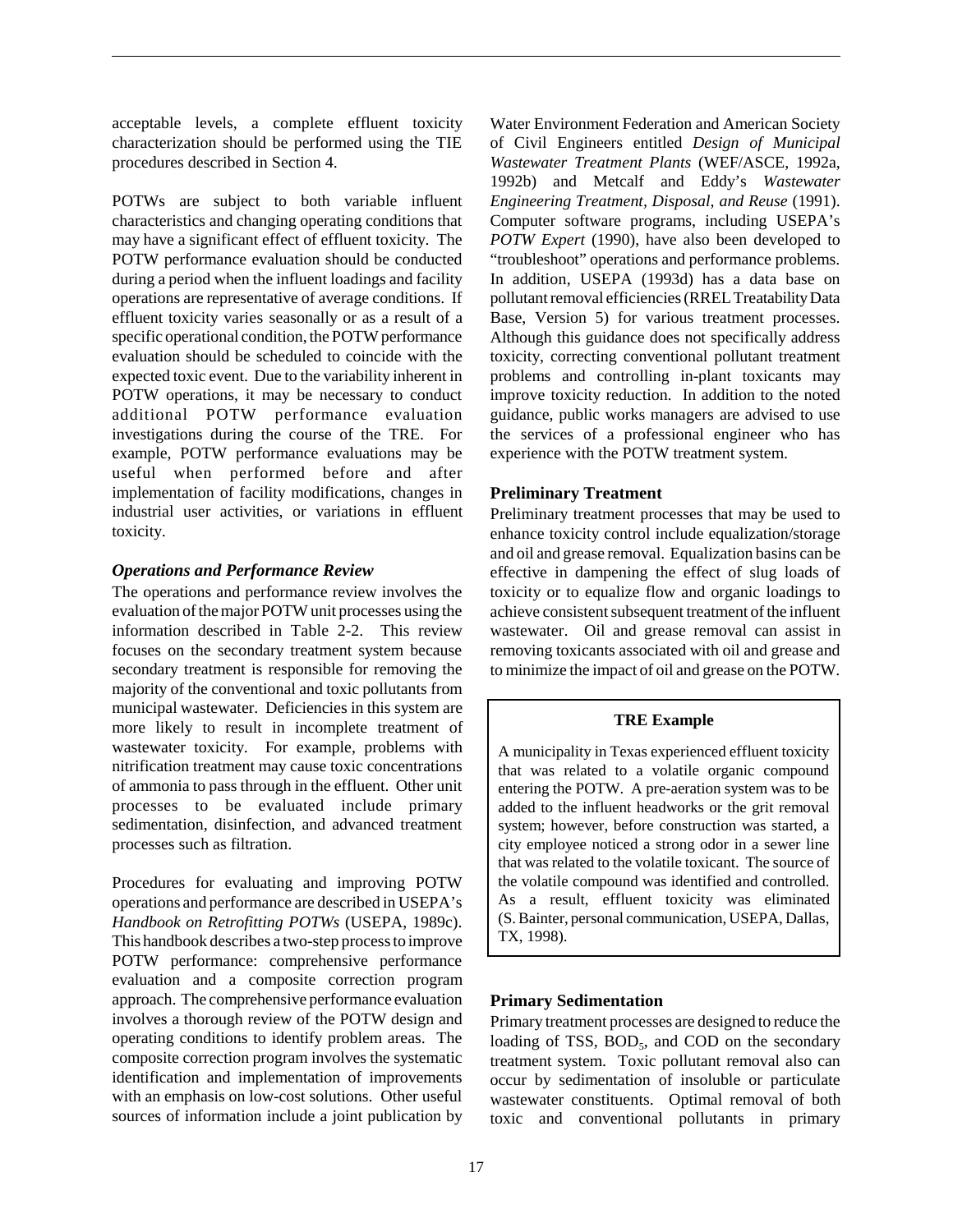sedimentation ultimately reduces the amount of material to be treated in the biological treatment process.

Primary clarifier performance can be evaluated by comparing  $BOD<sub>5</sub>$  removal to the surface overflow rate (SOR), which is the average daily flow divided by the clarifier surface area. A clarifier operating at an SOR of less than 24 cubic meters per square meter per day  $(m^3/m^2/day)$  [600 gallons pre day per square foot (gpd/sq ft)] should remove 35 to 45% of the influent  $BOD<sub>5</sub>$ . A clarifier operating at an SOR of 24 to  $40 \text{ m}^3/\text{m}^2/\text{day}$  (600–1,000 gpd/sq ft) should remove 25 to 35% of the influent  $BOD<sub>5</sub>$  (USEPA, 1989c). In most cases, COD removal performance is comparable to the  $BOD<sub>5</sub>$  removal performance. If the primary clarifiers do not achieve the expected  $BOD<sub>5</sub>$  or COD removal, engineering studies should be initiated to determine the need for additional clarifier capacity.

Removal of toxicity associated with TSS may be enhanced by addition of coagulants to the primary clarifiers. The optimum conditions for coagulation and flocculation of toxicants can be determined by jar tests. These tests are used to establish the optimum type and dosage of coagulant, the proper mixing conditions, and the flocculent settling rates for enhanced toxicant removal (Adams et al., 1981).

A key operating parameter for controlling clarifier performance is sludge removal. Primary clarifiers generally function best with a minimum sludge blanket. Sludge withdrawal should be adjusted to maintain the primary sludge concentration in the range of 3 to 6% total solids (USEPA, 1989c).

### **Biological Treatment**

Biological treatment is a critical process at most POTWs because it is the process that converts organic matter and nutrients to settleable microorganisms. Toxic pollutant removal during biological treatment can occur by biodegradation, oxidation, volatilization, and adsorption onto the biological floc. Key factors affecting the removal of toxic pollutants are the rates of biodegradation, tendency to volatilize, oxidize, or sorb onto solids, and the degree to which the pollutants may inhibit the treatment process.

Ammonia is a common cause of effluent toxicity at POTWs that do not include nitrification treatment. As noted by USEPA (1991a), ammonia is often present in effluents in concentrations varying from 5 to 40 mg/L. These concentrations can cause toxicity depending on several factors that affect the toxicity of ammonia, including pH, temperature, DO, and TDS. A simple TIE procedure for checking whether effluent toxicity may be related to ammonia is described below (see "TIE Phase I Tests"). Literature data on ammonia toxicity (USEPA, 1985a) should only be used as a general guide because ammonia toxicity is significantly affected by slight pH changes.

The most commonly used biological treatment systems can be defined as either suspended growth processes, such as conventional activated sludge, contact stabilization, and extended aeration; or fixed film processes, such as trickling filters, denitrification filters, and rotating biological contactors (RBC). To simplify the discussion of biological treatment, the following subsections focus on evaluating the performance of conventional activated sludge processes and related BNR processes, which are the systems most widely used in POTWs.

Conventional activated sludge treatment is an aerobic process that can be accomplished in one stage or zone. BNR processes integrate carbon oxidation, as achieved in conventional activated sludge treatment, with treatment stages designed for nitrification, denitrification, and enhanced biological phosphorus removal. These stages require specific treatment conditions, including anaerobic, anoxic, and aerobic zones in the mixed liquors. The stages may be separated by physical divisions, non-discrete zones, or by operating cycle (WEF/ASCE, 1992b). The sequence and sizing of the BNR stages depend on the effluent nitrogen and phosphorus concentrations that must be achieved.

Conventional activated sludge processes remove phosphorus and nitrogen in the course of converting organic matter to new biomass. The typical phosphorus content of microbial cells is 1.5 to 2% on a dry-weight basis (WEF/ASCE, 1992b). BNR processes enhance phosphorus removal by utilizing the sequence of an anaerobic stage followed by an aerobic stage, which results in the selection of a biomass population capable of concentrating phosphorus from 4 to 12% of the microbial cell mass. Enhanced nitrogen removal in BNR processes is a two stage process: nitrification oxidizes ammonia to nitrite and then to nitrate, and denitrification reduces the nitrate to nitrogen gas. The nitrogen and phosphorus removal processes can be used independently (e.g., oxidation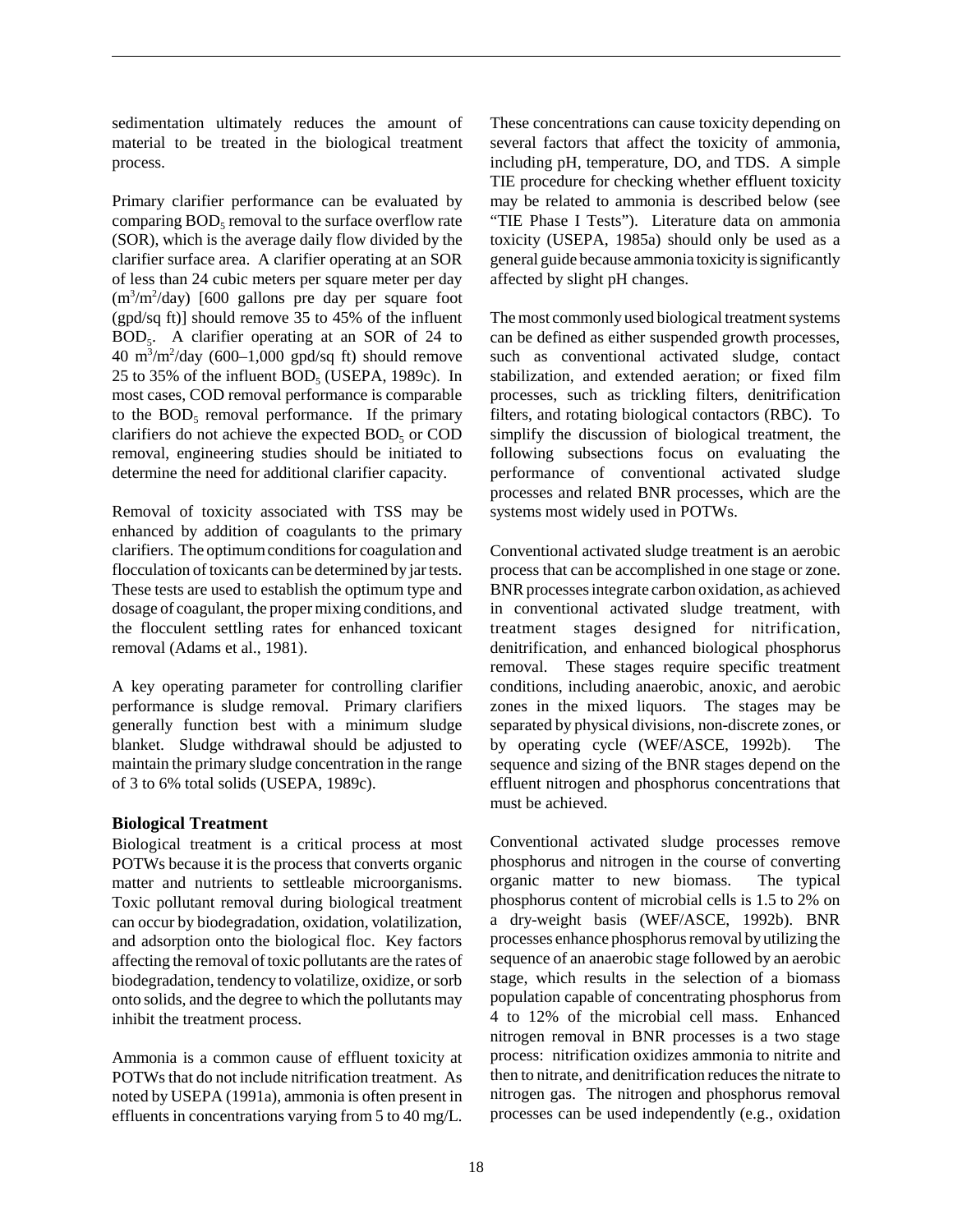ditches and  $A/O^{\circledast}$  process, respectively) or can be integrated into a combined nutrient removal process (e.g.,  $A^2O^{\circledast}$  and Bardenpho<sup>®</sup> processes). A wide variety of BNR systems are in operation, some of which are proprietary; therefore, specific information on the process being studied may be obtained by consultation with the system vendors.

#### **TRE Example**

A United States east coast municipality implemented nitrification to achieve a seasonal  $NH<sub>3</sub>-N$  limit of 1 mg/L (Engineering Science, Inc., 1994). The POTW typically achieved less than 1 mg/L  $NH<sub>3</sub>-N$ . As a result, the POTW effluent eliminated chronic toxicity to fathead minnows (*Pimephales promelas*) from May 1 through September 31 each year; however, the effluent continued to be toxic during the remainder of the year. In an effort to comply with the permit limit for chronic toxicity, nitrification was extended for the full year. This modification eliminated chronic toxicity to fathead minnows throughout the year.

The parameters that are typically used to evaluate the operational capability of an activated sludge system include organic loading, oxygen requirement, and MCRT. Additional important operating conditions include the alkalinity requirement for nitrification, and the  $BOD<sub>5</sub>$  requirement for phosphorus removal and denitrification. Operating values for these parameters can be compared to design specifications or recommended criteria to determine how well the processes are being operated.

### *Organic Loading*

Organic loading affects the organic removal efficiency, oxygen requirement, and sludge production of activated sludge processes. The most common measure of organic loading in suspended growth processes is the F/M ratio, which is the organic load removed per unit of mixed liquor volatile suspended solids (MLVSS) in the aeration basin per unit time. High F/M ratios (i.e., high organic loading to MLVSS) will result in a low organic removal efficiency, low oxygen requirement, and high sludge production. Low F/M ratios (i.e., low organic loading to MLVSS) will lead to high organic removal efficiencies and low sludge production, but high oxygen requirements.

If the suspected toxicants are biodegradable or partition to activated sludge, the MLVSS of the treatment process should be increased to the maximum levels that can be maintained at the POTW. The maximum MLVSS often will be limited by the available secondary clarifier capacity. It is important to consider the effect of increased MLVSS on secondary solids separation and the TSS concentrations of the clarifier effluent. The Patapsco Wastewater Treatment Plant (WWTP) in Baltimore, Maryland, was operated at an F/M ratio of 0.40 lb  $BOD<sub>s</sub>/lb$  MLVSS-day instead of the design  $F/M$  ratio of 0.55 lb  $BOD<sub>s</sub>/lb$  MLVSS-day, because the POTW could not achieve consistent wastewater treatment at the higher organic loading. The increased MLVSS levels were thought to be necessary because of the toxic effect that industrial wastewaters were having on the activated sludge biomass (Slattery, 1987). For optimal treatment, it may be necessary to maintain F/M ratios that are on the low end of the range typically observed for biological treatment processes. The F/M ratio in an activated sludge system is generally maintained in the range of  $0.2$  to  $0.4$  lb  $BOD$ <sub>s</sub>/lb MLVSS-day for conventional activated sludge,  $0.05$  to  $0.15$  lb  $BOD<sub>s</sub>/lb$  MLVSS-day for extended aeration, and  $0.2$  to  $0.6$  lb  $BOD<sub>s</sub>/lb$ MLVSS-day for contact stabilization (Metcalf and Eddy, 1991). The recommended F/M ratio for integrated BNR processes is generally in the range of 0.1 to 0.25 lb  $BOD<sub>5</sub>/lb$  MLVSS-day (Metcalf and Eddy, 1991).

Influent  $BOD<sub>5</sub>$  concentrations should be high relative to phosphorus levels to ensure optimal phosphorus uptake and removal in BNR processes. Although optimum conditions vary according to the system design, the ratio of total influent  $BOD<sub>5</sub>$  (TBOD<sub>5</sub>) to influent TP should be 20:1 to 25:1 to meet an effluent TP level of 1.0 mg/L or less. More importantly, the ratio of influent soluble  $BOD<sub>5</sub> (SBOD<sub>5</sub>)$  to influent soluble phosphorus (SP) should be 15:1 (WEF/ASCE, 1992b).

The presence of biodegradable material also is necessary for denitrification in the first anoxic stage of BNR processes. For example, the Water Research Commission (1984) found that the TKN to COD ratio should be less than 0.08 to accomplish complete denitrification with the Bardenpho® process. In most cases, carbon must be added to the anoxic stage either by internal recycling of  $BOD<sub>5</sub>$  in process streams (e.g., nitrified effluent) or by chemical addition (e.g., methanol or acetate).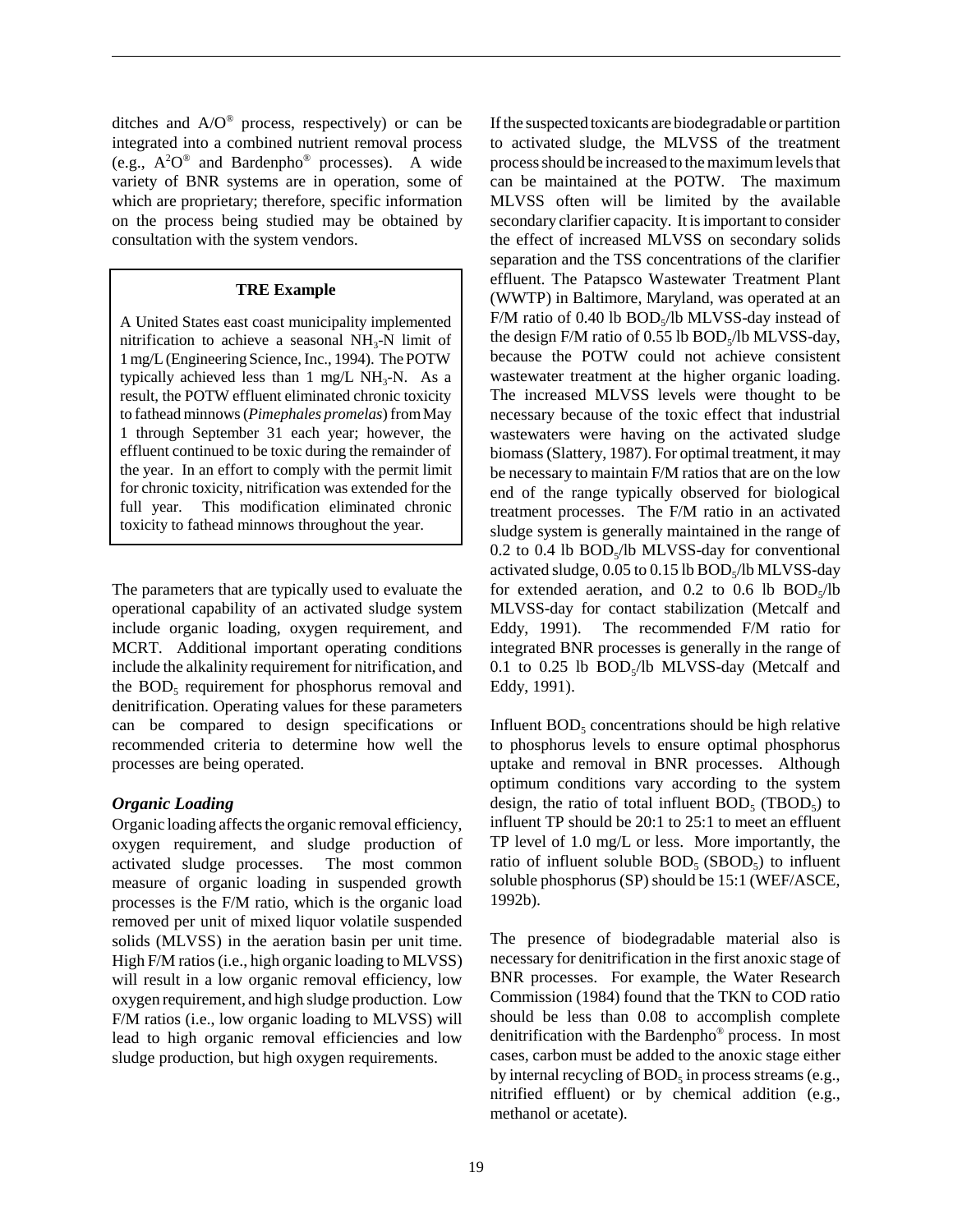### *Oxygen Requirement*

Microorganisms in the activated sludge system require oxygen to metabolize organic material and nutrients and breakdown biodegradable toxicants. Oxygen in diffused air or pure oxygen systems also may oxidize toxicants. Oxygen deficient conditions can result in lower treatment efficiency and, as a result, a greater potential for pass-through of toxic material. To ensure an adequate supply of oxygen, the DO level for conventional activated sludge (carbon oxidation) should be at least 2 mg/L during average loading conditions and 0.5 mg/L under peak loadings (WEF/ASCE, 1992a). Typical air requirements are  $1,500$  cu ft/lb  $BOD<sub>5</sub>$  load for conventional activated sludge and contact stabilization, and 2,000 cu ft/lb BOD<sub>5</sub> load for extended aeration (USEPA, 1989c). Air requirements for nitrification are higher because 4.2 to 4.6 mg of oxygen are required per mg of  $NH<sub>3</sub>-N$ oxidized as compared to 0.6 to 1.1 mg of oxygen needed per mg of  $BOD<sub>5</sub>$  oxidized (WEF/ASCE, 1992b). DO concentrations of 2 to 2.5 mg/L are needed for nitrification in activated sludge processes with short retention times. In integrated activated sludge/nutrient removal processes, sufficient oxygen should be provided to achieve carbon oxidation and complete nitrification at the maximum daily loading rate.

Some of the oxygen consumed in the aerobic stage is in the form of  $NO<sub>3</sub>-N$ . This oxygen source can be recovered in the denitrification process, which is generally located in an anoxic stage at the head of the BNR system. Approximately 2.86 mg of oxygen is recovered for each mg of  $NO<sub>3</sub>$ -N reduced by biological denitrification. Internal recycling from the aerobic stage to the anoxic stage can decrease the oxygen required for nitrification by 50 to 60%. Carryover of molecular oxygen from the aerobic stage to the anoxic stage should be minimized by regulating the internal recycle rate. Generally, the recycle rate should be no more than three to four times the influent flow rate for these systems (WEF/ASCE, 1992b).

The transfer of oxygen from the gas phase to the liquid phase is a function of the aeration equipment and the basin mixing conditions. USEPA (*Handbook for Retrofitting POTWs*, 1989c) describes a procedure for estimating the oxygen transfer capacity in aeration basins based on equipment specifications. Another estimate of oxygen transfer capacity involves comparing OUR of the biomass to the calculated theoretical oxygen demand for the aeration system (USEPA, 1989c). If the OUR results indicate an oxygen demand that is greater than the calculated oxygen demand, the oxygen supply may be inadequate. The opposite case (i.e., higher theoretical oxygen demand than actual oxygen demand) is preferred; however, a substantial difference may indicate inhibition of biomass activity.

### **TRE Example**

OUR measurements were used to document the startup performance of the activated sludge treatment process at the Patapsco Wastewater Treatment Plant (Botts et al., 1987). During the start-up, the OUR of the biomass averaged 20 milligrams  $O<sub>2</sub>$  per liter per hour per gram MLSS (mg  $O_2/L/hr/g$  MLSS), and the POTW frequently exceeded its conventional pollutant permit limits. As the biological system became acclimated to the wastewater, the effluent quality improved and the biomass OUR increased to an average of 50 mg  $O_2/L/hr/g$  MLSS.

Oxygen is not desirable in denitrification processes and the initial (anaerobic) stage of biological phosphorus removal processes. Molecular oxygen must be absent for denitrifying organisms to reduce  $NO<sub>3</sub>$ -N to nitrogen gas. Phosphorus removing organisms require anaerobic conditions to accomplish the initial phosphorus release step (resynthesis occurs in the subsequent aerobic zone).  $NO_3-N$  and  $DO$ concentrations in the anaerobic zone should be kept below 1 mg/L (WEF/ASCE, 1992b). Although mixing is usually required in anaerobic and anoxic basins, it is minimized to prevent oxygen transfer to the mixed liquors. Also, DO carry over from the aerobic zone to the anoxic (denitrification) zone should be regulated through independent control of aeration equipment at the end of the aerobic zone.

### *Mean Cell Residence Time*

In the course of biological treatment, activated sludge microorganisms convert some of the organic matter and nutrients in the wastewater to new cell mass. Toxic constituents may also be degraded or adsorbed onto the biomass. To achieve optimal treatment, the biomass concentration in the aeration tank is held at a constant level by routinely wasting the excess sludge. Sludge mass control can be practiced by maintaining a consistent average age of activated sludge (i.e., MCRT) in the system. The MCRT is calculated by dividing the total sludge mass in the system by the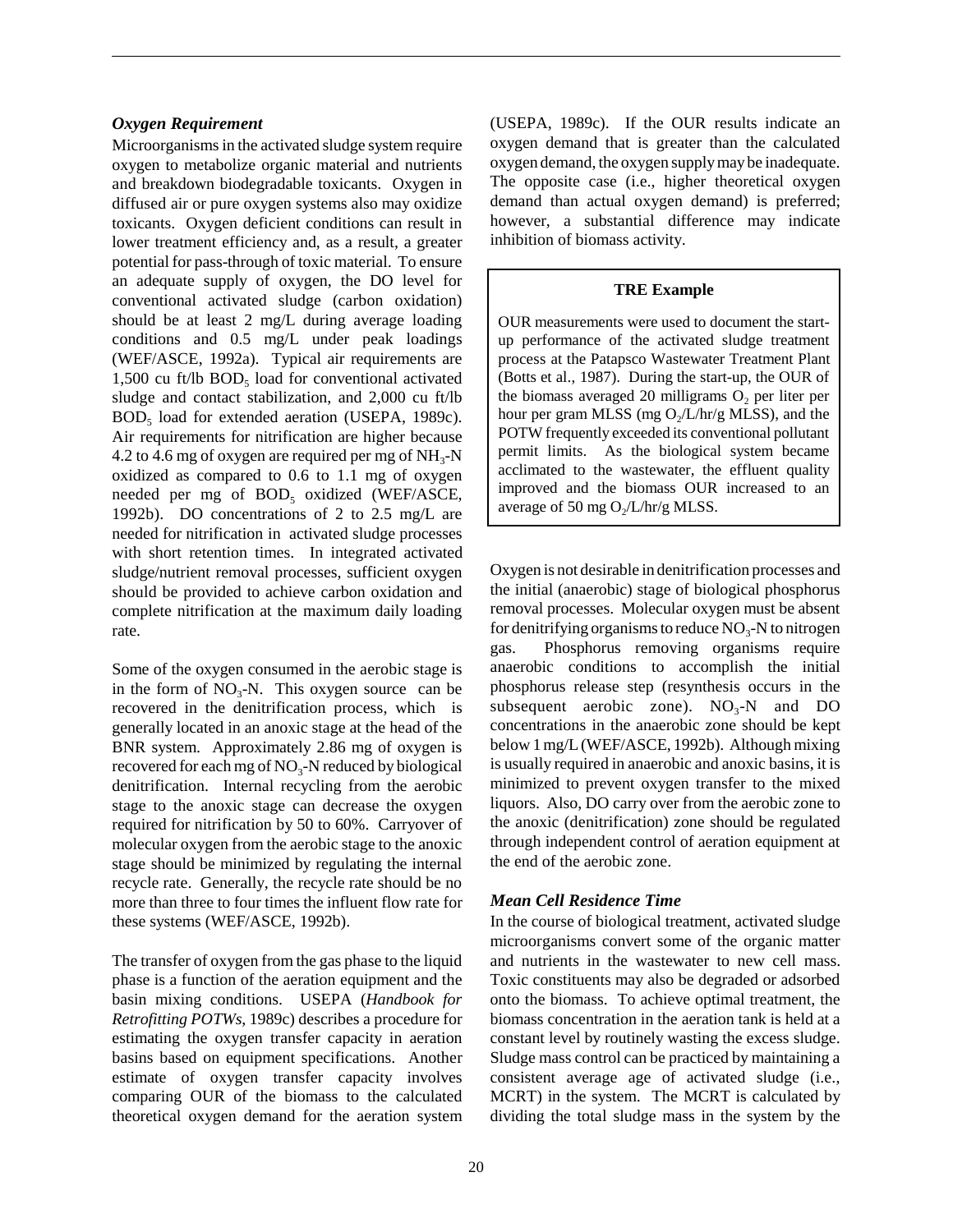amount of sludge that is wasted each day (i.e., lb/lb per day).

The optimal MCRT for toxicity reduction will depend on the type of toxicant(s) in the wastewater. Some compounds may be more efficiently removed by a younger biomass (low MCRT) and other toxicants are treated better with an older biomass (high MCRT) (Metcalf and Eddy, 1991). In general, biodegradable toxicants are more efficiently removed using a relatively long MCRT (WEF/ASCE, 1992a); therefore, the MCRT may be set at the high end of the range of values typically used for biological treatment. Hagelstein and Dauge (1984) also found improved toxicity reduction of a petroleum waste at MCRTs greater than 10 days. Typical MCRTs for aeration processes are 6 to 12 days for conventional activated sludge, 10 to 30 days for contact stabilization, and 20 to 40 days for extended aeration (USEPA, 1989c). System MCRTs for nitrification and BNR processes are generally long (20 to 40 days) because the growth rates of nitrifying organisms are slower compared to those for heterotrophic organisms found in conventional activated sludge systems (WEF/ASCE, 1992b). Overly long MCRTs should be avoided because subsequent denitrification treatment may be adversely affected if essential carbon has been depleted in the nitrification/carbon oxidation stage.

### **TRE Example**

In 1992, Novartis Crop Protection, Inc., in cooperation with Makhteshim-Agan of North America, Inc., the two principal manufacturers of organophosphate insecticides in North America, evaluated the removal of diazinon and chlorpyrifos by various treatment methods (Novartis, 1997). Anecdotal evidence from other studies (Fillmore et al., 1990) and treatability studies by Novartis suggested that adsorption onto solids was the dominant mechanism for removal of organophosphate insecticides. The treatability tests performed in the 1997 study showed that about 30% of the diazinon and 85 to 90% of the chlorpyrifos present in POTW primary influent samples is adsorbed onto primary influent solids and approximately 65 to 75% of the diazinon added to the mixed liquor is adsorbed onto the biomass. Diazinon adsorption was greater for a 30-day MCRT biomass than for a 15-day biomass. Chlorpyrifos strongly adsorbed to the biomass; none remained after biological treatment. These results suggest that longer MCRTs may improve removal of organophosphate insecticides.

### *Additional Considerations for BNR Process Control*

Additional considerations for BNR process control include maintaining sufficient alkalinity, proper management of sludge processing sidestreams, and achieving efficient solids separation in the secondary clarifier. Nitrification reduces the wastewater alkalinity by 7.2 mg/L as  $CaCO<sub>3</sub>$  for each mg of NH<sub>3</sub>-N oxidized. However, about 40 to 50% of the alkalinity destroyed by nitrification can be restored in the denitrification process. The carbonate/ $CO<sub>2</sub>$ equilibrium in the mixed liquor determines the pH. As a general rule, alkalinity should be maintained above 50 mg/L in the nitrification process in order to keep the pH high enough for optimal treatment.

### **Secondary Clarification**

In order for activated sludge and BNR processes to operate efficiently, the secondary clarifier must effectively separate solids from the liquid phase and concentrate the solids for subsequent return to the aeration basin. In addition to clarifier design, solidsliquid separation is influenced to a large degree by the aeration basin operating conditions such as DO levels, F/M ratio, and MCRT. If the MLVSS and MCRT of the aeration basin is to be maximized for toxicity control, it is important to consider the impact of this change on secondary solids separation and effluent TSS concentrations. Sludge settling characteristics are affected by how the aeration basin is operated. Low or high DO levels in the aeration basin can result in the growth of filamentous bacteria (e.g., *Norcardia* spp. and *Sphaerotilus natans*, respectively) that can hinder solids settling, whereas DO levels of 2 to 4 mg/L promote the growth of "zoogleal-type" bacteria, which aggregate into fast settling flocs. At very high organic loadings (high F/M), the activated sludge can be dispersed and will not settle well. This condition was observed at the East Side Sewage Treatment Plant in Oswego, New York, which experienced sludge bulking due to high effluent organic loadings (USEPA, 1984a). Sludge settleability was improved by increasing the MCRT and the sludge return rate.

The performance of secondary clarifiers in solidsliquid separation is dependent on a variety of factors including clarifier configuration, SOR, clarifier depth at the weirs, the type of sludge removal mechanism, and the return sludge flow rate. USEPA's *Handbook on Retrofitting POTWs* (1989c) describes a system for scoring secondary clarifier performance based on these factors. Design clarifier SORs for conventional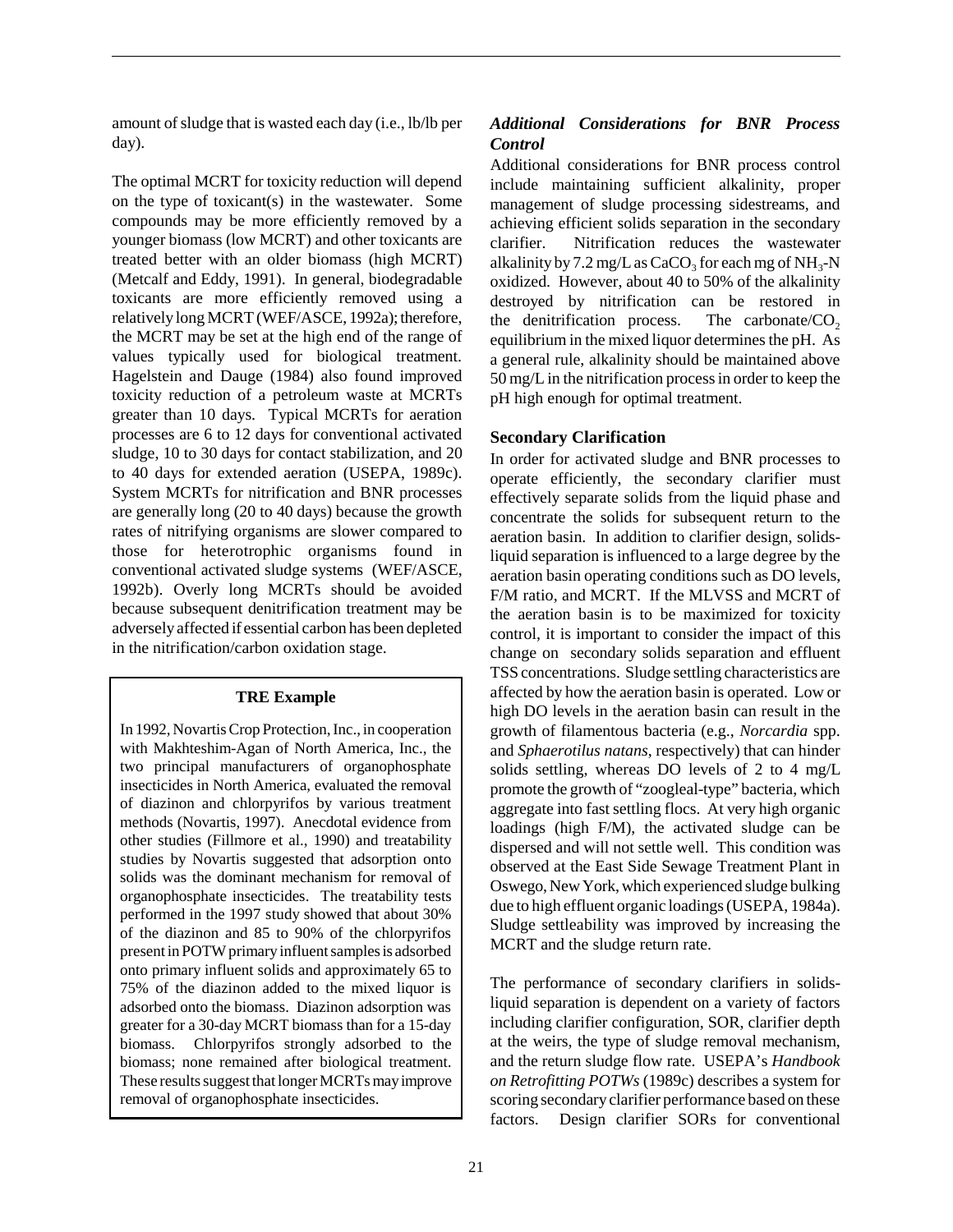activated sludge processes are typically in the range of 400 to 800 gpd/sq ft (Metcalf and Eddy, 1991). In general, integrated BNR processes require larger clarifier capacity than conventional activated sludge processes, particularly where effluent quality must be high.

Clarifier capacity is important for phosphorus removal, because phosphorus is associated with the biomass, which can be carried over into the final effluent as residual solids. At peak sustained flow, a clarifier SOR of 800 gpd/sq ft is recommended to achieve a final effluent TP concentration of 2 mg/L. Lower effluent TP limits may require chemical treatment using a metal salt of iron, aluminum, or calcium, and, perhaps, a follow-on filtration process. For example, effluent phosphorus levels at the Jerry Sellers POTW in Cocoa, Florida, were reduced from an average of 2.9 mg/L to less than 0.2 mg/L with the addition of aluminum sulfate, commonly referred to as alum (WEF/ASCE, 1992b). In general, effluent TP levels of 0.2 to 0.5 mg/L can be met through chemical addition with a clarifier capacity of 500 gpd/sq ft (WEF/ASCE, 1992b).

### **Process Sidestreams and Wastewater Bypasses**

Some wastewater and sludge treatment processes can produce sidestream wastes that may have a deleterious effect on the wastewater treatment system or might contribute to effluent toxicity. In addition, raw or partially treated wastewater that bypasses part or all of the treatment system can add substantial toxicity to POTW discharges (Mosure et al., 1987).

Examples of POTW sidestreams include sludge processing wastewaters (from thickening, digestion, and dewatering of sludges), cooling water blowdown, incinerator scrubber blowdown, and backwash from tertiary filters. Sidestreams from anaerobic digestion and sludge dewatering can contain high concentrations of BOD<sub>5</sub>, COD, nitrogen, and phosphorus that can represent a significant loading to the aeration basin. Nitrogen and phosphorus in sidestreams are a concern for BNR processes, which can be compromised unless the loadings are removed, equalized, or separately treated. Also, some sidestreams may contain toxic materials such as metals and cyanide that may pass through the POTW. For example, cyanide may be formed during incineration of biosolids. Once formed, the cyanide may be captured in the incinerator

scrubbers and introduced into the treatment system via the scrubber waste stream. If the treatment process does not degrade the cyanide, toxic concentrations may be discharged in the POTW effluent. Also, sufficient amounts of cyanide may be present to cause inhibition of the biological treatment process, which leads to the release of more cyanide in the POTW effluent.

In some municipalities, storm water and sewage are still collected in the same sewer system. When a large storm event occurs, the CSO is often diverted away from all or part of the treatment system to prevent hydraulic over loading. In some cases, untreated overflows or bypasses may be directed into the POTW effluent, which can cause the discharge of relatively high concentrations of toxic and conventional pollutants.

The POTW performance evaluation should include a review of data on process sidestreams, wastewater bypasses, and overflows that are discharged into all or part of the POTW or into the final effluent. Additional analytical and toxicity data may be needed to characterize the levels of toxic pollutants and toxicity in these waste streams. Information on the frequency, volume, and toxicity of sidestream discharges, bypasses, and overflows also can be compared to historical effluent toxicity data to evaluate possible trends or relationships. This information can be used to determine if the discharges are a significant source of pollutants or toxicity, and whether current treatment practices are sufficient to remove toxicity. If necessary, consideration may be given to enhanced treatment of process sidestreams to remove toxicants such as metals. Enhanced treatment may involve changing the dosage of currently used coagulants applied for solids separation or adding new coagulant and flocculent aids. Bench-scale jar tests can be performed to determine the optimum type and dosage of coagulant and the appropriate treatment conditions.

### **Advanced Treatment Processes**

Advanced treatment processes may be included in some POTWs to achieve pollutant removal beyond what is provided by biological treatment. These processes may include filtration, adsorption, chemical treatment, air stripping, and breakpoint chlorination. Of these processes, chemical treatment and filtration are most commonly used in POTWs, particularly for enhanced phosphorus removal.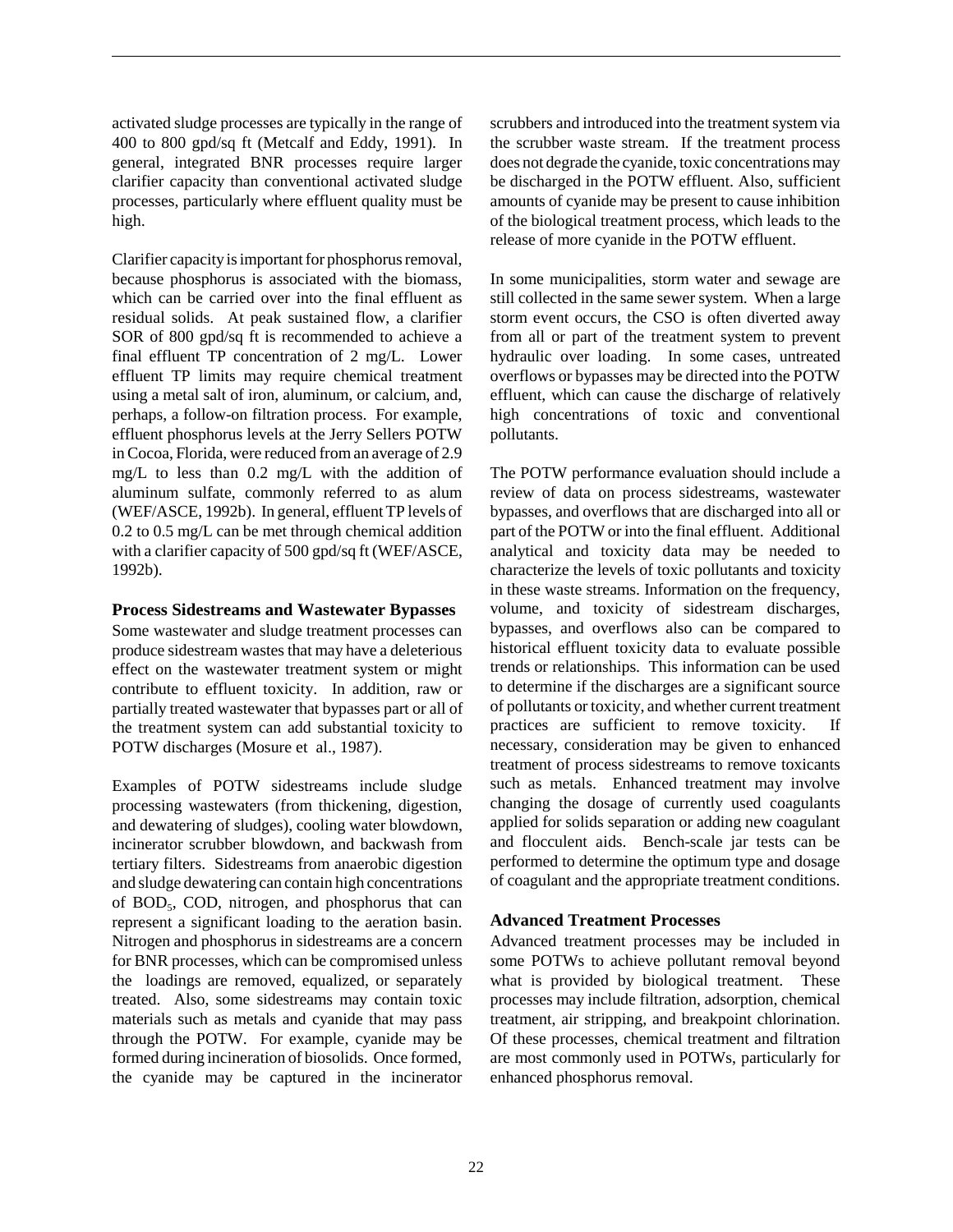## *Chemical Treatment*

Chemical treatment can contribute to toxicity where toxic residual concentrations or contaminants in the product are present in the final effluent. Chemicals used in the latter stages of wastewater treatment are of particular concern because final treatment processes (e.g., tertiary clarification, chlorination) are less likely to remove residual concentrations (Note: potentially toxic disinfection byproducts, including residual chlorine, are discussed in a following subsection). When used wisely, treatment additives such as coagulants, flocculent aids, and hydrogen peroxide  $(H<sub>2</sub>O<sub>2</sub>)$  can also improve toxicity treatment.

Chemicals of concern in POTWs include chemicals formerly classified as hazardous waste. Under RCRA, a hazardous waste sold to a POTW is no longer considered a hazardous waste. According to 40 CFR Part 261.21(c)(5)(ii):

"A material is 'used' or 'reused' if it is... employed in a particular function or application as an effective substitute for a commercial product (for example, spent pickle liquor used as phosphorus precipitant and sludge conditioner in wastewater treatment)."

## **TRE Example**

An example of the potential problems that may occur with process chemicals was the use of a dechlorination agent at several City of Houston wastewater treatment plants (S. Bainter, personal communication, USEPA, Dallas, TX, 1998). The City had routinely passed effluent toxicity tests until a dechlorination chemical was obtained from a new vendor. When the chemical was applied, effluent toxicity was observed at each of the POTWs. At the time, the City did not know the chemical may be a problem and proceeded to retain consultants to conduct TREs at the facilities. In the meantime, the supply of the dechlorination chemical was depleted and the city turned to a new source of the chemical. When the new chemical was applied, the POTWs started to pass the effluent toxicity tests. POTW staff can avoid similar problems if vendors are queried about potential contaminants in the waste chemicals or toxicity tests are performed on product samples to verify their suitability.

Chemical treatment is often practiced for phosphorus removal at POTWs. Typical coagulant aids include lime, alum, sodium aluminate, ferric chloride, and ferrous sulfate. These coagulants have generally not been found to be toxic at the concentrations typically used for phosphorus removal. For example, alum dosages as high as 20 mg/L did not cause chronic effluent toxicity in treatability tests conducted at the City of Durham, North Carolina (Appendix D). Nonetheless, steps should be taken to prevent excessive and inadvertent chemical use. Also, each chemical additive used for treatment should be evaluated as a potential source of toxicity, not just suspect chemicals.

If toxicity is associated with suspended solids, chemical treatment conditions may be modified to enhance toxicity removal. The optimum conditions for coagulation can be determined by conducting jar tests. These tests can be used to establish the optimum type and dosage of coagulant, the proper mixing conditions, and the flocculent settling rates for improved phosphorus and/or toxicity removal (Adams et al., 1981).

## **TRE Examples**

Studies have been performed to evaluate the reduction of organophosphate insecticides by chemical treatment (Novartis, 1997). Chemical precipitation using ferric chloride and polymer was found to only slightly reduce diazinon levels. No major change in diazinon concentrations was observed whether the coagulants were added to primary wastewater or secondary treated wastewater prior to clarification. Chlorination treatment was effective in reducing diazinon from secondary clarifier effluent; however, chronic toxicity was unchanged. Qualitative results suggest that the chlorine oxidized diazinon to diazoxon, a byproduct that exhibits similar toxic effects as diazinon. The results of additional treatments for diazinon are given in Appendix H.

A study conducted for San Francisco Bay area POTWs also evaluated the effect of chlorine on organophosphate insecticide concentrations (AQUA-Science, 1995). This study evaluated the use of household bleach as a measure that residential customers could use to degrade diazinon in spray container rinsate and chlorpyrifos from pet flea washes prior to disposal into the sewer. Samples of tap water were spiked with diazinon (60.0 µg/L) and chlorpyrifos (10.0  $\mu$ g/L) and treated with either 0.005 or 5% solutions of household bleach for 24 hours. Results showed that both bleach concentrations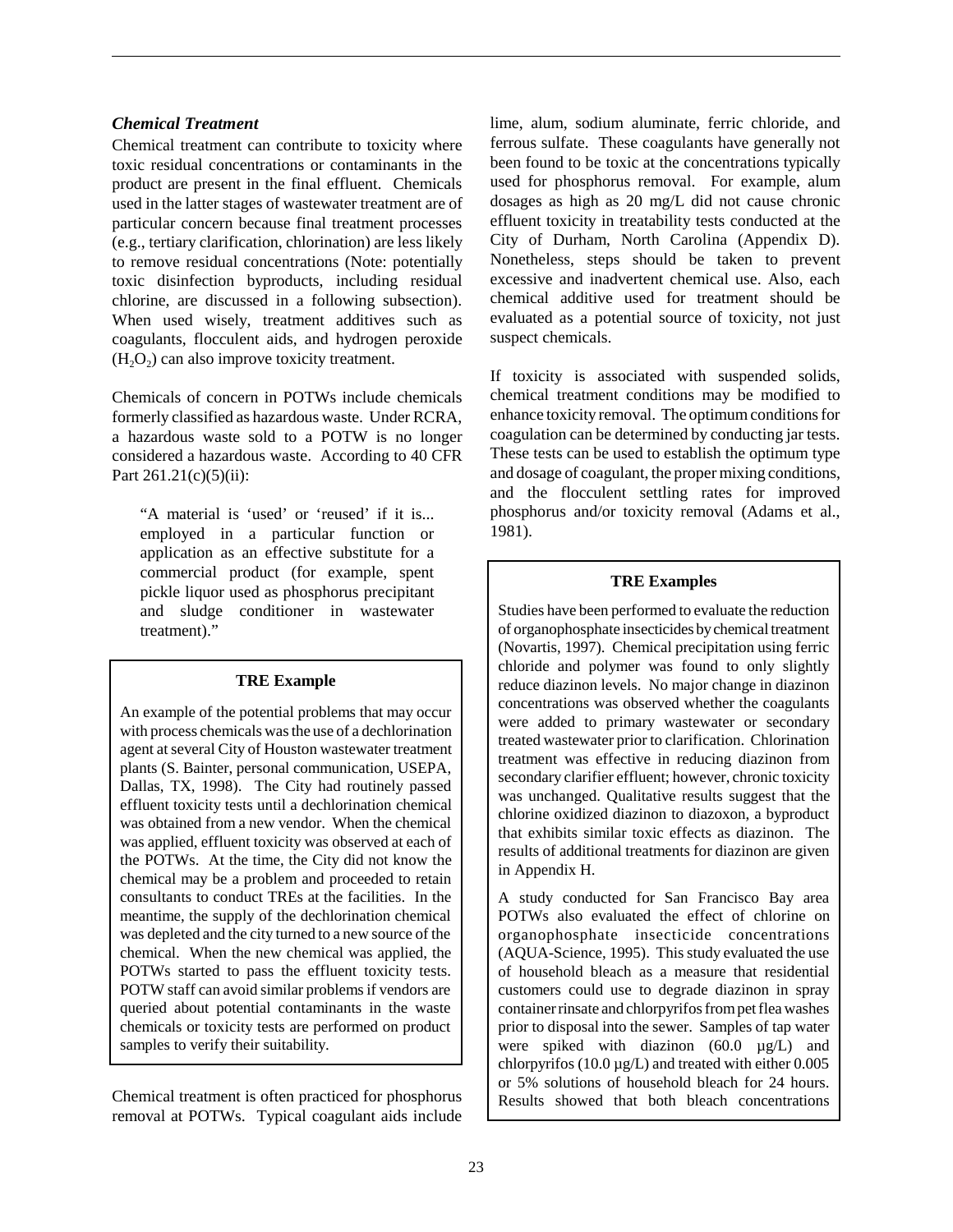reduced concentrations of the insecticides by 86 to 92%. The study suggested that household bleach may be an effective pretreatment for waste solutions of the two insecticides prior to disposal. Additional studies are planned to further define bleach exposure times and concentrations under actual use conditions and to characterize the chemical oxidation products produced by the chlorine treatment. Additional information on this study is presented in Appendix F.

 $H<sub>2</sub>O<sub>2</sub>$  has been used by a North Carolina municipality to control toxicity associated with non-polar organic toxicants (Aquatic Sciences Consulting, 1997). Although the specific toxic compounds were not identified; jar tests with  $H_2O_2$  showed a substantial reduction in chronic toxicity to *Ceriodaphnia dubia* (*C. dubia*) at dosages ranging from 1 to 10 mg/L  $H_2O_2$ . Since the City began adding  $H_2O_2$  to the POTW effluent (final concentration of 5 to 7 mg/L), results of a single *C. dubia* test show that the effluent NOEC was reduced from <15 to 90%.

## *Granular Media Filtration*

Granular media filtration is usually applied after biological treatment to remove residual suspended solids, particulate  $BOD<sub>5</sub>$ , or insoluble phosphorus. Filter influent is often chemically pretreated to enhance removal of suspended solids and phosphorus. In addition to the metal salts noted above, polyelectrolytes may be added to improve coagulation and flocculation of chemically treated influents. Typical polymer dosages are 0.5 to 1.5 mg/L for settling of flocculent suspensions before filtration and 0.05 to 0.15 mg/L when added directly to the filter influent. Some polymers can be toxic to aquatic life (Hall and Mirenda, 1991); therefore, polymers used in the filtration process should be evaluated for the potential to contribute to effluent toxicity.

Poor filter performance should be investigated, especially the pass-through of potentially toxic material. Loss of suspended solids and other pollutants may result from high hydraulic and solids loadings, excessively long filtration cycles, and incomplete backwashing and cleaning of the filter.

#### **Disinfection**

Disinfection is generally achieved by treating the secondary effluent with chlorine and allowing a sufficient contact period prior to discharge. Alternative disinfection practices such as ultraviolet (UV) radiation are becoming more popular because of concerns about the effects of chlorine on aquatic life and human health.

The chlorine disinfection process should be carefully evaluated because residual chlorine and other byproducts of chlorination (i.e., mono- and dichloroamines, nitrogen trichloride) are toxic to aquatic life (Brungs, 1973). Chlorine dosages are usually based on the level of residual chlorine to be maintained in the final effluent as specified in the NPDES permit. The POTW performance evaluation should focus on the minimum amount of chlorine that can be applied to achieve the required residual chlorine concentration. In some cases, the TRC level specified in the NPDES permit may be sufficient to cause effluent toxicity. In general, TRC concentrations above 0.05 mg/L are a concern (D. Mount personal communication, AScI Corp, Duluth, Minnesota, 1991), although its toxicity will depend on the effluent matrix and the species used for effluent monitoring. Residual chlorine levels can be compared to toxicity data reported in the literature (USEPA, 1984b) to determine if chlorine may be a *potential* cause of effluent toxicity. If dechlorination is practiced following chlorination, information on the type and amount of oxidant-reducing material also should be obtained.

A chlorination process that is not continuously adjusted to varying flow and chlorine demand may cause effluent toxicity. Fortunately, this problem can be corrected easily by more frequent monitoring of the chlorine residual in effluent samples and more frequent adjustments in the addition of chlorine and dechlorination chemical. Flow-proportional feed equipment for chlorine and dechlorinating agents should be used to minimize the potential for excess chemical addition.

#### *TIE Phase I Tests*

TIE Phase I tests (USEPA 1991a, 1992a) can be conducted in parallel with the above operations and performance review to obtain information on the types of compounds causing effluent toxicity. An overview of the Phase I procedure is described in Section 4 of this guidance.

TIE Phase I testing in the POTW performance evaluation focuses on characterizing toxicants that may be present in the effluent because of inadequate treatment performance or routine operating practices. Phase I results, when taken together with the POTW performance evaluation data, may provide important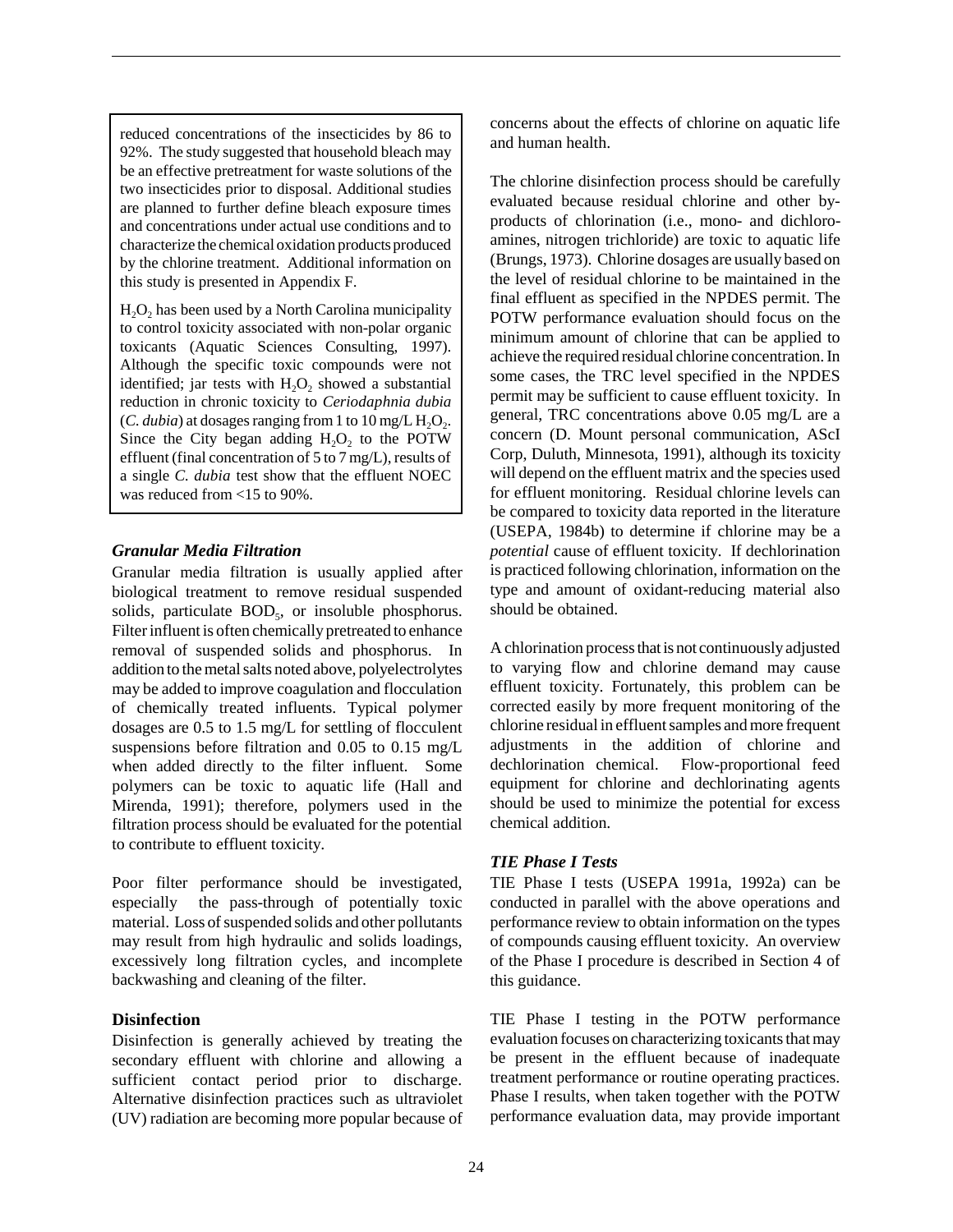clues about possible in-plant toxicants. Based on this information, treatability tests may be designed to evaluate methods for removing the suspected effluent toxicants.

TIE Phase I testing includes several characterization steps that can be used to indicate the presence of "inplant toxicants" such as ammonia and chlorine. One step involves pH adjustment of the effluent sample to three distinct pHs, such as pH 6, 7, and 8 prior to toxicity testing to indicate the effect of pH changes on effluent toxicity. The pH adjustment will shift the equilibrium concentration of ammonia between its toxic form  $(NH_3)$  and its essentially nontoxic form  $(NH<sub>4</sub>)$ . As pH increases, the percentage of total ammonia ( $NH<sub>3</sub>$  and  $NH<sub>4</sub>$ ) present as  $NH<sub>3</sub>$  increases. If adjusting the effluent sample pH to 8 increases the toxicity and if lowering the effluent sample pH to 6 decreases the toxicity, the identity of the effluent toxicant would be consistent with ammonia (Section 4). Another Phase I step is designed to indicate whether wastewater oxidants, such as TRC (i.e., free chlorine and mono- and dichloroamines), are causing toxicity. Sodium thiosulfate, a reducing agent, is added to eliminate TRC and other oxidants. The thiosulfate is added to serial dilutions of the effluent sample with 1 or 2 levels added across the dilutions. Toxicity tests on samples with and without thiosulfate treatment are used to indicate if oxidants such as TRC may be causing effluent toxicity.

It is important to note that each of the TIE Phase I characterization steps described above addresses a broad class of toxicants rather than specific effluent constituents, such as ammonia and TRC (USEPA, 1991a). For example, the toxicant affected by pH adjustment may be a pH sensitive compound that behaves in the same manner as ammonia. Also, the oxidants that are neutralized in the thiosulfate treatment step include bromine, iodine, and manganous ions in addition to TRC. Also, some cations, including selected heavy metals, are complexed by thiosulfate and may be rendered nontoxic (Hockett and Mount, 1996). Therefore, the Phase I results should be compared with information from the POTW operations and performance review to substantiate the evidence for a particular toxicant. Using the previous example, the assumption that TRC is causing oxidant toxicity would be corroborated if operations data show that toxic concentrations of chlorine are maintained in the final effluent (see Table 2-1 for levels of concern).

Organophosphate insecticides also have been identified as causes of effluent toxicity at POTWs (Ankley et al., 1992; Amato et al., 1992; Bailey et al., 1997; Botts et al., 1990; Burkhard and Jenson, 1993). TIE Phase I procedures that affect organophosphate insecticides include C18 SPE and treatment with a metabolic blocker, piperonyl butoxide (PBO). PBO can be added to effluent samples or methanol eluates from C18 SPE columns to block the toxicity of metabolically activated toxicants like organophosphate insecticides. PBO has been shown to block the acute toxicity of diazinon, parathion, methyl parathion, and malathion to cladocerans, but does not decrease the acute effects of dichlorvos, chlorfenvinphos, and mevinphos (Ankley et al., 1996). A reduction in toxicity by PBO treatment together with toxicity removal by the C18 SPE column, recovery from the C18 SPE column, and effluent concentration data can provide strong evidence for the presence of organophosphate insecticides. An exception is chlorpyrifos, which is not recovered well from C18 SPE columns (see Appendix F).

## *Conventional Wastewater Treatability Testing*

The operations and performance information may identify areas in the POTW where improvements in conventional pollutant treatment may reduce the pass-through of toxicity. This information and the optional TIE Phase I data also may indicate inplant sources of toxicants such as process sidestreams or over chlorination. Using these data, a wastewater treatability program may be devised and implemented to assess in-plant options for improving conventional treatment and eliminating in-plant sources of toxicity.

Treatability studies are recommended prior to comprehensive TIE testing (Section 4) in situations where improvements in treatment operations and performance are needed to attain acceptable conventional pollutant treatment. Otherwise, TIE testing of poor quality effluents could lead to erroneous conclusions about the nature of effluent toxicity. For example, inadequate conventional pollutant treatment could cause toxic materials to pass through the POTW that would otherwise be removed. In the POTW performance evaluation, treatability studies should focus on conventional pollutant treatment deficiencies that are suspected of contributing to effluent toxicity. The scope of the treatability studies program should be based on clear evidence of a consistent treatment deficiency causing toxicity over time. If sufficient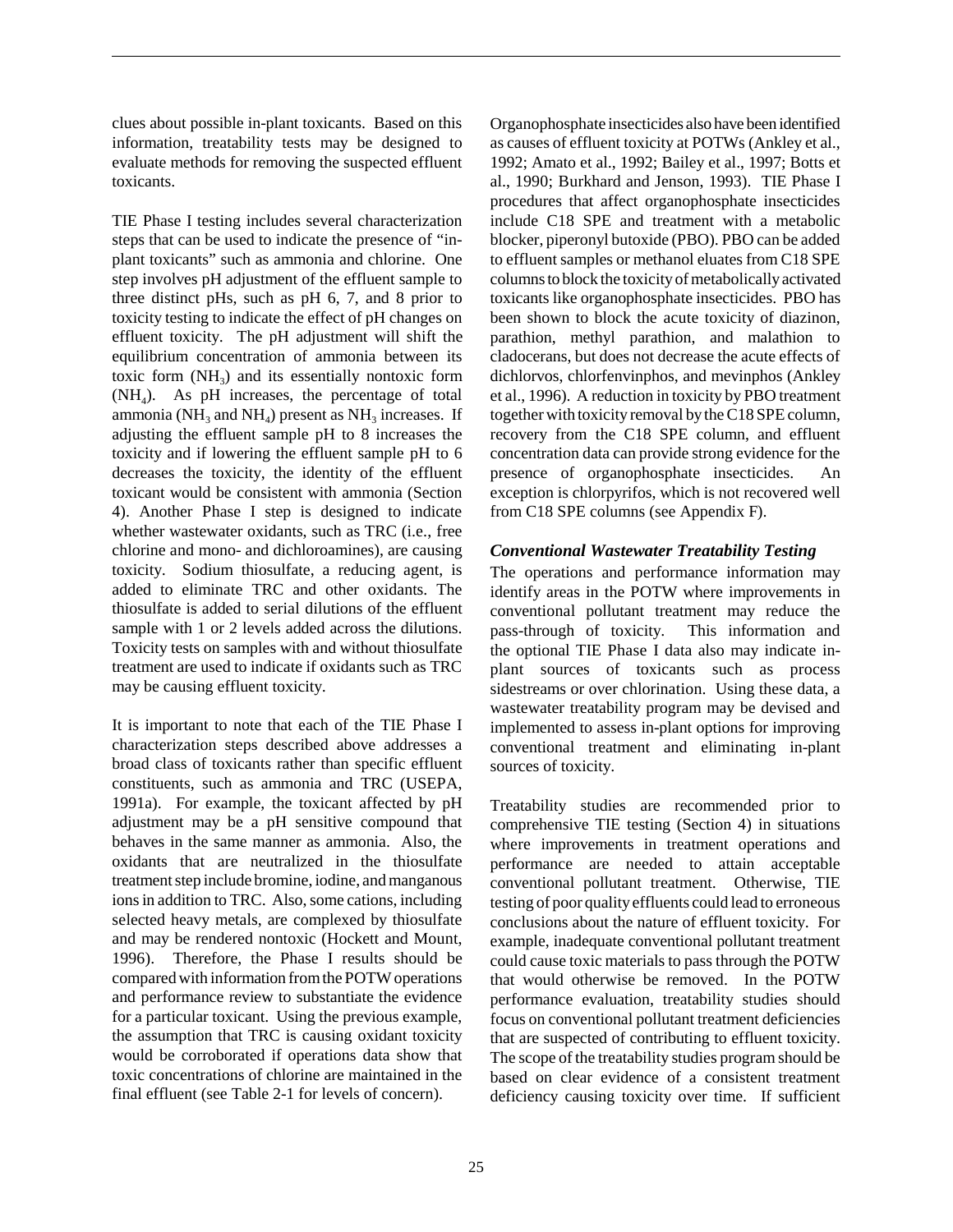information is not available to develop a straightforward treatability program, additional data must be gathered in the subsequent stages of the TRE before in-plant toxicity control (Section 6) can be evaluated.

Treatability studies can vary from a simple evaluation such as testing the effect of TRC reduction on effluent toxicity to an extensive effort involving long-term bench- and pilot-scale work. Prior to beginning these studies, the POTW operations and performance data and the optional TIE Phase I results should be carefully reviewed and an appropriate treatability test program should be developed using best professional judgment. The nature and variability of effluent toxicity must be completely assessed (Section 4) prior to implementing an extensive treatability effort.

A treatability program can be devised to evaluate modifications in existing treatment processes. Evaluating new or additional treatment units should be attempted only after further effluent characterization studies (i.e., TIE) have been performed. POTW performance evaluation treatability testing may involve physical/chemical treatment approaches, such as coagulation and precipitation, solids sedimentation, granular media filtration, powdered activated carbon adsorption, or biological treatment approaches, such as activated sludge or sludge digestion.

Toxicity control is the ultimate goal of the TRE; therefore, toxicity tests should be performed in addition to the conventional pollutant analyses normally conducted in treatability studies. Toxicity tests are used to assess the capability of the treatment modifications for toxicity reduction. In some cases, the waste streams to be tested may exert a high oxygen demand and aeration may be needed to maintain a minimum DO level of 4 mg/L in the toxicity test. Aeration may affect toxicant characteristics; therefore, it may be necessary to use an alternative test method, such as Microtox®, that is not affected by low DO. Side-by-side testing with alternative methods or species and the definitive test can be used to select a procedure that correlates well with the definitive test. This initial testing will help to ensure that the alternative test method or species is sensitive to the effluent toxicants of concern.

The following subsections briefly describe some of the treatability tests that can be used to determine if improvements in existing conventional pollutant treatment will reduce effluent toxicity. If bench-scale tests suggest that toxicity can be reduced, follow-up pilot-scale or full-scale testing is recommended to confirm the initial results. As shown in Figure 3-1, if this testing is successful in identifying improvements in conventional pollutant treatment that will achieve acceptable levels of effluent toxicity, the TRE proceeds to the selection and implementation of those options (Sections 6 and 7). If, however, the treatability data indicate that improved in-plant treatment will not reduce effluent toxicity to acceptable levels, other approaches must be investigated, including TIE testing (Section 4).

## **Chemical Treatment**

Chemical treatment may be applied in primary sedimentation, secondary clarification, filtration, and sidestream treatment processes. As noted above, jar tests can be used to determine the optimum type and dosage of chemical, the proper mixing conditions, and the flocculent settling rates for improved conventional pollutant and toxicity removal (Adams et al., 1981). As noted, some chemical additives, including polymers (Hall and Mirenda, 1991), can be toxic; therefore, the toxicity of the chemicals should be evaluated as part of treatability testing.

#### **Sedimentation**

Sedimentation processes remove suspended solids or flocculent suspensions from the wastewater. general, sedimentation in POTWs is characterized by flocculent settling for wastewater (i.e., primary clarification) and zone settling for mixed liquors (i.e., secondary clarification) and sewage sludges (sludge thickening).

Flocculent settling rates can be converted to a clarifier SOR by measuring the flocculent percent removal with time in a settling column test (Adams et al., 1981). If coagulants are needed, the optimum conditions for flocculation can be determined from jar tests, as noted above. A series of settling column tests can then be performed to compare particle settling profiles for various coagulant doses and mixing conditions.

Zone settling also can be evaluated in settling column tests. The settling velocity of mixed liquor or sludge is determined by measuring the subsidence of the liquidsolids interface over time (Adams et al., 1981). A series of tests are performed using the anticipated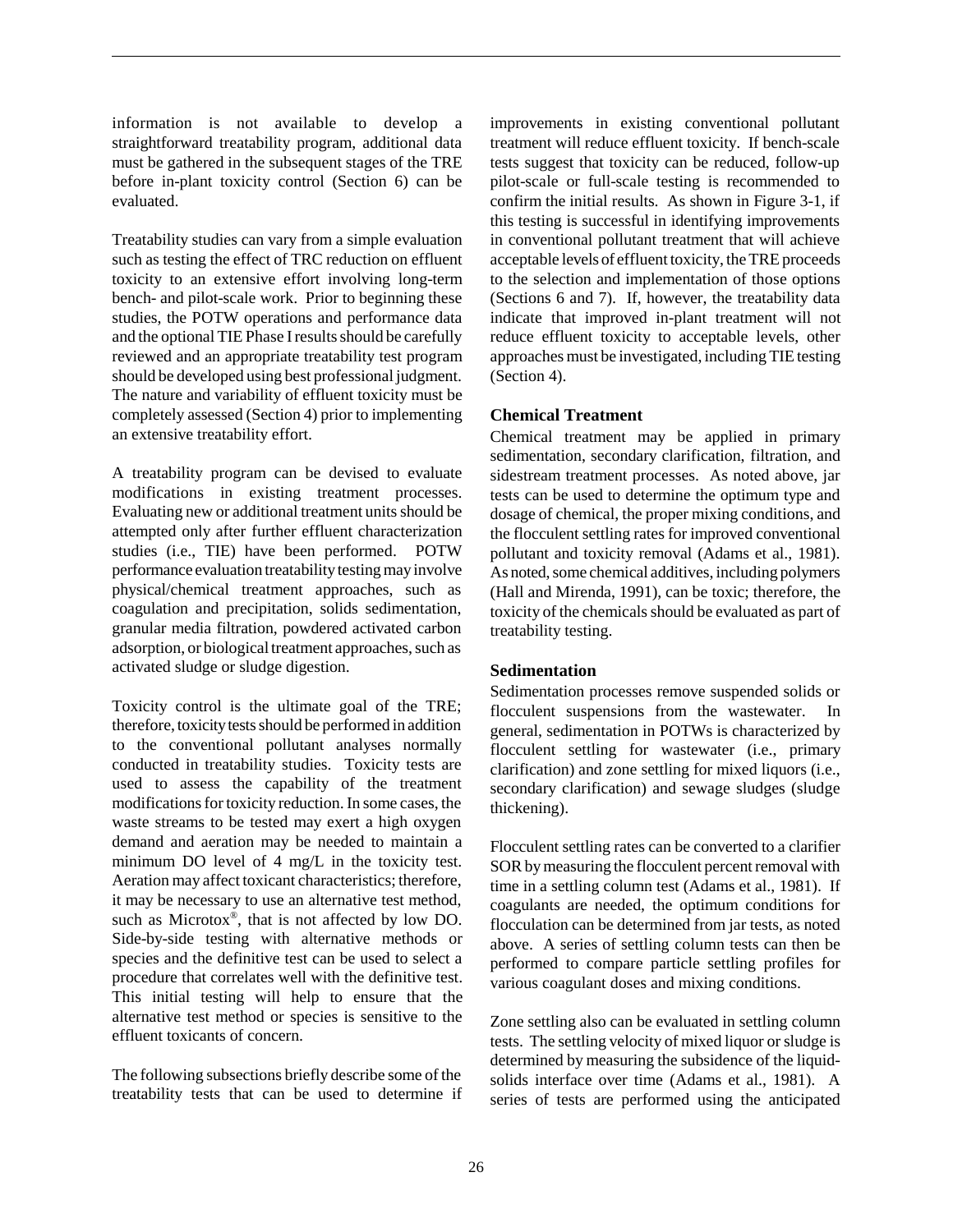range of suspended solids loadings to the clarifier. Test results are used to calculate a solids flux curve that can be used for clarifier design.

#### **Activated Sludge**

Continuous flow and batch biological reactor tests can be used to assess pollutant and toxicity treatability, and to predict the process kinetics of an activated sludge system. A series of bioreactors are generally operated under a range of MCRT values to determine optimum operating conditions (Adams et al., 1981).

The operational performance of bioreactors can be evaluated by measuring pollutant removals, OUR, MLVSS, and the zone settling velocity (ZSV) of the sludge. These measurements are used to determine the biodegradation kinetics of the wastewater, the potential for treatment inhibition, and the preferred sludge settling conditions. Samples of the influent, intermediate treatment stages, and effluent of the bioreactors can also be tested for toxicity to evaluate the system's toxicity reduction capability. Appendix D provides an example of the use of batch treatability tests to evaluate toxicity reduction in a BNR process.

If results of bench-scale treatability tests suggest that full-scale treatment will reduce effluent toxicity, follow-up pilot-scale or full-scale tests are recommended to confirm the results.

## **Granular Media Filtration**

Toxicity removal by filtration can be evaluated in bench-scale tests or in full-scale tests of existing processes. The main parameters to be evaluated in filtration testing include hydraulic loading rate, media type and configuration, and, if necessary, type and dose of chemical coagulant (Adams et al., 1981). Filtration testing results can be used to correlate removal of suspended solids and toxic compounds with loss of toxicity. These results are ultimately used to establish the optimum design and operational conditions for conventional pollutant and toxicity removal, including filter type and loading rates, media characteristics, backwashing, and headloss development. Examples of the use of filtration in toxicity treatability studies are presented in Appendices C and D.

#### **Activated Carbon Adsorption**

Activated carbon may be applied in powdered form to the activated sludge process or may be used in granular form in a post treatment process (e.g., columns). The capability of carbon adsorption for treatment of organic wastewater constituents or toxicity is determined by conducting batch isotherm tests and continuous-flow tests (Adams et al., 1981).

The effectiveness of carbon in removing  $BOD<sub>5</sub>$ , selected organic contaminants (e.g., phenols), or toxicity is predicted by adding varying amounts of powdered activated carbon (PAC) to wastewater samples and measuring removal of the organic constituents or toxicity. The equilibrium relationship between a wastewater and carbon usually can be described either by a Langmier or Freundlich isotherm. A plot of equilibrium concentration versus carbon capacity is used to select the required PAC concentration to add to activated sludge processes.

Continuous-flow tests are required to confirm the batch isotherm results. PAC tests involve adding PAC to bench- or pilot-scale biological reactors and monitoring the removal of the organic wastewater constituents or toxicity.

#### **TRE Example**

Activated carbon was investigated as a toxicity control option in the TRE at the Linden Roselle Sewerage Authority's (LRSA) POTW in New Jersey (Appendix G). Both PAC and granular activated carbon (GAC) were expected to remove non-polar organic toxicity in the effluent; however, the costs were determined to be prohibitive. It was also anticipated that carbon would concentrate the toxicants in the mixed liquor and cause unacceptable sludge quality.

#### **Pretreatment Program Review**

POTW pretreatment program data (Table 2-3) may provide information that can be used in subsequent steps of the TRE such as the toxicity source evaluation (Section 5). Information on the main trunk lines and the types of indirect dischargers in the sewer collection system can be used to devise a sampling strategy for tracking the sources of toxicants or toxicity. In some cases, the pretreatment program data may be sufficient to identify the sources of effluent toxicants identified in the TIE. In most cases, however, additional data, such as wastewater flow and toxicant concentrations in indirect discharges, will be needed to track the sources of toxicants or toxicity.

The information needed to conduct a toxicity source evaluation is presented in Section 5. In a USEPA TRE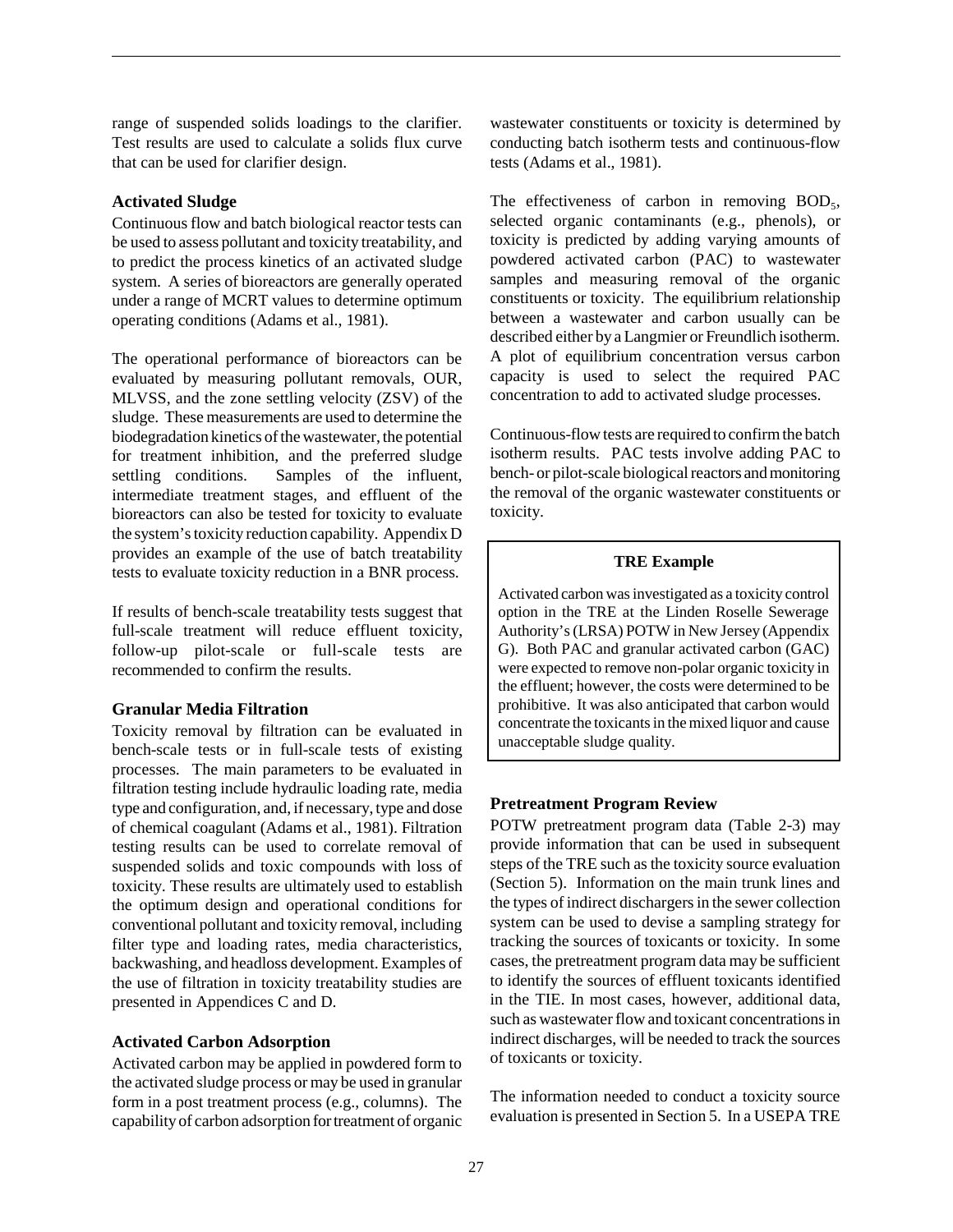research study conducted in Linden, New Jersey, pretreatment program data on wastewater characteristics of the main sewer lines and industrial dischargers were used to develop a comprehensive toxicity tracking program (see Appendix G). Sources of toxicity were successfully identified by devising a sampling schedule that accounted for periods of normal industry activity and periods of temporary shut-down for industry maintenance. The level of toxicity from the industries was found to vary with the industry production schedules.

It may be possible, in a few cases, to identify the toxic sources by comparing chemical-specific data on the POTW effluent to information on suspected sources of the toxic pollutants. This pretreatment program chemical review (PPCR) approach is recommended *only* in situations where the POTW has only a few indirect dischargers that have relatively non-complex wastewaters.

PPCR methods are described in Appendix I. These methods involve a direct comparison of industry chemical data to POTW effluent toxicity. It is important to emphasize that drawing preliminary conclusions based on PPCR results can be misleading because pretreatment monitoring information could be incomplete, analytical techniques may not be sensitive to low levels of effluent toxicants, and the estimated toxicity of individual compounds may not reflect the whole effluent toxicity. Domestic sources of toxicants

#### **TRE Example**

The PPCR approach was applied at the Mt. Airy POTW in North Carolina that receives industrial wastewater from only a few sources, all of which are textile industries (Diehl and Moore, 1987). Detailed information on the manufacturing processes and wastewater discharges of the industries was gathered, including data on the toxicity and biodegradability of raw and manufactured chemicals as provided in material safety data sheets (MSDS) and the scientific literature. This information was used to identify industrial chemicals with a relatively high potential to cause toxicity. Subsequent chemical analysis of the POTW effluent was performed to evaluate the presence of the suspected industrial toxicants. Effluent results were then compared to literature toxicity values for individual compounds. Using this approach, APE surfactants, largely attributed to textile industries, were identified as the primary causes of POTW effluent toxicity.

such as organophosphate insecticides also may be responsible for effluent toxicity (see Appendices A and F). In summary, comparisons of toxic pollutant concentrations to effluent toxicity may yield false correlations. Whenever possible, results of TIE testing should be used in lieu of PPCR results because the TIE establishes a cause and effect relationship between toxicants and effluent toxicity.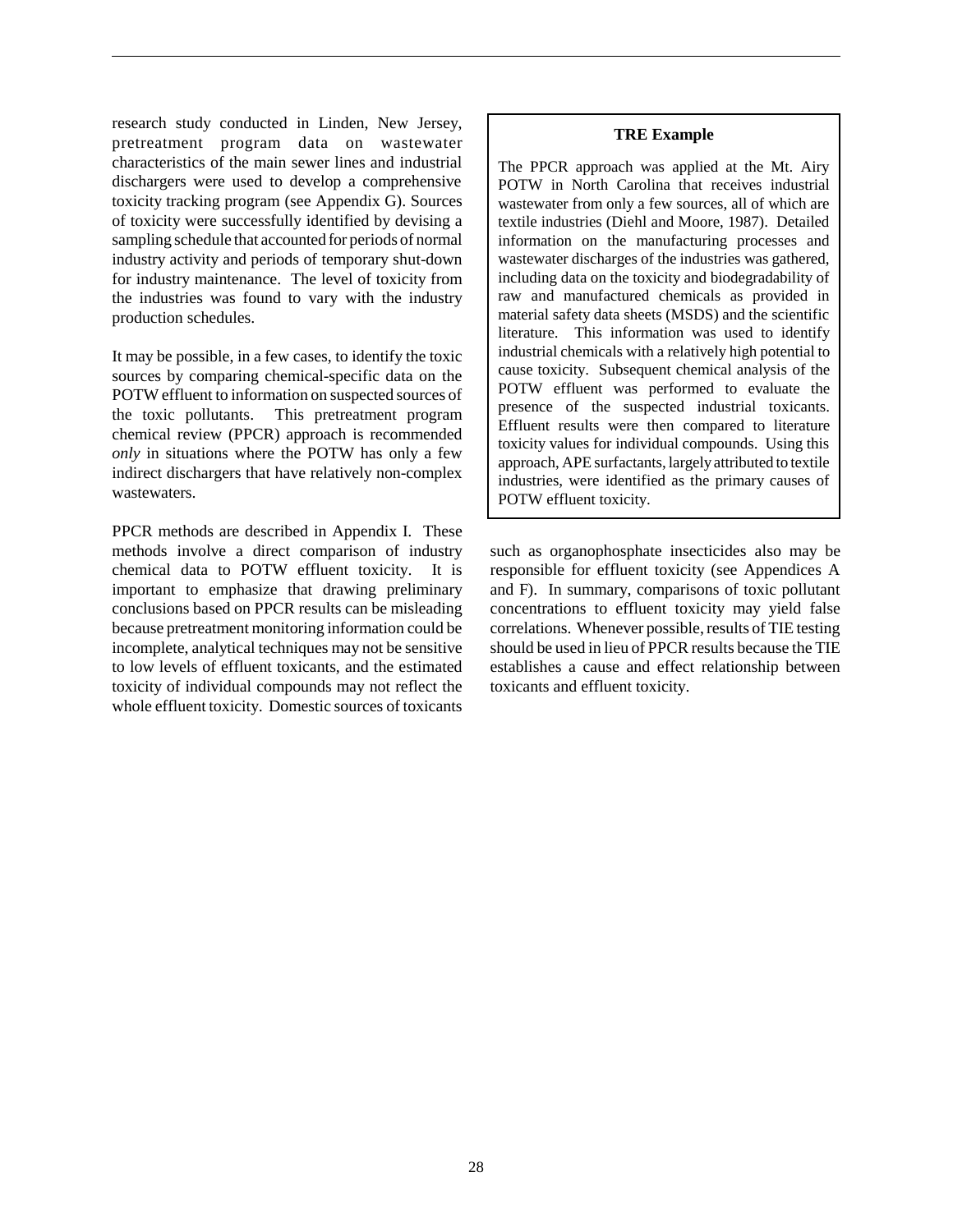# **Section 4 Toxicity Identification Evaluation**

#### **Introduction**

The TIE is an integral tool in the TRE process and is applied to evaluate the acute and short-term chronic toxicity of effluents and other samples. Toxicity is the trigger for TREs; therefore, the toxicity test is used in the TIE as the detector for chemicals causing effluent toxicity. Many types of test species and test conditions, including lethal (acute) and sublethal (chronic) measures for both freshwater and saltwater, can be adapted for use in the TIE. The use of modified effluent monitoring procedures, which incorporate the permit test species or a suitable surrogate, will help to ensure that the toxicants identified are the ones that specifically affect the species of concern. In the TIE, the toxicity test is used to track changes in the presence and magnitude of toxicity as the effluent is manipulated to isolate, remove, or render biologically unavailable specific types of constituents (e.g., volatile, filterable, oxidizable). These procedures relate toxicity to the wastewater's physical/chemical characteristics to determine the compound(s) causing effluent toxicity.

This section of the guidance is intended to be a general guide for TIEs. For specific guidance on how to conduct TIEs, the reader should consult USEPA's TIE manuals (USEPA 1991a, 1992a, 1993a, 1993b, 1996). The TIE procedures consist of three phases: Phase I involves characterization of the toxic wastewater components, Phase II is designed to specifically identify the toxicants of concern, and Phase III is conducted to confirm the causes of toxicity. Figure 4-1 presents the logical progression of these three phases within the framework of a municipal TRE. USEPA has published guidance documents for performing each phase of the TIE procedures. Phase I procedures are available to characterize acute (USEPA 1991a, 1996) and short-term chronic toxicity (USEPA 1992a, 1996). Phase II procedures (USEPA, 1993a) and Phase III procedures (USEPA, 1993b) are used to identify and confirm the causes of acute or chronic toxicity,

respectively. Each TIE is unique and a strategy should be developed for each study that accounts for sitespecific conditions and allows flexibility in the study design, including the use of alternative tools and techniques noted in the TIE documents.

Several effluent samples should be tested to characterize the magnitude and variability of effluent toxicity over time. Failure to understand the variability in whole effluent toxicity and individual toxicants could lead to the selection of controls that do not consistently reduce toxicity to compliance levels. Sampling requirements for TIEs are described in Section 11. In addition to effluent testing, the TIE procedures can be applied in toxicity source evaluations (Section 5) to obtain information about the causes of toxicity in sewer wastewater or industrial discharges.

#### **Toxicity Tests**

The choice of acute or short-term chronic tests in the TIE should be determined based on discharge permit requirements and the toxicity exhibited by the effluent. Modifications to the whole effluent toxicity test procedures specified in the permit (USEPA 1993c, 1994a, 1994b, 1995) have been made to streamline the TIE process. These modifications are described in the respective TIE characterization, identification, and confirmation manuals and include smaller test volumes, shorter test duration, smaller number of replicates, reduced number of test concentrations, and reduced frequency of sample renewal (USEPA 1991a, 1992a, 1996). In addition, it is often more useful to evaluate only one effluent sample in chronic TIEs instead of multiple samples (e.g., two, three, or seven) as is typically used for chronic toxicity monitoring. Reducing the scale of the toxicity tests improves the efficiency of processing the large number of subsamples usually generated in the TIE. During the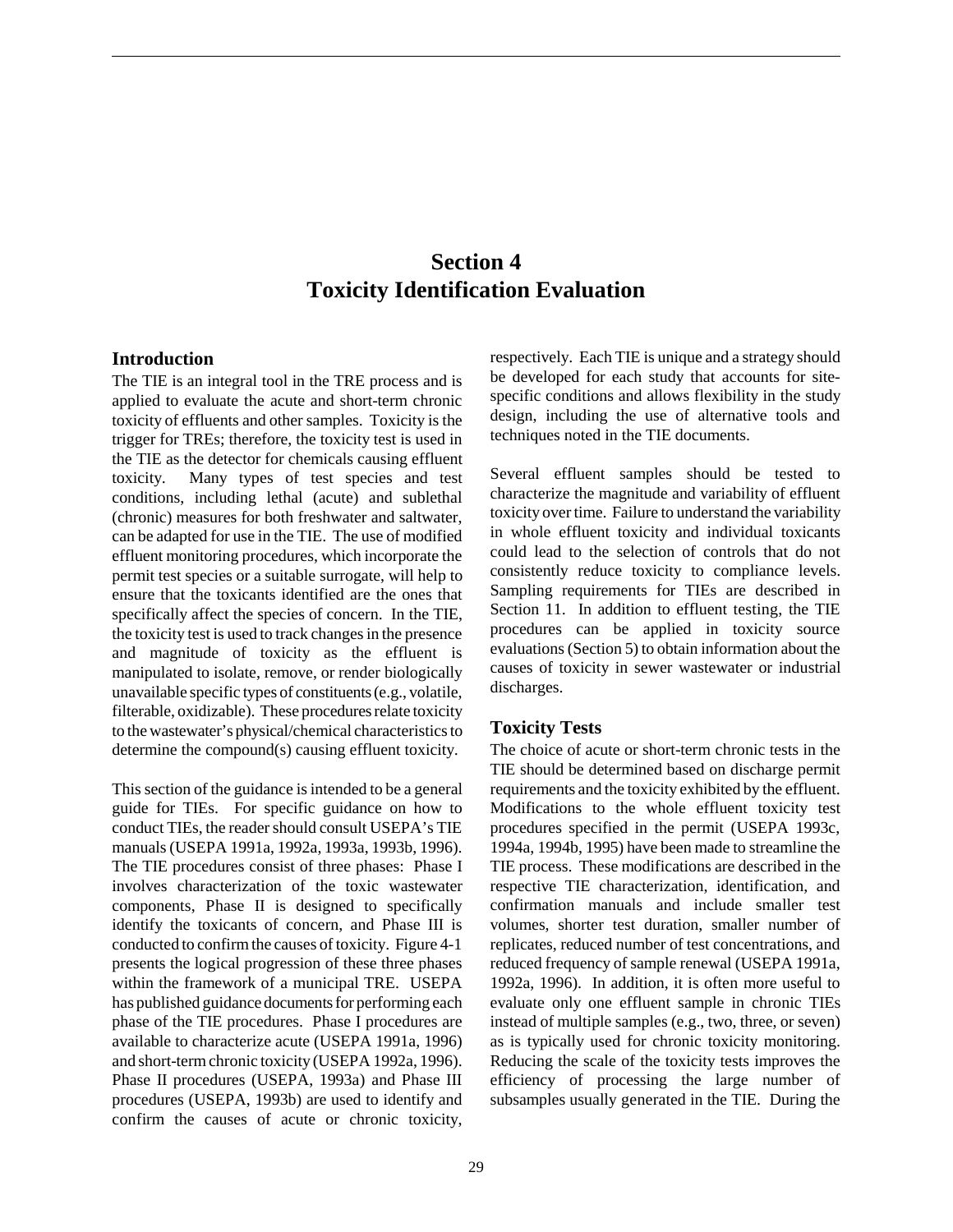

**Figure 4-1. Flow diagram of a toxicity identification evaluation.**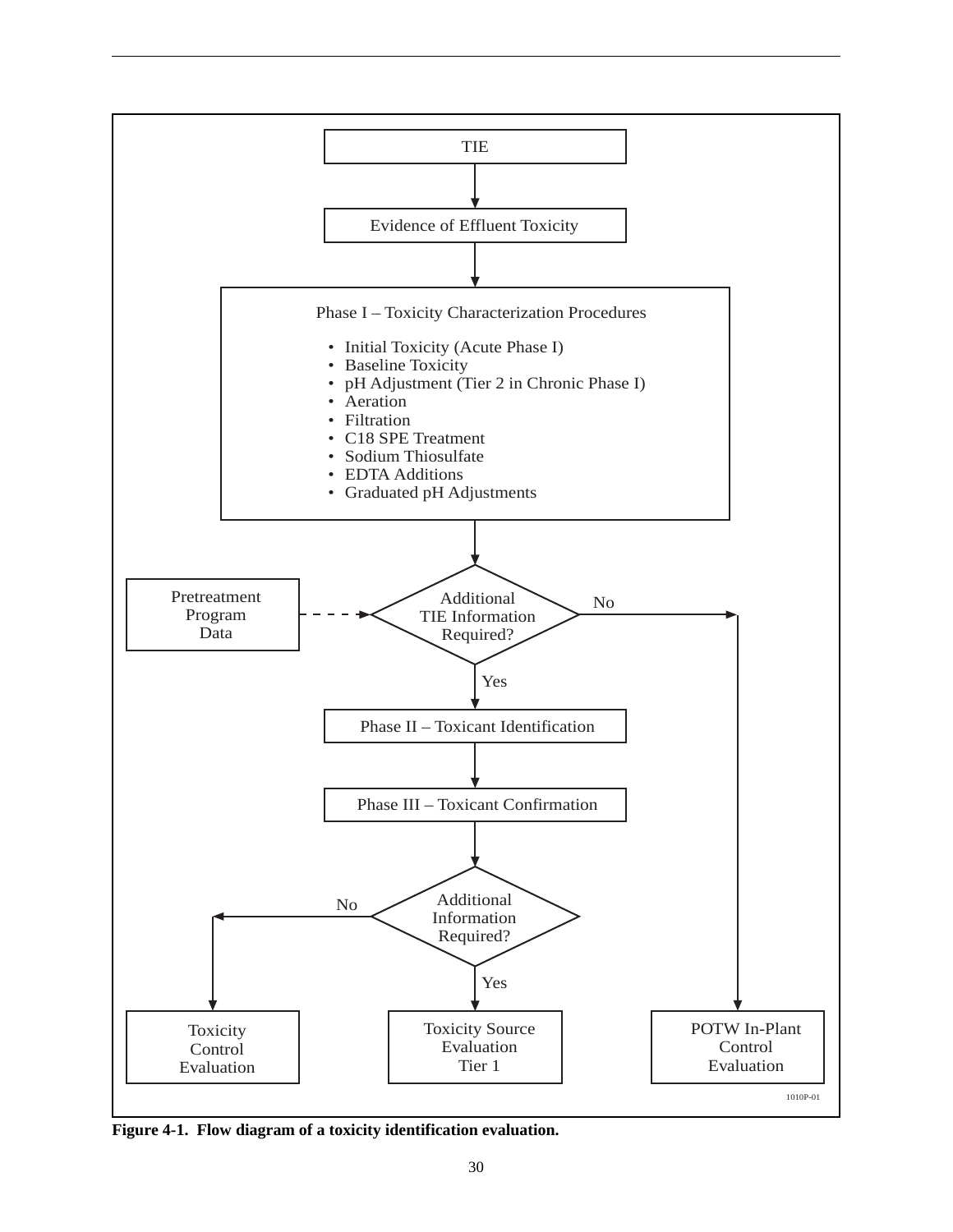confirmation stage of the TIE (Phase III), whole effluent toxicity test methods are applied to confirm that the toxicant(s) identified in Phases I and II is the cause of the observed effluent toxicity.

TIE procedures have been designed to utilize both freshwater and estuarine/marine species in acute and short-term chronic tests (USEPA 1991a, 1993a, 1993b, 1996). Most POTW discharges to freshwater are monitored with the cladoceran, *C. dubia*, and/or *P. promelas* or, less commonly, the cladocerans, *Daphnia magna* or *Daphnia pulex*, and the trout, *Oncorhynchus mykiss*. *C. dubia* and *P. promelas* were used in the development of the TIE procedures and many subsequent TIEs have been performed successfully with these species (USEPA 1991a, 1992a, 1993a, 1993b), including the case studies presented in Appendices A, E, and F. TIEs also have been performed with trout (Goodfellow et al., 1994) and the green alga, *Selenastrum capricornutum* (Walsh and Garnas, 1983).

In addition, USEPA has provided guidance for the use of Atlantic, Pacific, and Gulf coast estuarine/marine species in TIEs (USEPA, 1996). A compilation of marine TIE studies has been prepared (Burgess, personal communication, USEPA, Narragansett, Rhode Island, August, 1998). TIEs have been performed using mysid shrimp, *Mysidopsis bahia* (Morris et al., 1990; Collins, et al., 1994; Burgess et al., 1995; Douglas et al., 1996), the grass shrimp, *Paleomonetes pugio* (Goodfellow and McCulloch, 1993), the mussels, *Mytilus edulis* (Edile et al., 1995) and *Mytilus californianus* (Higashi et al., 1992), the sheephead minnow, *Cyprinodon variegatus* (Goodfellow and McCulloch, 1993; Burgess et al., 1995; Douglas et al., 1996), the inland silverside, *Menida beryllina* (Burgess et al., 1995), the purple urchin, *Strongylocentrotus purpurtu*s (Bailey et al. 1995; Jirik et al., 1998), the urchin, *Arbacia punctulata* (Burgess et al., 1995), the sand dollar*, Dendraster excentricus* (Bailey et al. 1995), the red abalone, *Haliotis rufenscens* (Griffin et al., 1993), the alga, *Champia parvula* (Burgess et al., 1995), the giant kelp, *Macrocystis pyrifera* (Higashi et al., 1992; Griffin et al., 1993)*,* and other estuarine/marine species (Higashi et al., 1992; Weis et al., 1992). Case studies that utilized the echinoderms, *S. purpuratus* and *D. excentricus,* and the mysid shrimp, *M. bahia,* are presented in Appendices B and G, respectively. Although many species can be used in TIEs, the use of the species that is specified in the NPDES permit or

that triggered the TRE is encouraged to ensure that the toxicants identified are the ones that affect the species of concern. Also, NPDES permit species are more widely used in TIEs; therefore, extensive published data are generally available to help characterize and identify the toxicants affecting these species.

The TIE should incorporate modifications in toxicity test procedures that are specified in the permit, to the extent practicable. If pH control in the toxicity tests is allowed (T. Davies, USEPA, Office of Water, *Memorandum on Clarifications Regarding Flexibility in 40 CFR Part 136 Whole Effluent Test Methods*, April 10, 1996), the effects of pH should be addressed when evaluating effluent toxicants. However, procedural modifications should be limited to steps that are easy and practical to implement.

Effluents with intermittent and ephemeral toxicity may be challenging to characterize using TIE procedures. Intermittent toxicity may require adjustments in the TIE such as performing frequent toxicity screening tests over time to ensure that toxic samples are collected. Some effluents also may exhibit toxicity that dissipates after the samples are received and the initial and baseline toxicity tests are performed. If possible, this ephemeral toxicity may be characterized by conducting both the baseline test and TIE treatments immediately upon sample receipt. Also, it may be possible to shorten the time between sample collection and testing (i.e., <36 hours) or use grab samples in addition to composite samples. Depending on the level of effluent toxicity, it also may be challenging to discern differences in toxicity following the various TIE treatments. Steps that may improve characterization of these samples include adding more replicates and/or effluent concentrations in toxicity tests used in the TIE and testing more samples to evaluate trends in the toxicity characteristics. Additional information on this topic is given in USEPA's TIE manuals (1991a, 1992a, 1996).

Effluent monitoring data often includes information on the relative sensitivity of test organisms. It is generally recommended that initial TIE testing be performed using the test species that has been shown to be most sensitive to the effluent. In cases where equal sensitivity is observed, the organism that is easiest to use in the TIE should be selected. Phase III confirmation tests should utilize each of the species required by the discharge permit to ensure that all toxicants of concern have been determined.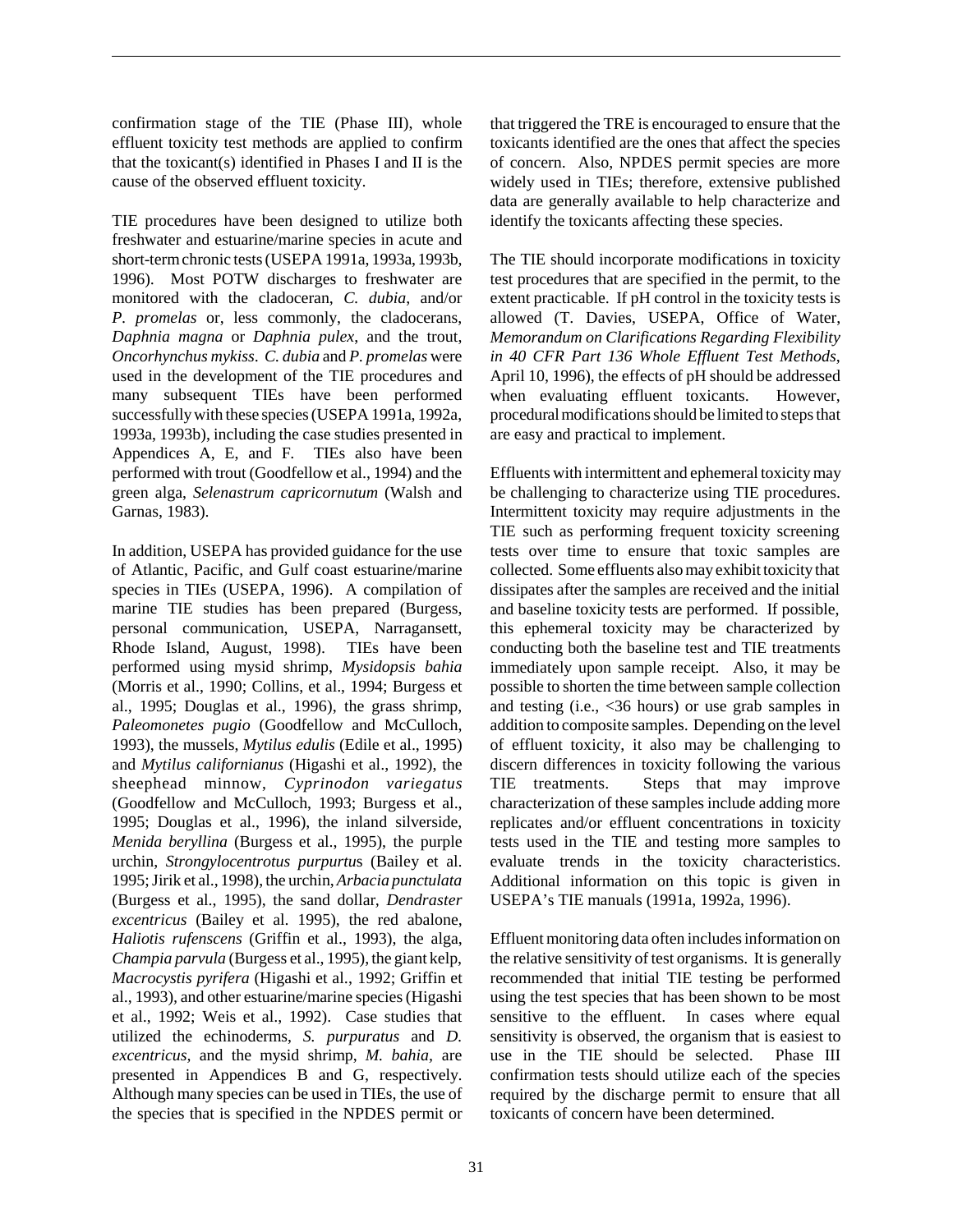A brief description of the TIE procedures is provided below. Examples of TIE applications in municipal TREs are presented in Appendices A through G.

## **TIE Procedures**

#### *Acute Toxicity Characterization (Phase I)*

The first step in the TIE is to characterize effluent toxicity using the Phase I approach (USEPA, 1991a). This procedure involves several bench-top treatment steps to indicate the general types of compounds that are causing effluent toxicity. An initial toxicity test is performed to determine if the sample is acutely toxic. Simple manipulations for removal or alteration of effluent toxicity are then performed and the resulting treated samples and the original sample are tested for toxicity. The physical/chemical characteristics of the toxicants are indicated by the treatment steps that reduced toxicity relative to the baseline test.

The Phase I characterization includes the following tests:

- Initial toxicity (unaltered effluent)
- Baseline toxicity(unaltered effluent)
- pH adjustment (pH 3 and 11)
- Filtration/pH adjustment (pH 3 and 11)
- Aeration/pH adjustment (pH 3 and 11)
- C18 SPE/pH adjustment (pH 3 and 11)
- Sodium thiosulfate additions
- Ethylenediaminetetraacetate (EDTA) additions
- Graduated pH adjustments.

USEPA recommends performing the full suite of Phase I procedures on initial effluent samples (USEPA 1991a, 1996). As information is obtained on the nature and variability of toxicity, additional Phase I tests may focus on the steps that are successful in affecting toxicity. The aeration procedure is used to determine if toxicity is associated with volatile or oxidizable compounds. The filtration procedure is designed to evaluate whether toxicity is in the suspended particulate phase or in the soluble fraction. Aeration and filtration, in conjunction with pH adjustments, are used to evaluate the volatility and solubility of toxicants such as ammonia, hydrogen sulfide, and metals. The toxicity of oxidants and certain metals is evaluated by adding sodium thiosulfate. Cationic metal toxicity is determined by ethylenediaminetetraacetate EDTA additions and, possibly, by the graduated pH procedure. The graduated pH step is used to evaluate for the presence of pH sensitive compounds such as ammonia. An

aliquot of the effluent sample also is used to evaluate the presence of pH sensitive compounds such as ammonia. In addition, an aliquot of the effluent sample is passed through a C18 SPE column that selectively removes non-polar organic compounds (USEPA, 1991a).

In general, the TIE procedures used for marine species are similar to those used for freshwater species, except that samples used in marine TIEs must be adjusted to the salinity appropriate to the species being tested (USEPA, 1996). As part of the development of the marine TIE procedures, USEPA found that marine species can tolerate EDTA and sodium thiosulfate additions at concentrations that can affect toxicants of concern. Marine species can also tolerate methanol at concentrations that are necessary to evaluate non-polar organic compounds with the C18 SPE column. However, there are exceptions to the methods used for freshwater species for TIE steps. Due to the strong carbonate buffering capacity of seawater, it is difficult to characterize pH dependent toxicants using acids, bases, and organic buffers. The only efficient method for maintaining pH in the pH manipulation procedures is to use controlled atmospheric chambers. Also, a higher range of pH values is used in the graduated pH procedure because of the sensitivity of some marine species to lower pH.

When characterizing toxicity to marine species, USEPA recommends adjusting the salinity of samples before performing Phase I manipulations (USEPA, 1996; Ho et al., 1995). However, if a Phase I TIE is being conducted to help identify potential treatment options for the POTW, the salinity of the samples may be adjusted after the TIE manipulations are performed. This approach is necessary to ensure that toxicity removal in the TIE reflects the conditions that would occur in the POTW (i.e., mimics treatment before discharge to saline waters).

Subsequent tests are recommended to further characterize effluent toxicity. These tests are described in the acute Phase I document (USEPA, 1991a) in the "Interpretation of Results/Subsequent Tests" sections for each procedure. Some of these procedures include elution of the C18 SPE column with methanol to retain possible toxicants for further testing. If Phase I does not adequately characterize the toxicants, other techniques can be used, such as ion exchange resins for anions and cations; XAD (a commercially available ion exchange resin) and activated carbon for various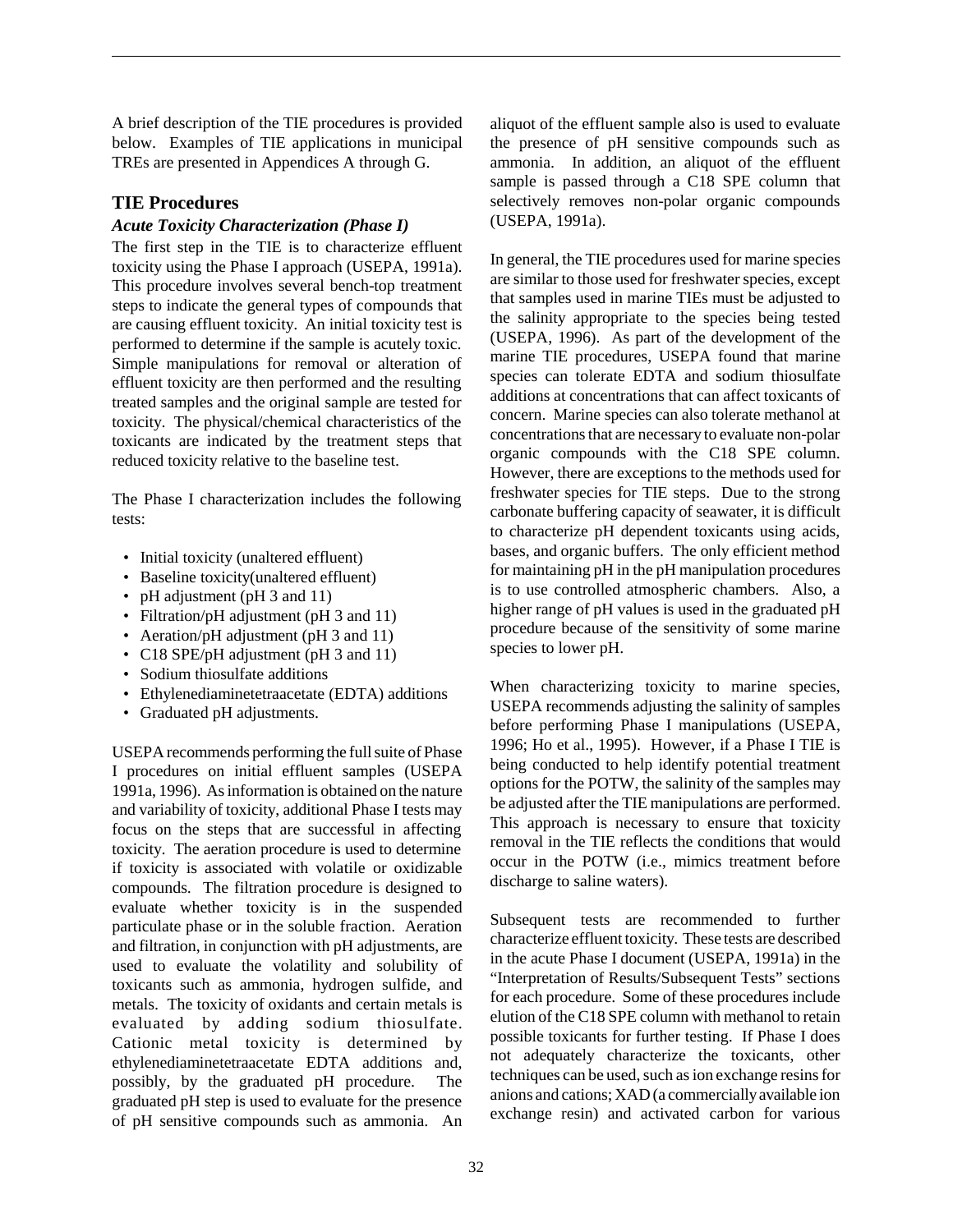inorganic and organic compounds; and molecular sieves, such as Sephadex resins that separate compounds by molecular weight (Walsh and Garnas, 1983; Lankford and Eckenfelder, 1990; Burgess et al., 1997). TDS is an example of a toxicant that may not be well characterized in the TIE. Methods for characterizing and identifying TDS toxicity are presented below.

The characterization procedures are relatively broad and can indicate more than one class of toxicant. Additional tests are needed to delineate the nature of the toxicity if significant toxicity changes occur following the Phase I tests. For example, the C18 SPE column procedure, which is designed to determine if non-polar organic compounds contribute to toxicity, also can remove other compounds such as metals. USEPA (1991a, 1992a) reports that aluminum, nickel, and zinc concentrations may be adsorbed onto the C18 SPE resin. Confirmation that the C18 SPE column removed non-polar organic compounds is obtained by eluting the column with methanol to try to recover the toxicity. If toxicity can be recovered in the methanol eluate, then a non-polar organic toxicant is likely causing toxicity because metals do not elute with methanol. If toxicity adsorbed by the C18 SPE column is *not* recovered by the methanol elution, the column may have removed toxicants other than non-polar organic compounds, such as metals, or the non-polar organic compounds may have a higher affinity for the SPE column resin than methanol. Appendix E provides a case example in which toxicity due to metals was removed by the C18 SPE procedure.

When the primary toxicant is present in high concentrations, it may mask other potential toxicants, making it difficult to detect changes in toxicity following the TIE treatments. Modified procedures can be designed to control or account for the toxicity of the primary toxicant. Ammonia is a common example of a toxicant that may need to be controlled in the TIE (e.g., pH control) in order to evaluate secondary toxicants (see Appendix G).

Pretreatment program data and chemical-specific effluent data may provide useful information to assist in the Phase I characterization. By reviewing available information, compounds that are known to be problematic can be compared to the Phase I results to assist in indicating the effluent toxicants. This data comparison should not, however, replace the Phase II and III analyses.

After successful completion of Phase I, it may not be necessary to proceed to Phases II and III. If the effluent toxicity can be isolated to a class of compounds, POTW staff may opt to evaluate the treatment of effluent toxicity. These studies may involve bench-scale or pilot-scale testing procedures described in Section 6. However, if toxicity remains following implementation of toxicity control methods, the TIE should begin again with Phase I. In most cases, a complete TIE using all three phases will provide results that will lead to a more cost-effective evaluation of toxicity control approaches.

## *Chronic Toxicity Characterization (Phase I)*

The chronic TIE Phase I procedures (USEPA 1992a, 1996) are similar to the acute Phase I procedures and include aeration, filtration, C18 SPE treatment, chelation with EDTA, oxidant reduction and/or precipitation with sodium thiosulfate, and graduated pH testing. The chronic test measures sublethal effects, such as reproduction, fertilization, cyst development, and/or growth. These measurements may be affected by the TIE manipulations. Adjustments have been made in the TIE procedures to limit toxicity artifacts. As in acute TIEs, additional steps are recommended to evaluate potential toxicity artifacts, including use of system blanks and replicate tests.

The same freshwater species typically used in acute TIEs (i.e., *C. dubia*, *P. promelas,* and, less commonly, *D. magna* or *D. pulex*) can be applied in chronic TIEs. Species that have been used in chronic marine TIEs include those noted above in the section titled "Toxicity Tests."

Two tiers of the Phase I characterization are recommended for the chronic TIE. Tier 1 is performed without major pH adjustments. Consistent, representative blank tests with reconstituted water are not readily obtained at higher pHs; therefore, the pH adjustment procedures used in the acute TIE are separated into Tier 2. Tier 2 is performed only when Tier 1 does not provide sufficient information about the types of compounds causing toxicity, and includes adjusting the effluent sample to pH 3 and 10 as part of the filtration and aeration steps and pH 9 for C18 SPE treatment.

Tier I of the chronic Phase I characterization consists of the following: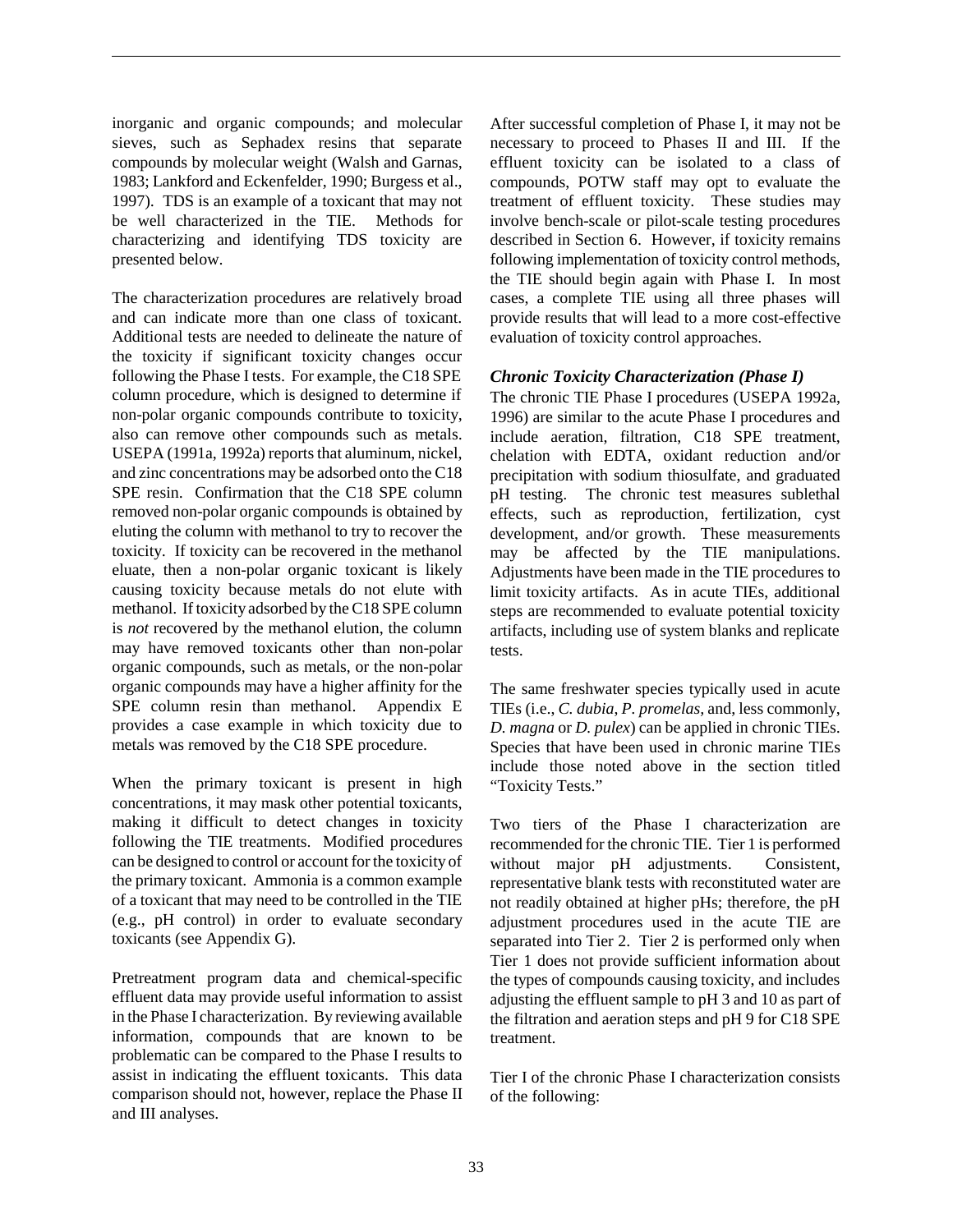- Baseline toxicity
- Aeration
- Filtration
- C18 SPE treatment (including tests on post C18 SPE treatment and methanol eluate)
- Sodium thiosulfate additions
- EDTA additions
- Graduated pH adjustments.

The Tier 2 tests are to be conducted when Tier 1 does not provide sufficient information and consists of filtration, aeration, and the C18 treatment technique of Tier 1 with an effluent sample adjusted to both pH 3 and 10. Tier 2 of the chronic Phase I characterization consists of the following:

- pH adjustment
- Aeration and pH adjustment
- Filtration and pH adjustment
- C18 SPE treatment and pH adjustment (including tests on post C18 SPE treatment and methanol eluate).

# **Additional Characterization Procedures for Evaluating the Effect of Ion Composition**

Although toxicity caused by ion composition is more commonly found in industrial effluents, ion-based toxicity has been reported at POTWs (Rodgers 1989a, 1989b; Douglas and Horne, 1997; Dawson et al., 1997). Ion composition can cause toxicity in two ways: relatively high levels of TDS can inhibit osmotic regulation in freshwater species, and an imbalance in ion composition, particularly calcium carbonate levels, can adversely affect marine crustaceans (Ward, 1989; MacGregor et al., 1996; Mickley et al., 1996). The later mechanism primarily affects crustaceans such as the mysid shrimp, *M. bahia*, which require minimum concentrations of calcium carbonate for survival, growth, and reproduction.

Procedures for evaluating toxicity caused by ion composition are available (USEPA 1991a, 1992a; Goodfellow et al., 1998). The following summary is intended to provide an overview of procedures that can be used to evaluate ion-based toxicity.

# **TDS Toxicity**

As a general guide, TDS may contribute to acute toxicity when conductivity exceeds 3,000 and 6,000 µhmos/cm at the LC50 for *C. dubia* and fathead minnows, respectively (USEPA, 1991a). For chronic toxicity, TDS may be a concern when conductivity

exceeds 1,000 and 3,000 µhmos/cm at the lowest observed effect concentration (LOEC) for *C. dubia* and *P. promelas*, respectively (USEPA, 1992a). The conductivity of 100% effluent is not the relevant reading, but rather the conductivity at the concentrations bracketing the effluent LC50 and NOEC.

*C. dubia's* higher sensitivity to TDS as compared to *P. promelas* can provide additional evidence for TDS toxicity. Also, the cladoceran, *D. magna,* exhibits less sensitivity to TDS than the cladocerans, *C. dubia* and *D. pulex* (API, 1998). These species generally show similar sensitivities to most toxicants (Mount and Gulley, 1992); therefore, the difference in sensitivity to TDS can be useful in characterizing TDS toxicity. It is the toxicity of the individual ions that actually constitutes TDS toxicity; therefore, it is important to review the literature for toxicity data on specific ions. A thorough review of the toxicity of common ions to freshwater and marine organisms was recently published by the American Petroleum Institute (API, 1998).

An approach for evaluating TDS toxicity may consist of the following steps:

- 1. Monitor the effluent for TDS and if the conductivity exceeds the levels given above, measure the major cations (calcium, magnesium, sodium, potassium) and anions (carbonate, bicarbonate, sulfate, chloride). A cation/anion balance should be performed to ensure that all major ions have been accounted for.
- 2. For freshwater effluents, conduct toxicity tests using *D. magna*, *C. dubia,* and *D. pulex*. A greater sensitivity by *C. dubia* and *D. pulex* compared to *D. magna,* together with high conductivity readings, provides a weight of evidence for TDS toxicity.
- 3. If TDS toxicity is suspected, review the ion analysis data gathered above and prepare a stock solution of the ions in proportion to the amounts typically observed in toxic effluent samples. Collect an effluent sample and immediately measure the constituent cations and anions. Prepare a mock effluent by adding the solution to deionized water to yield the same cation/anion concentrations observed in the effluent sample. Measure the toxicity of the effluent sample and mock effluent. If the toxicity is similar, additional evidence is provided for TDS toxicity.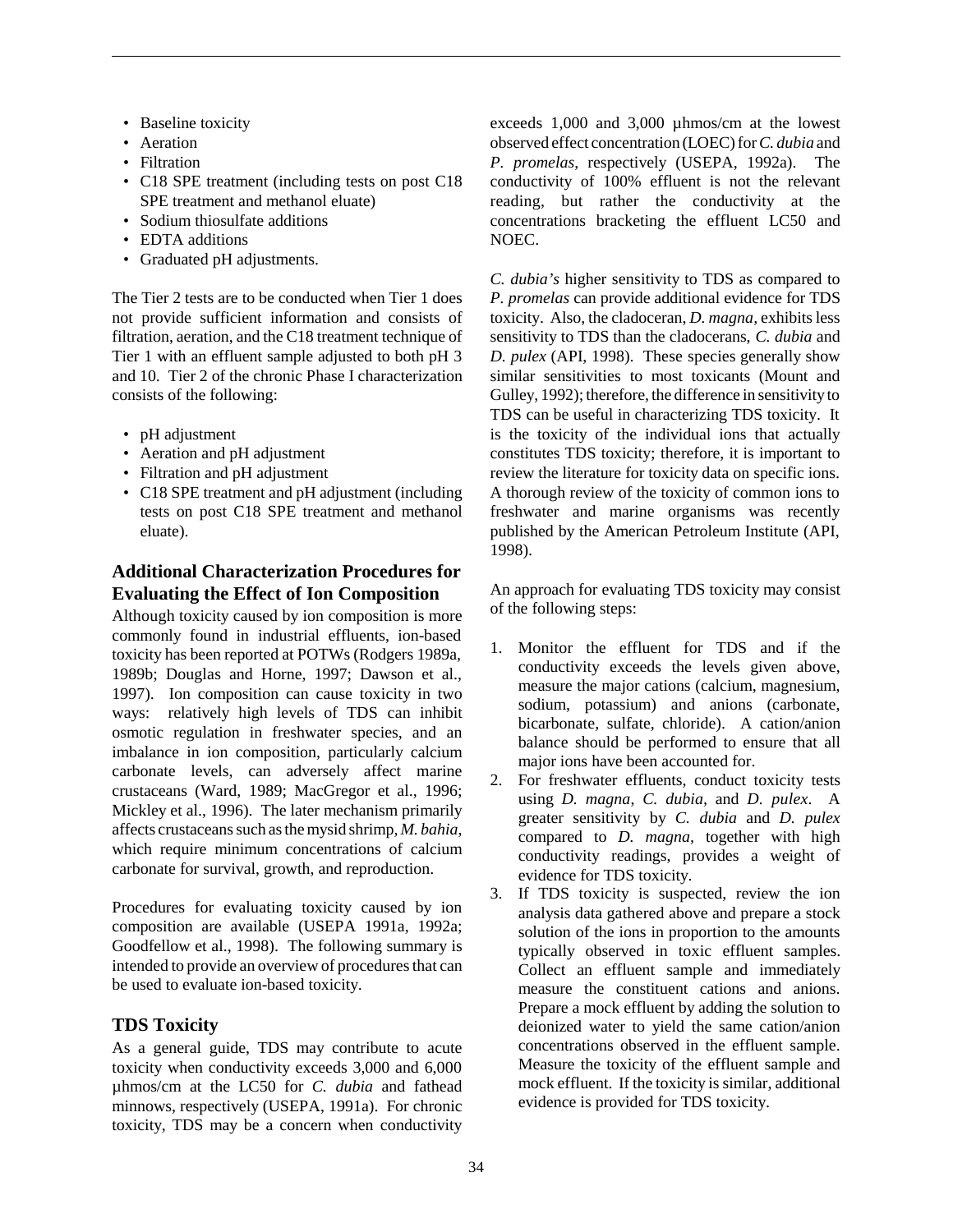- 4. If TDS toxicity is indicated, additional procedures can be used to determine the extent to which TDS contributes to effluent toxicity. A sample of the effluent can be prepared for toxicity testing by setting up an appropriate dilution series and then adjusting the TDS levels in each dilution to the same TDS level as the 100% effluent using the stock solution (prepared above). Each effluent dilution is then tested individually for toxicity. Comparable results for each effluent dilution provides additional evidence for TDS toxicity.
- 5. Additional testing can be performed to identify the TDS constituent(s) that are causing toxicity. The toxicity of various cations and anions is well known and a review of the literature (e.g., ENSR, 1998) can be helpful in indicating potential ions of concern. The ions of concern can be evaluated by spiking the ions into dilution water and measuring the resulting toxicity. It should be noted that toxicity may be caused by a combination of many ions that exert their influence together. Therefore, a single salt may not be solely responsible for the observed toxicity.

#### **TRE Example**

Some of these procedures were used in a TIE at a POTW in Georgia (Dawson et al., 1997) where chronic effluent toxicity to *C. dubia* was observed. TIE characterization tests conducted on the effluent did not show a reduction in toxicity as a result of the Phase I manipulations. Independent analyses of the effluent indicated elevated chloride concentrations. A mock effluent was prepared as described in step 3, above, and the ion mixture was found to be as toxic to *C. dubia* as the POTW effluent. Laboratory toxicity data for sodium chloride (NaCl) were used to confirm that the effluent chloride levels would impair reproduction in *C. dubia* at the effect concentration.

Additional TIE studies were performed on the Georgia POTW effluent using calcium addition and species sensitivity tests. Calcium has been found to reduce chloride toxicity in waters with similar ion composition as the effluent and addition of calcium to effluent samples reduced toxicity. Toxicity tests using *D. magna*, which has been shown to be less sensitive to chloride than *C. dubia*, also provided evidence for chloride toxicity. Overall, the TIE results identified chloride as a major contributor to effluent toxicity.

## **Ion Imbalance**

Calcium and carbonate, in proper balance, with other natural ions, are essential for the formation of new exoskeleton for mysid shrimp and other crustaceans. At low calcium carbonate levels (i.e.,  $15 \text{ mg/L CaCO}_3$ ), Ward (1989) observed 60% mortality in mysids between the 48-hour and 72-hour exposure periods, which corresponds well with the mysid molting cycle. Low  $CaCO<sub>3</sub>$  concentrations also appear to enhance mysid sensitivity to other toxicants. Ward (1989) observed a significant increase in the toxicity of Cd to mysids when calcium carbonate levels were reduced.

The investigator should consider the potential effect of ion balance as part of the TIE. Ion imbalance can contribute to apparent toxicity in some marine crustaceans when  $CaCO<sub>3</sub>$  concentrations are 15 mg/L or less.

*Interpretation of Phase I Characterization Results* The following information on the interpretation of Phase I characterization results is paraphrased from the TIE manuals. The Phase I characterization provides information on the types of toxicants in the POTW effluent. In reviewing the Phase I data, whether for acute or chronic toxicity characterization, caution is needed to avoid making inaccurate conclusions about the results. For example, as noted above, toxicity removal by C18 SPE treatment does not necessarily mean that non-polar organic toxicants are present. Toxicity must be recovered in the methanol eluate test to provide evidence for non-polar organic toxicants.

The following guidance is given by USEPA (1992a) for interpreting Phase I data on various types of toxicants. Note that the reduction or elimination of toxicity is determined by comparing toxicity before treatment, as measured by the baseline test, with toxicity after treatment.

#### **Non-Polar Organic Toxicants**

Non-polar organic toxicants may be indicated if:

- Toxicity in the *post C18 SPE column test* was absent or reduced.
- Toxicity is recovered in the *methanol eluate test*. However, in those instances where methanol does not recover toxicity from the C18 SPE column, other solvents may be needed to elute the toxicants (USEPA, 1993a).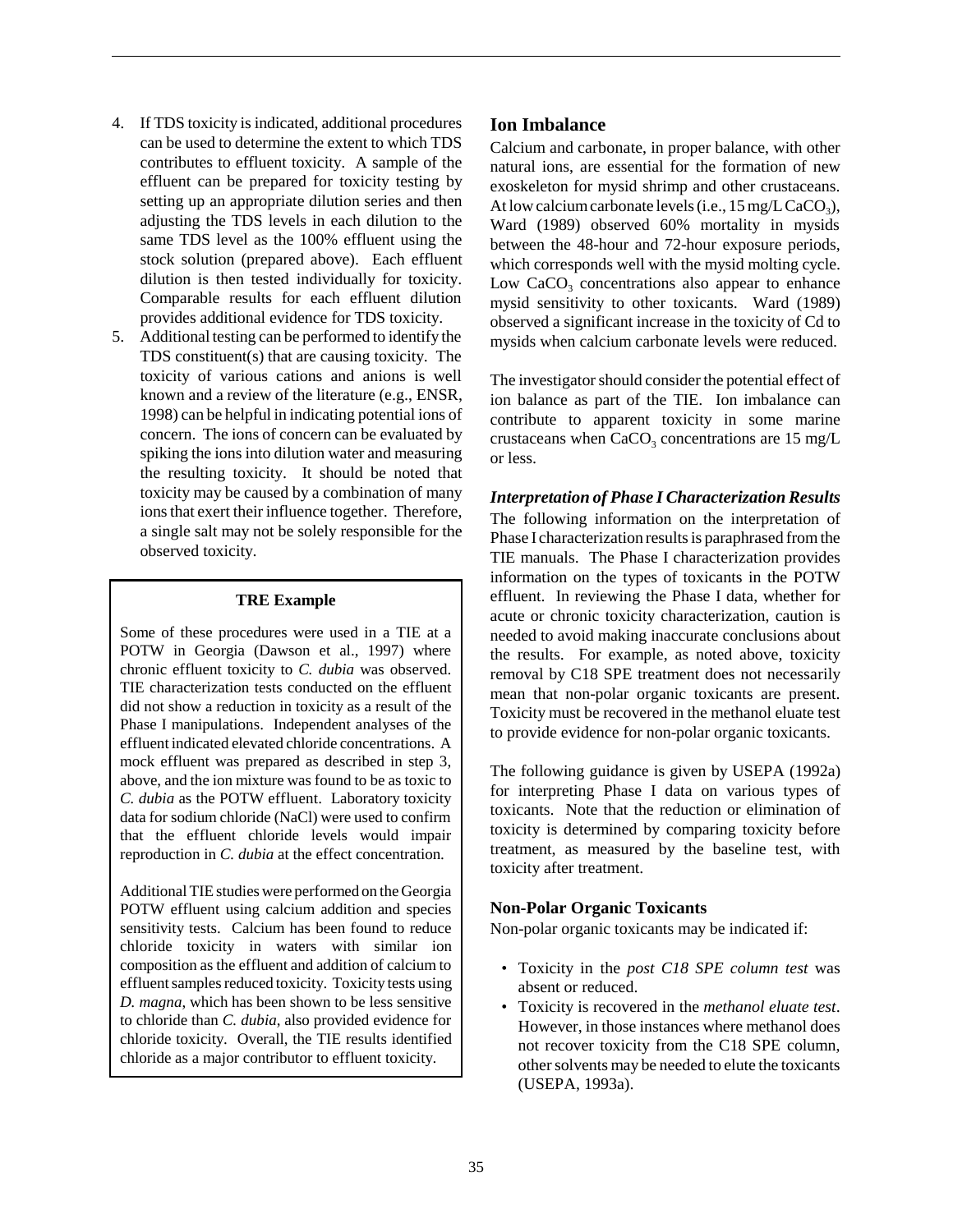• Toxicity is reduced by adding PBO to effluent samples or methanol from the *methanol eluate test*. PBO blocks the toxicity of metabolically activated toxicants like organophosphate insecticides (USEPA, 1992a).

## **Cationic Metals**

Cationic metals may be indicated if:

- Toxicity is removed or reduced in the *EDTA addition test*.
- Toxicity is removed or reduced in *the post C18 SPE column test.*
- Toxicity is removed or reduced in the *filtration test*, especially when *pH adjustments* are coupled with filtration.
- Toxicity is removed or reduced in *the sodium thiosulfate addition test.*
- Erratic dose response curves are observed.

None of these characteristics is definitive, with the possible exception of EDTA. In addition, toxicity may be pH sensitive in the range at which the graduated pH test is performed, but may become more or less toxic at lower or higher pH depending on the particular metal involved. This characteristic has not been demonstrated for chronic toxicity to the extent it has for the acute toxicity of several metals (USEPA, 1991a).

#### **Surfactants**

Surfactants may be indicated if:

- Toxicity is reduced or removed in the *filtration test.*
- Toxicity is reduced or removed by the *aeration test*. In some cases, toxicity may be recovered from the walls of the aeration vessel using a dilution water or methanol rinse.
- Toxicity is reduced or removed in the *post C18 SPE column test.* The toxicity may or may not be recovered in the *methanol eluate test*. If a series of methanol concentrations (e.g., 25, 50, 75, 80, 85, 90, 95, and 100% in water) is used to elute the column, toxicity may be observed in multiple fractions.
- Toxicity is reduced or removed in the post C18 SPE column test using unfiltered effluent. Toxicity reduction/removal is similar to that

observed in the *filtration test* and toxicity may or may not be recovered in the *methanol eluate test* or by extraction from the glass fiber filter used in the *filtration test*.

• Toxicity degrades over time as the effluent sample is held in cold storage  $(4^{\circ}C)$ . Degradation is slower when the effluent sample is stored in glass containers instead of plastic containers.

#### **Ammonia**

Ammonia may be indicated if:

- Toxicity increases in the *graduated pH test* at higher pH.
- The effluent is more toxic to *P. promelas* than to *C. dubia*.
- Note: If the concentration of total ammonia (as nitrogen) is 5 mg/L or more and chronic toxicity is a concern, the potential for ammonia toxicity should be evaluated.

Drawing conclusions about ammonia toxicity based solely on observed concentrations can be misleading, especially where chronic toxicity is a concern because of the uncertainty about the chronic effects of ammonia. Ammonia is an example of a toxicant that acts independently of other toxicants in effluents. Even though ammonia concentrations may appear to be sufficient to cause all of the effluent toxicity, other toxicants may be present and may contribute to toxicity when ammonia is removed.

#### **Oxidants**

Oxidants may be indicated if:

- Toxicity is removed or reduced in the *sodium thiosulfate addition test.*
- Toxicity is removed or reduced in the *aeration test.*
- The sample is less toxic over time when held at 4°C (and the type of container does not affect toxicity).
- *C. dubia* are more sensitive to the effluent than *P. promelas*.

The presence of TRC in the effluent is not enough to conclude that toxicity is due to an oxidant. However, TRC concentrations of 0.05–0.1 mg/L or more in 100% effluent provides strong evidence for oxidant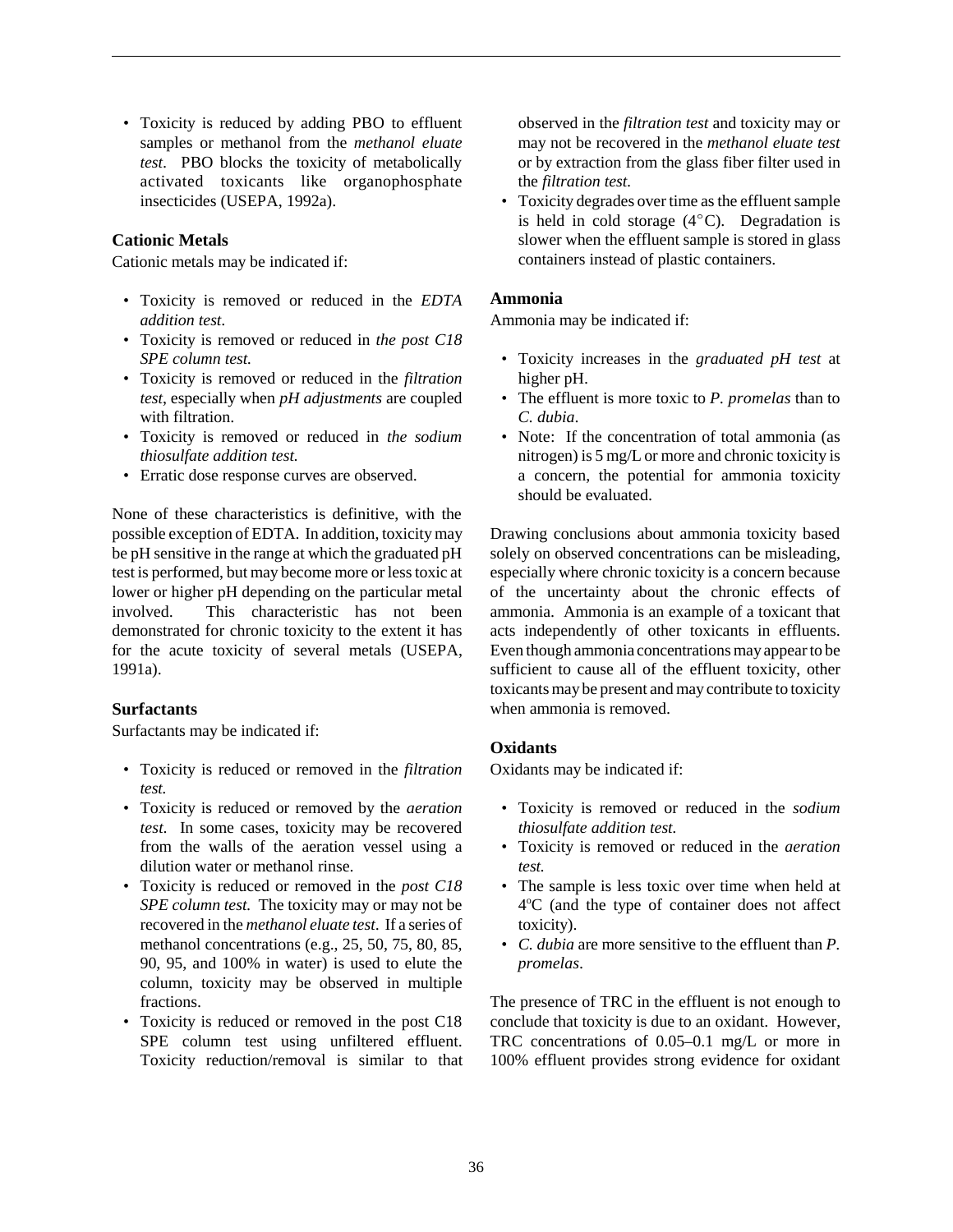toxicity. Further evidence would be provided, if dechlorination with sulfur dioxide  $(SO<sub>2</sub>)$  or another dechlorinating agent removes or reduces toxicity (USEPA, 1992a).

## **TDS**

TDS may be indicated if:

- pH adjustments do not remove or reduce toxicity and a precipitate is not visible in the *pH adjustment test*, *pH adjustment and filtration test*, or *pH adjustment and aeration test.*
- There is no loss of toxicity in the *post C18 SPE column tests*, or a partial loss of toxicity, but no change inconductivity measurements.
- There is no change in toxicity with the *EDTA addition test*, *sodium thiosulfate addition test*, or the *graduated pH test.*
- There is a greater sensitivity by *C. dubia* and *D. pulex* compared to *D. magna,* together with high conductivity readings.
- A mock effluent prepared with the same ions as the effluent exhibits similar toxicity as the effluent.
- Toxicity is removed or reduced by ion exchange resin.
- Toxicity is not removed or reduced by passing the effluent over activated carbon.

Appendices A, B, E, F, and G provide example Phase I data and describe how results are used to select additional TIE procedures for testing. The Phase II and Phase III procedures (USEPA 1993a and 1993b) are applicable to both acutely and chronically toxic samples.

# **Acute and Chronic Toxicity Identification (Phase II)**

The Phase II guidance manual (USEPA, 1993a) describes procedures that can be used to identify specific toxicants such as non-polar organic compounds, ammonia, cationic metals, chlorine, or toxicants removed by filtration. The Phase II procedures are applicable to both acute and chronic toxicant identification. Phase II uses treatment and toxicity testing techniques similar to Phase I and incorporates chemical-specific analyses to identify the toxicants. Examples of TIE Phase II studies are provided in Appendices A, B, E, F, and G. Appendices A, F, and G describe the use of Phase II techniques for non-polar organic compounds, including highperformance liquid chromatography (HPLC) for the isolating toxicants. Appendices B and E describe the application of Phase II procedures for identifying toxic metals. Appendix G describes how Phase II procedures were used to identify ammonia toxicity.

## **Acute and Chronic Toxicity Confirmation (Phase III)**

The toxicants identified in Phase II may be confirmed by a series of Phase III steps, including correlating toxicity and toxicant concentration from multiple samples, observing test organism symptoms, evaluating species sensitivity, spiking effluent samples with suspected toxicants, and performing a mass balance to account for all of the effluent toxicity. In many cases, it will be appropriate for the Phase I, II, and III evaluations to overlap because confirmation information can be obtained during Phases I and II. Examples of TIE confirmation testing are provided in Appendices A, B, E, F, and G.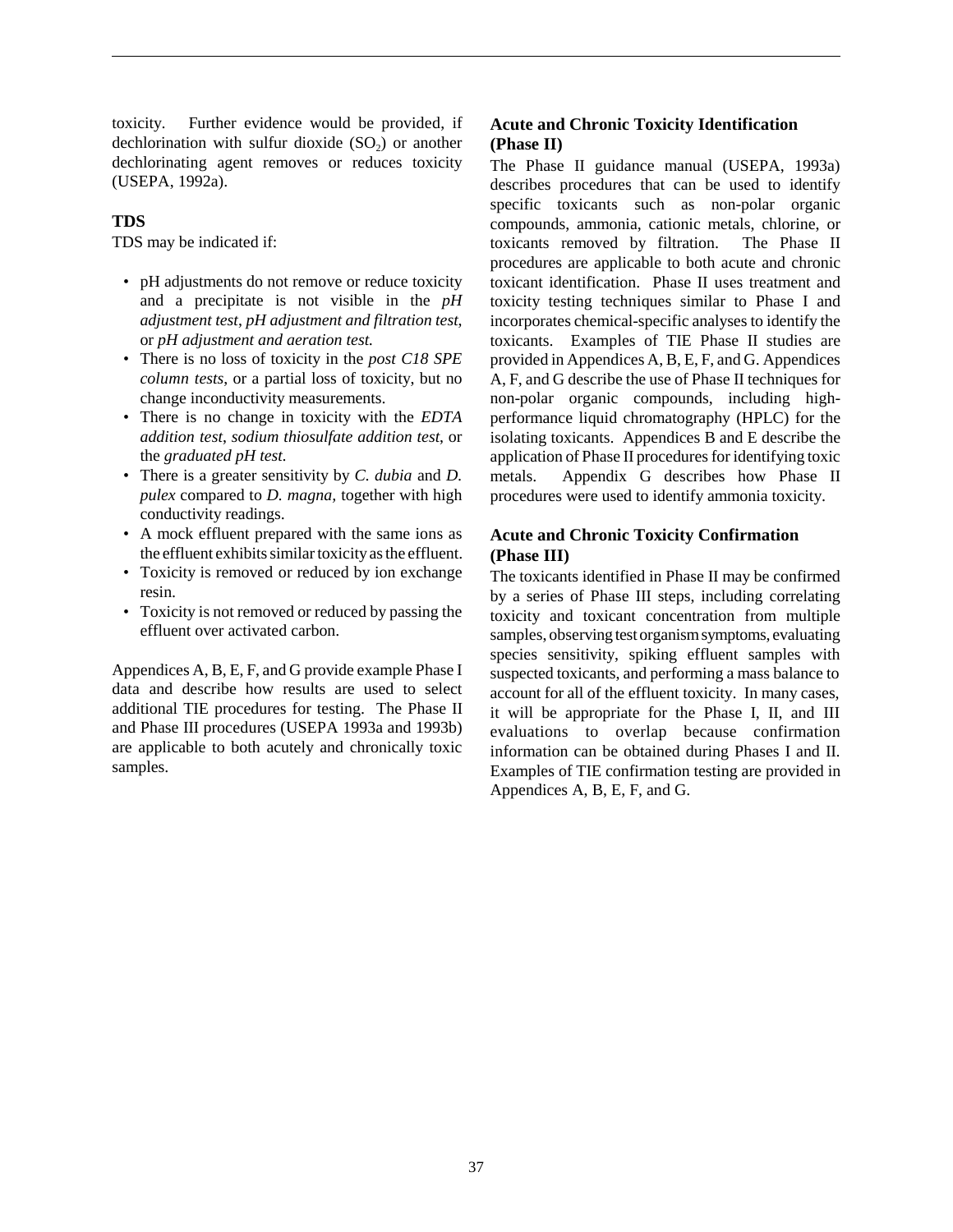# **Section 5 Toxicity Source Evaluation**

#### **Introduction**

Once the effluent toxicants have been identified, a follow-up evaluation can be conducted to locate the sources of the toxicants. This evaluation may involve a review of existing pretreatment program data or data from the collection and analysis of additional samples from industrial users. In some cases, the TIE may not identify the specific compounds causing effluent toxicity and, in the absence of data on toxicants, the sources of toxicity must be tracked. Examples of compounds that are not easily identified in the TIE include surfactants and some non-polar organic compounds (other than organophosphate insecticides). Although the class of compounds may be indicated in the TIE, it may not be possible to locate the sources without information on the specific toxic compounds. In these cases, a guidance is available to track the sources of toxicity.

A toxicity source evaluation is conducted to locate the sources of influent toxicity or toxicants that are contributing to the POTW effluent toxicity. This evaluation is performed in two tiers whether chemicalspecific or toxicity tracking is to be performed:

- Tier I—generally involves sampling and analysis of wastewater samples collected from the main POTW sewer lines.
- Tier II—is performed using samples collected from tributary sewer lines or point sources on the main sewer lines found to be toxic in Tier I.

This tiered tracking approach can be used to identify the sources of toxicity and/or toxicants through a process of eliminating segments of the collection system that prove to be non-toxic.

The flow diagram for the toxicity source evaluation is presented in Figure 5-1. The choice of chemicalspecific analyses or toxicity tests for source tracking will depend on the TIE data on the POTW effluent toxicants. A chemical-specific investigation is recommended in cases where the effluent toxicants have been confirmed and can be traced to the responsible sewer dischargers. If the sources of toxicants are located, the TRE can then proceed to the evaluation of local pretreatment limits as described in Section 6. Toxicity tracking, using the refractory toxicity assessment (RTA) approach described herein, is required in situations where the TIE does not provide conclusive data on the effluent toxicants. Prior to toxicity analysis, sewer samples are subjected to the same type of treatment as is provided by the POTW for its influent wastewaters. This treatment step allows a measurement of "refractory" wastewater toxicity, which is the toxicity that passes through the POTW and causes effluent toxicity. If toxicity tracking is successful in locating the sources of toxicity, pretreatment requirements can be set to reduce the refractory toxicity contributed to the POTW.

In some cases, industrial users may modify or cease the discharge of toxicity before specific sources are identified. The abatement of effluent toxicity during the course of TREs is not uncommon; however, efforts to ensure ongoing compliance can be difficult when the original sources of toxicity are not located. These situations dramatize the importance of collecting information on industrial pretreatment activities and POTW operations in the early stages of the TRE. As part of the toxicity source evaluation, POTW staff can request industrial users to submit weekly or daily reports of production and waste discharge activities that can be used to indicate potential sources of toxicity. This information also is helpful in subsequent pretreatment control studies, if an industrial user is identified as a source of toxicity (Botts et al., 1994).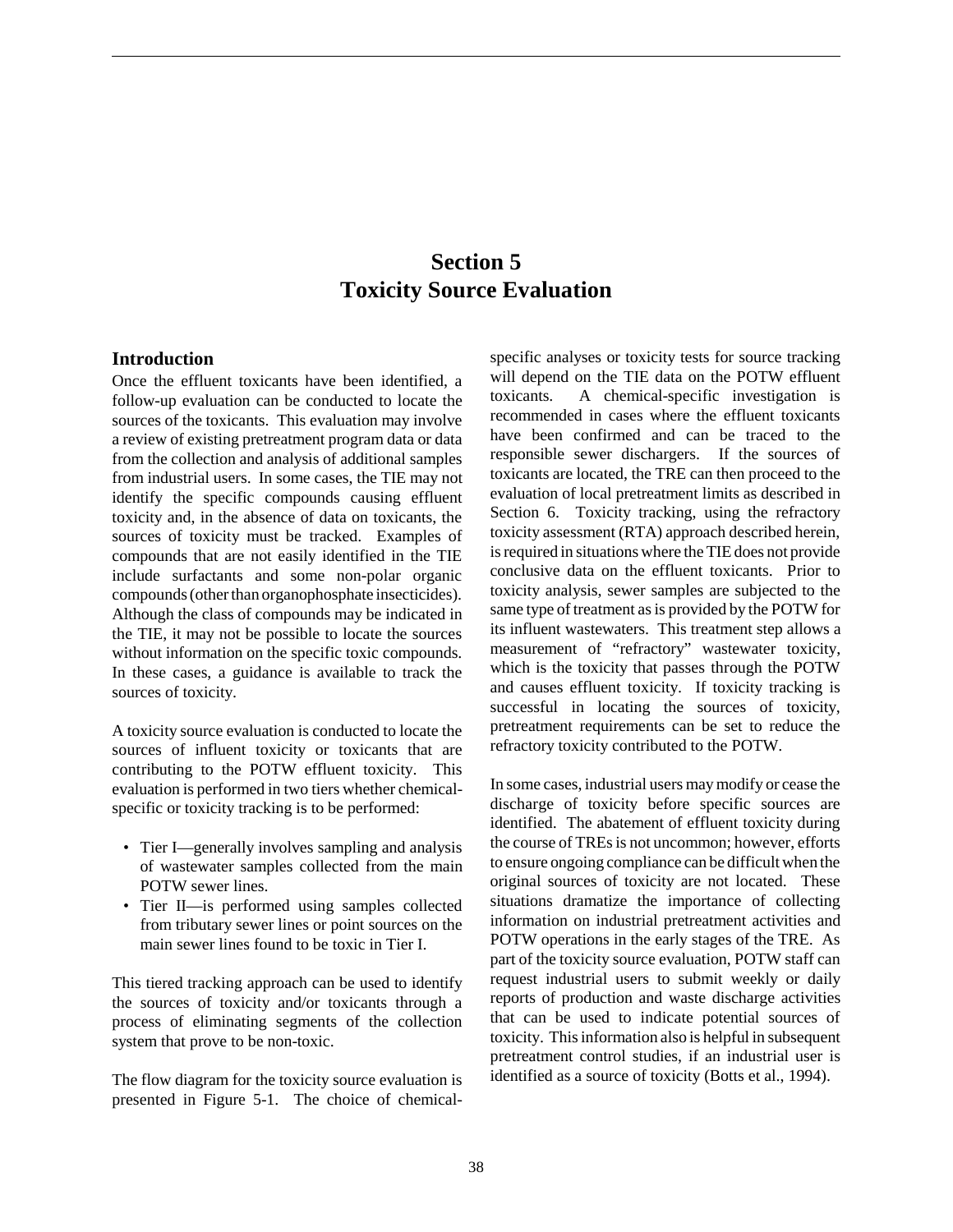

**Figure 5-1. Flow diagram for a toxicity source evaluation.**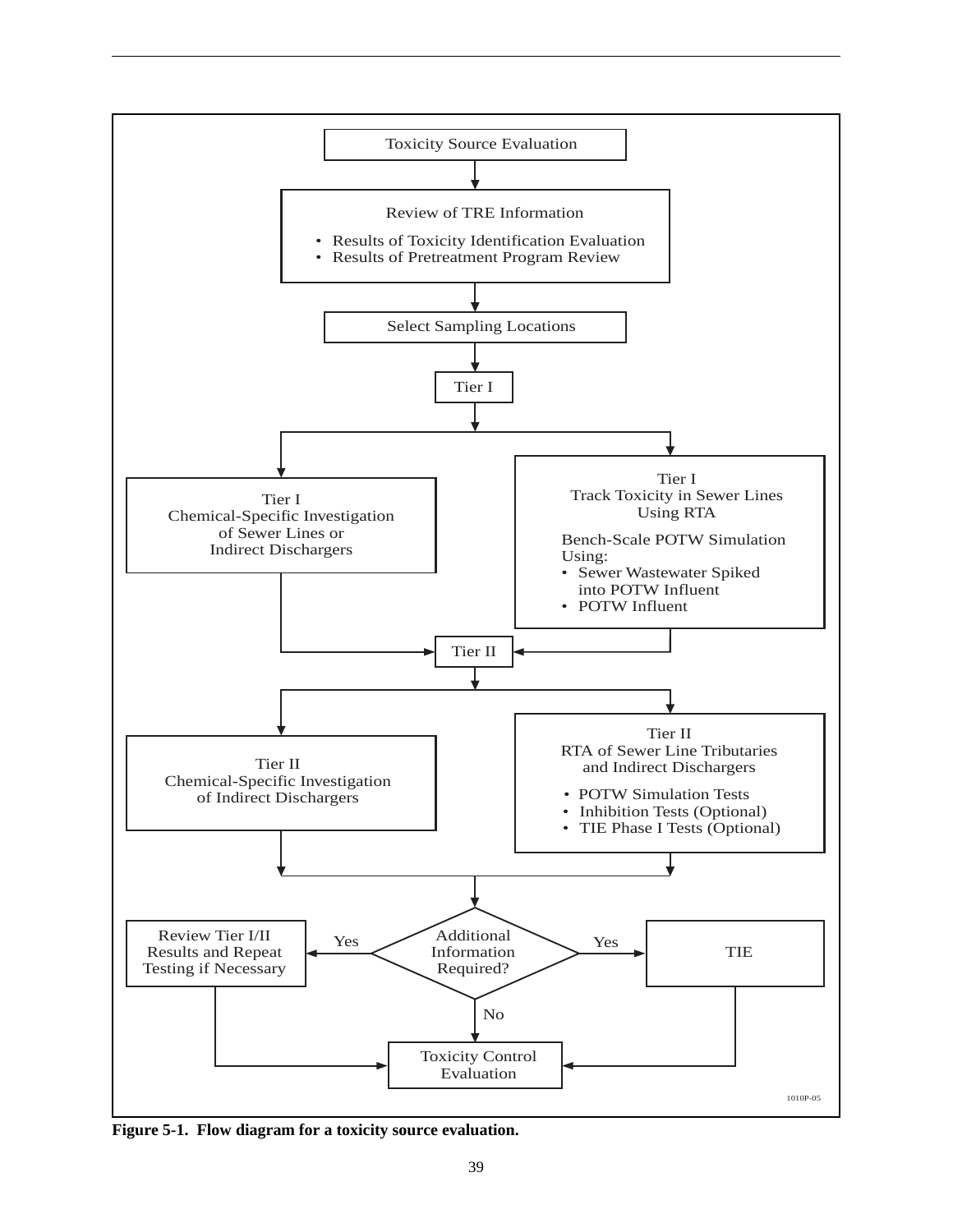#### **Sampling Approach**

The "Tier I" and "Tier II" designations refer to the sampling approach to be taken in tracking the sources of toxicity and/or toxicants.

## *Tier I – Toxicity Source Evaluation*

Sampling locations for Tier I testing are established by reviewing the pretreatment program data (Section 3) and selecting appropriate sampling points on the main sewer lines. In some cases, industrial users or tributary sewer lines may be selected when substantial evidence is available on potential sources of toxicity or toxicants.

If the toxicants have been identified and chemicalspecific tracking is to be performed in Tier I, sampling locations can include industrial users who have manufacturing processes or use raw materials that are known or suspected of containing the toxicants (e.g., metals from metal finishers). If the toxicant is contributed by a large number of dischargers, sewer line sampling is recommended in Tier I. For example, sewer line sampling was conducted to determine the sources of organophosphate insecticides in the City of Fayetteville, North Carolina, sewer system and several sewer systems in the San Francisco Bay Area in California (see Appendix F). These studies indicated that two insecticides, diazinon and chlorpyrifos, are widely distributed in POTW collection systems.

If toxicity tracking is to be performed in Tier I, each major sewer line should be sampled to ensure that all possible sources in the collection system are considered. Indirect discharger sampling is not recommended in Tier I because of the large number of sources that may need to be evaluated. Sewer line testing may ultimately reduce the number of sampling points by eliminating segments of the collection system where toxicity is not observed (USEPA, 1983a).

In the RTA study conducted at Fayetteville, North Carolina (Fillmore et al., 1990), sewer wastewater samples were initially collected from manholes throughout the collection system because of the large number of potential sources of toxicity. Sources of toxicity were subsequently identified by testing the indirect dischargers located on the toxic sewer lines.

## *Tier II – Toxicity Source Evaluation*

Results of Tier I are used to establish the sampling locations for Tier II. The toxic sewer lines identified by toxicity or toxicant tracking in Tier I can be further

evaluated in Tier II by sampling indirect dischargers or tributary sewers on the toxic sewer lines.

Information on classes of toxicants such as surfactants can be obtained by coupling the RTA protocol with selected TIE procedures. For example, in the TRE at the LRSA, New Jersey, sources of non-polar organic toxicants were identified by passing RTA test samples through C18 SPE columns (see Appendix G). Sources of toxicity were indicated if toxicity was observed in methanol eluates from the columns*.*

## **Sampling Conditions**

Whether sampling of sewer lines or indirect dischargers is conducted, 24-hour flow proportional composite samples are recommended to characterize daily variations in toxicant concentrations or toxicity. In some cases, samples may be collected over less than 24 hours to observe the contribution of potential intermittent sources of toxicants or toxicity.

Flow data must be gathered in order to determine the relative contributions of toxicants or toxicity from the sewer lines or indirect dischargers. Flow data can be used to calculate the toxicant loadings, which will be needed to develop local pretreatment limitations (Section 6). Flow data also will be needed to conduct RTA testing, as described later in this section.

The sampling period for both sewer lines and indirect dischargers should account for:

- Discharge schedules for indirect dischargers (i.e., intermittent versus continuous).
- Temporary shut-down schedules for industry maintenance.
- Coordination with routine pretreatment program monitoring, if possible.

For example, in the LRSA TRE (Appendix G), sources of refractory toxicity were identified by sampling during periods of normal industry activity and during a period of temporary industry shut-down.

Other considerations for sampling are described in Section 11. QA/QC sampling requirements are discussed in Section 8.

# **Chemical-Specific Investigation**

A chemical-specific approach can be used to trace the influent sources of toxicants if definitive TIE data on the causes of POTW effluent toxicity are available.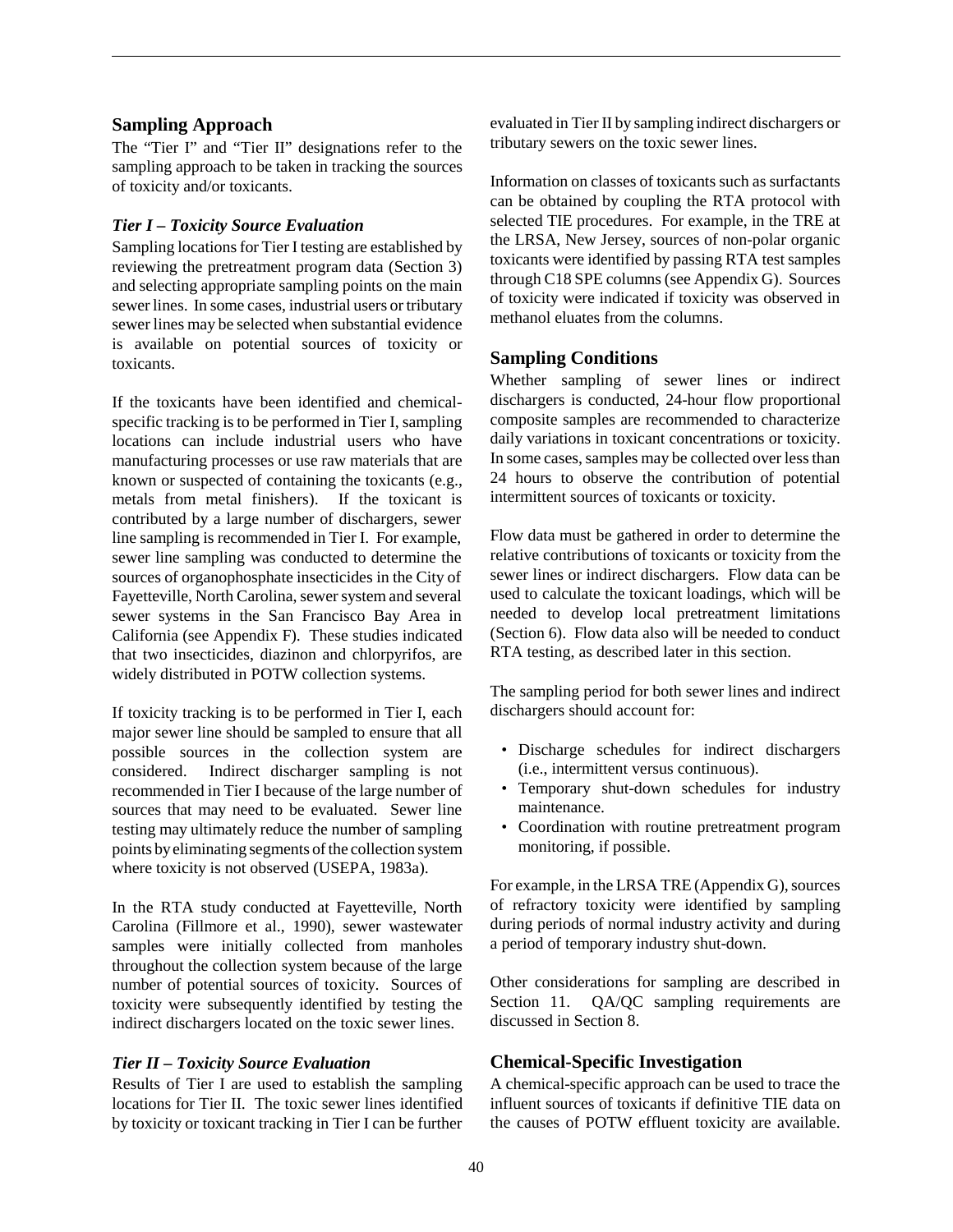This approach is not recommended in cases in which the TIE data only indicate a broad class of compounds (e.g., polar organic compounds), because the toxicants may be contributed by a variety of sources that will be difficult to pinpoint by chemical tracking. Chemical-specific tracking should be conducted after the effluent toxicants have been identified and confirmed in TIE Phase II and III tests (USEPA 1993a and 1993b).

The chemical-specific approach involves testing indirect dischargers or sewer line samples for toxicants using chemical analysis techniques. In some cases, existing pretreatment program data may be adequate to identify the indirect dischargers that are contributing the toxicants. It is likely, however, that further sampling and analysis will be necessary, because pretreatment program data generally do not include information on toxicants typically identified in TIE tests (e.g., compounds other than regulated pollutants). Existing pretreatment program data may be used to reduce the amount of sampling and analysis by indicating which sources contribute toxic pollutants that are similar to the effluent toxicants.

Chemical analysis methods for potential toxicants such as ammonia, metals, and organic compounds are described in several USEPA documents (USEPA 1979b, 1983b, 1985b) and *Standard Methods for the Examination of Water and Wastewater* (APHA, 1995). USEPA (1997) provides all of USEPA's methods for analysis of water on a CD-ROM. USEPA's Phase II TIE manual (1993a) also provides guidance for the analysis of organophosphate insecticides, surfactants, and metals. Analytical methods for organophosphate insecticides have been improved to achieve the lower detection limits necessary to assess insecticide toxicity (USEPA, 1993a; Durhan et al., 1990). Enzyme-linked immunosorbent assay (ELISA) procedures also are available for selected organophosphate insecticides, metals, and other compounds. ELISA methods offer the advantage of low cost, rapid sample processing, and field portability; however, these methods may not be specifically approved by USEPA. Additional analytical techniques can be found in American Society for Testing and Materials (ASTM) manuals and peer-reviewed journals such as the *Analytical Chemistry Journal*. A qualified chemist should verify the selected analytical method in the laboratory prior to sampling and analysis.

A literature search also can be made to determine if the toxicant could be a biodegradation product resulting from POTW treatment. Where clear evidence is available to show that the toxicant is a treatment byproduct, the sewer sample should be analyzed for the precursor form(s) of the toxicant as well as the toxicant itself.

In cases where chemical tracking is successful in locating the sources of the POTW effluent toxicants, the TRE can proceed to the selection and development of toxicity control options such as local pretreatment regulations (Section 6). Information on toxicant distribution can be used in developing pretreatment control options. For example, although a primary contributor of ammonia was identified in the LRSA TRE (Appendix G), system-wide pretreatment limitations were adopted to address all non-domestic sources of ammonia. In other situations, control methods other than pretreatment limitations, such as public education, may be needed to control the discharge of a widely used toxicant. Public education has been successfully used at a number of POTWs (Appendix H) to control the use of organophosphate insecticides, which can be contributed from many domestic and commercial areas of the collection system.

If the responsible indirect dischargers are not located, the TIE results should be reviewed to confirm previous conclusions. The chemical analysis results also should be carefully reviewed to determine if errors or wastewater matrix effects may have caused inaccurate results. In cases where the chemical-specific approach is ultimately not successful, the source evaluation testing should be repeated using toxicity tests in lieu of chemical analyses, as described below.

## **Refractory Toxicity Assessment**

Toxicity tracking may be required when the TIE characterizes the toxicity as broad classes of toxicants or identified toxicants cannot be confirmed. Toxicity tracking also may be useful in situations in which there are multiple effluent toxicants and the occurrence of these toxicants in the POTW effluent is highly variable. In such cases, toxicity testing may be more cost-effective than chemical tracking.

The toxicity found in influent wastewaters is not necessarily the same toxicity that is observed in the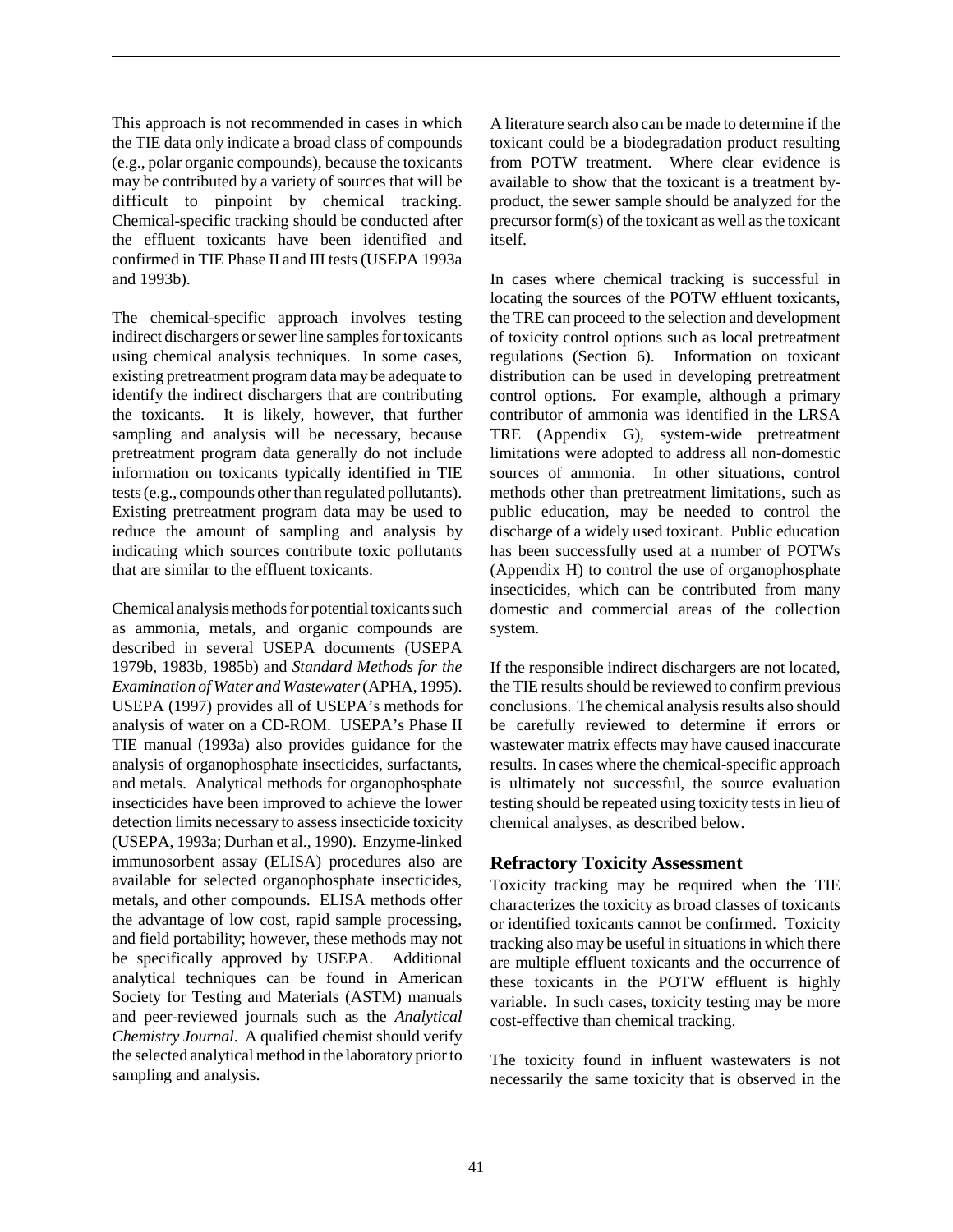POTW effluent because the POTW is capable of removing some toxic wastewater constituents. The amount of sewer wastewater toxicity that could potentially pass through the POTW must be estimated by treating sewer samples in a simulation of the POTW prior to toxicity analysis. This treatment step accounts for the toxicity removal provided by the POTW.

A protocol has been developed for predicting the potential for a sewer discharge to contribute to acute or chronic toxicity in POTW effluents. This protocol, referred to as the RTA procedure, has been successfully used to track sources of acute and chronic toxicity using both freshwater and estuarine/marine species (Morris et al., 1990; Botts et al., 1992, 1993, 1994). Examples of RTA studies are presented in Appendices C, D, and G.

The RTA protocol has been designed to simulate conventional activated sludge processes, although it has also been adapted to other POTW treatment processes including single and two-stage nitrification systems (Collins, et al. 1991), BNR processes (Appendix D), and filtration treatment systems (Appendices C and D). The RTA procedure described herein involves treating sewer samples in a bench-scale, batch simulation of a conventional activated sludge process and measuring the resulting toxicity. Batch simulations are appropriate for plug-flow biological systems because batch processes behave over time as plug-flow processes do with flow

time. Batch biological reactors have been used by several researchers to screen wastewaters for activated sludge inhibition (Grady, 1985; Adams et al., 1981; Philbrook and Grady, 1985; and Kang et al., 1983) and non-biodegradable aquatic toxicity (Hagelstein and Dauge, 1984; Lankford et al., 1987; and Sullivan et al., 1987). Hagelstein and Dauge (1984) and Lankford et al. (1987) have found that toxicity measurements coupled with bioreactor tests can be a pragmatic way to evaluate refractory wastewater toxicity.

The RTA protocol was developed in the USEPA TRE research study at the City of Baltimore's Patapsco POTW (Botts et al., 1987) to evaluate the potential for indirect dischargers to contribute refractory toxicity. Additional USEPA TRE research studies in Linden, New Jersey; High Point, North Carolina; Fayetteville, North Carolina; and Bergen County, New Jersey were conducted to improve the RTA approach (Morris et al., 1990; DiGiano, 1988; Fillmore et al., 1990; Collins et al., 1991). The RTA procedure described herein is a refined version of the method given in the municipal TRE protocol (USEPA, 1989a).

The batch reactor used in RTA testing is designed to simulate, as close as possible, the operating characteristics of the POTW's activated sludge process (e.g., MLSS concentration, DO level, and F/M ratio). Two types of batch reactors are used, as shown in Figure 5-2. One reactor serves as the control and consists of the POTW influent and return activated



**Figure 5-2. Schematic of a refractory toxicity assessment test.**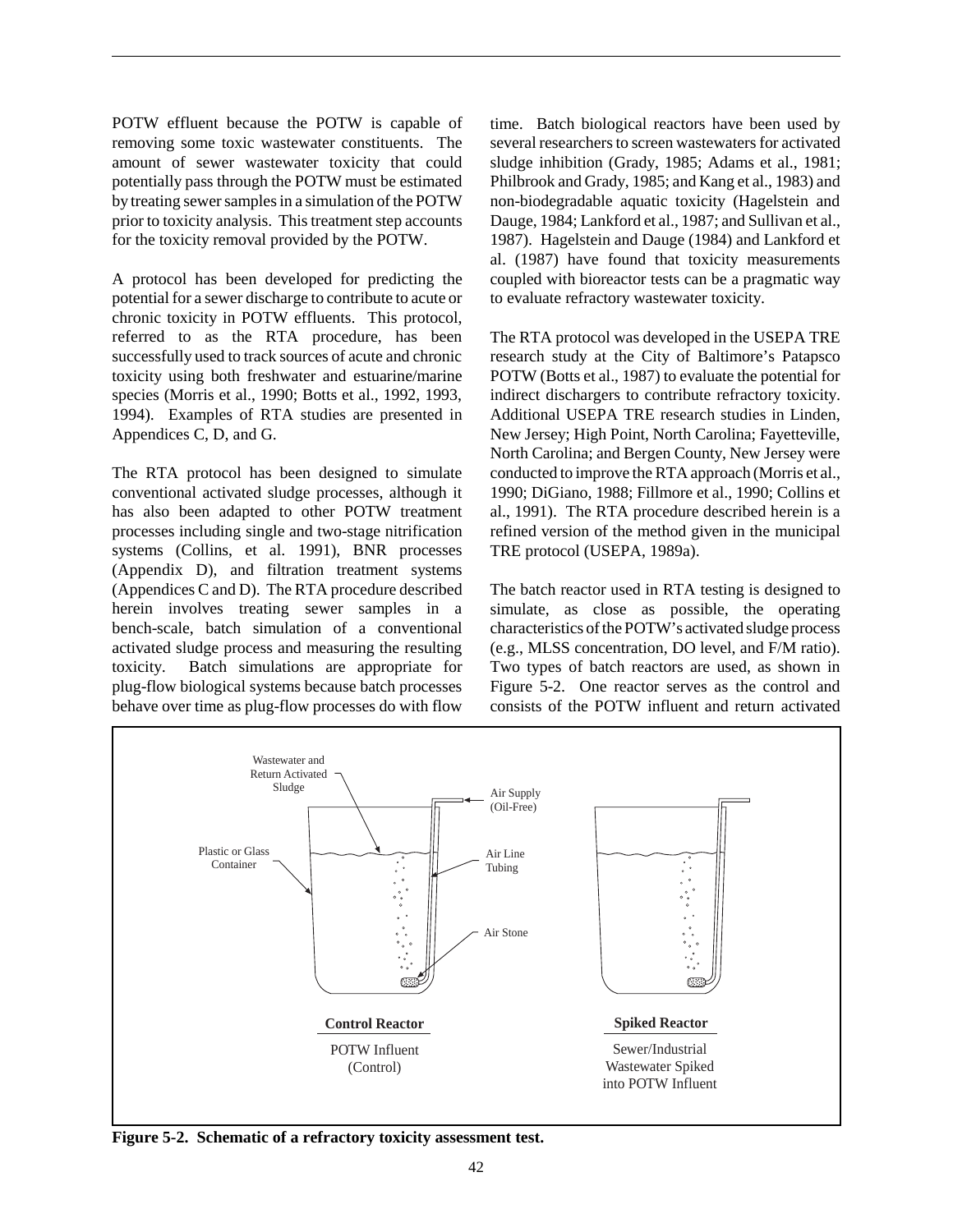sludge (RAS). The other reactor consists of sewer wastewater spiked into the mixture of POTW influent and RAS. If the effluent toxicity of the reactor spiked with sewer wastewater is increased relative to the unspiked reactor, the sewer wastewater would be considered a source of refractory toxicity. In the spiked reactor, sewer wastewater is tested together with the POTW influent in order to observe possible interactive effects (e.g., additivity, antagonism) that can occur when the wastewater and the total POTW influent are combined and treated in the POTW.

A general description of the RTA procedure is presented below. A step-by-step protocol for RTA testing is provided in Appendix J. The basic steps in the RTA approach are:

- Conduct conventional pollutant analyses to develop a profile for each wastewater to be tested in the RTA.
- Perform toxicity tests on the POTW's RAS (filtrate) to determine its potential to cause an interference in RTA testing.
- Collect, characterize, and prepare wastewater samples for RTA tests.
- Calibrate the RTA batch reactors to achieve a treatment level comparable to that of the POTW's activated sludge process.
- Calculate wastewater volumes to be used in RTA tests.
- Set-up and operate the RTA batch reactors.
- Analyze batch effluent toxicity.
- Evaluate the potential for the sewer wastewaters to inhibit activated sludge treatment (optional).
- Conduct TIE Phase I tests to indicate the types of refractory toxicants in the sewer wastewater (optional).
- Interpret the results.

It is important to emphasize that the RTA protocol should be modified to address site-specific conditions. For example, Appendix C describes an RTA study that simulated a filtration treatment process in addition to a nitrification treatment process. The following summary of the RTA protocol is intended to be a general guide to evaluating sources of toxicity using simulations of suspended biological growth processes. Best professional judgment is important in adapting the procedures to treatment processes and conditions that are unique to each facility.

## **POTW Wastewater Profile**

The first step in the RTA is to characterize the POTW influent (primary effluent), sewer wastewaters, and RAS to be used in RTA testing. The POTW influent wastewater should be collected from the effluent of the POTW primary treatment process because primary effluent is treated by the activated sludge process, which is the main process to be simulated in the RTA. RAS is recommended for use in batch testing because it is in a concentrated form that can be easily diluted to the target MLSS concentration. Mixed liquor from the POTW's aeration basins can be used in lieu of RAS; however, the activated sludge will need to be thickened to the same suspended solids concentration as the RAS before use.

Table 5-1 presents the analyses and information that are needed to characterize the wastewaters to be used in RTA testing. This information will be useful for determining the following operating conditions for the RTA batch reactors, including:

- Determining the volume of sewer wastewater to use in testing based on sewer line and indirect discharger flow-rate data.
- Determining whether nutrient addition is necessary using information on the ratio of organic content  $(BOD<sub>5</sub>$  or COD) to nutrient concentrations (TKN) and TP).
- Selecting a test period for the RTA reactors that is based on the organic content of the sewer wastewater. Some sewer wastewaters may have substantially higher COD concentrations, which will increase the initial COD level in the RTA reactor. A longer treatment time may be needed to ensure that the wastewater is treated to the same level as the POTW influent.

## *Biomass Toxicity Measurement*

Sometimes the RAS used in testing can cause an interference in the measurement of refractory toxicity. In the Patapsco TRE, filtered samples of RAS were found to be acutely toxic to *C. dubia* (Botts et al., 1987). This toxicity was related to residual biosolids that passed through the filter  $[10\text{-}\text{micron } (\mu \text{m})]$  pore size]. The toxic biosolids caused the batch reactor effluents in RTA tests to be acutely toxic and masked the refractory toxicity of the wastewaters being tested. This biomass interference reduced the effectiveness of the RTA test for determining the sources of refractory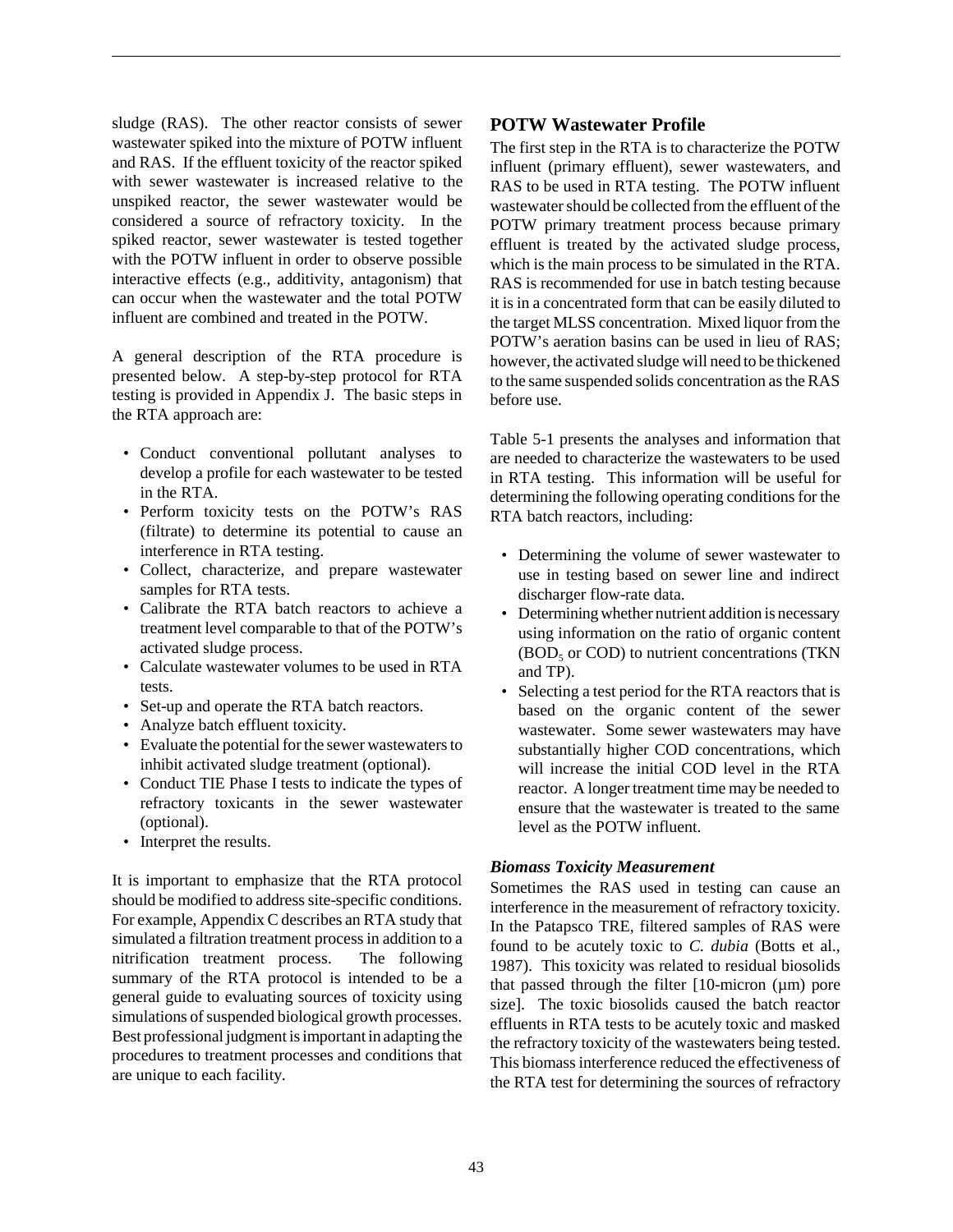| <b>Waste Stream</b>                          | <b>Information Required</b>                                                                                                                                                                      |
|----------------------------------------------|--------------------------------------------------------------------------------------------------------------------------------------------------------------------------------------------------|
| <b>RAS</b>                                   | <b>TSS</b><br><b>VSS</b><br>$NH3-N$<br>pH                                                                                                                                                        |
| Primary effluent                             | BOD <sub>5</sub><br><b>COD</b><br><b>TSS</b><br>TP<br><b>TKN</b><br>$NH_{3}-N$<br>pH                                                                                                             |
| Sewer line or indirect discharger wastewater | Location in collection system<br>Number/type of indirect dischargers<br>Flow, million gallons per day (mgd)<br>BOD <sub>5</sub><br><b>COD</b><br><b>TSS</b><br><b>TKN</b><br>$NH3-N$<br>TP<br>pH |
| Other indirect discharger data               | Type of discharger<br>Wastewater pretreatment system<br>Operations/production schedule                                                                                                           |

**Table 5-1. POTW Wastewater Profile Analyses for a Refractory Toxicity Assessment**

toxicity at the Patapsco WWTP. Additional tests demonstrated that RAS toxicity could be removed by filtration of the coarse filtrate through a 0.2 µm poresize filter or by centrifugation of the coarse filtrate at 10,000 times gravity (xg) for 20 minutes (Botts et al., 1987).

Additional information obtained in the Linden Roselle, New Jersey; Fayetteville, North Carolina; and Bergen County, New Jersey USEPA TRE research studies indicated that the POTW RAS filtrate was not acutely toxic, and therefore did not cause an interference in RTA testing (Morris et al., 1990; Fillmore et al., 1990; Collins et al., 1991). The existing data on the toxicity of sewage sludges are not sufficient, however, to evaluate the occurrence of biomass toxicity at POTWs. The following discussion provides information on how to proceed, if POTW biomass toxicity is observed. Prior to conducting the RTA, toxicity tests of the POTW activated sludge should be performed to determine if the biomass is toxic. This testing involves toxicity measurement of two aliquots of RAS: coarse RAS filtrate and coarse RAS filtrate subjected to centrifugation to remove colloidal particles. The RAS should first be filtered through a coarse glass fiber filter (e.g.,  $10 \mu m$  pore size), which is the same type of filter used for suspended solids analysis (APHA, 1995). Following coarse filtration, an aliquot of the RAS filtrate should be further treated by centrifugation at 10,000 xg for 10 to 15 minutes. Alternatively, the coarse filtrate could be filtered through a 0.2 µm membrane filter. However, tests should be conducted to confirm that soluble toxicity is not removed by sorption onto the filter.

Both the RAS filtrate and centrate should be tested for acute or chronic toxicity using limited-scale tests (USEPA 1993c, 1994a, 1994b). If results show that centrifugation does not reduce biomass toxicity relative to the coarse filtrate, then the RAS is not likely to cause an interference in RTA testing. In this case, the POTW biomass can be used directly in RTA testing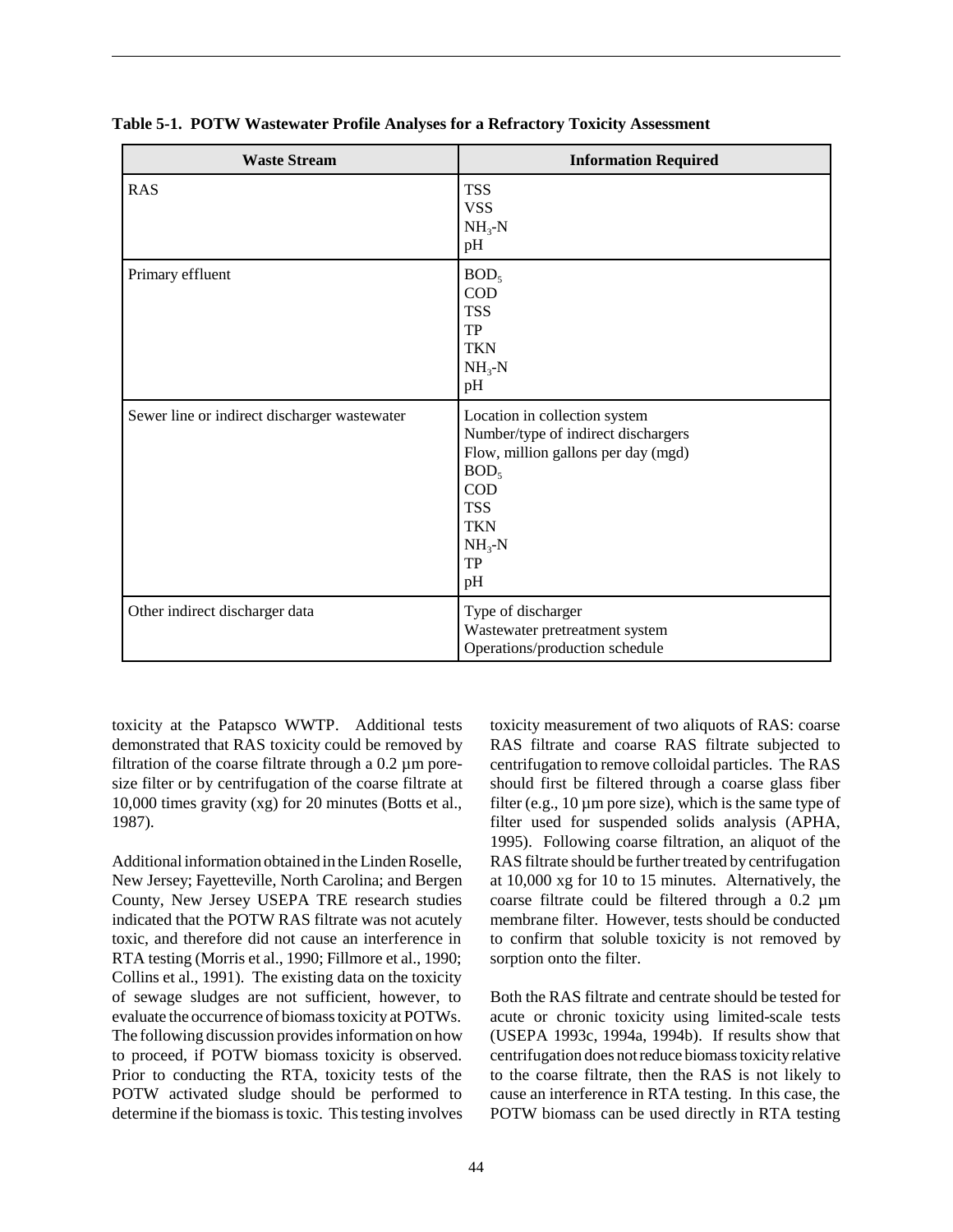and centrifugation of the RTA batch effluents will not be required. Samples of RAS should be periodically analyzed for toxicity during RTA testing to monitor for possible biomass toxicity.

If the biomass coarse filtrate is observed to be more toxic than the RAS centrate, the biomass toxicity may interfere with RTA testing. Two options are available in this case: removal of the toxic biosolids by fine particle filtration (or centrifugation) of batch test effluents, and use of an alternate biomass.

Biomass toxicity may be removed by applying the fine particle filtration or centrifugation treatment steps to the batch test effluents. In this case, the resulting RTA effluent toxicity will only indicate *soluble* refractory toxicity, not the *total* refractory toxicity (i.e., soluble and particulate).

Another approach to remove biomass toxicity is to use a non-toxic biomass such as another POTW biomass or a commercially available (freeze-dried) preparation. A surrogate biomass will not be acclimated to the influent wastewaters of the POTW being evaluated; therefore, it may not treat the wastewaters as well as the POTW's biomass. Nonetheless, an alternate biomass can provide a level of treatment that will approximate the refractory toxicity of the sewer wastewater. It may be helpful to conduct a parallel series of RTA tests using the toxic POTW biomass. The use of toxic POTW biomass is suggested because it is acclimated to the POTW influent wastewaters and will therefore provide a level of batch treatment that is more similar to the POTW treatment than that provided by the unacclimated alternate biomass. In this case, fine particle filtration or centrifugation is required to remove the interfering biomass particles prior to toxicity analysis. By performing RTA tests with POTW biomass in parallel with RTA tests with alternate biomass, both the soluble and total refractory toxicity of the wastewater may be estimated.

An alternate biomass may be useful in cases where it is necessary to simulate future modifications or additions to the POTW activated sludge treatment process (e.g., conversion from conventional activated sludge to nitrification). In these cases, a biomass that is indicative of the future activated sludge, may not be directly available at the POTW. An alternate biomass can be obtained from another POTW that has a biological treatment process similar to the treatment

process planned for the POTW. A TRE conducted by the City of Durham, North Carolina, used this approach to evaluate the toxicity reduction capability of planned nutrient removal treatment systems (Appendix D).

## *RTA Reactor Calibration Testing*

Generally, ideal plug-flow conditions do not occur in activated sludge processes; therefore, it will be necessary to adjust the RTA batch treatment conditions to account for the actual level of treatment achieved in the POTW. One method of controlling the treatment efficiency of activated sludge processes is to adjust the biomass concentration, measured as MLVSS concentration. Batch calibration tests can be performed using a series of MLVSS concentrations and the MLVSS concentration that most closely simulates the POTW treatment efficiency can be selected for RTA testing.

Prior to calibration testing, a target MLVSS concentration can be estimated using mathematic models. In the Fayetteville TRE, a steady state, completely mixed, multi-stage model (Grady and Lim, 1980) was used to determine biokinetic coefficients that best modeled the POTW treatment performance (Fillmore et al., 1990). The biokinetic coefficients were then used in a steady state plug-flow model (Kornegay, 1970) to calculate a batch MLVSS concentration that would theoretically simulate the POTW treatment efficiency. The model results were confirmed in bench-scale, batch reactor tests using a range of MLVSS concentrations, including the theoretical MLVSS concentration and several MLVSS concentrations that bracketed the theoretical value. In this case, the MLVSS concentration determined from the calibration tests matched the theoretical MLVSS value (Fillmore et al., 1990).

POTW primary effluent is typically used in RTA calibration testing. The treatment efficiency of the batch reactors can be evaluated by periodically collecting and analyzing samples for COD and toxicity. TKN,  $NH<sub>3</sub>-N$ , and TP may also be monitored if the batch reactors are simulating BNR treatment systems. Results of the batch reactor tests are then compared to COD, nutrient, and toxicity data for the POTW final effluent to indicate which batch reactor achieved treatment comparable to the POTW. If there are large differences between batch effluent results and POTW effluent results, it may be necessary to evaluate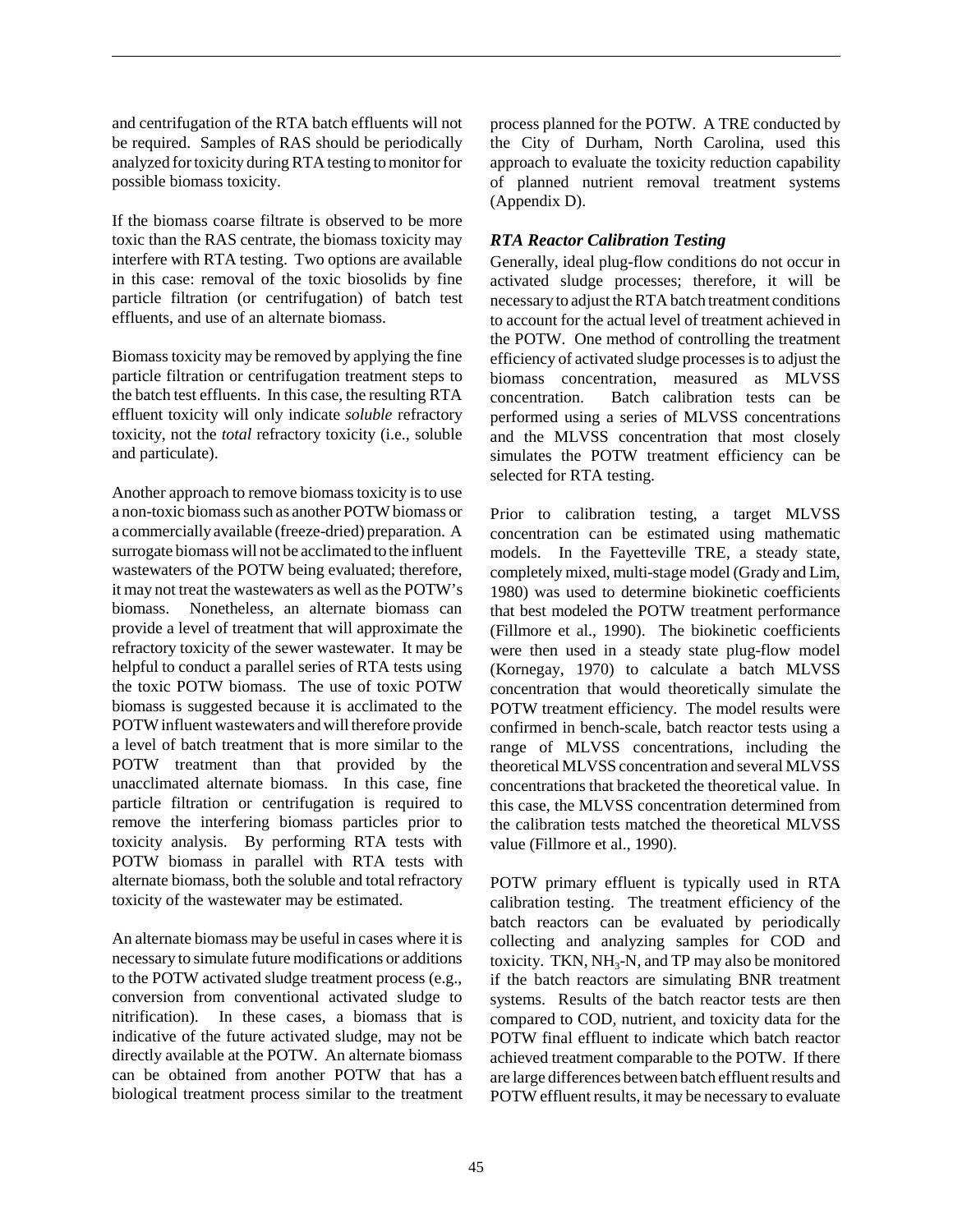different MLVSS concentrations in additional calibration tests. In the Durham TRE, calibration tests were used to define batch operating conditions for a five-stage BNR process (Appendix D).

The RTA calibration study can also be used to establish an appropriate test dilution series for the toxicity tests of batch effluents. Where possible, the dilution series for toxicity tests should bracket the acute or chronic toxicity value (i.e., LC50 or ICp) as closely as possible in order to reduce the span of the 95% confidence limits. Increased confidence in the data is important because sources of refractory toxicity are indicated based on a comparison between effluent toxicity results for the sewer wastewater-spiked reactor and the POTW influent (control) reactor (Figure 5-2). The following example illustrates this point.

A wastewater from an industrial user is spiked into POTW influent sample and tested using the RTA procedure. The acute toxicity of the RTA effluent is measured using two different dilution series: one test series encompasses a wide range of sample concentrations and the other series more closely brackets the expected LC50. The dilution series and resulting survival and LC50 values are shown in Table 5-2.

Using dilution series #1, the LC50 for the industrial wastewater test would be 35% sample with confidence limits (95%) of 25% to 50% (based on binomial model). Using series #2, the LC50 would also be 35% sample, but the confidence limits (95%) would be much tighter at 31 to 39% (based on probit method).

The results for the RTA control test together with the industrial wastewater spiked test are shown in Table 5-3.

In this example, if the control reactor LC50 had been 50% with confidence limits of 42 to 62%, the industrial wastewater would have been indicated as a possible source of toxicity based on the results of series #2, because the 95% confidence limits do not overlap (i.e., 31 to 39% versus 42 to 62%). However, if dilution series #1 had been used, the industrial wastewater may not have been judged to be a toxic source because the confidence limits overlap (25 to 50% versus 42 to 62%). The partial mortality in the 35% concentration in series #2 (Table 5-3) helps to more precisely define the LC50. The narrow confidence limits in series #2 support the conclusion that the refractory toxicity of the wastewater is significantly greater than the POTW influent control (i.e., confidence limits do not overlap).

In the Reidsville and LRSA TREs (Appendices C and G), the results of preliminary toxicity analyses were used to adjust the dilution series to closely bracket the expected IC25 and LC50 value of the batch effluent samples. This approach allowed the identification of sources of refractory toxicity that would not have been indicated using a standard toxicity test dilution series.

## *Sample Collection*

Wastewater and activated sludge samples should be collected according to the procedures described in Section 11. Sample volumes will be based on the subsample volumes needed for periodic reactor measurements and batch effluent toxicity testing.

**Table 5-2. Example of Bracketing the LC50 Concentration in the RTA Sewer Wastewater Test**

| <b>Test</b> | <b>Percent Survival in Sample Concentration</b> |    |     |      |      |     |
|-------------|-------------------------------------------------|----|-----|------|------|-----|
| Series #1   | 100                                             | 50 | 25  | 12.5 | 6.25 |     |
|             |                                                 |    | 100 | 100  | 100  | 100 |
| Series #2   | 100                                             | 50 |     | 25   | 12.5 |     |
|             |                                                 |    | 50  | 100  | 100  | 100 |

Source: Fillmore et al., 1990.

| Table 5-3. Comparison of Control Test and Industrial Wastewater Spiked Test Results |  |                     |                             |                      |  |
|-------------------------------------------------------------------------------------|--|---------------------|-----------------------------|----------------------|--|
|                                                                                     |  | <b>Control Test</b> | <b>Industry Spiked Test</b> | <b>Potential Sou</b> |  |

| <b>Test</b> | <b>Control Test</b><br>$LC50$ (CI)* | <b>Industry Spiked Test</b><br>$LC50$ (CI) | <b>Potential Source</b><br>of Toxicity? |
|-------------|-------------------------------------|--------------------------------------------|-----------------------------------------|
| Series #1   | 50\% (42-62)                        | $35\%$ $(25-50)$                           | No                                      |
| Series #2   | 50% (42–62)                         | 35% (31-39)                                | Yes                                     |

\* Confidence intervals (95%) shown in parentheses.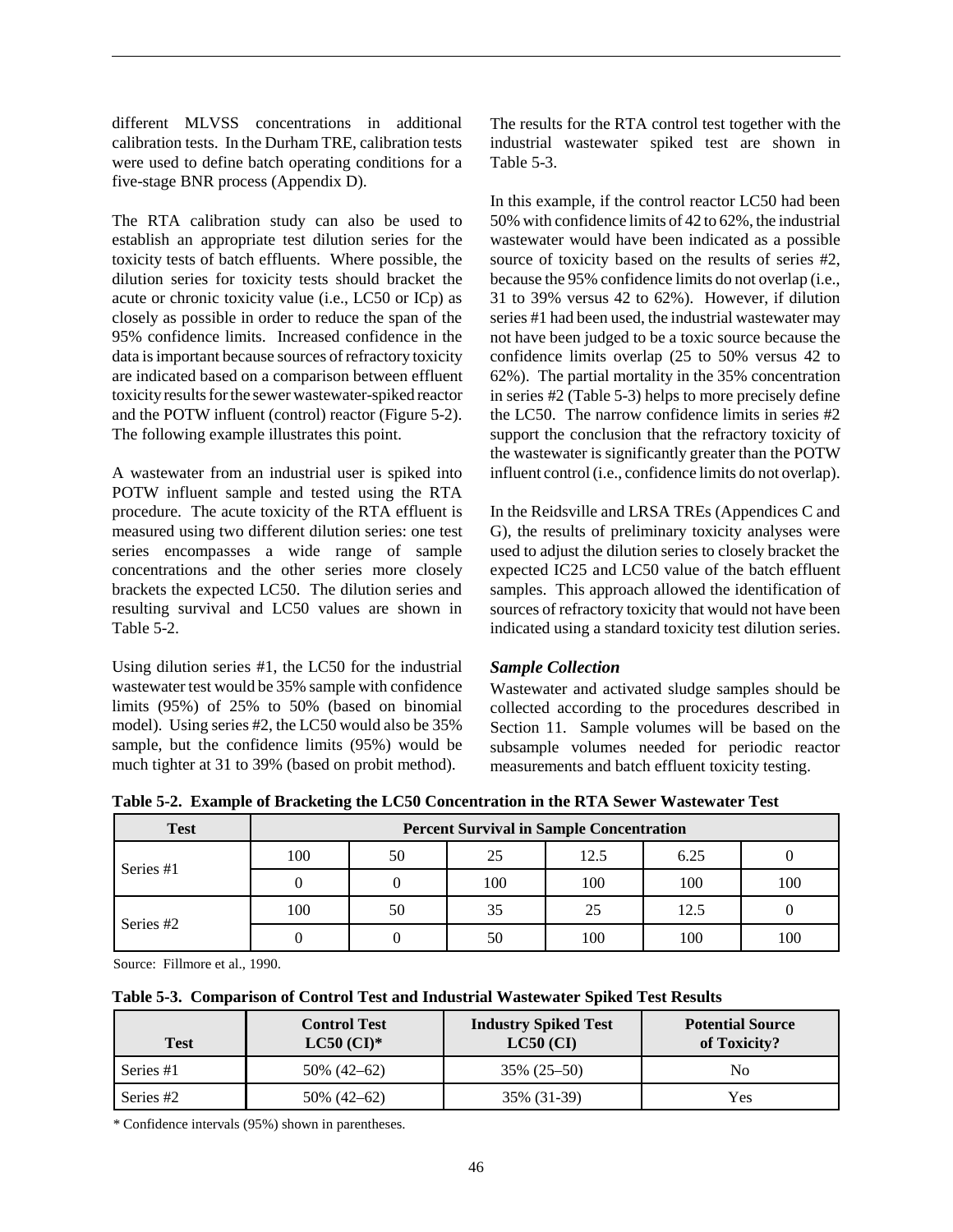The volumes of wastewater and RAS to be used in RTA testing will depend, in part, on whether acute or chronic toxicity will be measured. Generally, a batch reactor volume of 3 liters (L) is sufficient when standard freshwater and marine/estuarine species (i.e., *C. dubia*, *Daphnia* sp., *P. promelas, M. bahia*) are to be used for testing the acute toxicity of batch effluents. A batch reactor volume of 10 L is adequate to measure chronic batch effluent toxicity using the 7-day *C. dubia* test.

#### *Sample Characterization*

Average characteristics of the sewer wastewater and POTW primary effluent can be determined using the wastewater profile data (Table 5-1). These data should include historical results of  $BOD<sub>5</sub>$ , COD, TKN, TP, TSS,  $NH<sub>3</sub>-N$ , and pH analyses. Analyses should also be performed on the samples collected for RTA tests to ensure that the wastewater characteristics are consistent with historical data.

#### *Preparation of RTA Test Mixtures*

Two batch influent solutions are prepared for each test of a sewer wastewater sample: sewer sample spiked into POTW primary effluent, and primary effluent alone. The sewer sample may be collected from a sewer line or an industrial discharge. The amount of sewer sample to be used in testing should reflect the percent volume of sewer wastewater in the POTW influent. In some cases, the wastewater toxicity from small contributors may not be readily observed when the wastewater is mixed by percent volume with POTW influent. In these cases, it may be necessary to use a greater volume of sewer wastewater than is typically contributed to the POTW.

The volume of sewer wastewater (Vw) sample to be added to the batch reactor is calculated as follows:

$$
Vw(L) = \frac{Qw}{Qi} \times (Vr - Vb) \times Fw,
$$

where: Ow is the sewer wastewater flow rate (mgd). Qi is the average POTW influent flow rate (mgd).

Vr is the total reactor volume (gal or L).

Vb is the volume of RAS biomass (gal or L). Fw is the sewer wastewater flow concentration factor (e.g., 1, 2, 10 times the sewer wastewater flow).

The selection of a flow concentration factor (Fw) will depend on the percent flow of the sewer wastewater in the POTW influent. A conservative, yet realistic, approach would be to use a Fw that is based on the maximum daily wastewater flow from the sewer discharge in the past year. The Fw should not cause the sewer wastewater to be 100% of the reactor wastewater volume. For example, if the sewer wastewater flow is greater than 20% of the POTW influent flow, a Fw of less than 5 should be used. It is necessary to test the mixture of sewer wastewater and POTW primary effluent in order to evaluate the interactive effects (e.g., additive or antagonistic) that can realistically occur when these wastewaters are combined at the POTW. All sewer samples should be tested using the same Fw to allow a comparison of batch effluent toxicity between the various sewer wastewaters.

After determining the Vw, the volume of primary effluent (Vpe) to be added to the batch reactors can be calculated as:

$$
Vpe = (Vr - Vb - Vw).
$$

The batch reactor influents are prepared by mixing the Vw and Vpe for the sewer wastewater spiked reactor and measuring Vpe for the control reactor. In some cases, it may be necessary to adjust the nutrient levels or pH of the batch influents prior to testing as described below.

The  $BOD<sub>5</sub>/TKN/TP$  ratio of the batch reactor influents should be compared to the average BOD<sub>5</sub>/TKN/TP ratio of the POTW influent, as determined from historical or profile data. The sewer wastewater added in the batch reactor influent may be deficient in nutrients, especially if industrial wastewaters are used. If necessary, nitrogen and/or phosphorus should be added so that the  $BOD<sub>s</sub>/TKN/TP$  ratios of the batch reactor influent and POTW influent are similar. Unless the  $BOD<sub>5</sub>$  to nutrient ratios for the batch reactor influent and POTW influent are clearly dissimilar, nutrient addition is not recommended because of the potential for added nutrient salts to change the sample's toxicity.

Using the profile data,  $BOD<sub>5</sub>$  and nutrient (TKN, TP) concentrations (C) in the batch reactor influent (spiked) are calculated as follows: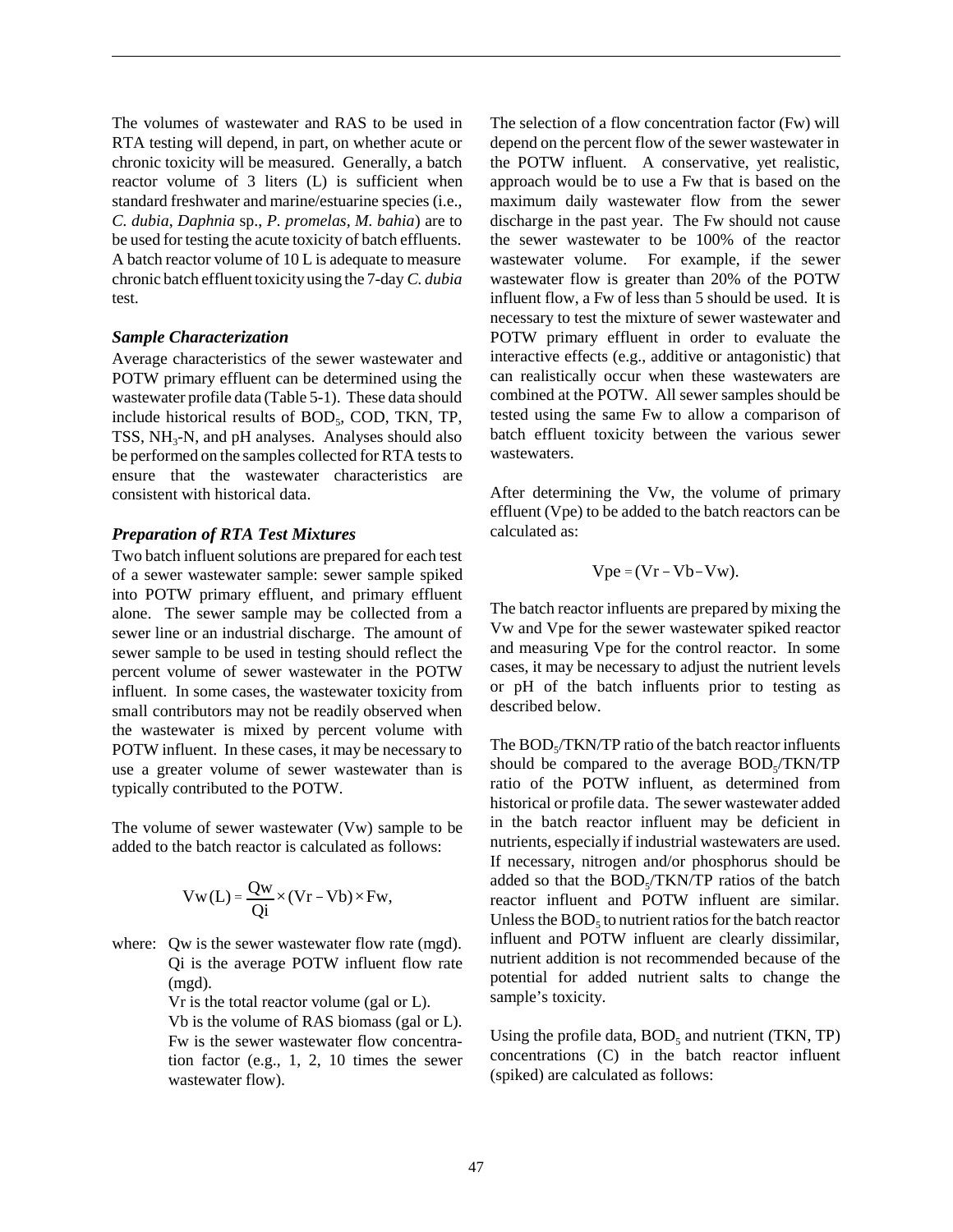$$
C(mg/L) = \frac{(Vpe \times Cpe) + (Vw \times Cw)}{(Vpe + Vw)},
$$

where: Vpe is the volume of primary effluent in reactor  $(L)$ .

> Cpe is the  $BOD<sub>5</sub>$  or nutrient concentration in primary effluent (mg/L).

> Vw is the volume of sewer wastewater in reactor (L).

> Cw is the  $BOD<sub>5</sub>$  or nutrient concentration in sewer wastewater (mg/L).

The typical  $BOD<sub>s</sub>/TKN/TP$  ratio for municipal sewage is 100:5:1 (WEF/ASCE, 1992a). This ratio will ensure that sufficient nutrients are available for consistent batch treatment of the sewer wastewaters. If necessary, phosphorus should be added in the form of three parts monosodium phosphate  $(NaH<sub>2</sub>PO<sub>4</sub>)$  to four parts disodium phosphate  $(Na_2HPO_4)$ . Nitrogen should be added as urea nitrogen, except in cases where ammonia is suspected as a cause of effluent toxicity, because urea nitrogen can be converted to ammonia during biological treatment.

Following nutrient addition, the pH of the batch influents may need to be adjusted to within the average range of pH for the POTW influent. Typically, the range of POTW influent pH values will be pH 6 to 9. Hydrochloric acid and sodium hydroxide can be used for pH adjustment.

Following nutrient addition and pH adjustment, the batch influent toxicity should be measured to determine if the added nutrients or pH adjustment cause a change in sample toxicity. Substantial differences between the initial toxicity and the adjusted sample toxicity may indicate the presence of specific types of toxicants. Use of pH adjustment for toxicity characterization is discussed in the USEPA TIE Phase I manuals (USEPA 1991a and 1992a).

The volume of RAS biomass (Vb) to be used in batch testing should yield a batch MLVSS concentration that is equal to the target MLVSS concentration determined in calibration testing (see above). The amount of RAS to be added to the total reactor volume (Vr) is calculated as follows:

$$
Vb(L) = \frac{\text{Target MLVSS (mg/L)}}{\text{RAS VSS (mg/L)}} \times Vr(L).
$$

This equation also is used to determine the alternate (non-toxic) biomass volume (Vnb), if required.

#### *Synthetic Wastewater Testing (Optional)*

In some cases it may be important to determine the amount of refractory toxicity of the sewer wastewater excluding the effects of other influent wastewaters. A batch influent solution containing sewer sample spiked into a synthetic wastewater can be used to determine the individual refractory toxicity of the sewer sample. The synthetic wastewater will provide a standard substrate that will allow consistent treatment of the sewer wastewaters.

A synthetic wastewater should be prepared that has a COD concentration that is equal to the average COD concentration of the POTW primary effluent. The volume of synthetic wastewater (Vsw) to be added to the batch reactor is calculated using the same equation that is used to calculate the volume of POTW primary effluent. A synthetic wastewater has not been developed that is consistently non-toxic (DiGiano, 1988). Prior to use in RTA testing, the synthetic wastewater should be tested for toxicity to ensure that it will not interfere with the measurement of refractory toxicity.

#### *Performance of RTA Tests*

RTA testing is initiated when the batch influent solutions are mixed with RAS and diffused air is applied to the mixture. The aeration rate should be adjusted to maintain a DO concentration equal to the DO level observed in the POTW activated sludge treatment process. Mechanical mixing using a magnetic stirrer and teflon-coated stir bars may be required to ensure complete mixing in the reactor. The RTA tests must be performed in appropriate laboratory fume hoods to prevent exposure of laboratory staff to any toxic vapors stripped from the wastewater samples (Section 9).

The organic loading to the batch reactors can vary substantially depending on the type of sewer wastewater being tested. For example, a wastewater with a high COD concentration (e.g., >5,000 mg/L) is likely to increase the COD loading to the RTA reactor. The effect of this variation on batch treatment can be minimized by adjusting the reactor treatment time to achieve a constant "food-to-microorganism ratio" in the batch reactor (F/Mb). F/Mb should be similar to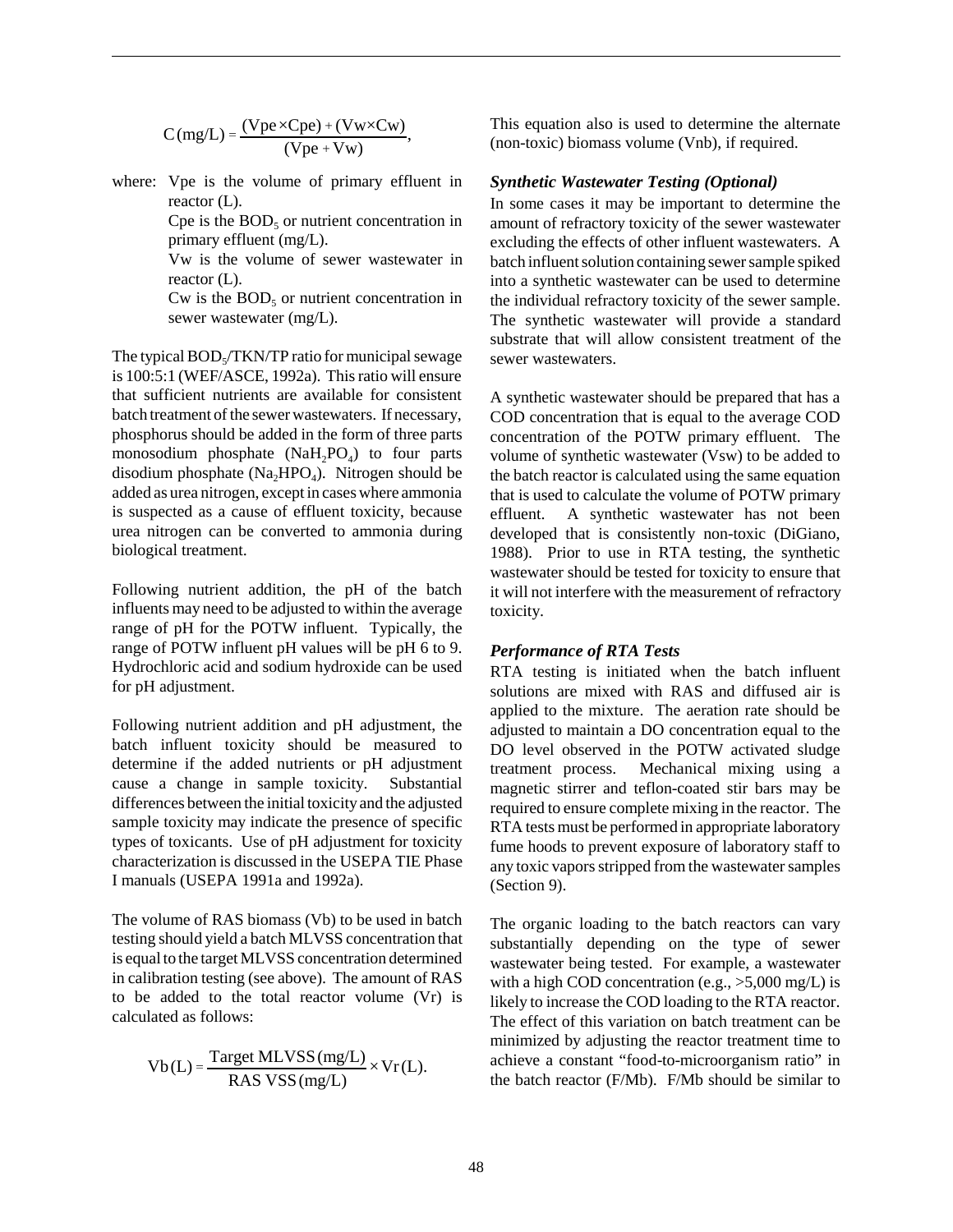the F/M of the POTW biological treatment process. This adjustment will allow the biodegradable material in the batch influent to be reduced to approximately equal levels in all RTA tests. The required batch test period (d) can be calculated as follows:

$$
d = \frac{Batch Influent COD(mg/L)}{MLVSS (mg/L) \times F/Mb},
$$

where: F/Mb is equal to the calculated F/M of the primary effluent reactor (i.e., COD/MLVSS  $\times$ treatment period in days).

Both acute and chronic refractory toxicity can be measured in RTA testing. In order to obtain comparable toxicity results, RTA testing should utilize the same species that was used for TIE tests or routine compliance monitoring. Use of toxicity screening tests such as bacterial bioluminescence tests (e.g., Microtox<sup>®</sup>) in conjunction with the preferred test species may provide additional information. These screening tests are recommended when the waste streams to be tested exert a high oxygen demand (i.e., high BOD concentration) which would otherwise require aeration during testing and a possible loss of toxicants. Standard procedures for toxicity measurement are not practical due to the large number of samples that will need to be processed in the RTA. Instead, simplified acute toxicity test procedures, like those presented in the USEPA TIE Phase I manuals (USEPA 1991a, 1992a, 1996) are recommended. Likewise, simplified procedures for short-term measurement of chronic toxicity (USEPA 1992a, 1996) are recommended for chronic refractory toxicity assessments. Oris et al. (1991) and Masters et al. (1991) describe the use of an abbreviated version of the 7-day chronic *C. dubia* test, referred to as the 4-day test. However, the 7-day test has been the method of choice for most RTA studies because the use of younger test animals provides more consistent results. Therefore, 7-day test data are better for discerning differences between toxic and nontoxic sources.

The batch test mixtures are prepared for toxicity analysis by allowing the mixed liquors to settle, decanting the clarified supernatant, and filtering the supernatant through a coarse glass fiber filter. The coarse filtration step is used to more closely simulate the POTW clarification process because solids settling in bench-scale containers is not as efficient as the POTW settling process. Note that this step may not be required if the RTA includes a simulation of effluent

filtration processes at the POTW (see Appendix C). If toxic biomass is used in the RTA tests, further particulate removal is required to measure the soluble refractory toxicity in the sewer wastewater. In this case, the coarse filtrate can be filtered through a 0.2 µm pore-size glass filter or centrifuged at 10,000 xg for 10 to 15 minutes (American Society for Microbiology, 1981) to remove colloidal size particles from the wastewater. Membrane filters such as cellulose nitrate filters may not be appropriate because some soluble organic constituents may absorb onto the filter. Prior to sample filtration, all filters should be washed and filter blanks should be prepared using the steps described in Section 8 and Appendix J.

## *Data Evaluation*

Results of RTA testing are used to locate the sources that are contributing refractory toxicity to the POTW. A discussion of the evaluation of RTA results is provided as follows.

## **Results of RTA Tests if POTW Biomass is Nontoxic**

Results for each sample analysis will consist of data on two types of batch tests: tests of sewer sample spiked into primary effluent, and a control test using primary effluent alone. The batch test of the sewer sample/ primary effluent will indicate the toxicity that would realistically occur upon mixture of the sewer wastewater with POTW influent. Results of this test are compared to results of the primary effluent control test to determine if the addition of sewer wastewater decreases the refractory toxicity (e.g., dilution or antagonistic effect) or increases the refractory toxicity (e.g., additive effect) of the primary effluent.

If the effluent toxicity of the sewer sample/primary effluent test is greater than the effluent toxicity of the primary effluent control test, the sewer wastewater source may be a contributor of refractory toxicity. POTW influent and sewer wastewater toxicity is known to vary significantly over time; therefore, each wastewater source should be tested several times over an extended period (e.g., three times during both cold and warm weather months) to determine the overall potential for the discharge to cause POTW effluent toxicity. Results of Tier I sewer line tracking can be used to prepare a list of the toxic sewer lines. This list can be compared to a sewer collection system map to indicate tributary sewer lines or indirect dischargers to be tested in Tier II.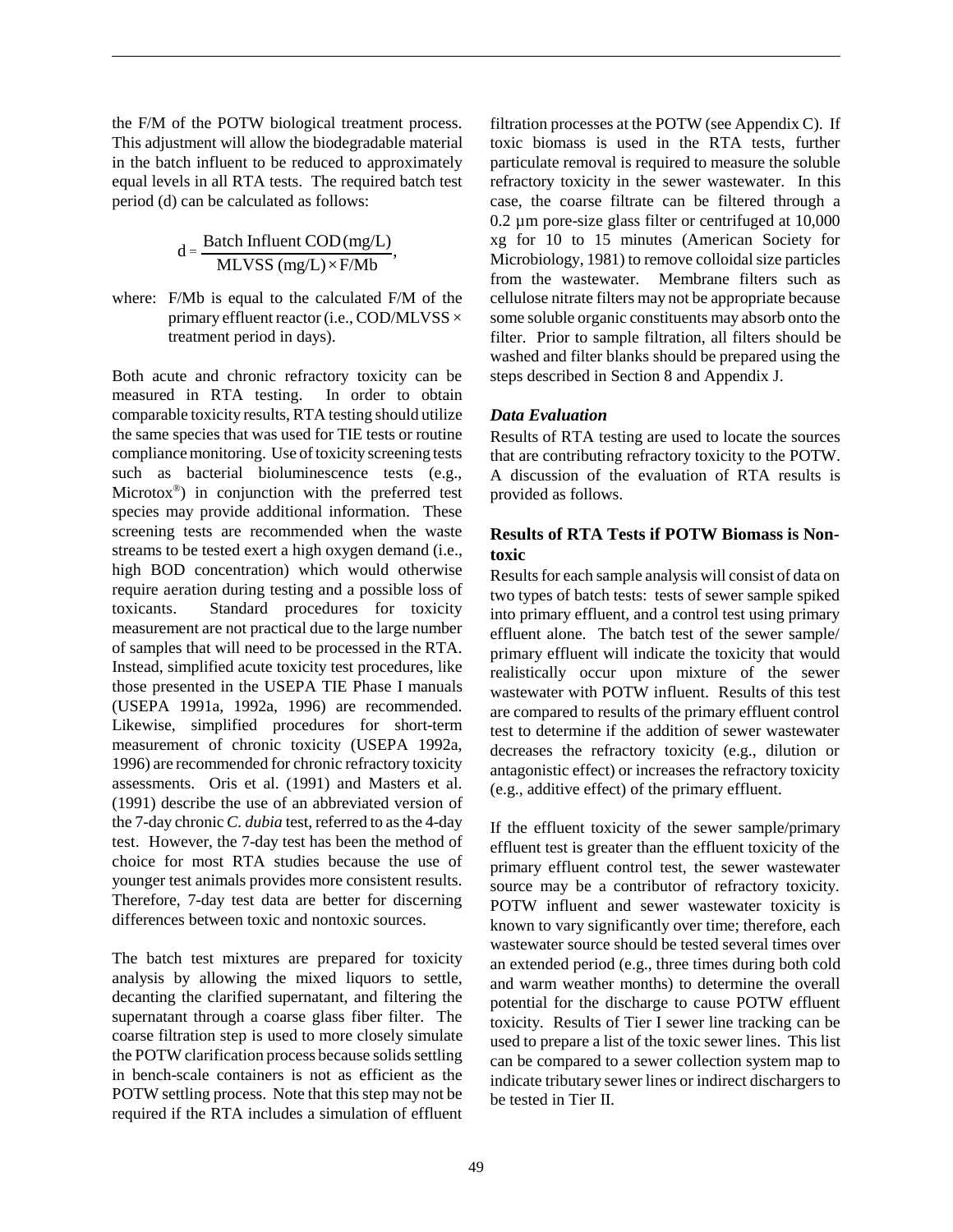The TRE case study summaries in Appendices C and G describe how RTA results were used to indicate sources of refractory toxicity in the Reidsville and LRSA TREs, respectively. These studies illustrate the need to test several samples from each wastewater source in order to account for the variability in refractory toxicity over time.

## **Results of RTA Tests if POTW Biomass is Toxic**

In situations where the RAS coarse filtrate is found to be more toxic than the RAS centrate, RTA tests may use alternate (non-toxic) biomass in addition to tests with the POTW biomass. The data for each sewer sample analysis will consist of results of two batch tests using alternate biomass (i.e., one test of sample/ primary effluent, and one test of primary effluent) and results of two batch tests using toxic POTW biomass. The results of tests that use alternate biomass will provide an estimate of the total refractory wastewater toxicity. The disadvantage of these tests is that the alternate biomass is not acclimated to the POTW influent wastewaters; therefore, it may not provide the same level of treatment as the POTW acclimated biomass.

Batch tests using toxic POTW biomass better reflect the treatment efficiency of the activated sludge process; however, manipulation of the batch effluent (i.e., centrifugation or small particle filtering) removes particles that normally are present in the POTW effluent. Batch effluent treatment is necessary to remove the interfering toxic biomass, but this treatment may artificially change batch effluent toxicity. The advantage of toxic biomass tests is that the soluble refractory toxicity of source wastewaters can be determined. The non-toxic biomass tests cannot provide as good an estimate of soluble toxicity, because alternate biomass is not acclimated to the POTW influent wastewaters. If both toxic biomass and alternate nontoxic biomass are used in testing, results are obtained on both the soluble and total refractory toxicity of the sewer wastewater.

#### **Inhibition Testing (Optional)**

Inhibitory wastewater may upset the normal operation of the POTW biological treatment process to the extent that it causes toxicity pass-through. Biological treatment inhibition may occur by three primary mechanisms: competitive inhibition, non-competitive inhibition, and substrate inhibition. The effect of competitive inhibitors is most pronounced at low

substrate concentrations. Inhibition by noncompetitive inhibitors such as chromate or other heavy metals is observed over a range of substrate concentrations. The third mechanism of biological inhibition, substrate inhibition, occurs at high substrate concentrations.

Only substrate inhibition can be practically evaluated in batch treatment tests. An example of the effects of substrate inhibition on biological activity is shown in Figure 5-3. This figure shows that substrate utilization normally achieves a constant maximum rate as the wastewater concentration is increased. If inhibitory substances are present in the wastewater, the substrate uptake rate would decrease as the wastewater concentration is increased further.

Substrate inhibition can be assessed by monitoring removal of substrate (e.g.,  $BOD_5$ ,  $COD$ , TKN, and TP) and oxygen uptake rates in the RTA batch reactors. A series of dilutions of the sewer line or indirect discharger wastewater is tested with POTW biomass: one with 100% indirect discharger wastewater and at least three consisting of serial dilutions (e.g., 50%, 25%, and 12.5%) of sewer wastewater. A range of wastewater dilutions is necessary to compare organic, nutrient, and oxygen removal rates over a range of substrate concentrations. At high wastewater strengths [e.g., 1 mg/L soluble COD (SCOD) to 4 mg/L MLVSS], biomass activity will generally reach a maximum rate (Figure 5-3). When wastewater concentrations are increased, a decrease in COD, nutrient, and oxygen removal rates would indicate the presence of inhibitory materials.

SCOD, ammonia ( $SNH_3-N$ ), and phosphorus (SP) removal can be used to calculate the specific substrate utilization rate (SSUR). The SSUR is reported in units of mg/L of soluble substrate per gram MLVSS per minute (g MLVSS/min), and is calculated using the equation:

$$
SSUR = \frac{Ci(mg/L) - Ce(mg/L)}{MLVSS(g/L) \times Test Period (min)},
$$

where: Ci is the influent substrate concentration as SCOD, SNH<sub>3</sub>-N, or SP. Ce is the substrate concentration in periodic

samples collected from the batch reactor.

The POTW biomass used in batch testing contains residual SCOD,  $SNH<sub>3</sub>-N$  and SP remaining from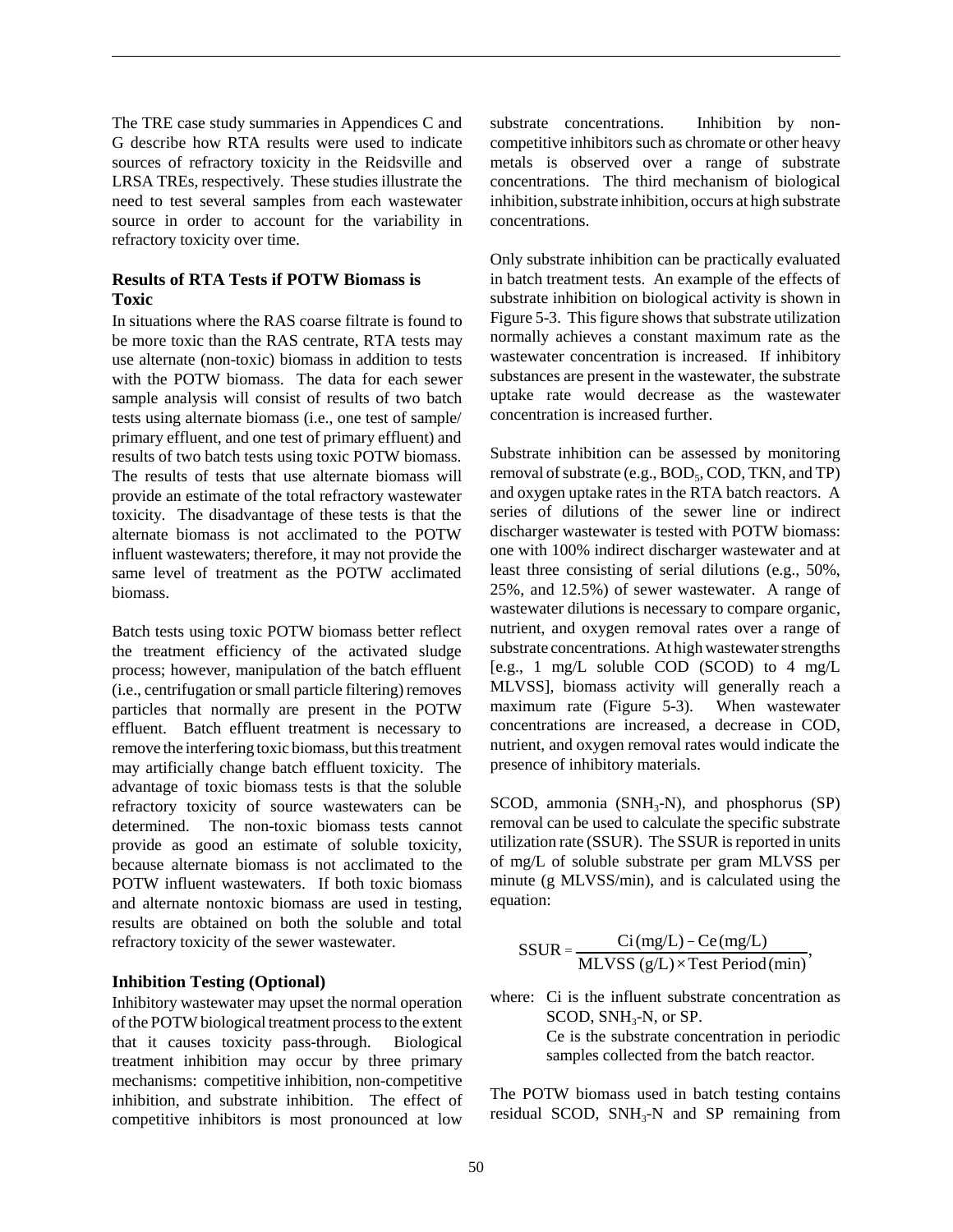

**Figure 5-3. Theoretical results of inhibition testing.**

biological treatment that must be accounted for when calculating batch effluent concentrations. The correction for biomass SCOD,  $SNH_3-N$ , and SP is calculated by the following equation:

$$
SCOD = \frac{[(Vr) \times (Ce, mg/L)] - [(Vb) \times (Cb, mg/L)]}{Vr},
$$

where: Cb is the concentration of SCOD,  $SNH_3-N$ , and SP in the RAS filtrate.

> Vr is the total volume in the batch reactor (L). Vb is the volume of RAS added to the reactor (L).

Oxygen utilization can be measured as a specific oxygen uptake rate (SOUR). SOUR is reported in units of mg  $O_2/L/g$  MLVSS/min and is calculated as follows:

$$
SOUR = \frac{Oxygen \, Consumed \, (mg/L)}{MLVSS(g/L) \times DOMeasurement Period \, (min)}.
$$

The SSUR and SOUR data for the four wastewater concentrations can be plotted as shown in Figure 5-3. A reduction in the SSUR and SOUR rates for the full strength sample test relative to the SSUR and SOUR rates for the sample dilution tests would indicate the presence of inhibitory material in the sewer wastewater sample. The degree of inhibition can be inferred by the amount of deviation in biomass activity rates between the full strength sample test and the sample dilution tests.

#### *Phase I Toxicity Characterization (Optional)*

TIE Phase I tests can be applied to the batch effluent of the indirect discharger/primary effluent test to determine the types of toxicants causing refractory toxicity in the sewer wastewater. Results of the TIE Phase I testing can be compared to TIE results for the POTW effluent to determine if the sewer wastewater contains the same types of refractory toxicants that were observed in the POTW effluent. Sources that discharge the same types of toxicants as those found in the POTW effluent would be candidates for a pretreatment control evaluation (Section 6). The TIE Phase I procedure is described in Section 4.

#### **Findings of the Toxicity Source Evaluation**

The results of Tier I and Tier II testing should be sufficient to confirm the sources of POTW effluent toxicants or refractory toxicity. This information can be used to evaluate and select pretreatment control options (Section 6).

It is possible that the toxicity source evaluation results will suggest that no single sewer line or indirect discharger is a source of refractory toxicity. This case may occur if the sources of toxicants or toxicity are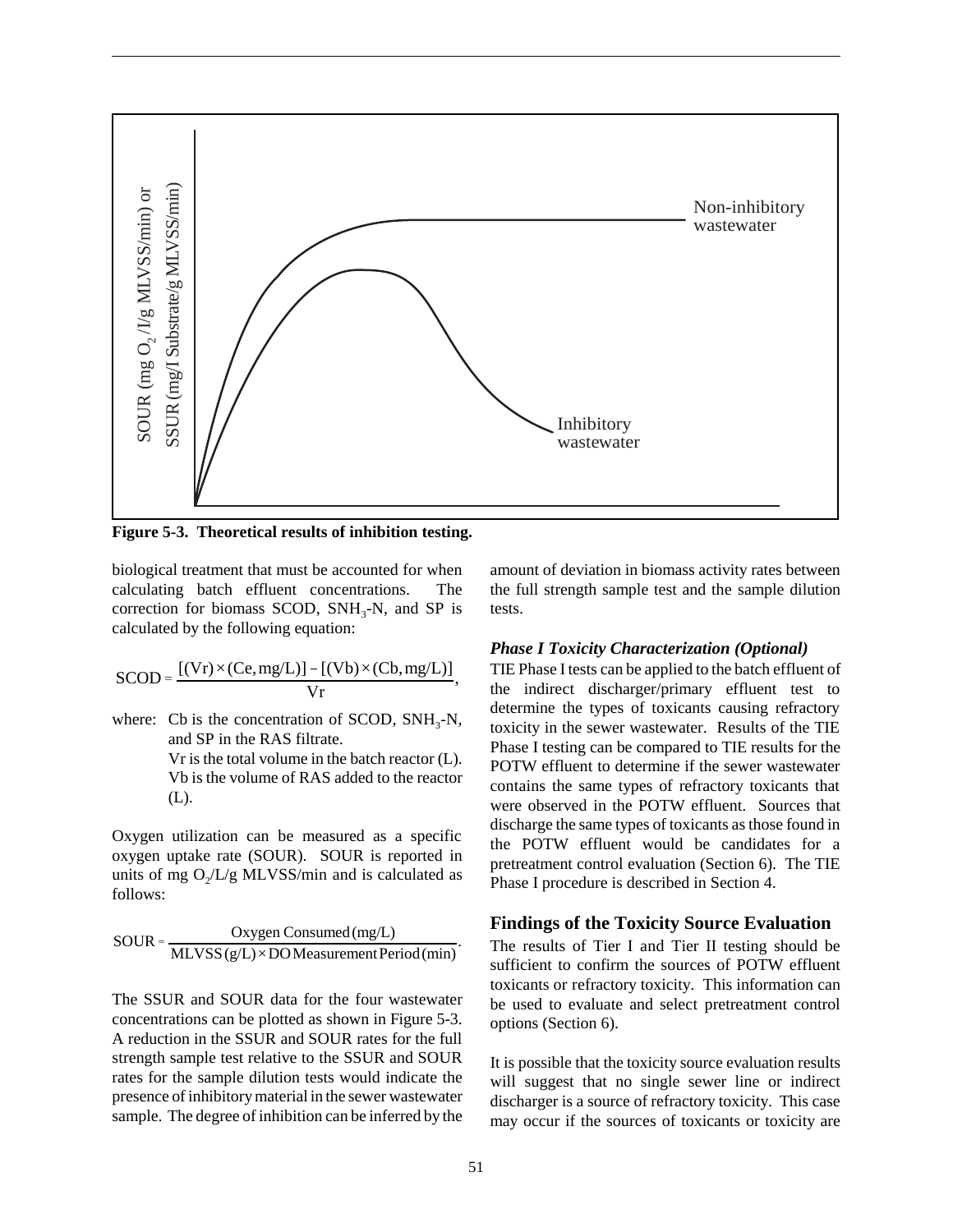widely dispersed throughout the collection system. Examples of dispersed toxicants include organophosphate insecticides (e.g., diazinon) and ammonia. The inability to locate the toxicant or toxicity sources may also indicate that the sewer sampling points did not include all possible sources of the toxicants or toxicity. In this case, it may be necessary to evaluate additional sewer lines in the collection system.

In situations where the toxicity source evaluation proves to be a prodigious task, the permittee may elect to evaluate alternatives for in-plant toxicity control (Section 6). The choice of pretreatment or in-plant controls may be determined by assessing the best use of the resources that are available for the TRE. In this regard, POTW staff have the option to recover costs associated with toxicity source evaluation through the process of local limits development.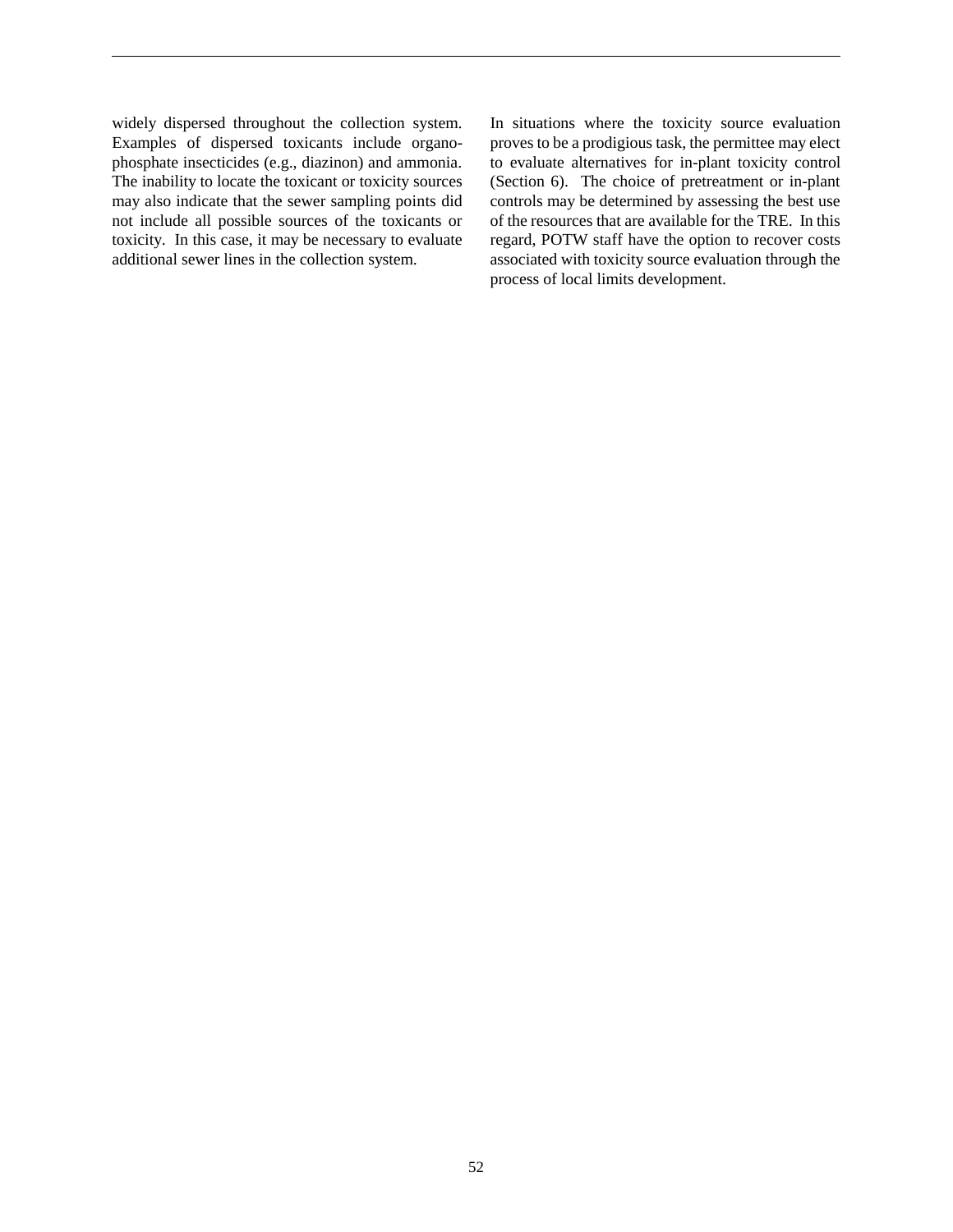# **Section 6 Toxicity Control Evaluation**

## **Introduction**

The goal of the TRE is to select and implement toxicity control methods and technologies that will achieve compliance with the permit limits for effluent toxicity. Toxicity control evaluation involves assessing the potential control options and selecting the best option(s) for toxicity reduction based on technical and cost considerations. Figure 6-1 illustrates the process of evaluation and selection of toxicity control options. Toxicity control may be accomplished either through the implementation of pretreatment requirements or POTW modifications. Examples of pretreatment controls include local limits development and waste minimization/pollution prevention requirements. POTW modifications may include changes in treatment chemical usage, enhanced operational strategies, or addition of treatment processes.

Criteria for the selection of the preferred toxicity control option(s) should be defined at the beginning of the toxicity control evaluation. Recommended criteria include:

- Compliance with effluent toxicity limits
- Compliance with other permits
- Capital, operational, and maintenance costs
- Ease of implementation
- Reliability
- Environmental impact.

Cost will be a primary selection criterion; however, the selected control option must offer the best potential for consistent, reliable toxicity reduction with the least impact on other permit requirements. The selection criteria should be used initially to screen all candidate control options to determine which alternatives merit further study. The preferred options can then undergo an in-depth review in a pretreatment control evaluation (e.g., local limits development) or in-plant control evaluation (e.g., treatability studies). Information from these evaluations will be used to select the most feasible option(s) based on a more thorough comparison of the criteria listed above. The final selection process may require a quantitative examination of the options using a scoring and ranking system. Table 6-1 presents a matrix of in-plant toxicity control options for the TRE case example provided in Appendix G. Further discussion of the final selection process is provided at the end of this section.

## **Identifying Toxicity Control Options**

The TRE guidance is designed to identify possible methods for toxicity reduction at the earliest possible stage in the TRE process. As shown in the overall schematic of the TRE process (Figure 1-1), sufficient information may be available for toxicity control evaluation at the completion of the POTW performance evaluation conventional pollutant treatability tests, TIE tests, and toxicity/toxicant tracking. Control options must be identified based on ample data that clearly demonstrates the option's technical feasibility.

*POTW Performance Evaluation Treatability Tests* Treatability testing in the POTW performance evaluation may identify options for improved conventional pollutant treatment that also reduce effluent toxicity to acceptable levels (Section 3). In addition, the optional TIE Phase I tests may provide information on the presence of in-plant toxicants such as suspended solids or chlorine that is corroborated in the operations and performance review. The treatment steps in TIE Phase I also may provide information on treatment options for control of the in-plant toxicants.

Potential control options may involve treatment modifications or additions that are necessary to improve conventional pollutant treatment and to reduce or eliminate in-plant sources of identified toxicants. Examples of these control options include dechlorin-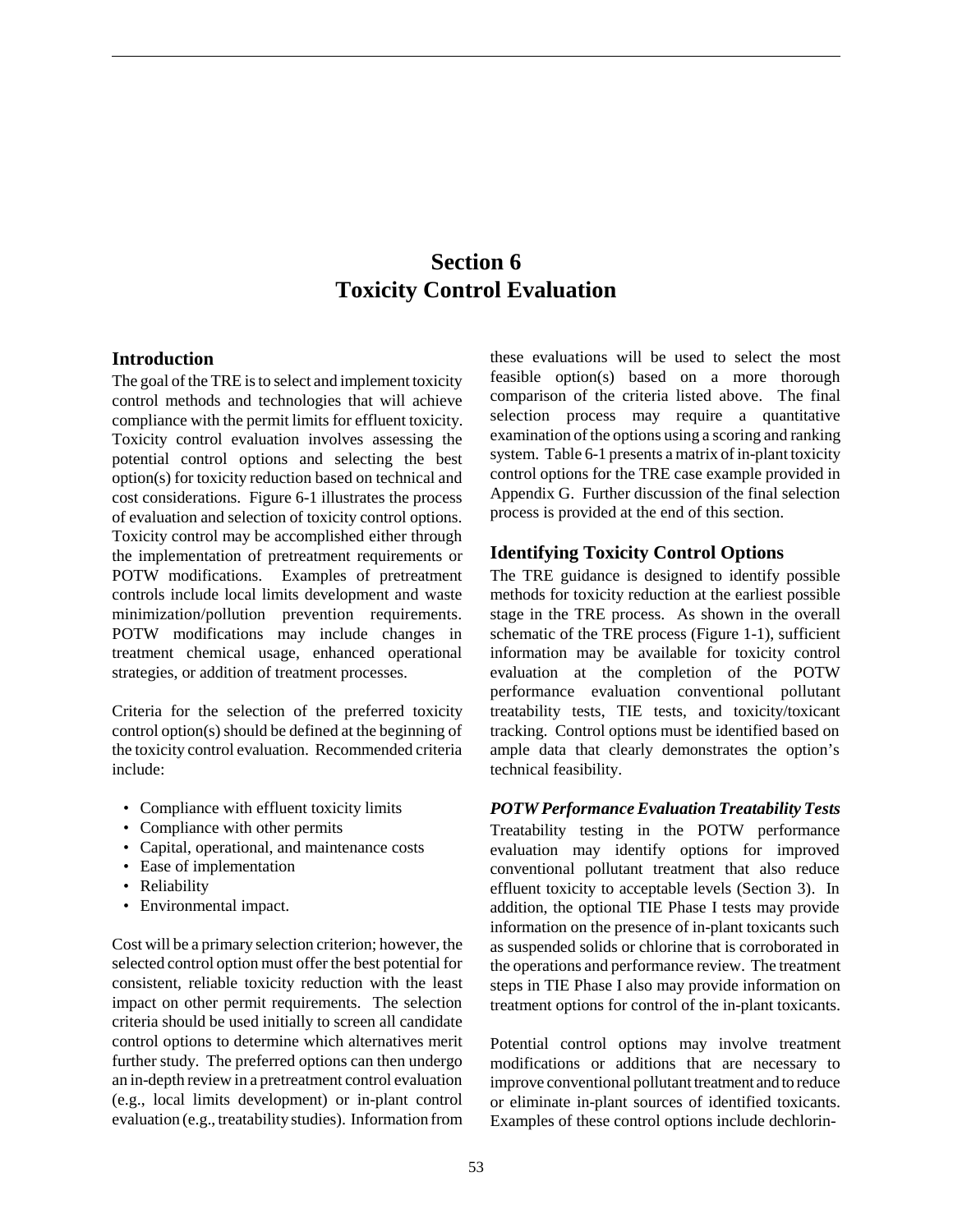

**Figure 6-1. Flow diagram for a toxicity control evaluation.**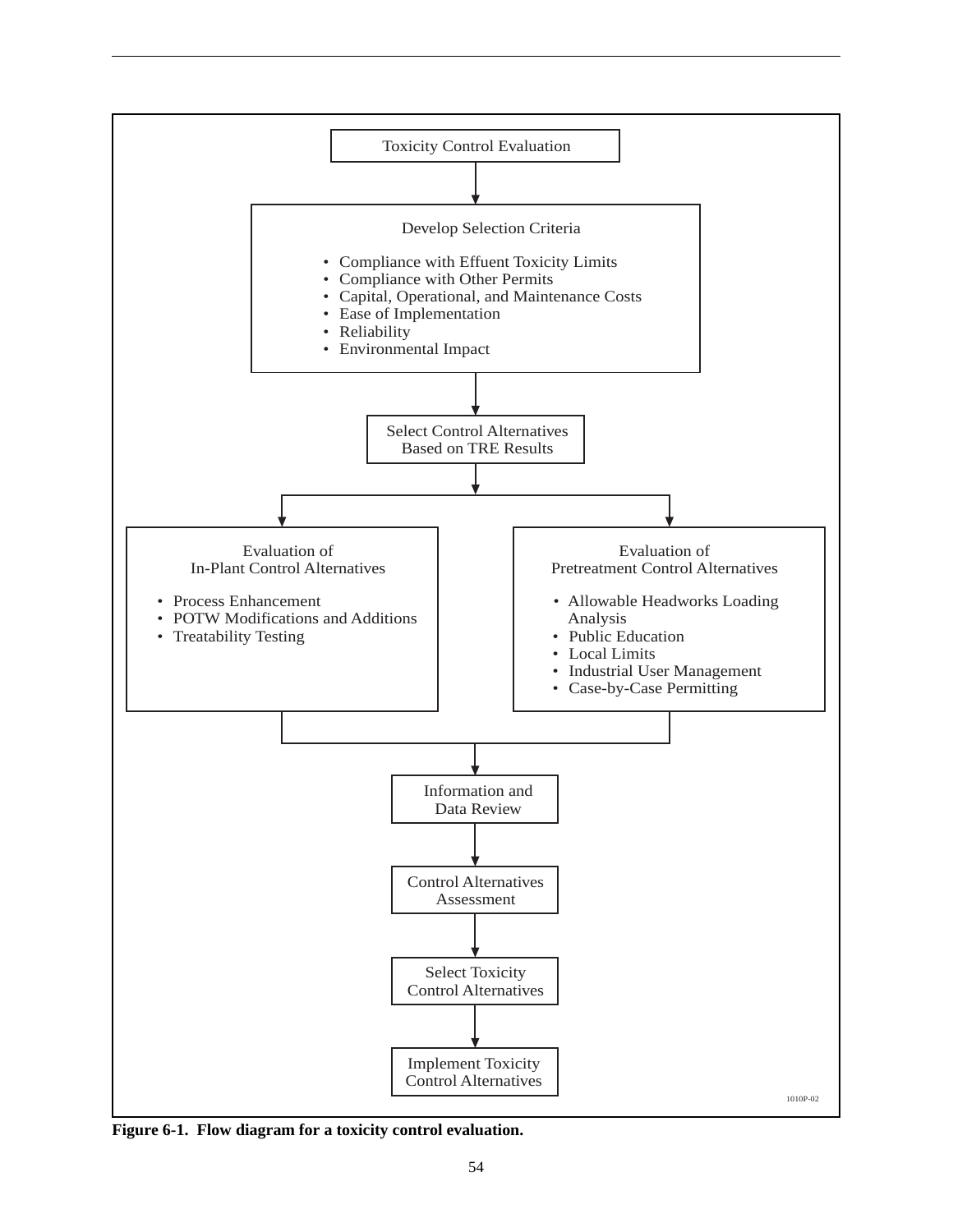| <b>Treatment Technology</b>                                       | <b>Capital Costs</b><br>Millions* | 0&M<br>Costs<br><b>Millions†</b> | Equivalent<br><b>Annual Cost</b><br><b>Millions</b> : | <b>Relative</b><br><b>Practicality</b> § | <b>Relative</b><br>Reliability# |
|-------------------------------------------------------------------|-----------------------------------|----------------------------------|-------------------------------------------------------|------------------------------------------|---------------------------------|
| Single-stage biological<br>nitrification                          | 9.1                               | 1.5                              | 3.4                                                   | Low                                      | Low                             |
| 2. Two-stage biological<br>nitrification                          | 11.5                              | 2.4                              | 5.0                                                   | Impractical                              | Low                             |
| Biological nutrient<br>3.<br>removal with nitrification           | 18.7                              | 2.8                              | 6.4                                                   | Low                                      | Low                             |
| 4. Ammonia air stripping                                          | 11.2                              | 1.3                              | 3.3                                                   | Very Low                                 | Low                             |
| Selective ion exchange<br>5.<br>(including resin<br>regeneration) | 28.0                              | 6.2                              | 12.7                                                  | Very Low                                 | Low                             |
| Breakpoint chlorination<br>6.                                     | 7.5                               | 6.8                              | 11.5                                                  | Very Low                                 | Low                             |

**Table 6-1. An Example of the Comparison of In-Plant Ammonia Treatment Alternatives (Ammonia** Concentrations of 90 mg/L NH<sub>3</sub>-N or Higher)

\* Approximate capital costs based in part on WPCF Nutrient Control Manual cost curves (WPCF, 1983). Values reflect conditions of 17 mgd and 90 mg/L NH<sub>3</sub>-N. The values presented here have been modified from the cost curves to reflect engineering and contingency costs at 25% and contractor's overhead and profit at 15%.

† Approximate overhead costs based on WPCF Nutrient Control Manual cost curves. Values reflect conditions of 17 mgd and  $90 \text{ mg/L NH}_3\text{-N}$ .

‡ Approximate equivalent costs amortized over 20 years, assuming an annual 5.00% increase in operation and maintenance costs and an estimated annual interest rate of 8.86%.

§ Relative practicality based on typical technology applications, available land space, overall costs, and/or chemical usage requirements.

# Relative reliability based on potential inhibition, temperature and pH sensitivity, and evidence that the technology is proven reliable at 17 mgd and 90 mg/L NH<sub>3</sub>-N. Scores of "low" to "high" were used.

*Source:* LRSA (1991). Additional information on this TRE is presented in Appendix G. All costs shown are in 1991 dollars.

ation treatment to eliminate toxic levels of chlorine and biological treatment optimization (e.g., increased MCRT) to remove toxic ammonia concentrations.

## *TIE Tests*

Results of TIE Phase I testing (Section 4) may indicate the types of treatment that can be used to remove broad classes of effluent toxicants (e.g., filterable material, metals, organic compounds). For example, filterable toxicants may be removed by granular media filtration. The feasibility of options for removing classes of toxicants can be evaluated in the POTW in-plant control evaluation.

Alternatively, results of TIE Phases II and III may help to identify and confirm the specific effluent toxicants (Section 4). If the pretreatment program data are adequate to determine the sources of the toxicants, local limits can be developed and evaluated in the pretreatment control evaluation. In this case, pretreatment control would be preferred over in-plant

control because the costs of implementation are usually lower. If pretreatment program data on the toxicants are not available, chemical-specific testing will be necessary to track the sources of the toxicants before toxicity control selection can proceed.

## *Chemical-Specific Investigation*

Chemical-specific tracking in the Tier  $I -$  toxicity source evaluation may locate the sources of the POTW effluent toxicants (Section 5). Once the sources have been identified, pretreatment control options such as local limits or waste minimization requirements can be developed and evaluated.

#### *Refractory Toxicity Assessment*

Results of the Tier II RTA testing may identify the indirect dischargers contributing refractory toxicity to the POTW. Based on these results, POTW staff can require the indirect discharger to limit the discharge of wastewater toxicity even though the toxic wastewater constituents have not been identified. In some cases,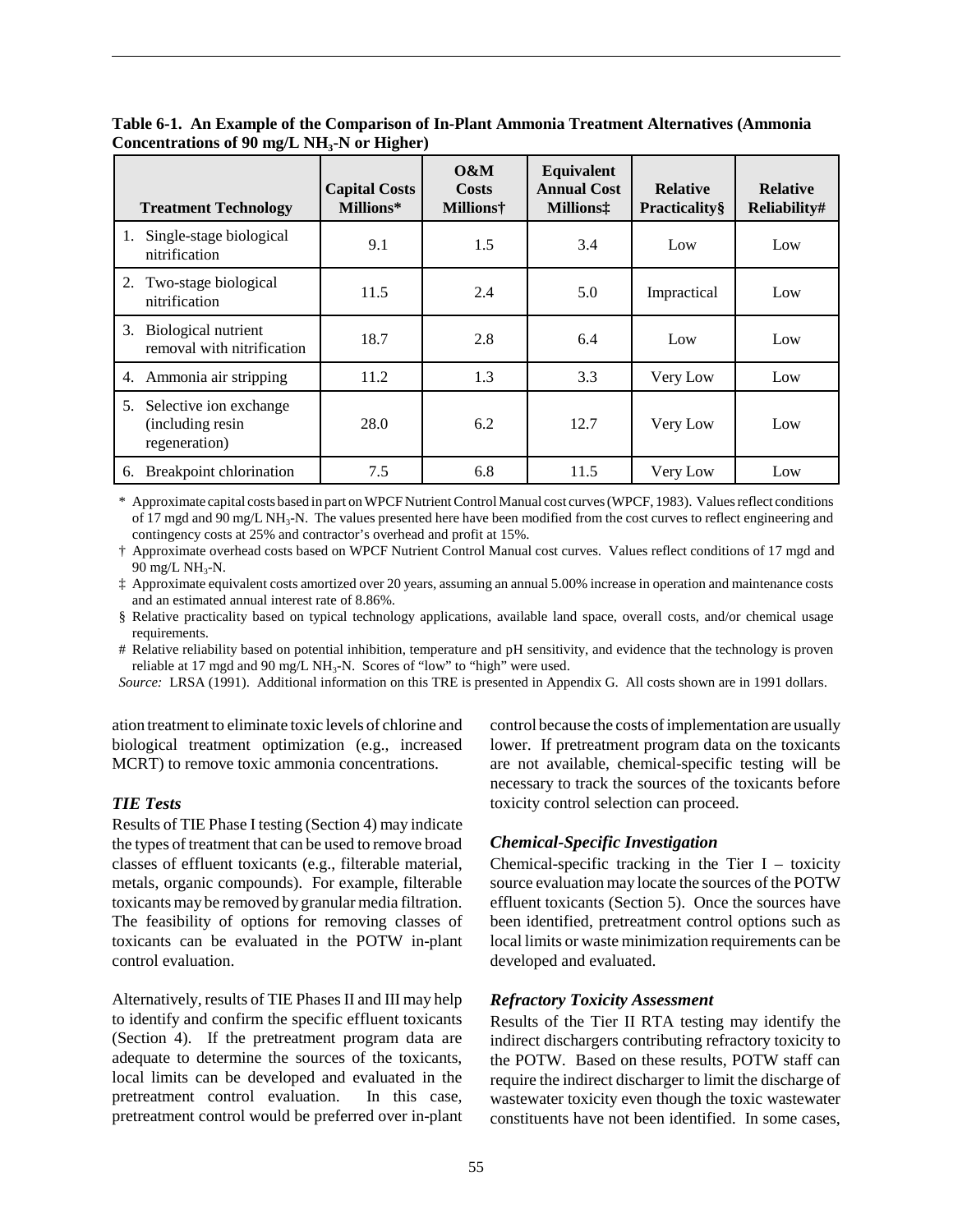POTW staff may elect to perform optional TIE Phase I analyses to provide information on the toxic constituents in the indirect discharger wastewater. This additional testing may be conducted so that numerical pretreatment limits can be set.

## *Toxicity Control Screening Process*

Using appropriate selection criteria, the preferred toxicity control options are identified. Available options can be compared using a ranking system (e.g., on a scale of 1 to 10). This screening process may be relatively simple, although some estimate of costs (i.e., order of magnitude) will be useful in selecting the most practical options. The selected options are then studied in the pretreatment control evaluation and in-plant control evaluation, as described below.

The example matrix in Table 6-1 compares in-plant control options for ammonia toxicity. In this case, costs and qualitative measures were used to rank the various options. All of the in-plant control options were found to be impractical or costly; therefore, the sewerage authority investigated pretreatment controls. The source of a majority of the ammonia loading was an industry, which was considered to be controllable. As a result, the sewerage authority required the industry to implement ammonia control methods. The cost to the authority was relatively low and involved a headworks analysis for ammonia and reissuance of discharge permits. Additional information on this TRE is provided in Appendix G.

# **Pretreatment Control Evaluation**

Pretreatment control options can be developed by public works managers to prevent the pass-through of toxicants, toxicity, and inhibitory material that have been traced to indirect dischargers. The primary advantages of pretreatment control of toxicity are that a smaller volume of waste can be managed by addressing individual sources and the costs are usually the responsibility of the industrial users. Pretreatment requirements may involve a public education effort or the implementation of narrative or numerical limitations for POTW users.

The toxicants to be controlled may not be the same parameters that are currently regulated under the pretreatment program. Examples of these types of toxicants include organophosphate insecticides, TDS, biocides, and specialty chemicals used by industries. In cases where current pretreatment regulations are

inadequate to address sources of toxicants or toxicity, POTW staff should revise or adopt new permit regulations or ordinances, as appropriate. In these cases, it may be necessary to initiate the following steps to control toxicants or toxicity:

- Investigate public education approaches, if the toxicant is widely used in the service area (e.g., organophosphate insecticides).
- Perform an allowable headworks loading analysis.
- Decide whether to establish local limits or implement a more directed approach, such as industrial user management or case-by-case requirements.
- Develop a monitoring program to evaluate compliance with the requirements.

These steps are described below.

Public education has been successfully used to control toxicity at POTWs. Organophosphate insecticides such as diazinon and malathion have been identified as effluent toxicants at many POTWs, especially in the southeast and southwest United States (Norberg-King et al., 1989). Insecticides can be discharged by many users in the POTW service area, including pest control businesses, veterinarians, lawn care businesses, apartment complexes, restaurants, hotels/motels, office buildings, and homeowners. These users are usually not included under pretreatment programs and it may be impractical to control these sources by regulating each discharge. Studies at POTWs in California (Singhasemanon et al., 1997), Texas (City of Greenville, 1991), Oklahoma (Engineering-Science, Inc., 1992), and North Carolina (Fillmore et al., 1990) have determined that public education is a viable option for control of organophosphate insecticide toxicity attributed to multiple sources. Recommended steps in a successful public awareness program include identifying the significant users of insecticides, developing education materials targeted to users, and distributing the materials on an ongoing basis during periods of expected insecticide use. The City of Greenville also enacted an ordinance to encourage the environmentally sound use of insecticides and require merchants to display public education materials where insecticides are sold (City of Greenville, 1991). Additional information on the identification and control of organophosphate insecticides is presented in Appendices F and H. Public education efforts may be applied to control other effluent toxicants that are widely used in POTW service areas and are not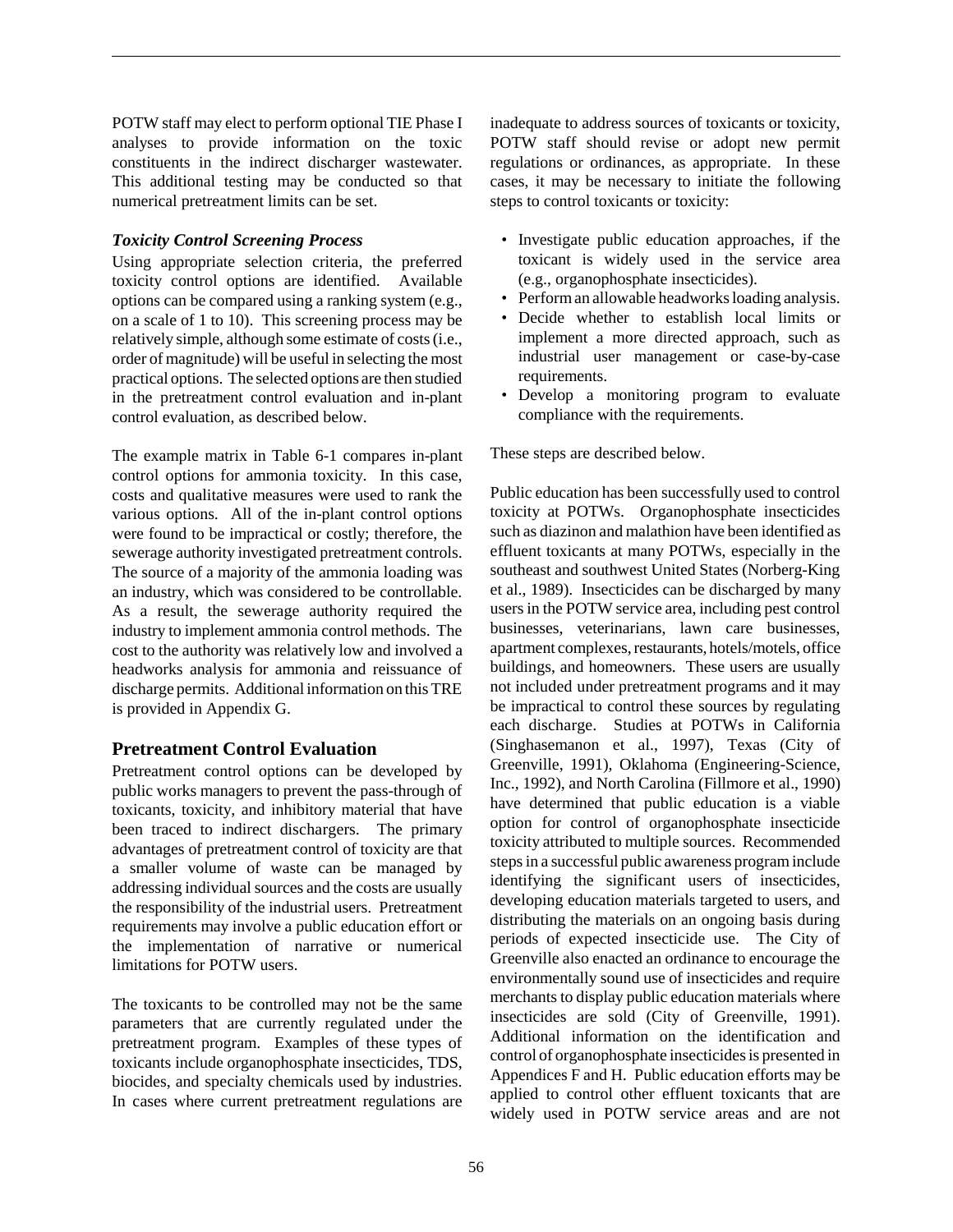practical to regulate through local pretreatment limitations.

POTW staff have successfully used revised or new pretreatment regulations to reduce POTW effluent toxicity (Appendices C, E, and G)**.** Local pretreatment limits can be developed to control sources of toxicants or toxicity identified in the toxicity source evaluation. USEPA's *Guidance Manual on the Development and Implementation of Local Discharge Limitations Under the Pretreatment Program* (USEPA, 1987b) describes several approaches for developing local limits. These approaches include:

- Allowable Headworks Loading Method: Numerical limits are defined based on the maximum pollutant loadings that will allow compliance with receiving water quality criteria, sludge quality criteria, or protection against treatment interferences.
- Industrial User Management Method: Based on an in-depth review of indirect discharger practices, POTW staff can set narrative limits for chemical management practices (e.g., chemical substitution, spill prevention, and slug loading control).
- Case-by-Case Permitting: Technology-based limits are established based on levels that can be feasiblely and economically achieved by industries.

Some of the local limits approaches can be adapted to address effluent toxicants or toxicity. For example, the allowable headworks loading method is well-suited for developing limits to prevent the pass-through of toxicants identified in POTW effluent TIE tests and located by chemical-specific analyses in the toxicity source evaluation. This method can be used to establish the maximum level of the toxicant that can be safely received by the POTW without exceeding the effluent toxicity limit. The LRSA, New Jersey, conducted an allowable headworks loading analysis to address industrial sources of ammonia (see Appendix G). The results of the analysis were used to develop local limits for controllable sources in order to reduce effluent toxicity caused by ammonia.

The industrial user management method provides a framework for implementing chemical management practices including slug discharge control. In cases in which slug loadings contribute to POTW effluent toxicity, spill prevention or load equalization can be implemented at the industrial facility to moderate the

slug loadings. USEPA's *Guidance Manual for Control of Slug Loadings to POTWs* (1988b and 1991c) describes methods for the development of slug loading control programs.

The case-by-case permitting method can be used when the POTW effluent toxicants cannot be identified, but TIE information on the general classes of toxicants is available or sources of toxicity have been located in the toxicity source evaluation. Using TIE data, an engineer may be able to select a pretreatment technology that can remove general types of toxicants (i.e., non-polar organic compounds). In cases where the sources of toxicity have been identified, POTW staff have the authority to require the indirect discharger to take steps to limit the discharge of refractory or inhibitory toxicity (USEPA, 1987b).

Although USEPA and the States with approved pretreatment programs have overview authority, the choice of which approach to use for local limits development is the municipal government's decision. The goal in developing local limits is to implement pretreatment regulations that are technically and legally defensible. Local limits can include provisions for equitable recovery of costs associated with the toxicity source evaluation and limits development.

## **In-Plant Control Evaluation**

The objective of the in-plant control evaluation is to select and evaluate feasible treatment options for the reduction of effluent toxicity at the POTW. Treatability testing may be conducted to determine the toxicity removal effectiveness and operating characteristics of the candidate treatment options. These tests should use acute or chronic toxicity tests and chemical analyses to evaluate the removal of specific toxicants and/or toxicity. The resulting data provide a basis for the final selection and conceptual design of feasible POTW process modifications or additions.

It is important to consider that major changes in treatment plant facilities or operations may not be practical due to the cost of new facilities or the complexity of additional process operations. In these situations, pretreatment control of toxicity may be preferred over in-plant control. Wherever possible, the in-plant control evaluation should be performed in conjunction with the pretreatment control evaluation to identify the most technically feasible and cost-effective control option.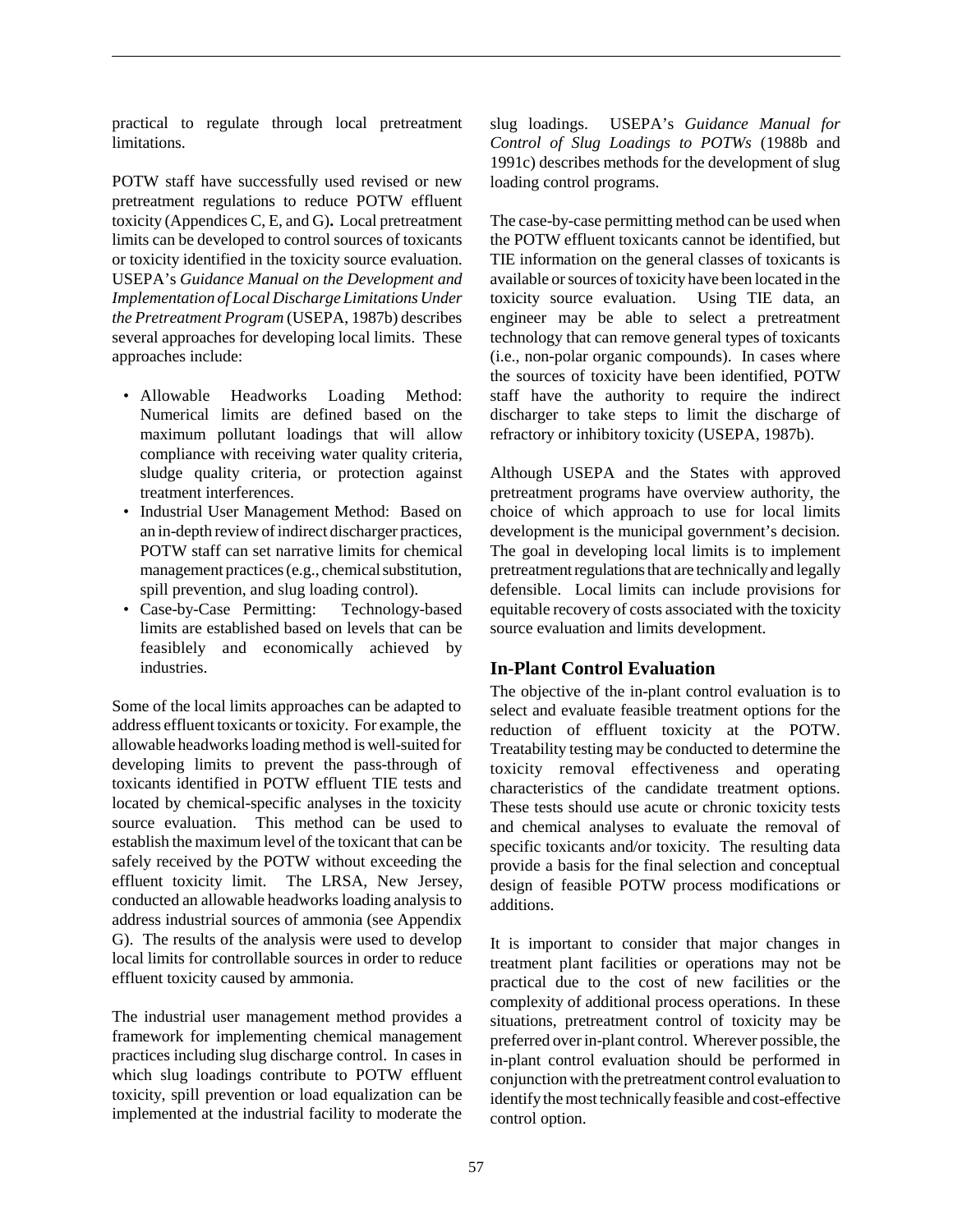## *Review Existing Information*

The first step in the in-plant control evaluation is to review the POTW performance evaluation data on the POTW design (Section 3) to establish the physical space available for new process additions and to determine the idle facilities and equipment that could be used for toxicity control. Operations and maintenance information also should be reviewed to determine if the POTW is capable of handling the increased operational control that may be required with process modifications or additions. In addition, POTW performance evaluation information should be reviewed to determine how the control options might be integrated into the overall treatment system design.

TIE results on identified effluent toxicants can be used to determine in-plant control options. Although information on specific toxicants is well suited for the application of pretreatment control limitations, POTW staff may choose to evaluate in-plant control of these toxicants. An example is the treatment of ammonia by optimizing the POTW activated sludge process (e.g., increase MCRT) to achieve nitrification. In some cases, TIE Phase I data on the classes of effluent toxicant can be used to select options to be examined. For example, if filterable material is the principal effluent toxicant, possible options would include improved solids clarification or granular media filtration.

In-plant toxicity control may be achieved by enhancement of the existing treatment system or by the implementation of additional treatment processes. Inplant control alternatives for different categories of toxicants are summarized in Table 6-2. A description of these control alternatives is provided as follows.

## sludge and BNR processes), although some modifications to fixed film processes (e.g., trickling filters and RBCs) may be feasible. The performance of activated sludge and BNR systems is generally controlled by adjusting several process parameters, including MCRT, MLSS, DO levels, recycle ratio, and F/M ratio. The treatment efficiency of the activated sludge system is optimized by varying these interrelated process parameters. A description of the use of operational parameters for toxicant control is provided as follows: "Removal of biodegradable toxic compounds in suspended growth systems may be improved by increasing the MCRT" (Adams et al., 1981). MCRT can be increased by lowering the excess sludge wasting rate. Longer MCRTs are necessary for nitrification and can be beneficial for the biodegradation of some types of organic compounds. An example of this approach was practiced at a POTW on the United States' east coast (Judkins and Anderson, 1992). The facility was retrofitted to achieve nitrification to reduce ammonia. Existing treatment capacity, including aeration basins and secondary clarification, was available to accommodate the longer MCRTs and detention times needed to accomplish nitrification and denitrification. The retrofits involved increasing the air supply, changing the air diffuser pattern, adding an anoxic zone in the aeration basins, increasing the MCRT, and modifying the return sludge flow. Usually, mixed liquor from the aerobic zone of the biological treatment process is recycled to the anoxic zone to accomplish denitrification. However, it was possible in this case to use the existing return sludge pumps to recycle the secondary clarifier underflow to the anoxic zone. The cost of the retrofit consisted of approximately \$100,000 in capital costs and an increase in annual

## *Process Enhancement*

#### **Biological Process Control**

Biological process control is most easily applied to suspended growth systems (e.g., conventional activated High MLSS concentrations have been shown to minimize the effects of inhibitory pollutants on activated sludge treatment systems (WEF/ASCE,

operating costs of about 25%.

**Table 6-2. POTW In-Plant Control Technologies for Categories of Toxic Compounds**

| <b>Biodegradable</b><br><b>Organic Compounds</b><br>and Ammonia* | Non-Biodegradable<br><b>Organic Compounds</b> | <b>Volatile Organic</b><br><b>Compounds</b> | <b>Heavy Metals and</b><br><b>Cationic Compounds</b> |
|------------------------------------------------------------------|-----------------------------------------------|---------------------------------------------|------------------------------------------------------|
| Biological process control                                       | Filtration                                    | Biological process control                  | Filtration                                           |
| Nutrient addition                                                | Activated carbon                              | Aeration                                    | Coagulation/precipitation                            |
| Coagulation/precipitation                                        | Coagulation/precipitation                     |                                             | pH adjustment                                        |

\* Air stripping, breakpoint chlorination, and ion exchange also may be considered for ammonia removal; however, the cost of these technologies and the use of toxic additives such as chlorine often preclude their use.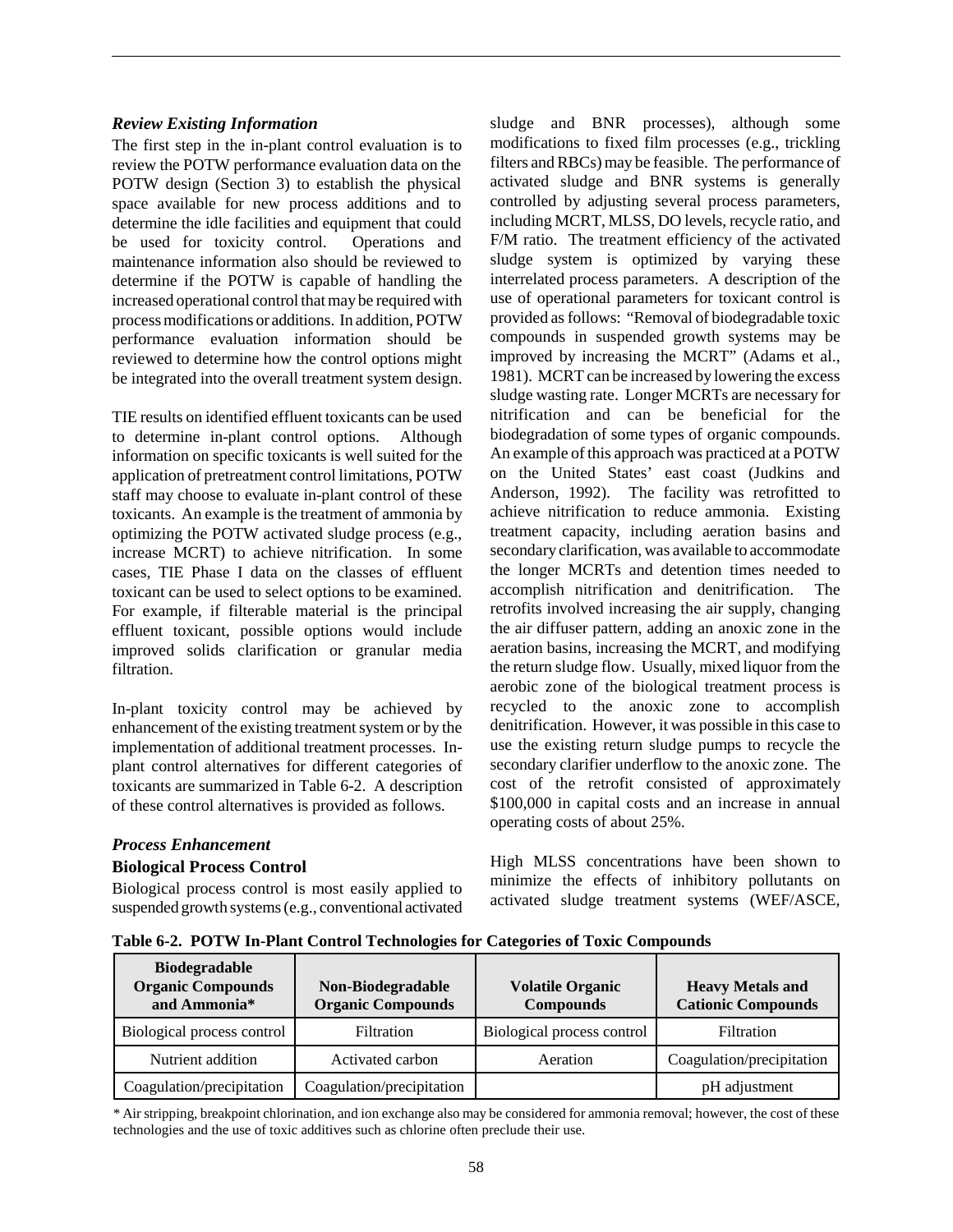1992a). High MLSS concentrations increase the potential for biodegradation and sorption of toxic wastewater constituents and can help to protect the treatment process from shock loadings. The maximum MLVSS will often be limited by the available secondary clarifier capacity. It is important to consider the effect of increased MLVSS on secondary solids separation and the TSS concentrations of the clarifier effluent.

A decrease in  $F/M$  (based on  $BOD<sub>5</sub>$ ) effectively decreases the organic waste loading per unit of biomass, which may improve the biodegradation of some toxic compounds (Adams et al., 1981). The F/M ratio is inversely related to MCRT.

Biological process control is not as easily accomplished for fixed film processes, such as trickling filters or RBCs. Some adjustments can be made, however, such as varying the amount and point of wastewater recirculation in a trickling filter to potentially increase the removal of toxicants or toxicity. In addition, secondary clarifier effluent can be recirculated to dilute high-strength wastes prior to treatment in a trickling filter or RBC. In some cases, inhibitory pollutants may cause excessive sloughing of the fixed film biomass. This problem may be rectified by returning thickened secondary clarifier solids to the fixed film process to help maintain a proper biomass population.

#### **Chemical Addition**

The addition of chemicals or additives to waste streams in existing POTW treatment processes may improve toxicant or toxicity removal. Nutrients can be added to influent wastewaters that have low nutrient levels (relative to their organic strength) to improve biological treatment. Lime or caustic chemicals can be used to adjust wastewater pH for optimal biological treatment or for coagulation and precipitation treatment. Other chemical coagulants are used to aid in removal of insoluble toxicants and to improve sludge settling. Powdered activated carbon may be applied in activated sludge systems to remove toxic organic compounds. A description of each of these treatment additives is provided as follows.

Addition of phosphorus, nitrogen, or sulfur may in some cases improve biological treatment of industrial wastewaters with low nutrient concentrations. The optimal BOD<sub>5</sub>/TKN/TP ratio for municipal activated sludge treatment is 100:5:1. Lime and caustic

chemical addition may be used to increase influent wastewater pH prior to primary sedimentation in order to enhance the precipitation of heavy metals. Chemical addition may also be appropriate for removal of metals in sidestreams from sludge processing. Some metals, however, such as iron and chromium will go into solution rather than precipitate at alkaline pH. The optimum pH range for metals precipitation varies for each type of metal and the solubility/precipitation equilibrium can be affected by other factors such as dissolved solids concentrations in the wastewater. Lime and caustic chemicals also provide additional alkalinity, which is essential for biological treatment, especially nitrification treatment, processes.

Polymers and inorganic coagulants such as alum and ferric chloride can be introduced to POTW waste streams to help remove insoluble pollutants. Coagulants may be added to influent wastewater to increase the sedimentation of toxic constituents in primary treatment and thereby minimize the loading of toxicants on the biological treatment process. Coagulants also can be added after the activated sludge aeration basins to control sludge bulking or reduce effluent suspended solids, which may be associated with effluent toxicity. The optimum conditions for coagulation can be determined by conducting benchscale jar tests. These tests are used to establish the optimum coagulant type and dose, the proper mixing requirements, and the flocculent settling rates for treatment (Adams et al., 1981).

Coagulants can adversely affect the characteristics of sewage sludges, which could affect the sludge disposal method. Coagulants may increase the toxicity of the sludge (as measured by a TCLP) as a result of the removal of toxic wastewater constituents or as a result of the toxicity of the coagulant itself (e.g., metal salts). Therefore, coagulants should be evaluated carefully prior to use.

The addition of PAC to an activated sludge unit may increase the removal of toxic organic chemicals. Organic pollutants that are not biodegraded can be removed by adsorption onto the surfaces of activated carbon particles. Activated carbon also improves sludge settleability by providing a substrate onto which sludge flocs can agglomerate. Although PAC processes have been used in municipal wastewater treatment, studies (Deeny et al., 1988) have shown that PAC regeneration by wet-air oxidation breaks down the activated carbon particles to carbon fines, which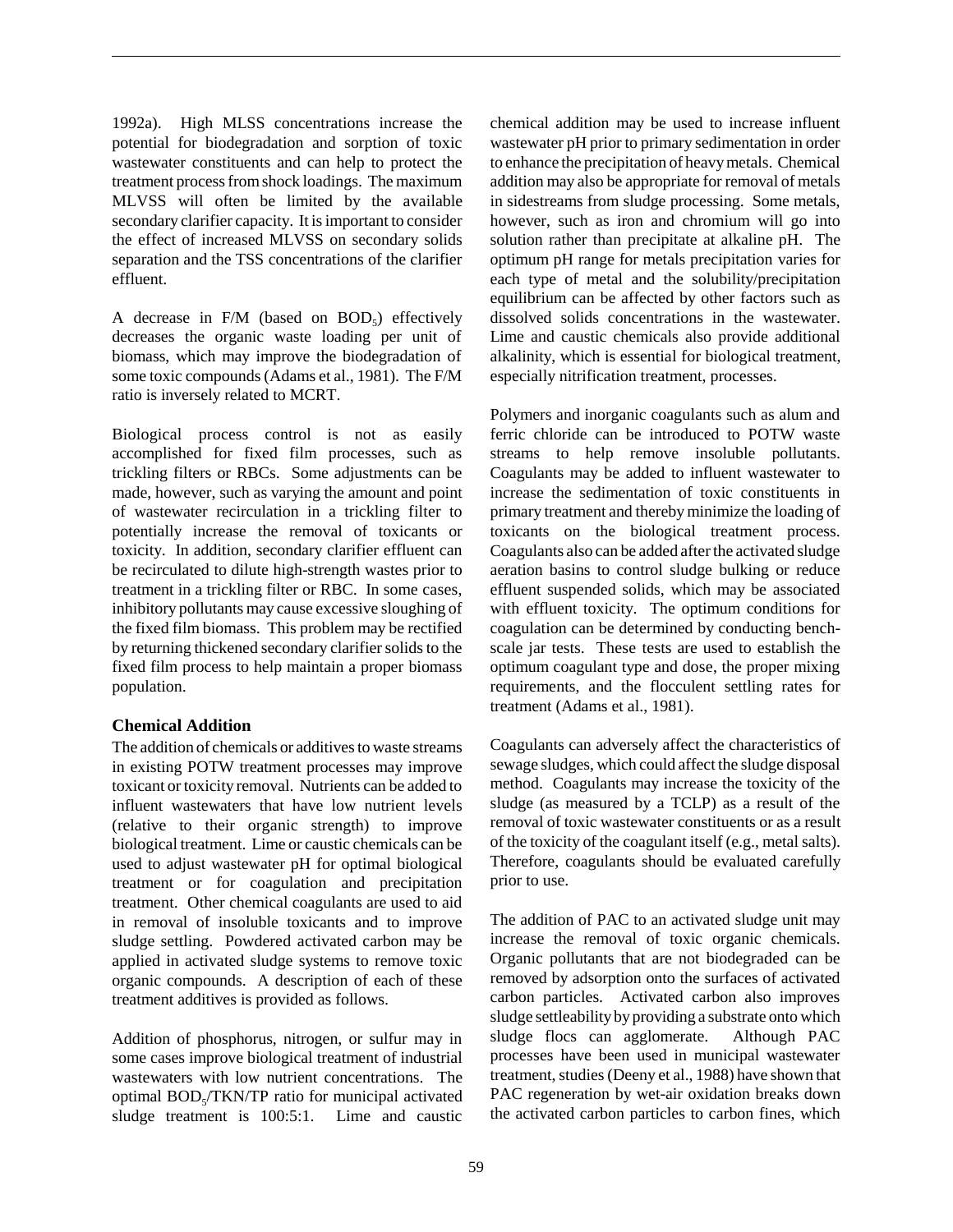carry over the secondary clarifier weirs. In some cases, periodic additions of PAC to an aeration basin can be used to minimize the effects of toxic slug loadings, thereby improving the stability of the activated sludge system.

#### *POTW Modifications and Additions*

Where process enhancement is not feasible or will not provide adequate toxicant removal, physical addition to or modification of the POTW can be undertaken. Additional treatment processes could include equalization prior to treatment, instrumentation control, BNR, and advanced wastewater treatment processes such as coagulation/flocculation, granular media filtration, and GAC treatment. Public works managers also may consider enhancing effluent dilution through the addition of an outfall diffuser or relocation of the outfall to a larger water body.

#### **Equalization**

Equalization can be used prior to the biological treatment process to dampen the effect of slug or diurnal loadings of high-strength industrial wastes. Equalization facilities can be provided to either equalize wastewater flows or wastewater concentrations. Flow equalization is partially provided by existing primary sedimentation tanks and can be enhanced by increasing the size of the primary tankage. Concentration equalization requires mixing of the wastewater to moderate intermittent pollutant loadings; therefore, separate facilities must be provided.

#### **Instrumentation Control**

Instrumentation/monitoring can be used to help control slug loadings of toxic constituents in the POTW influent wastewater. For example, transient metals loadings may be monitored by continuously measuring the pH and conductivity of the influent wastewater. A significant change in pH or an increase in conductivity may indicate a slug loading of toxic material, which can be manually or automatically diverted to a holding basin. After equalization, the diverted wastewater can be slowly added back to the influent waste stream to dilute the material prior to treatment.

#### **Outfall Diffuser/Relocation**

Public works managers may choose to evaluate the alternative of installing a diffuser or relocating the outfall to achieve better dilution. For example, the extension of a shoreline outfall to a submerged highrate diffuser in deeper water may promote rapid mixing and achieve an acute dilution factor of 10 or more. If allowed by applicable state water quality standards, the effectiveness of outfall relocation or diffuser installation can be evaluated along with other control options. The reader is referred to USEPA's TSD (1991b) for a discussion of the role of dilution in permitting for whole effluent toxicity control and details on mixing zone analyses and high-rate diffusers.

#### **Advanced Wastewater Treatment**

POTWs that only utilize primary and secondary wastewater treatment may achieve toxicity reduction by the addition of advanced wastewater treatment processes such as coagulation/flocculation, sedimentation, granular media filtration, and granular activated carbon. Each of these processes can provide enhanced removal of some toxicants and toxicity. Treatability tests used to evaluate treatment process additions are described below.

#### *Treatability Testing*

Bench-scale and pilot-scale treatability tests are commonly used to evaluate treatment options that have been selected for testing. Bench-scale or pilot-scale tests offer several advantages compared to full-scale testing, including a more manageable test unit size and the ability to vary the operating conditions to evaluate toxicity reduction. Treatability methods can range from simple jar tests for testing coagulation/ flocculation options to flow-through bioreactors for investigating the biodegradation kinetics of wastewater treatment.

During treatability testing, influent, effluent, and sidestream wastewaters of the treatment simulation are tested for acute or chronic toxicity. Toxicity testing is used to assess the effectiveness of the treatment option in reducing wastewater toxicity and to determine the fate of toxicity in the treatment process. Initial testing should use the simplified toxicity test methods described in the TIE manuals (USEPA 1991a, 1992a, 1996) because of the large number of samples that may need to be tested. Toxicity screening tests such as Microtox® also may be used in conjunction with the required test species to provide additional information. These tests are recommended for waste streams with a high oxygen demand (i.e., high  $BOD<sub>5</sub>$  concentration), which would otherwise require aeration when testing with permit species. Aeration should be avoided because it may remove volatile or oxidizable toxicants.

Definitive acute or chronic toxicity tests (USEPA 1993c, 1994a, 1994b, 1995) should be used at the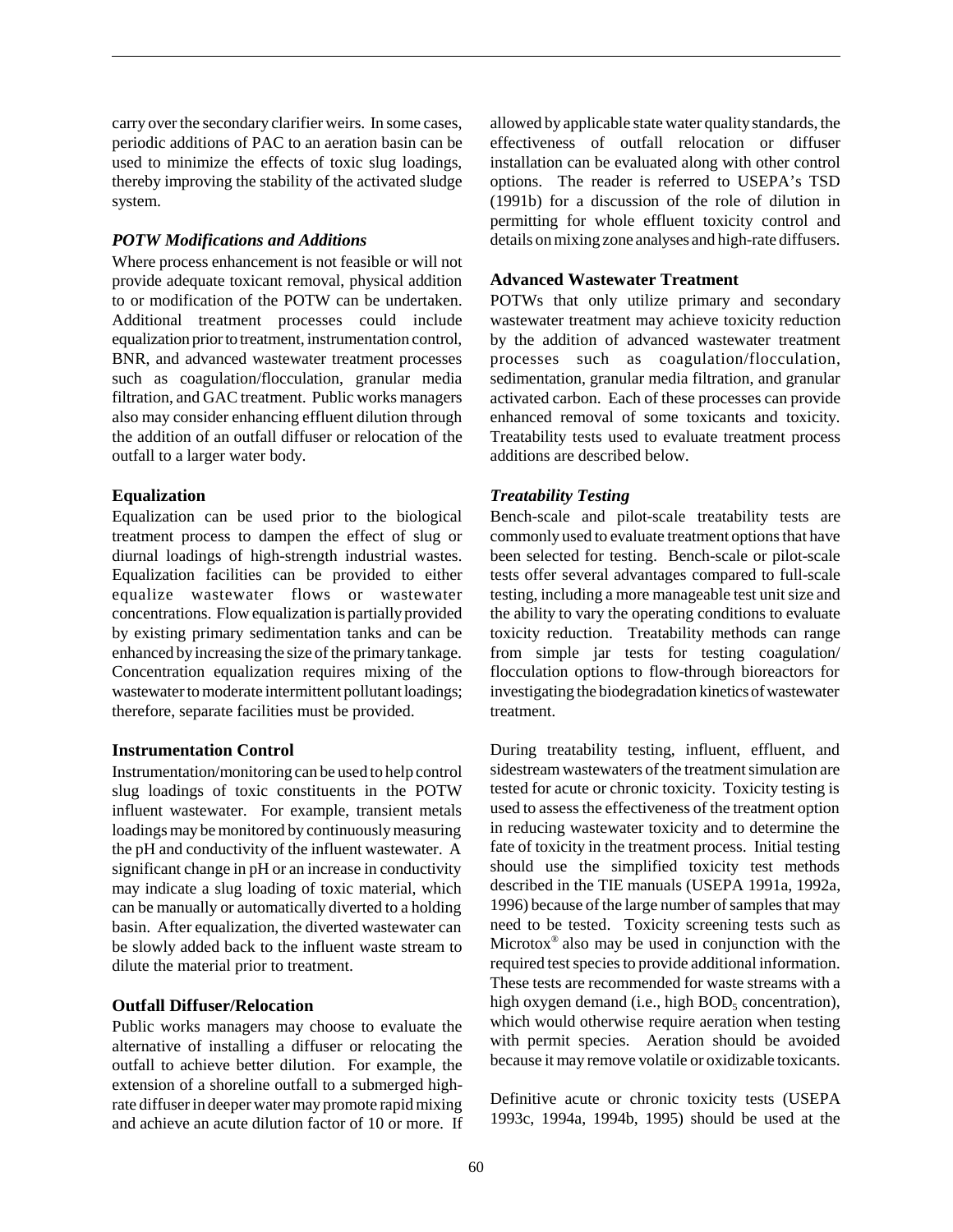completion of treatability testing to verify the option's capability in meeting the NPDES permit limit. Optional TIE Phase I analyses also may be performed on treatability test samples to confirm toxicant removal by the treatment option.

#### **Activated Sludge/BNR Treatment**

The basic parameters of interest in the design of activated sludge**/**BNR systems include organic loading, oxygen requirements, nutrient requirements, sludge production, sludge settleability, and internal recycle rates. Continuous flow systems are most useful for evaluating activated sludge/BNR systems; however, batch systems may provide sufficient treatability information in some cases. An example of the use of batch treatment tests in a TRE is provided in Appendix D. This study determined that an upgrade of a conventional activated sludge process to a five-stage BNR process would achieve compliance with chronic toxicity limits. Follow-up monitoring upon completion of the upgrades confirmed the toxicity reduction.

Consideration should be given to evaluating design specifications and operating conditions that are expected to optimize the treatment of toxicants and toxicity. These parameters may include relatively long MCRTs and high MLVSS levels, which have been shown to improve toxic pollutant removal and protect the process from inhibitory wastes (Hagelstein and Dauge, 1984; WEF/ASCE, 1992a).

#### **Coagulation/Flocculation**

The evaluation of coagulation and flocculation treatment involves the use of bench-scale jar tests or zeta potential tests to provide information on the optimum coagulant type and dosage, mixing rates, and flocculent settling rates for removal of solids and flocculent suspensions (Adams et al., 1981). Results of these tests are used to devise treatability tests to evaluate the sedimentation of flocculent suspensions.

#### **Sedimentation**

Sedimentation involves the removal of suspended solids or flocculent suspensions by gravity settling. Sedimentation is evaluated by conducting a series of settling column tests that measure the settling rates of solids or flocculent suspensions (Adams et al., 1981). Test results are used to calculate a settling profile that can be used for clarifier design.

## **Granular Media Filtration**

Filtration testing involves scaled-down models (usually pilot-scale) of full-sized filters. The choice of filter media and test-flow rates should correspond to the intended design and operating criteria. Although the process scale is reduced, the bed gradation and thickness should be equivalent to anticipated full-scale processes in order to predict actual treatment performance (Adams et al., 1981).

## **Granular Activated Carbon**

The carbon adsorption isotherm test is used to determine the optimum type and dosage of activated carbon for wastewater treatment (Adams et al., 1981). Results of this test are used to prepare bench-scale or pilot-scale carbon columns that can be used to evaluate carbon exhaustion rates and the effect of carbon regeneration on toxicity removal performance.

## **Toxicity Control Selection**

The final process of toxicity control selection involves an assessment of potential control options and selection of the best option(s) for toxicity reduction based on several criteria. In most cases, both a pretreatment control evaluation and an in-plant control evaluation will have been performed; therefore, the review information should include the data developed in both evaluations.

The choice of in-plant toxicity control or pretreatment toxicity control will depend largely on the technical and economic feasibility of POTW treatment modifications and pretreatment controls. Pretreatment control will be feasible in situations where the TIE data and the toxicity source evaluation data are sufficient to definitively identify the sources of toxicity. These data should provide an indication of the variability of toxicity and toxicants in the indirect discharge. If these conditions are satisfied, POTW staff can set local limits using the methods outlined above. In-plant control will be preferred in cases where the implementation of feasible treatment modifications or additions is more practical than pretreatment control. Data obtained in treatability studies should include information on the variability of toxicity treatment performance and the design criteria for implementing the treatment option. In-plant options provide POTW staff a direct method of controlling effluent toxicity; however, in-plant modifications or additions may substantially increase process operation requirements and maintenance costs.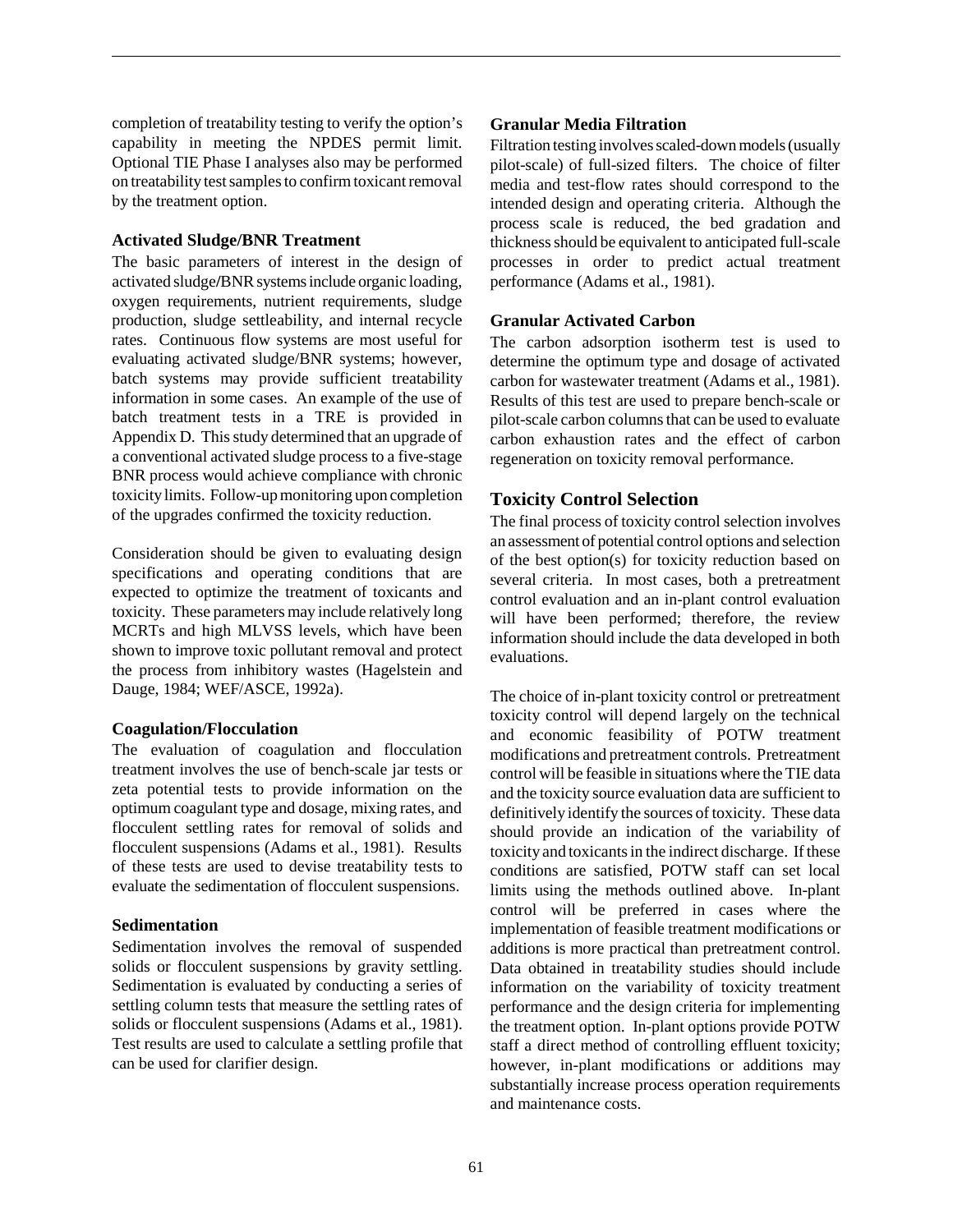#### *Selection of Toxicity Control Options*

Final selection of the preferred toxicity control option(s) involves a comparison of the options using appropriate criteria (see example in Table 6-1). It may be necessary to select and implement more than one control option to ensure compliance with effluent toxicity requirements. The preceding evaluations should provide sufficient information to document the technical and cost considerations for each option.

## **Compliance with Effluent Toxicity Limits or Requirements**

Data gathered through the TRE should indicate that the selected option will consistently achieve compliance with the toxicity permit requirement. Sufficient information should be provided to show that the option will reduce effluent toxicity even during periods of maximum occurrence of toxicity. If this information includes bench and/or pilot-scale treatability data, scale-up factors must be incorporated into estimates of toxicity reduction to adjust for differences in treatment efficiency between laboratory and full-scale treatment systems. Likewise, safety factors should be included in the calculation of local limits to allow for variation in toxicant loadings to the POTW. It also may be necessary to conduct a sensitivity analysis to evaluate the effectiveness of the options under variable conditions (e.g., variable toxicant loadings or treatment performance).

A relative scoring system can be used to rate the overall potential for the options to achieve permit compliance. The scores can be entered into a matrix table like that shown in Table 6-1.

## **Compliance with Other Permits**

Steps taken to reduce effluent toxicity may have a detrimental effect on other permitted activities such as sludge disposal or air emissions. If toxicants are expected to be transferred to sludge or air, the potential effects on limitations specified in residuals and air permits should be estimated. Each option should be rated for its potential to comply with related permits.

#### **Capital, Operation, and Maintenance Costs**

Sufficient detail on costs should be presented to allow a straight-forward comparison of the control options. Cost estimates should include the effort and materials required for planning, implementation, operation, and maintenance of the options. Cost information may be obtained from equipment vendors, engineering consultants, and existing data for comparable systems.

In some cases, it may be possible to recover some of the costs of implementation from responsible dischargers. For example, municipalities may apply surcharges to local limits or request in-kind funding for POTW modifications or additions to recover the costs of toxicity control. Anticipated cash returns should be included in the final cost estimate.

Costs for all options can be ranked and a score can be assigned and entered into a matrix table. Weighting factors may be incorporated into the scoring if funding of some options is uncertain.

### **Ease of Implementation**

Factors such as land availability, permits, operability, and maintenance will have a major influence on the selection of options involving POTW modifications or additions. Likewise, the economic impact and level of community cooperation anticipated from new pretreatment regulations will affect the selection of pretreatment control options. Public works managers should develop a list of all potential constraints as well as benefits of the candidate control methods. Benefits should address items other than effluent toxicity reduction such as improved treatment conditions or better cooperation among POTW users. Each constraint and benefit can be assigned a weighted score, the individual values can be summed for each option, and the total value entered into the matrix table.

## **Reliability**

The selected option(s) must be dependable. Pretreatment approaches or treatment processes that tend to malfunction or fail because of difficulties in executing complicated operational plans should be avoided. Experience in implementing similar projects will be useful in defining the reliability of the options. Public works managers should consider each option's operational history, maintenance requirements, and longevity.

#### **Environmental Impact**

Some options may require the evaluation of environmental issues related to the protection of wetlands, rare and endangered species, and cultural resources. Although the costs of these evaluations are included under the above cost criteria, other factors will affect the decision-making process, including public perception, time period for permit approval (if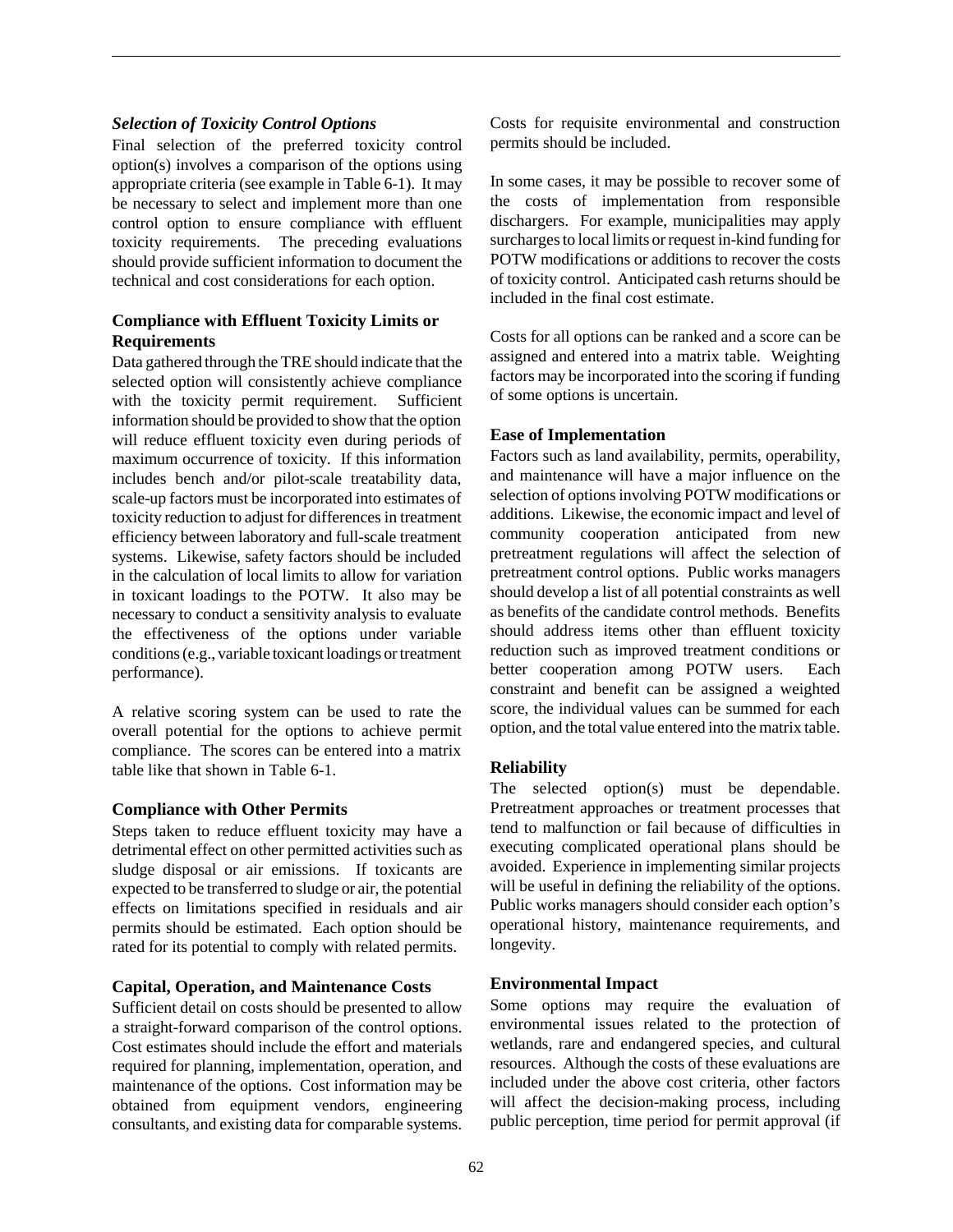needed), and potential remediation issues. A score can be developed based on these factors and entered into the matrix table.

### *Comparison of the Toxicity Control Options*

Scores developed in the criteria evaluation are summed for each option. These scores will incorporate all necessary weighting factors; therefore, the total scores for each option can be compared directly. The options can be ranked according to their scores and the highest ranked option(s) can be selected for implementation. In some cases, it may be necessary to select more than one toxicity control option to ensure that permit compliance will be achieved. This approach is highly recommended when the control options are relatively inexpensive to implement, operate, and maintain.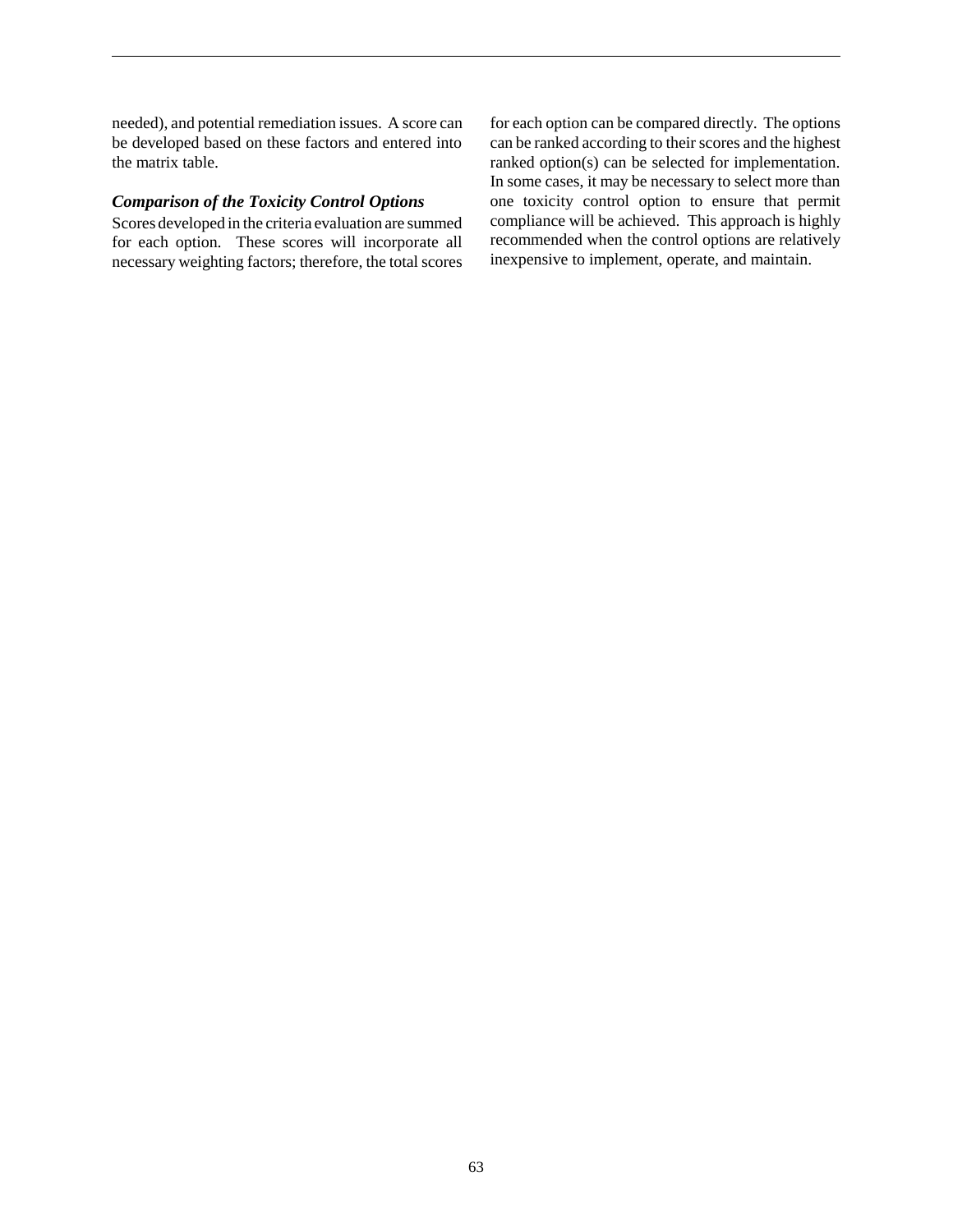# **Section 7 Toxicity Control Implementation**

## **Introduction**

Once the evaluation and selection of toxicity control options has been completed, the final steps in the TRE are the implementation of the selected pretreatment and in-plant control options and follow-up monitoring to ensure permit compliance. The degree of effort in the implementation step will depend on the severity of the effluent toxicity and the complexity of the selected control approaches. Depending on the findings of the TRE, implementation may involve relatively minor changes such as modifying POTW operating procedures or more complex modifications such as expanding the POTW's pretreatment program or designing and constructing new treatment facilities.

#### **Implementation**

Using the results of the previous steps in the TRE, a Toxics Control Implementation Plan (TCIP) should be developed. The TCIP should summarize the results of the TRE, results of the screening and selection of toxicity control options, and justification for selecting the preferred toxicity control option(s). For in-plant control options, the TCIP should provide the basis of design for the selected control options, including capital and operating costs, and a schedule for design and construction. For pretreatment control options, the TCIP should specify the basis of selection and technical justification for local limits and discharger monitoring methods. In addition, the procedures for implementing revised pretreatment regulations also should be defined.

## **Follow-Up Monitoring**

Once a control technology has been implemented, a follow-up monitoring program should be developed and implemented to ensure the effectiveness of the selected control option(s). In most cases, the conditions and frequency of monitoring will be set by the regulatory agency. If source controls are implemented, POTW staff should specify additional monitoring requirements for indirect dischargers under the pretreatment program. These requirements may include verification of statements from industries that the required reduction of toxicity has been made.

The POTW effluent monitoring program should be designed to provide data to ensure that toxicity has been reduced to acceptable levels and that the TRE objectives have been met. This program may involve more frequent monitoring than is required by the NPDES permit, including monitoring to evaluate daily, weekly, monthly, or seasonal variations in effluent toxicity that were observed during the TRE. Follow-up monitoring should utilize the test species and methods specified in the discharge permit. Additional tests, including surrogate methods applied in the TRE, may be included to re-evaluate correlations between test species that may have changed as a result of the effluent toxicity reduction.

Any effluent toxicants that were determined to be present prior to implementation of the control technology should be monitored to ensure that concentrations are below toxic levels. Approved analytical methods will generally be applied; however, screening methods such as ELISA tests or other field kits, which may not be specifically approved by USEPA, can be used to evaluate trends and identify potential problems for follow-up testing. As with toxicity monitoring, the analytical program should reevaluate trends in toxicant concentrations observed during the TRE. A discussion of an ongoing POTW monitoring program for organophosphate pesticides is described in Appendix F.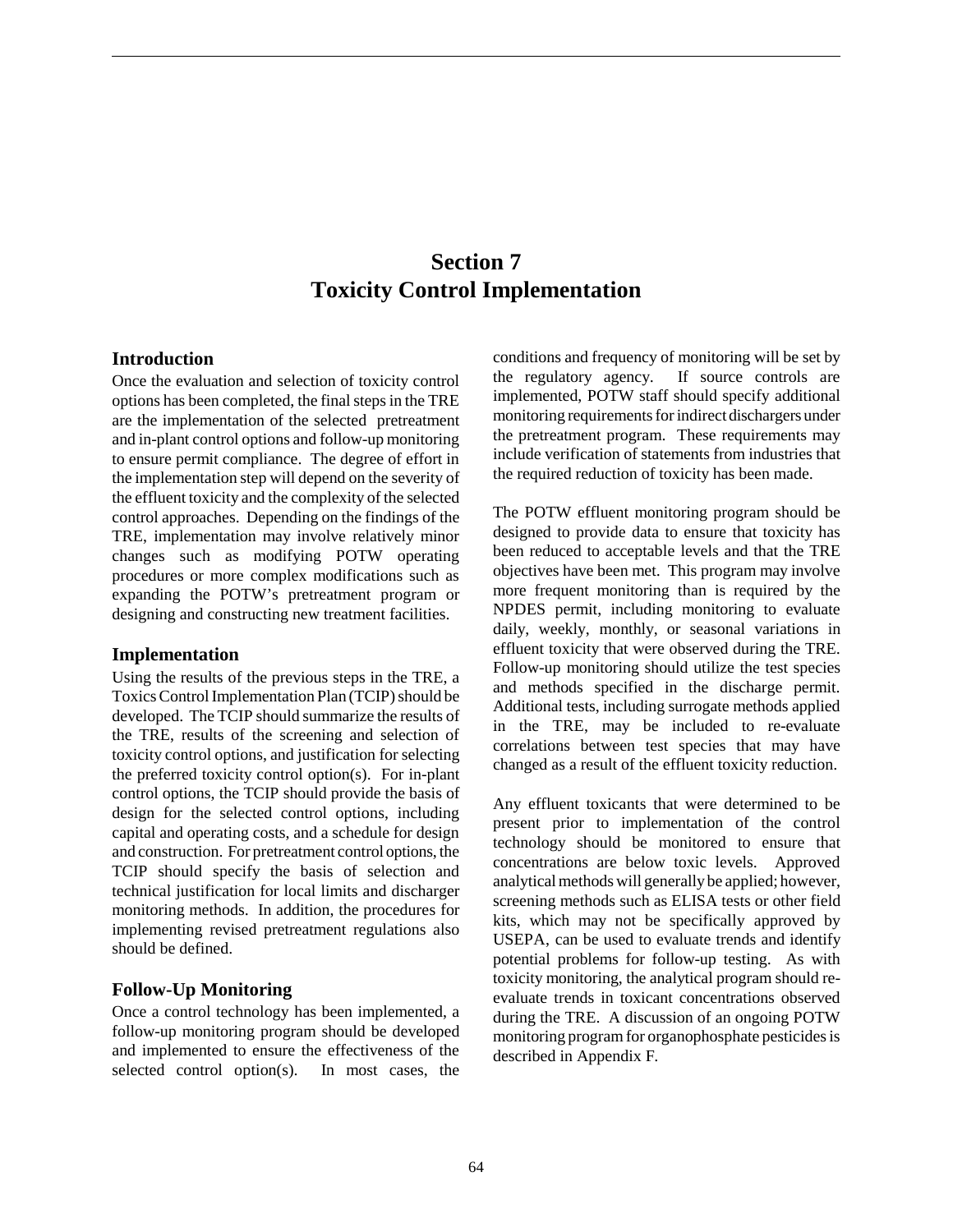# **Section 8 Quality Assurance/Quality Control**

#### **Introduction**

A QA/QC program for the TRE should be developed and implemented to ensure the reliability of the collected data. The QA/QC program should include addressing the monitoring of field sampling and measurement activities, the review of laboratory analysis procedures, and the documentation and reporting of the analytical data. A QA/QC program should be designed so that corrective action can be quickly implemented to detect and eliminate erroneous or questionable data without undue expense to the project or major delays in the schedule.

The POTW laboratory manager should ensure that the specific QA/QC requirements for TRE activities are addressed by the facility's QA/QC plan. If a private consultant is to be used for all or part of the TRE testing, the POTW laboratory manager should request a QA/QC plan from the consultant and review the consultant's proposed QA/QC activities. Whether the TRE is to be performed by the POTW laboratory or by a consultant, it is essential that the project organization include competent chemists, toxicologists, and engineers who have adequate knowledge of TRE methods.

The QA/QC plan should be prepared prior to the initiation of the TRE and should contain the following elements:

- OA/OC objectives
- Sample collection and preservation techniques
- Chain of custody procedures
- Analytical QA/QC
- Laboratory equipment maintenance
- QA/QC training requirements
- Documentation and reporting procedures
- Corrective action protocols.

#### **Sample Collection and Preservation**

To ensure quality control in sample collection activities, the TRE sampling plan (Section 11) should be strictly followed. In addition, the QA/QC plan should state the minimum sample volumes, maximum sampling holding times, and sample preservation techniques for each analytical method. The sampling requirements for conventional and priority pollutant analyses are described in USEPA's *Methods for Chemical Analysis of Water and Wastes* (USEPA, 1983b) and *Standard Methods for the Examination of Water and Wastewater* (APHA, 1995). Sampling requirements for acute toxicity tests are provided in USEPA's *Methods for Measuring the Acute Toxicity of Effluents to Freshwater and Marine Organisms* (USEPA, 1993c) and *Methods for Aquatic Toxicity Identification Evaluations: Phase I, Toxicity Characterization Procedures* (USEPA, 1991a). Sampling requirements for chronic toxicity tests are provided in USEPA's *Short-Term Methods for Estimating the Chronic Toxicity of Effluents and Receiving Waters to Freshwater Organisms* (USEPA, 1994a), *Short-Term Methods for Estimating the Chronic Toxicity of Effluents and Receiving Waters to Marine and Estuarine Organisms* (USEPA, 1994b), *Short-Term Methods for Estimating the Chronic Toxicity of Effluents and Receiving Waters to West Coast Marine and Estuarine Organisms* (USEPA, 1995), *Toxicity Identification Evaluation: Characterization of Chronically Toxic Effluents, Phase I* (USEPA, 1992a), and *Marine Toxicity Identification Evaluation (TIE)* (USEPA, 1996).

It is important to routinely assess the effects of sample holding times on wastewater toxicity to predict how long samples can be kept before changes in toxicity occur. For example, the acute TIE Phase I manual (USEPA, 1991a) describes how testing the sample toxicity on the day of collection and comparing this initial toxicity to its baseline toxicity (tested 1 day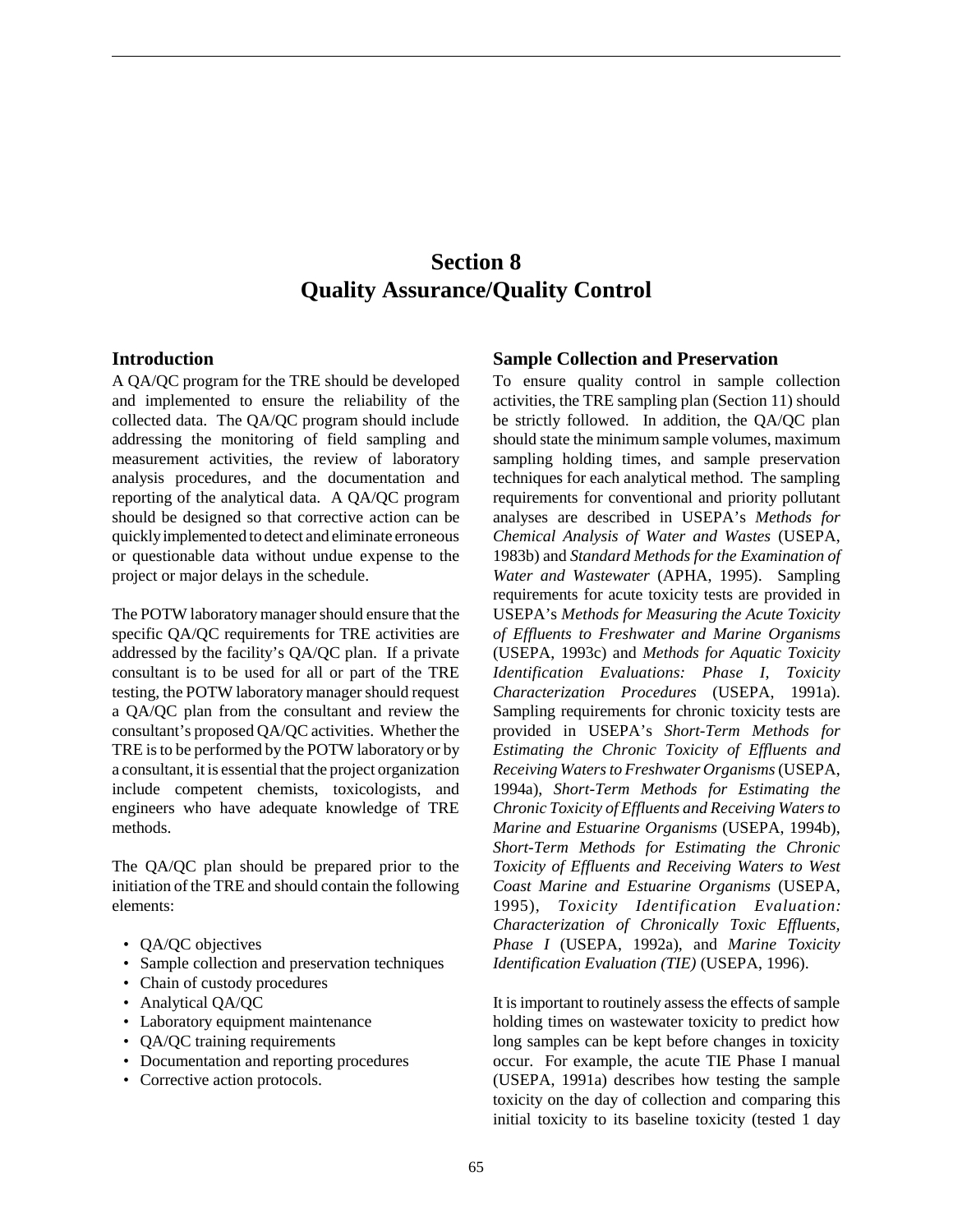later) can provide information on appropriate sampling holding times for toxicity analysis. In chronic TIEs, effluent manipulations are performed on the day the sample is received so that the possible effects of any toxicity degradation are minimized (USEPA, 1992a).

Other QA/QC considerations for TRE sample collection include routine cleaning and inspection of automatic sampling equipment, cleaning sample containers according to the requirements for each analytical method, and collecting duplicate samples and field blanks. When preserving samples for chemical analysis, only analytical grade preservatives should be used to avoid contamination and overestimation of analyte concentrations. Unpreserved samples that are to be used for toxicity and chemical analyses require sample containers that are both toxicologically and analytically clean. Equipment and containers used for toxicity test samples require special cleaning procedures outlined in USEPA manuals (1993c, 1994a, 1994b).

### **Chain-of-Custody**

A chain-of-custody (COC) form should accompany all samples to document the collection, preservation, and handling of samples. The COC form should indicate the sample identification number, sample type (i.e., composite or grab), date and time of collection, a brief description of the sample, number of samples taken, name of the person taking the sample and performing field measurements, and sample characteristics such as temperature, pH, total and free residual chlorine, and conductivity. A field book also should be used to record any field observations or conditions noted during sampling along with other pertinent information. Each laboratory should identify a sample custodian to log in and store samples collected during the TRE. The sample custodian should acknowledge receipt of samples by signing the COC form and noting the date and time of sample receipt, the sample identification number, the laboratory assession code, and sampling information such as temperature, pH, and TRC. Upon receipt of the sample, a sample tracking form should be used to record the date, time, and volume of aliquots of the sample removed for analysis, the analyst, and any changes in the nature of the sample, including its toxicity, over time. All COC and sample tracking forms should be maintained in a permanent file so that information on specific samples can be traced easily.

### **TRE Procedures**

Analytical tests should provide data of an acceptable quality for characterizing wastewater toxicity and for evaluating methods and technologies for toxicity reduction. Several test methods described in this document are not standard procedures and require careful attention to unique QA/QC procedures. Special QA/QC procedures for each major TRE test are discussed below. Whenever possible, these procedures should be followed to ensure precise and accurate results.

#### *Toxicity Identification Evaluation*

Special precautions for TIE tests are discussed in the Phase I, II, and III manuals (USEPA 1991a, 1992a, 1993a, 1993b, 1996). In general, strict adherence to standard quality control practices is *not* required for conducting Phase I analyses due to the large number of toxicity tests to be performed and the tentative nature of the toxicant characterization. Nonetheless, system blanks and controls should be used whenever possible to indicate toxicity artifacts caused by the characterization procedures. In Phase II more attention should be paid to quality control in order to identify interferences in toxicant characterization and identification. Even greater attention to quality control is needed in Phase III. Sample manipulation should be minimized in Phase III to prevent analytical interferences and toxicity artifacts. Field replicates, system blanks, controls, and calibration standards should be used extensively to allow a precise and accurate determination of the sample toxicants and toxicity.

Specific precautions for characterization (Phase I) and toxicity testing in TIE analyses are provided below.

#### **Aeration**

For air stripping or aeration tests, only a high quality compressed air source should be used. Oil, water, and dirt are undesirable contaminants in compressed air; therefore, it is important to use equipment and filters that generate dry, oil-free air. Oil-sealed air compressors should not be used. Simple aeration devices, such as those sold for use with aquariums, are acceptable provided that the ambient laboratory air is uncontaminated (USEPA, 1991a). Recommendations for in-line filters for air exchange systems in laboratories are provided by USEPA (1993c).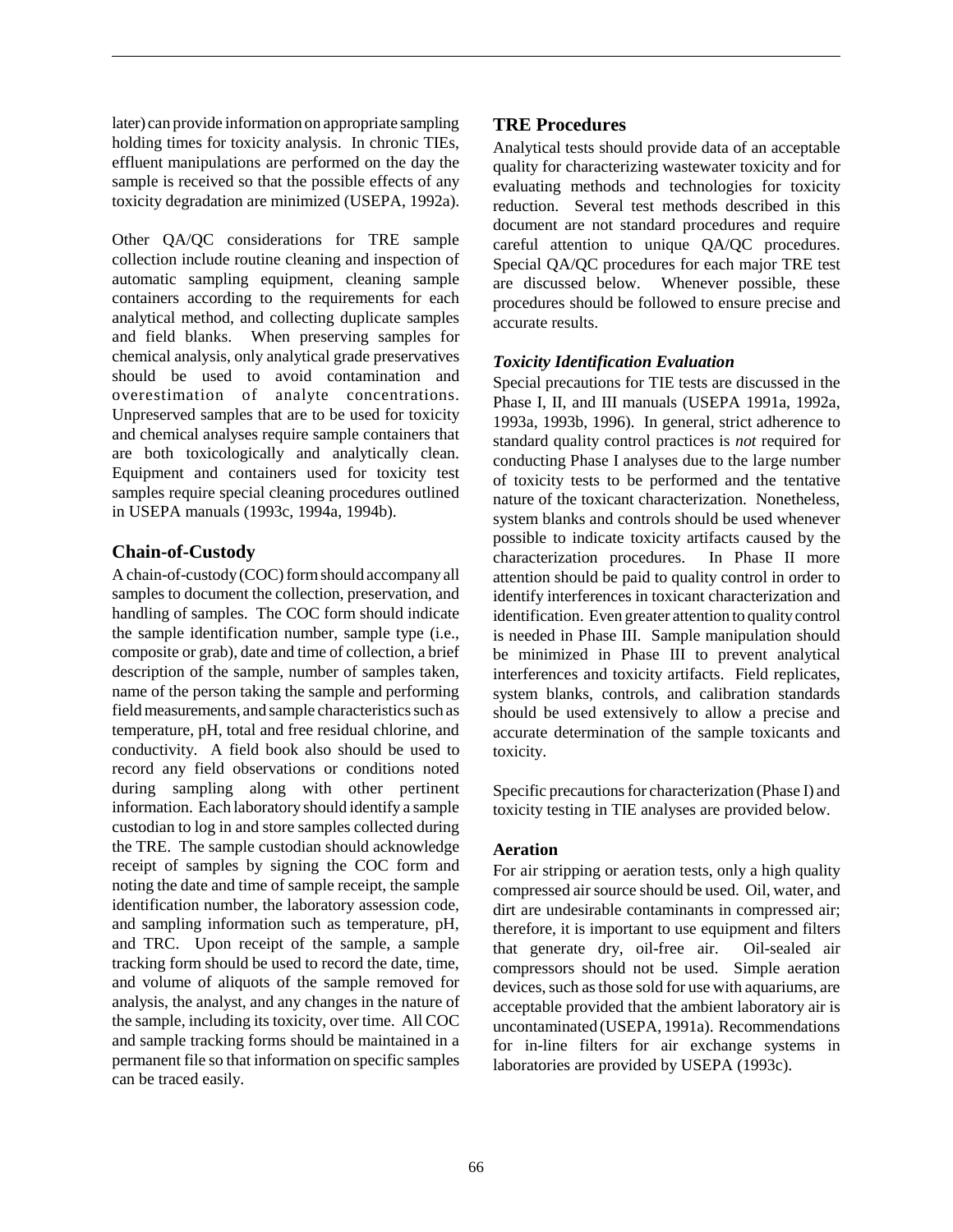## **Filtration**

High purity water, which has been adjusted to a specified pH, should be used to rinse filters between filtration steps (USEPA 1991a, 1992a). Filtration equipment should be rinsed with 10% nitric acid  $(HNO<sub>3</sub>)$ , acetone, and high purity water between sample aliquots. Filtration equipment should be made of plastic to avoid leaching of metals or other toxicants during acid washes. Toxicity can be checked by testing filtered dilution water.

### **pH Adjustments**

Concerns in the pH adjustment steps involve artificial toxicity caused by excessive ion concentrations from the addition of acid and base solutions, contamination from impure acid and base solutions, and silver contamination from some pH probes (USEPA 1991a, 1992a). The baseline toxicity test acts as a control for indicating whether addition of acid and base solutions increases effluent toxicity. Ultra-pure acids and bases should be used to minimize artificial toxicity. During pH measurement, toxic concentrations of silver can leach from refillable calomel electrodes; therefore, only solid state pH probes should be used.

#### **Methanol/C18 SPE Column**

HPLC grade methanol is required for C18 SPE column preparation and extraction steps. A blank toxicity test should be conducted for each methanol reagent lot. In addition, a toxicity blank should be performed on each C18 SPE column to check for resin-related toxicity (USEPA 1991a, 1992a).

#### **Sodium Thiosulfate Addition**

The TIE manuals (USEPA 1991a, 1992a, 1996) provide information on the toxicity of sodium thiosulfate to several freshwater and marine species. These manuals prescribe the amount of sodium thiosulfate to use in testing. If alternative species are to be used, the species tolerance should be evaluated by adding increasing quantities of sodium thiosulfate to aliquots of the sample, testing the resulting toxicity, and comparing the toxicity to the sample's baseline toxicity.

## **EDTA Addition**

The TIE manuals (USEPA 1991a, 1992a, 1996) also prescribe the concentration of EDTA ligand to be added to samples. If alternative species are to be used in the TIE, the same test approach noted above for sodium thiosulfate can be applied.

## **Toxicity Tests**

The organisms used to test the sample toxicity prior to and following each characterization step should not be subject to undue stresses such as contamination (USEPA, 1991a). The test organisms should have had no prior exposure to pollutants and their sensitivity should be constant over time. To assess changes in the sensitivity of the test organisms, a standard reference toxicant test should be performed on a regular basis and accompanying quality control charts should be developed (USEPA 1993c, 1994a, 1994b). Reference toxicant tests should be performed monthly. If test organism cultures are not maintained in the laboratory, reference toxicant tests should be performed with each group of test organisms received, unless such information is available from the vendor. Information on obtaining and culturing species for toxicity testing is provided in the acute and chronic toxicity test manuals (USEPA 1993c, 1994a, 1994b).

The quality of the dilution water used in toxicity tests will depend on the purpose of the TIE test and whether the test is being performed for toxicant characterization (Phase I), identification (Phase II), or confirmation (Phase III). Much of Phase I and parts of Phase II rely on relative toxicity measurement: therefore, water that is of consistent quality and will support the growth and reproduction of the test species is suitable for these phases of the TIE (USEPA 1991a, 1992a, 1996). The objective of Phase III, however, is to confirm the true cause of toxicity; therefore, artifacts are to be excluded and the choice of dilution water should follow Phase III guidance (USEPA, 1993b). Guidance for preparing the dilution waters is described by USEPA (1991a, 1992a, 1996).

USEPA (1991a) recommends feeding cladocerans (i.e., *C. dubia* and *Daphnia* sp.) in the TIE test solutions at the beginning of acute TIE toxicity tests. Daily feeding is required in the chronic TIE tests (USEPA, 1992a). Feeding requirements for selected species are described in the acute and chronic toxicity test manuals (USEPA 1993c, 1994a, 1994b, 1995).

Sample pH should be recorded at each sample renewal. Additional pH measurements may be needed during the test, especially if ammonia toxicity is a concern.

DO measurements may be made at sample renewal or at the end of the exposure period in the TIE. In cases where low DO is a problem, DO adjustment should be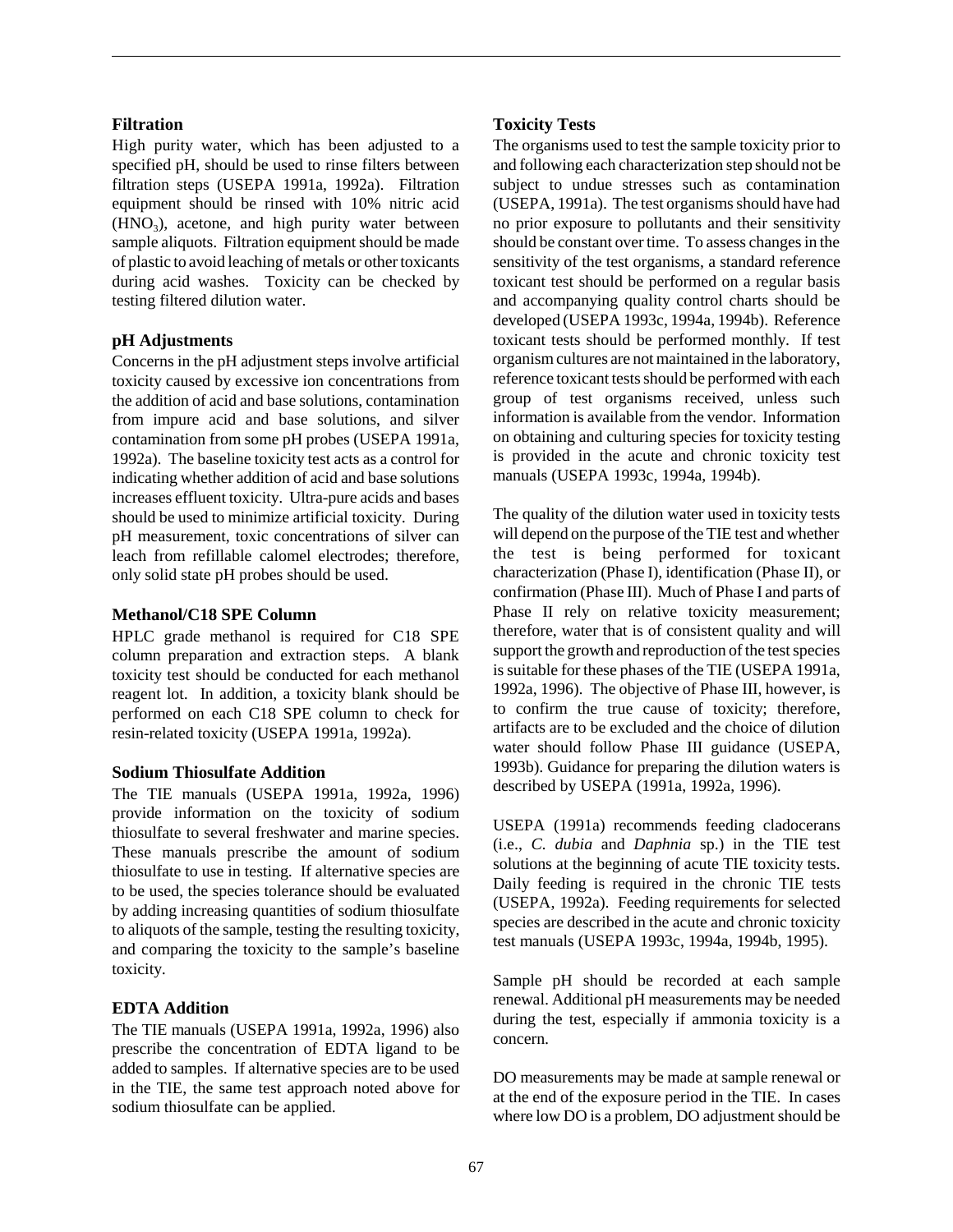performed at a rate that will not intentionally change the sample toxicity.

## *Refractory Toxicity Assessment and Treatability Tests*

RTA and treatability tests are subject to a variety of potential interferences due to the large number of variables that must be accounted for and controlled during testing. When performing RTA and treatability analyses, it is important to hold all parameters potentially affecting toxicity constant so that sample toxicity is the sole variable. Important parameters to be controlled in RTA testing include the test solution temperature, DO level, and pH.

The QA/QC concerns for toxicity analysis in RTA and treatability tests are the same as those noted above for TIE tests. Selection and use of test species and dilution water should follow procedures given in the USEPA Phase I manual (USEPA 1991a, 1992a).

Potential sources of toxicity contamination should be identified through the use of system blanks. As in TIE testing, the filters used in RTA testing should be tested to determine if toxicity is added during filtration. Each of the solutions used in RTA testing, including activated sludge, should be checked for toxicity. In the Patapsco TRE, the RAS used in the RTA batch tests was found to be acutely toxic to *C. dubia* (Botts et al., 1987). Steps for addressing RAS toxicity are described in Section 5. Similarly, the reagents used in treatability testing such as chemical coagulants should be screened for toxicity.

Field replicates, calibration standards, and analytical replicates should be routinely performed during RTA and treatability testing. Results of these quality control analyses can be used to calculate the precision, accuracy, and the sensitivity of each physical/chemical analysis method used in these studies.

#### *Chemical Analyses*

Quality control for chemical analyses includes the use of calibration standards, replicate analyses, spiked sample analyses, and performance standards. The detection limits and the recommended reagents for method calibration and spiking are discussed in USEPA's *Methods for Chemical Analysis of Water and Wastes* (USEPA, 1983b) and *Standard Methods for Examination of Water and Wastewater* (APHA, 1995). General information on laboratory quality control for chemical analyses is provided in USEPA's *Handbook for Analytical Quality Control in Water and Wastewater Laboratories* (USEPA, 1979a).

## **Equipment Maintenance**

All facilities and equipment such as pH, DO, and conductivity meters, spectrophotometers, GC/MS, and HPLC instruments should be inspected and maintained according to manufacturers' specifications. Standard operating procedures (SOP) should be followed for routine maintenance and calibration of each analytical instrument. A maintenance log book also should be kept for each major laboratory instrument.

The measurement of toxicity or trace compounds in wastewater samples requires the use of carefully cleaned instruments and glassware. Instruments that involve flow-through analysis such as automated spectrophotometers should be inspected to ensure that flow-through parts (i.e., tubing) are periodically replaced. New glassware may be contaminated with trace amounts of metals; therefore, any glassware being used in toxicity tests for the first time should be soaked for three days in  $10\%$  HNO<sub>3</sub> (USEPA, 1991a). For subsequent use in TIE and toxicity tests, the glassware should be washed with phosphate-free detergent, and sequentially rinsed with  $10\%$  HNO<sub>3</sub>, acetone, and finally high-purity water (USEPA 1993c, 1994a, 1994b).

## **Documentation and Reporting of Data**

Basic steps in a successful QA/QC program are the documentation of the analytical data in meaningful, exact terms, and reporting the analytical data in a proper form for future interpretation and use. To ensure the reliability of the data, its handling must be periodically monitored and reviewed. This review generally consists of three elements: an assessment of laboratory record-keeping procedures, a review of the data calculations, and a review of the final reported data. On the basis of these review steps and the QA/QC analyses for precision and accuracy, the data are accepted or rejected. This review process is essential because some or all records may have to be submitted for review by State or Federal regulatory agencies.

## **Corrective Action**

Procedures should be established to ensure that QA/QC problems such as improper sampling techniques, inadequate COC records, and poor precision and accuracy results are promptly investigated and corrected. When a QA/QC deficiency is noted, the cause of the condition should be determined and corrective action should be taken to preclude repetition.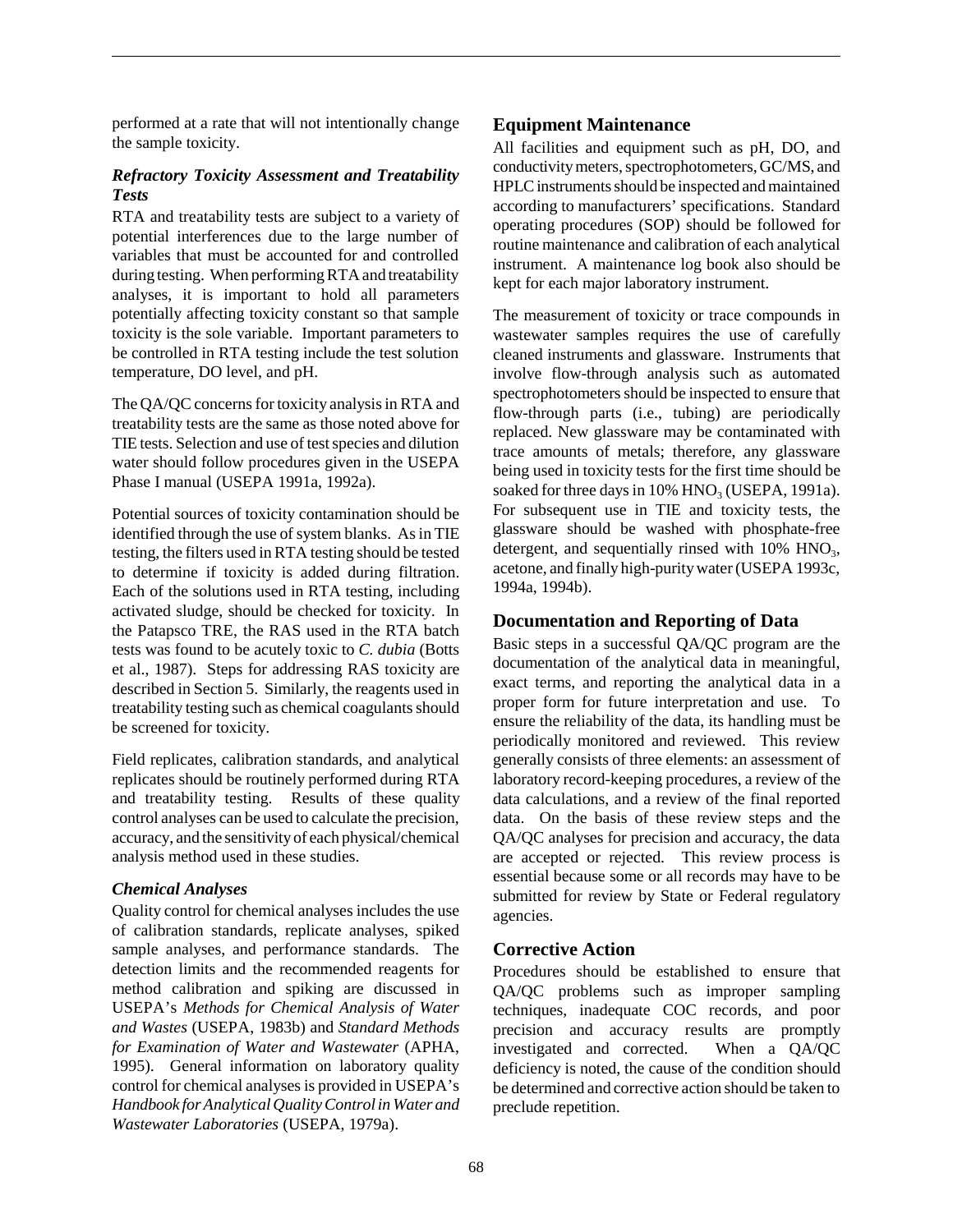# **Section 9 Health and Safety**

#### **Introduction**

A health and safety (H&S) plan may be necessary to establish policies and procedures to protect workers from hazards posed by TRE sampling and analytical activities. The general guidelines outlined in this section should be integrated into existing H&S programs even if a specific H&S plan is not required. Whether a specific H&S plan is necessary or not will depend on the conditions under which the TRE is being conducted. For example, if the POTW operates under an RCRA permit by rule, then H&S must be addressed when collecting and analyzing hazardous wastes.

Important considerations for H&S for TRE studies include:

- Identification of personnel responsible for H&S matters
- H&S information and training activities
- Protective equipment required for TRE activities
- Materials cleanup and disposal procedures
- Emergency response contingencies.

Detailed information on the preparation and scope of H&S plans is provided in the Occupational Safety and Health Administration's (OSHA's) *Safety and Health Standards, General Industry* (OSHA, 1976). The following subsections discuss specific H&S considerations for selected TRE activities.

### **Sample Collection and Handling**

Working with waste streams of unknown composition is inherent to TREs. Samples of industrial sewer discharges, municipal wastewater, and sewage sludge can contain a variety of toxic and hazardous materials (e.g., pathogens, carcinogens) at concentrations that can be harmful to human health.

It is the responsibility of the laboratory sample custodian to ensure that TRE samples are properly stored, handled, and discarded after use (see Section 8). Upon sample storage, the sample custodian should indicate the H&S considerations for sample handling and disposal.

Exposure to toxic and hazardous sample constituents should be minimized during sampling handling. The principal routes of human exposure to toxics is via inhalation, dermal absorption, and/or accidental ingestion. Exposure can be minimized through the use of proper laboratory safety equipment such as gloves, laboratory aprons or coats, safety glasses, respirators, and laboratory hoods. Laboratory hoods are especially important when testing wastewaters containing toxic volatile substances such as volatile priority pollutant compounds, hydrogen sulfide, or hydrogen cyanide. Proper dermal protection such as using neoprene gloves for solvent-containing wastes also is important. Laboratory managers should consult the manufacturers' specifications in selecting appropriate clothing materials for protection against specific chemicals.

Residual wastewater samples and wastes generated during TRE studies should be disposed of properly. Residual municipal wastewater and other nonhazardous wastes can be disposed directly into the sink drain if the TRE is being conducted at the POTW. Residual industrial samples and other wastes that may contain hazardous materials should be decontaminated and/or disposed of in accordance with hazardous waste regulations (NIOSH, 1977).

## **TRE Methods**

Specific precautions to be followed for selected TRE techniques are described below.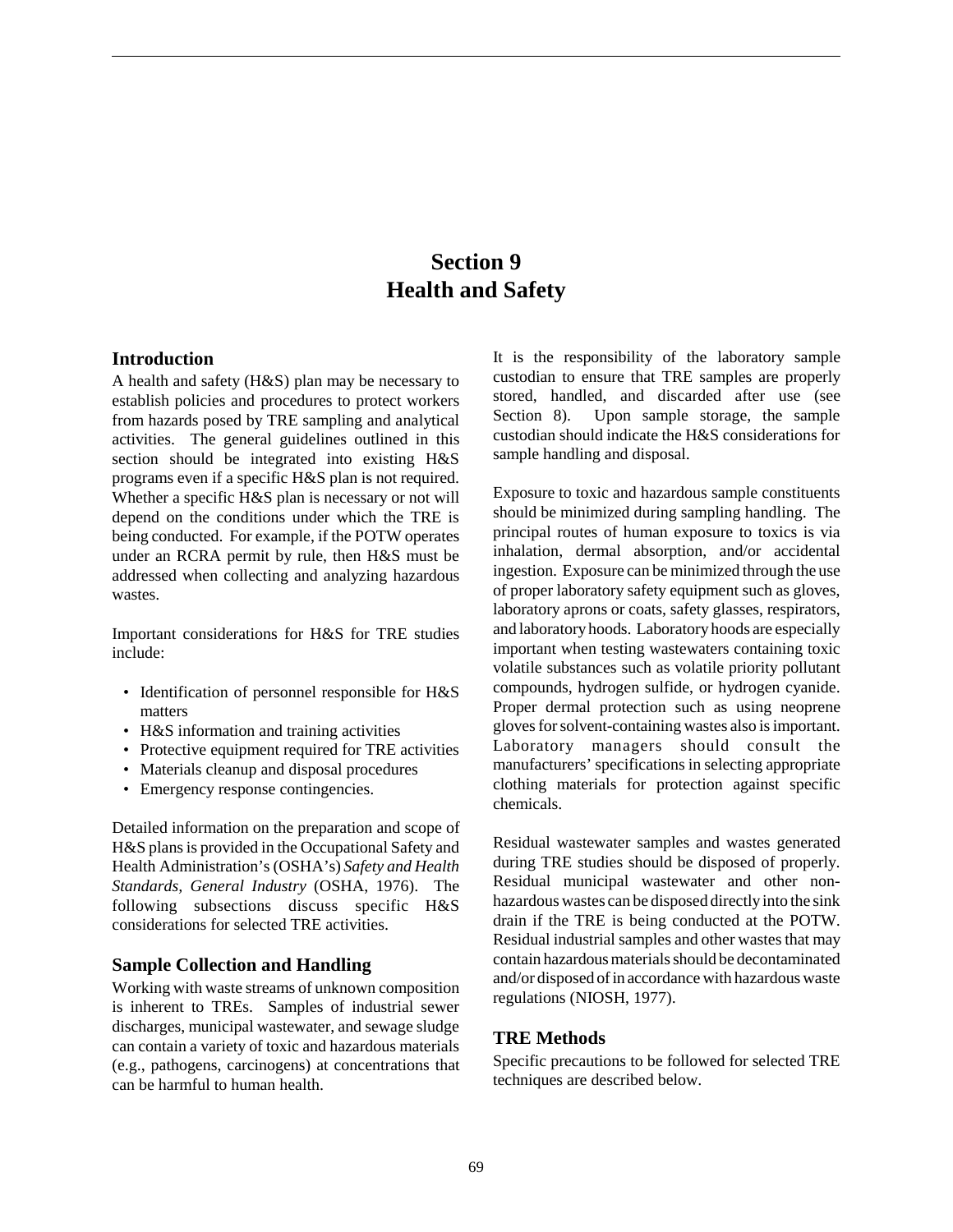## *Toxicity Identification Procedures (TIE)*

USEPA's TIE Phase I manuals (USEPA 1991a, 1992a, 1996) address the general H&S concerns involved in performing TIE testing. Ventilation is a specific concern when performing the Phase I aeration procedure. The aeration test should be performed in laboratory hoods to prevent exposure to toxic volatile compounds or pathogens resulting from aeration.

H&S considerations for aquatic toxicity testing are addressed in USEPA's toxicity test manuals (USEPA 1993c, 1994a, 1994b, 1995). Special precautions need to be taken for on-site mobile laboratories in the handling and transportation of chemicals, supply of adequate ventilation and safe electrical power, and disposal of waste materials.

## *Refractory Toxicity Assessment and Treatability Tests*

Proper ventilation also is important when conducting RTAs and treatability tests in the laboratory. Hoods should be used to capture and vent potential volatile compounds that are stripped from the wastewater during biological treatment tests.

Physical/chemical treatability testing may involve the use of hazardous reagents such as acids or caustics.

Caution should be taken in the handling and disposal of these chemicals.

#### *Chemical Analyses*

Several reagents used for chemical-specific analyses (e.g., priority pollutants, COD, etc.) are toxic or hazardous substances. Analysts should be familiar with safe handling procedures for all reagents used in testing, including the practice of proper chemical storage to avoid storing incompatible chemicals together (NIOSH, 1977; OSHA, 1976). After use, the waste chemicals should be converted into a less hazardous form in the laboratory before disposal or disposed of by a commercial disposal specialist.

## **General Precautions**

USEPA (1977) and the American Chemistry Society (1979) describe additional laboratory safety procedures that can be used in TRE studies, including:

- Use of safety and protective equipment such as eye protection (safety goggles, eye wash), fire hazard protection (smoke and fire detectors, fire extinguishers), and electrical shock protection (ground-fault interrupters for wet laboratories).
- Protocols for emergency response and materials cleanup.
- Personnel training in H&S procedures.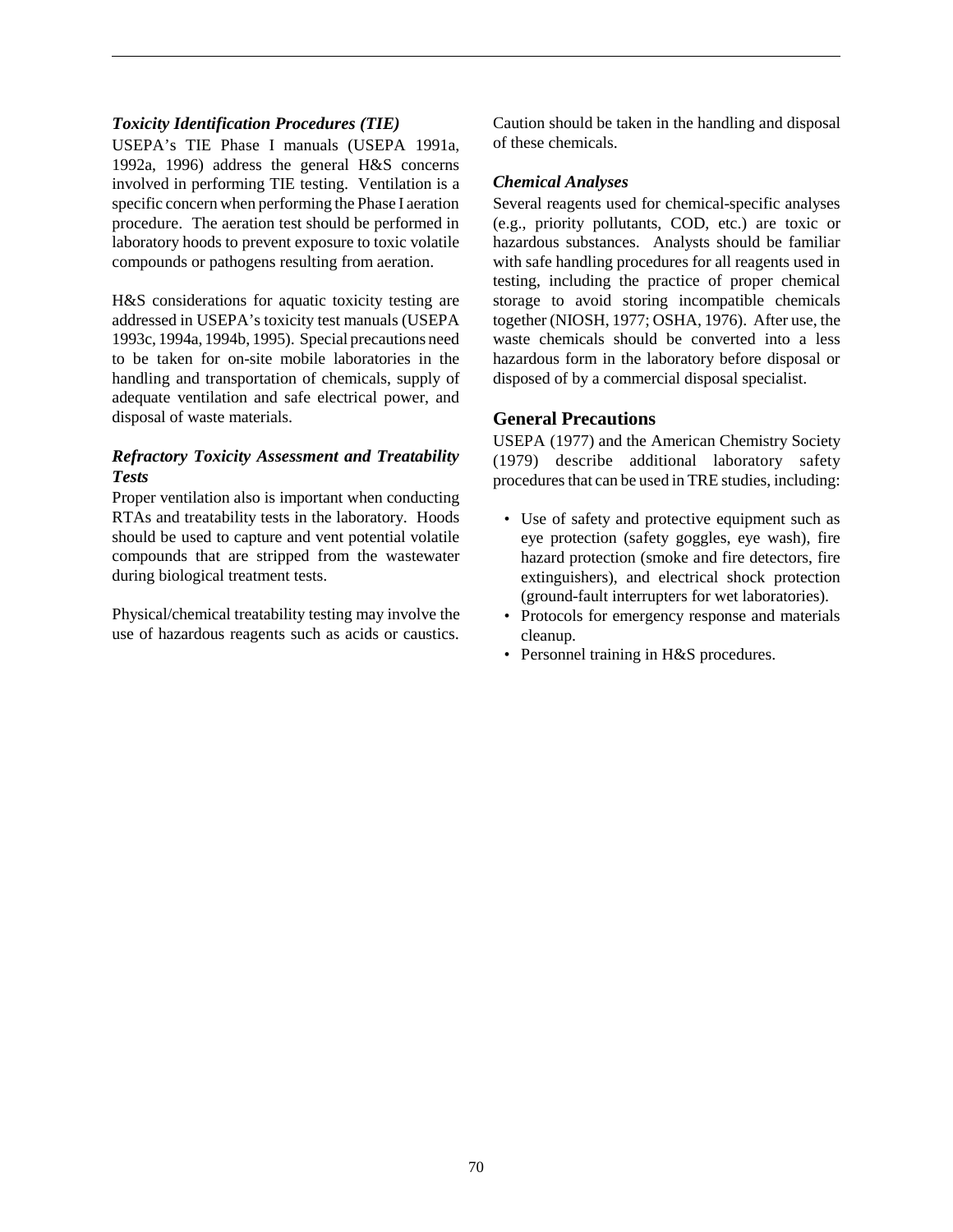# **Section 10 Facilities and Equipment**

#### **Introduction**

Laboratories should be equipped with all the basic and specialized laboratory equipment required to conduct the TRE, and laboratory personnel should be skilled and experienced in operating this equipment. The facilities and equipment needed to perform a TRE will be different for each POTW and will depend on the type of testing to be performed in the TRE. In general, the minimum facilities and equipment for initiating a TRE will include the equipment needed for toxicity and TIE testing (USEPA 1991a, 1992a, 1993c, 1994a, 1994b, 1996). As additional information becomes necessary, facility and equipment needs will depend on the physical/chemical characteristics of the causative toxicants and the toxicity control approaches to be evaluated. For example, the selection of benchscale equipment and/or pilot plant facilities for treatability studies will be dictated by the control options to be tested (e.g., physical/chemical processes such as filtration or biological processes).

The choice of whether to work on-site or off-site will depend on the stage of the TRE, the approach for tracking sources of toxicants or toxicity, and the requirements for treatability testing. In general, the equipment and time required for conducting TIE tests makes on-site testing less feasible. If the loss of sample toxicity over time is minimal, TIE samples can be shipped and tested off-site, usually at much less cost than on-site testing. If toxicity tracking using RTA tests is required, on-site testing is recommended for the treatment phase of the RTA, because fresh samples of the POTW RAS biomass must be used. Treatability tests that require continuous supplies of POTW influent or process wastewaters and/or activated sludge (i.e., flow-through bioreactor tests) also may be more efficiently conducted in on-site facilities. Some treatability evaluations require unique or sophisticated equipment (e.g., ultra-filtration apparatus) that is not readily available for on-site

work. In these situations, the equipment vendor may be able to conduct the required tests at their facility.

The general equipment requirements for each of the main TRE methods are summarized below. H&S equipment is discussed in Section 9.

#### **Toxicity Identification Evaluations**

Laboratories should be equipped with the equipment and materials needed to conduct the TIE, including filtration and air-stripping equipment, pH and DO meters, C18 SPE columns, fluid metering pumps, required reagents for the TIE manipulations, and facilities for organism handling, water preparation, sample holding, and glassware cleaning. Equipment requirements for culturing standard test species are described in USEPA's acute and chronic toxicity test manuals (USEPA 1993c, 1994a, 1994b, 1995).

More sophisticated analytical equipment is required for the TIE Phase II toxicant identification and TIE Phase III toxicant confirmation procedures. The choice of analytical instruments for these procedures will depend on the compound to be measured. Equipment may include an analytical balance, a GC/MS, an HPLC, an atomic absorption (AA) spectrometer, an inductively coupled plasma (ICP) spectrometer, an ultraviolet-visible spectrophotometer (UV-VIS), an ion chromatograph, ion selective electrodes, a pH meter, a conductivity meter, and a refractometer. Use of inert materials such as perfluorocarbon plastics for TIE Phases II and III are recommended to protect against toxicity artifacts (USEPA, 1991a).

## **Refractory Toxicity Assessment and Treatability Tests**

Laboratories should be equipped with the basic equipment for setting up and operating the RTA batch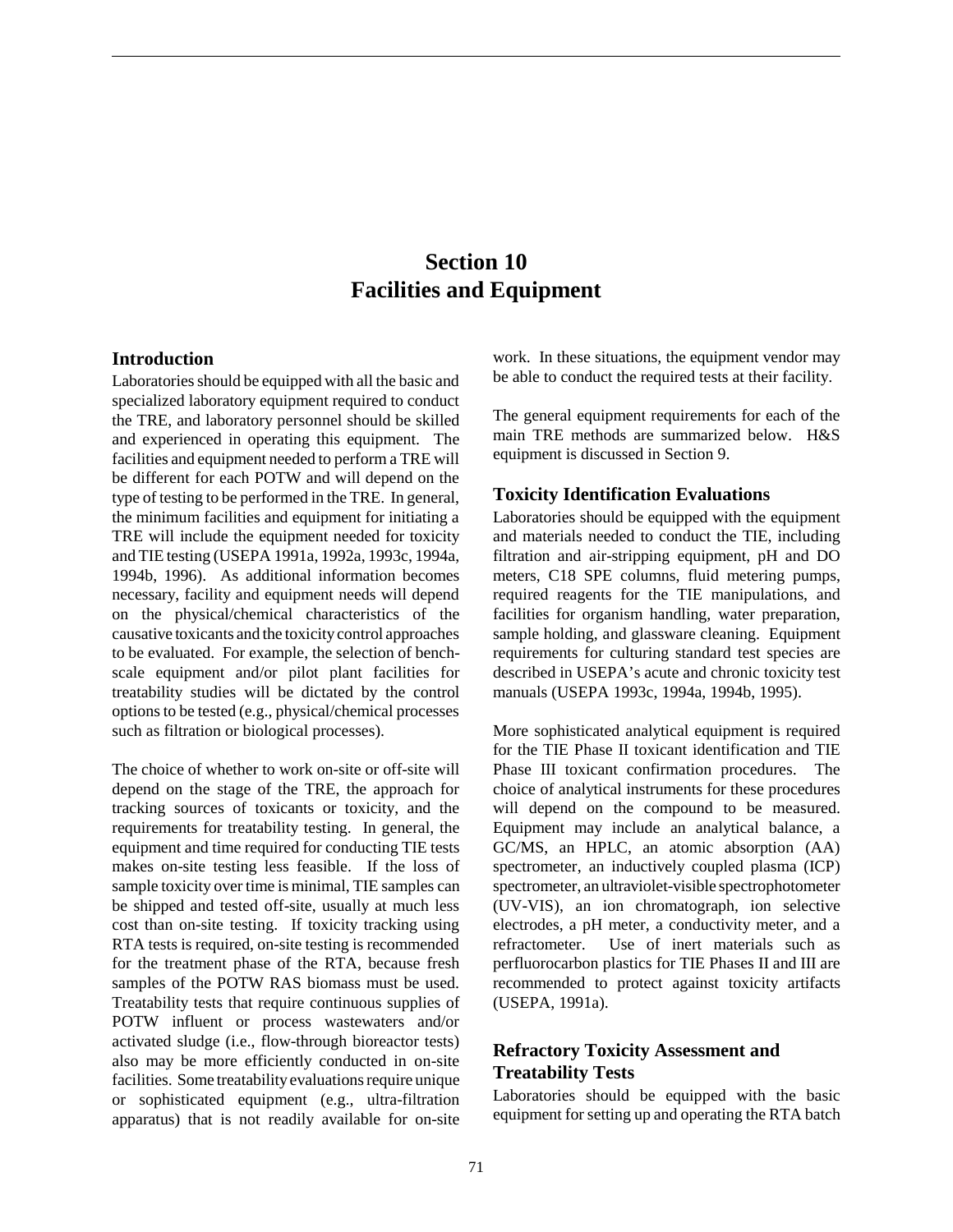reactors, including an air supply, electrical supply, and a laboratory hood. Instruments for monitoring the batch reactors include respirometer and/or oxygen meter, pH meter, ion selective electrode meter and probes, total TOC analyzer, spectrophotometer for COD and nutrient (e.g., ammonia and nitrate) analyses. A drying oven, muffle furnace, and analytical balance will be needed for TSS and VSS measurements.

The equipment for toxicity testing will depend on the choice of toxicity screening tests. Depending on the species to be used, it may be more economical to culture the test organisms than to purchase them. In some cases, rapid screening tests such as a bacterial bioluminescence test (e.g., Microtox®) may be used as a surrogate method for toxicity testing (see the Billerica, Massachusetts, case history in Appendix A).

## **General Analytical Laboratory Equipment**

General laboratory equipment such as refrigerators, a water purification system, and commonly used reagents are needed to support the TIE and RTA analyses. The type of water purification system needed for testing is described by USEPA (1993c, 1994a, 1994b, 1995).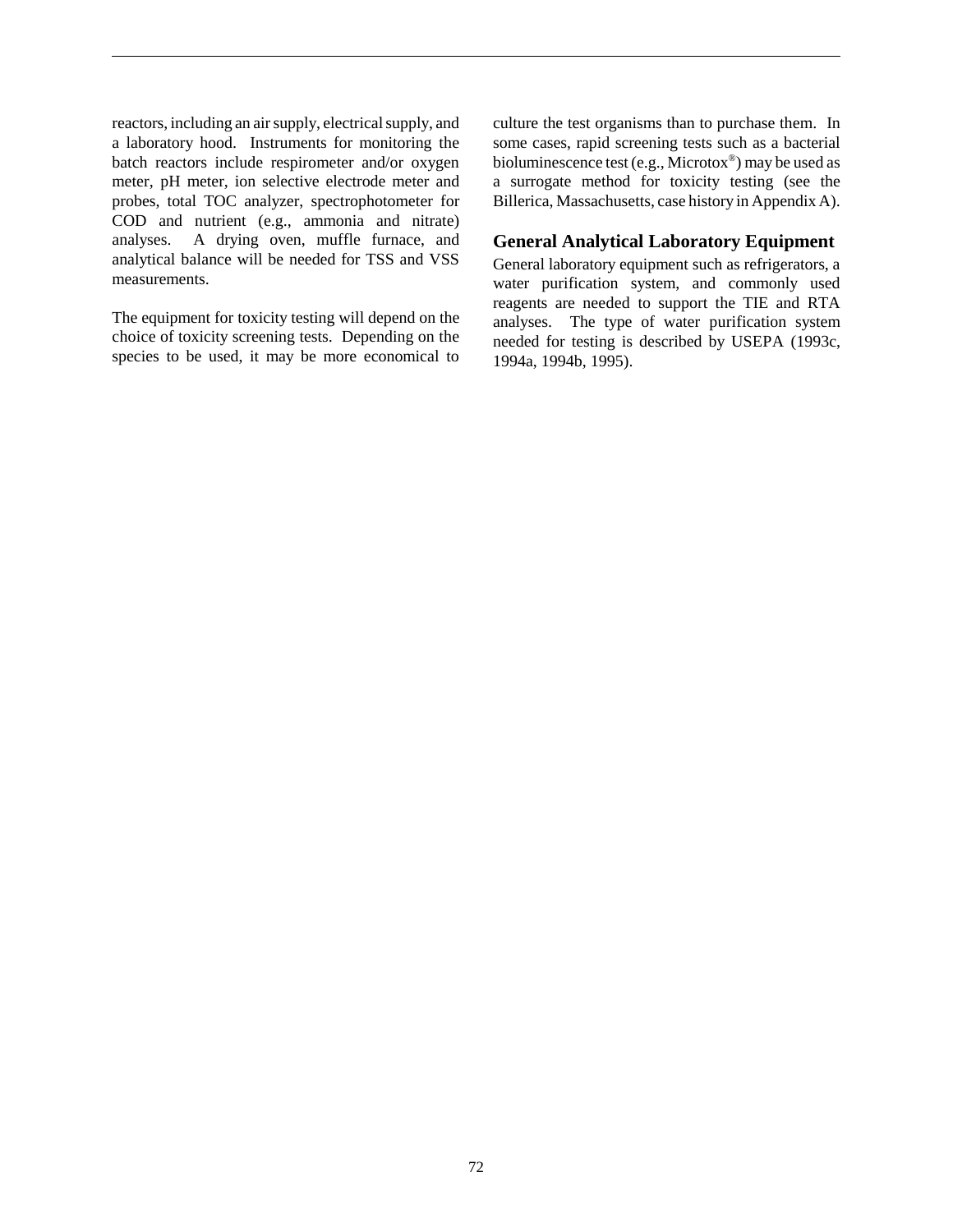# **Section 11 Sample Collection and Handling**

## **Introduction**

The most important criterion in sampling is to obtain a sample that is representative of the discharge. Several samples will need to be collected to ensure that the samples represent the typical toxicological and chemical quality of the wastewater. Guidelines for sample collection and handling are presented in the acute and chronic toxicity test manuals (USEPA 1993c, 1994a, 1994b, 1995) and the Phase I TIE documents (USEPA 1991a, 1992a, 1996). The WEF also has published a useful guide to sampling at POTWs (WEF, 1996).

A sampling plan should be prepared to document the procedures to be followed in TRE sampling. This plan should include:

- A description of sampling locations
- Sampling equipment and methodology
- Sample delivery requirements.

These elements are discussed in the following subsections. QA/QC procedures for sampling are addressed in Section 8. Procedures include preparing COC forms, maintaining sampling equipment, and identifying the minimum volume requirements, holding times, and preservation techniques for samples.

## **Sampling Location**

Sampling locations should be established where representative samples can be readily obtained. When sampling waste streams within the POTW, care should be taken to exclude unwanted waste streams and select a sampling point that is most representative of the discharge (e.g., the common discharge channel for secondary clarifiers). The sampling location for the POTW effluent should correspond with the biomonitoring sampling point stated in the NPDES permit. If the permit does not specify whether the

effluent sample is to be collected prior to or following the chlorination/dechlorination treatment process, the choice of a sampling location will depend on the toxicants of concern. Generally, sampling at the point of final discharge is the best option; however, sampling both before and after chlorination/ dechlorination may help to determine if toxicity is caused by chlorination (i.e., TRC) or dechlorination. If samples are collected following the chlorination process, free chlorine and TRC should be measured when sampling is completed and upon initiation of toxicity tests. These results will provide information on the potential for chlorine toxicity.

Wastewater sampling for toxicity source evaluations requires knowledge of sewer discharge locations. Sampling may be conducted at the point of sewer discharge or within the sewers in the municipal sewer collection system. The choice of sampling points for sewer line tracking may be based on existing pretreatment program data. If these data are not available, a sampling scheme can be devised to locate sources of toxicity by testing and eliminating segments of the collection system that prove to be non-toxic. In some cases, indirect dischargers may have multiple sewer discharges that need to be included when sampling.

RTA testing requires samples of the POTW influent (primary effluent) and activated sludge. Primary effluent samples should be collected at the overflow weirs of the primary sedimentation tanks. Activated sludge samples can be collected from the aeration basin effluent weirs or the RAS pipelines.

#### **POTW Sampling**

The choice of grab or composite samples of POTW waste streams (i.e., effluent and influent wastewater and process waste streams) will depend on the physical/chemical characteristics and variability of the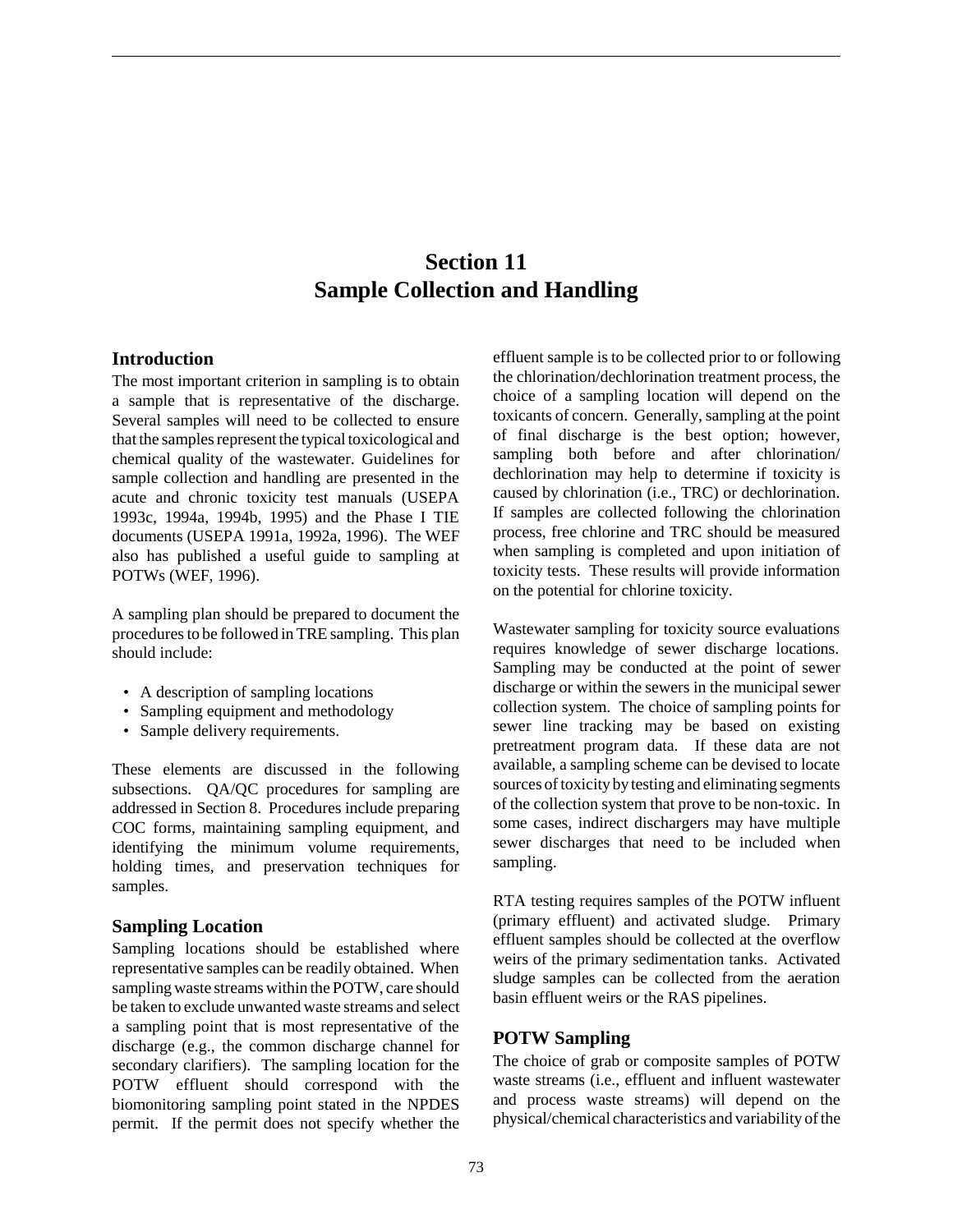toxicants. Initial effluent toxicity characterization (TIE Phase I) should utilize 24-hour composite samples in order to ascertain the daily, weekly, or seasonal variability of the causative agents. If effluent toxicity is not easily observed in 24-hour time composites, flow proportional composite or grab samples may be used to observe possible flow-related peaks of toxicity. In the latter phases of the TIE, grab samples may be used to determine the variability in the type and concentration of effluent toxicants (USEPA 1991a, 1992a). A discussion of the use of grab versus composite sampling for toxicity tests is provided by USEPA (USEPA 1993c, 1994a, 1994b, 1995). The choice of sampling techniques for chemical-specific analyses is dependent on the type of compounds to be measured (e.g., grab sampling for volatile organic compounds).

When evaluating the treatment efficiency of the POTW or its unit processes, collection of the influent and effluent wastewaters should be lagged by the hydraulic retention time (HRT) of the treatment process in order to obtain comparable samples. For example, if the HRT of the treatment plant is 20 hours, the effluent sampler should be timed to start 20 hours after influent sampling is initiated. Likewise, sampling of wastewater from industries or sewers should account for the travel time in the collection system (i.e., POTW influent sample collection should lag industry sample collection).

Samples also should be collected during representative discharge periods. An evaluation of the POTW operations and performance at the time of sampling can be made by comparing the effluent sample concentrations of  $BOD<sub>5</sub>$ , TSS, and other pollutants to long-term historical averages and/or permitted values for those parameters.

Effluent samples are often collected, shipped, and stored in plastic containers. However, some toxicants such as surfactants may adsorb to plastic. A simple way to check for this characteristic is to collect and ship samples in both glass and plastic containers, then test the samples for toxicity (USEPA, 1991a). A greater loss of toxicity in plastic containers as compared to glass containers may indicate the presence of toxic surfactants.

The sample volume requirements for TIE Phase I tests are provided by USEPA (1991a, 1992a, 1996).

Volume requirements for POTW samples that are used in RTA tests are given in Section 5.

If TIE or physical/chemical treatability testing is being conducted off-site, samples should be shipped on ice to maintain the sample temperature at 4°C. RTA and some biological treatability tests require fresh or continuous samples of POTW waste streams, which requires testing to be conducted on-site. Samples of RAS and activated sludge should be delivered to the on-site laboratory and used immediately in testing to prevent changes in the biomass that can occur during long-term storage. Biomass samples should be vigorously aerated for a minimum of 15 minutes before use in the RTA or treatability tests. POTW influent and process wastewater samples required for on-site RTA or treatability studies should be used on the day of sample collection.

## **Sewer Discharge Sampling**

The choice of grab or composite samples of indirect discharges will depend on the physical/chemical characteristics and variability of the toxicants. The sample type also will be dictated by the stage of the toxicity source evaluation. In Tier I testing, 24-hour flow proportional composite samples are recommended to characterize daily variability while accounting for variations in flow. Flow proportional sampling should be scheduled to coincide with production schedules for industrial discharges, the frequency of intermittent inputs for RCRA discharges, and the schedule of remedial activities for CERCLA discharges. This information is usually available in the POTW's pretreatment program reports.

Sampling techniques for flow proportional composites should account for the potential loss of volatile compounds. For samples collected for chemical analysis or refractory toxicity testing, zero headspace sampling methods can be used to minimize volatile losses. In some cases, grab sampling may be used in lieu of zero headspace methods to reduce sampling costs; however, care should be exercised in collecting samples that are representative of the discharge.

In Tier II, grab sampling can be used in addition to composite sampling to assess the variability of the toxicants. This type of sampling requires in-depth knowledge of the production schedules and the pretreatment operations of the discharger.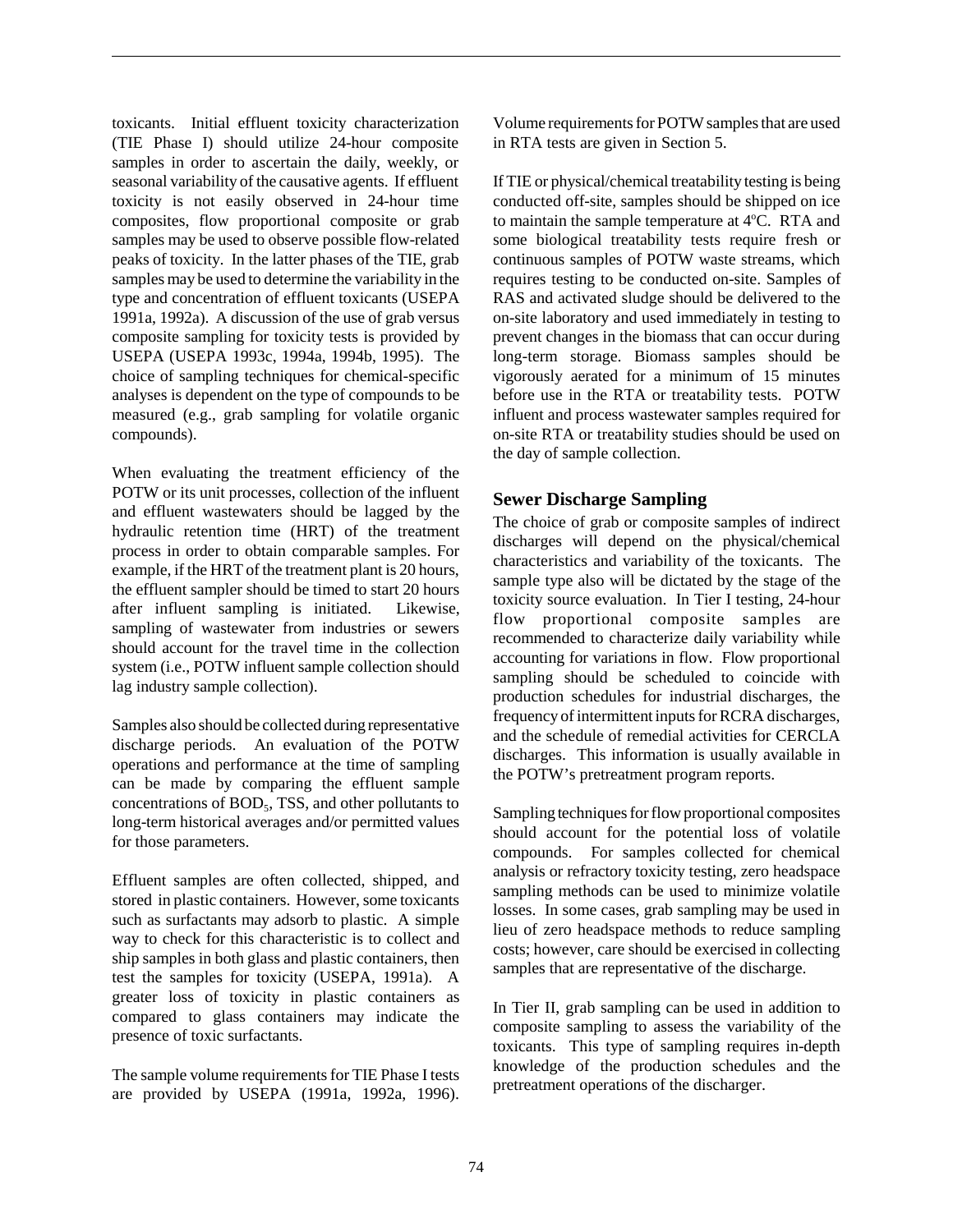# **Section 12 References**

- Adams, C.E., D.L. Ford, and W.W. Eckenfelder. 1981. *Development of Design and Operational Criteria for Wastewater Treatment*. *Enviro Press*, Nashville, Tennessee.
- Amato, J.R., D.I. Mount, E.J. Durhan, M.L. Lukasewycz, G.T. Ankley, and E.D. Robert. 1992. An Example of the Identification of Diazinon as a Primary Toxicant in an Effluent. *Environ. Toxicol. Chem.* 11: 209–16.
- American Chemistry Society. 1979. *Safety in Academic Chemistry Laboratories*. ACS Publication Committee on Chemical Safety, Third Edition. American Chemistry Society, Washington, D.C.
- American Petroleum Institute (API). API. 1998. *The Toxicity of Common Ions to Freshwater and Marine Organisms.* Washington, DC, November 1998, Doc. No. 0300–029.
- American Public Health Association (APHA). 1995. *Standard Methods for the Examination of Water* and Wastewater. 19<sup>th</sup> ed. American Public Health Association, American Waterworks Association, Water Environment Federation. Washington, D.C.
- American Society for Microbiology (ASM). 1981. *Manual for Methods for General Bacteriology*. Washington, D.C.
- Ankley, G.T., J.R. Dierkes, D.A. Jensen, and G.S. Peterson. 1991. Piperonyl Butoxide as a Tool in Aquatic Toxicological Research with Organophosphate Insecticides. *Ecotoxicol. Environ. Saf.* 21: 266–74.
- Ankley, G.T., and L.B. Burkhard. 1992. Identification of Surfactants as Toxicants in a Primary Effluent.

*Environ. Toxicol. Chem.* 11: 1235–48.

- AQUA-Science. 1995. *Diazinon and Chlorpyrifos in Wastewater from Residential and Commercial Sources*. Report for Central Contra Costa Sanitary District, Martinez, California. AQUA-Science, Davis, California.
- Aquatic Sciences Consulting. 1997. *Evaluation of Sources of Toxicity and Toxicity Treatment Options at the City of Henderson's Nutbush Creek Wastewater Treatment Plant.* Prepared for the City of Henderson, North Carolina.
- AQUIRE. 1992. *Aquatic Information Retrieval Toxicity Data Base.* Office of Research and Development, National Health and Environmental Effects Research Laboratory, Mid-Continent Ecology Division, Duluth, Minnesota.
- Bailey, H.C., J.L. Miller, M.J. Miller, and B.S. Dhaliwal. 1995. Application of Toxicity Identification Procedures to the Echinoderm Fertilization Assay to Identify Toxicity in a Municipal Effluent. *Environ. Toxicol. Chem.* 14(12): 2181–86.
- Bailey, H.C., J.L. Miller, M.J. Miller, L.C. Wiborg, L. Deanovic, and T. Shed. 1997. Joint Toxicity of Diazinon and Chlorpyrifos Under Conditions of Acute Exposure to *Ceriodaphnia dubia*. *Environ. Toxicol. Chem.* 16: 2304–08.
- Botts, J.A., J.W. Braswell, E.C. Sullivan, W.C. Goodfellow, B.D. Sklar, and A.G. McDearmon. 1987. *Toxicity Reduction Evaluation at the Patapsco Wastewater Treatment Plant.* Water Engineering Research Laboratory, Cincinnati, Ohio. Cooperative Agreement No. CR812790- 01-1. NTIS # PB 88-220 488/AS.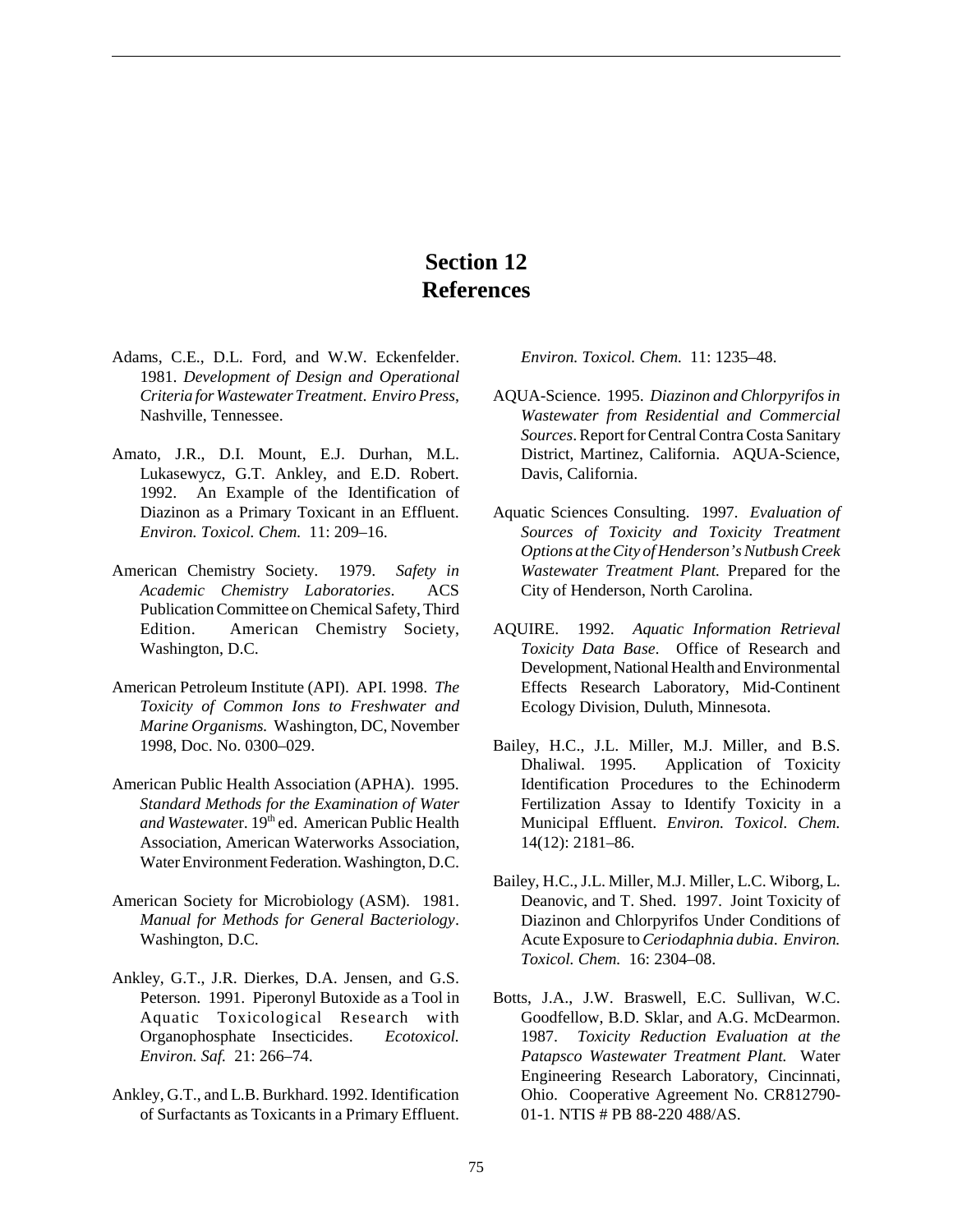- Botts, J.A., L.B. Fillmore, E.J. Durhan, W.A. Goodfellow, T. Pereira, and D.F. Bishop. 1990. Evaluation of the Role of Diazinon in the Toxicity of a Municipal Wastewater Treatment Plant Effluent. *Proceedings of the Third National Pesticide Conference*, November, 1990, Richmond, Virginia.
- Botts, J.A., T.L. Morris, J.E. Rumbo, and C.H. Victoria-Rueda. 1992. Case Histories-Municipalities. In *Toxicity Reduction: Evaluation and Control.* D.L. Ford, ed. Technomic Publishing Co., Lancaster, Pennsylvania.
- Botts, J.A., T.L. Morris, M.A. Collins, T.M. Schmitt, and E.K. Wilson. 1993. Evaluating the Impact of Industrial Discharges to Publicly Owned Treatment Works: The Refractory Toxicity Assessment Protocol. *Annual Conference and Exposition of the Water Environment Federation*, Anaheim, California.
- Botts, J.A., T. Schmitt, E. Wilson, M. Collins, D. Waddell, R. Diehl, and L. Ehrlich. 1994. Refractory Toxicity Assessment: An Alternative Approach for Chronic Toxicity Reduction Evaluations. *Annual Conference and Exposition of the Water Environment Federation*, Chicago, Illinois. Paper # AC944404.
- Brungs, W.A. 1973. Effects of Residual Chlorine on Aquatic Life. *Journal Water Pollut. Control Fed*. 45(10): 2180–93.
- Burgess, R.M, K.T. Ho, M.D. Tagliabue, A. Kuhn, R. Comeleo, P. Comeleo, G. Modica, and G.E. Morrison. 1995. Toxicity Characterization of an Industrial and a Municipal Effluent Discharging to the Marine Environment. *Marine Pollut. Bull.* 30: 524–35.
- Burgess, R.M., J.B. Charles, A. Kuhn, K.T. Ho, L.E. Patton, and D.G. McGovern. 1997. Development of a Cation-Exchange Methodology for Marine Toxicity Identification Evaluation Applications. *Environ. Toxicol. Chem.* 16: 1203–11.
- Burkhard, L.P., and J.J. Jenson. 1993. Identification of Ammonia, Chlorine, and Diazinon as Toxicants in a Municipal Effluent. *Arch. Environ. Contam. Toxicol.* 25: 506–15.
- City of Greenville. 1991. *TRE Phase B Final Report*. City of Greenville, Texas.
- Code of Federal Regulations, Title 40, Part 503. 1993. *Standards for the Use of Disposal of Sewage Sludge*, 58 *FR* 9387. Office of Federal Register, National Archives and Records Administration, Washington, D.C.
- Collins, M.A., T.L. Morris, J.A. Botts, T. Norberg-King, J. Thompson, and D.I. Mount. 1991. *Chronic Toxicity Reduction Evaluation at the Bergen County Utilities Authority Wastewater Treatment Plant,* Draft Report. USEPA, Risk Reduction Engineering Laboratory, Cincinnati, Ohio. USEPA Contract No. 68-03-3431.
- Collins, M.A., E.K. Wilson, C.A. LaRocca, and W.L. Goodfellow. 1994. Chronic Toxicity Identification Evaluation Analyses Using *Mysidopsis bahia. Annual Conference and Exposition of the Water Environment Federation*, Chicago, Illinois.
- Dawson, T., K. Lott, and M. Deadrick. 1997. Toxicity Identification Evaluation of Washington, Georgia, Wastewater Treatment Plant Effluent. USEPA Contract No. 68-W3-0034. Midcontinent Ecology Division, Duluth, Minnesota.
- Deeny, K., J. Heidman, and J. Condren. 1988. Evaluation of a Full-Scale Activated Sludge System Utilizing Powdered Activated Carbon Addition with Wet Air Oxidation. *Annual Conference of the Water Pollution Control Federation*, Dallas, Texas.
- Diehl, R., and S. Moore. 1987. Case History: A North Carolina Municipal TRE. *Toxicity Identification/Reduction Evaluation Workshop, Annual Conference of the Water Pollution Control Federation*, Philadelphia, Pennsylvania.
- DiGiano, F. 1988. Case History: Toxicity Reduction Evaluation at High Point, North Carolina. *Virginia Water Pollution Control Association Wastewater Toxics Management Seminar*, November 3, 1988, Richmond, Virginia.
- Douglas, W.S., S.S. Grasso, D.G. Hutton, and K.R. Schroeder. 1996. Ion Imbalance as a Source of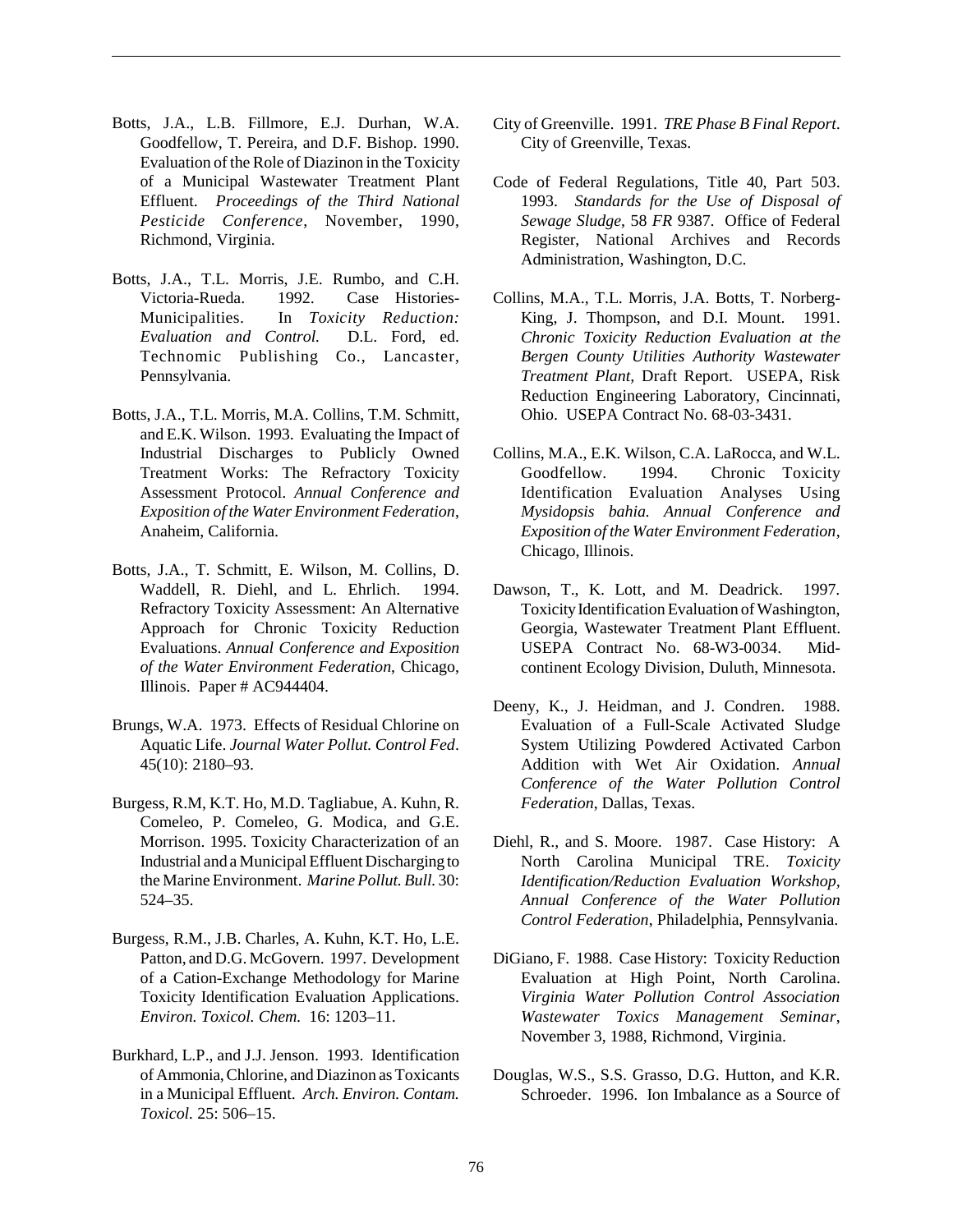Toxicity in Estuarine Effluent. *Arch. Environ. Contam. Toxicol.* 31: 426–32.

- Douglas, W.S., and M.T. Horne. 1997. The Interactive Effects of Essential Ions and Salinity on the Survival of Mysid shrimp, *Mysidopsis bahia* in 96-hour Acute Toxicity Tests of Marine and Estuarine Effluents. *Environ. Toxicol. and Chem.* 16(10): 1996–2001
- Durhan, E.J., M.T. Lukasewycz, and J.R. Amato. 1990. Extraction and Concentration of Nonpolar Organic Toxicants from Effluents Using Solid Phase Extraction. *Environ. Toxicol. Chem.* 9: 463–66.
- Edile, D., S. Newton, N. Lewnes, G.N. Cherr, L. Schipper, and J. Anderson. 1995. A Marine TIE: When Phase I Becomes a Research Project.  $16^{th}$ *Annual Meeting of the Society of Environmental Toxicology and Chemistry*, Vancouver, B.C., Canada, November 1995.
- Engineering-Science, Inc. 1992. *Toxicity Reduction Evaluation: Toxicant Identification and Confirmation*. Submitted to the City of Lawton, Oklahoma.
- Engineering-Science, Inc. 1994. *Quarterly Progress Report (July 1 to September 30, 1994) for the Rivanna Water & Sewer Authority Toxicity Reduction Evaluation.* Prepared for the Rivanna Water & Sewer Authority, Charlottesville, Virginia.
- EXTOXNET (Extension Toxicology Network). 1998. Developed by University of California, Davis, Oregon State University, Michigan State University, Cornell University, and the University of Idaho. On the Internet at http://ace.orst.edu/info/extoxnet/.
- Federal Register. 1989. *USEPA: National Pollutant Discharge Elimination System; Surface Water Toxics Control Program.* USEPA, Volume 54, No. 105, Friday, June 2, 1989.
- Fillmore, L.B., T.L. Morris, T.L. Champlin, M.C. Welch, and J.A. Botts. 1990. *Toxicity Reduction Evaluation at the City of Fayetteville Cross Creek Wastewater Treatment Plant*, Draft Report, 1990. USEPA, Risk Reduction Engineering Laboratory,

Cincinnati, Ohio. USEPA Contract No. 68-03- 3431.

- Giger, W., E. Stephanou, and C. Schaffner. 1981. Persistent Organic Chemicals in Sewage Effluents: Identification of Nonylphenols and Nonylphenolethoxylates by Gas Capillary Gas Chromatography/Mass Spectrometry. *Chemosphere* 10(11/12): 1253–63.
- Goodfellow, W.L., and W.L. McCulloch. 1993. Toxicity or Physiological Imbalance? *Inorganic Salts TIE Meeting (work group)*, Houston, Texas, November 14, 1993.
- Goodfellow, W.L., V.A. Sohn, and Kotulak, M.A. 1994. Performance of a Second Generation Toxicity Reduction Evaluation. 15<sup>th</sup> Annual *Meeting of the Society of Environmental Toxicology and Chemistry*, Denver, Colorado, October 29 - November 3, 1994.
- Goodfellow, W.L., P.B. Dorn, L.W. Ausley, D.T. Burton, D.L. Denton, D.R. Grothe, M.A. Heber, T.J. Norberg-King, and J.H. Rodgers, Jr. 1998. Submitted: Environmental Toxicology and Chemistry. *The Role of Inorganic Ion Imbalance in Aquatic Toxicity Testing.* Society of Environmental Toxicology and Chemistry, Foundation of Environmental Education, Whole Effluent Steering Committee, Pensacola, Florida.
- Grady, C.P.L. 1985. Biodegradation: Its Measurement and Microbiological Basis. *Biotechnology and Bioengineering* 27: 660–74.
- Grady, C.P.L., and H.P. Lim. 1980. *Biological Wastewater Treatment: Theory and Applications*. Marcel Dekker, Inc., New York, New York.
- Griffin, D.M., K.F. Kline, and L.S. Targgart. 1993. Development of Phase I TIE Methods for the Giant Kelp, *Macrocystis pyrifera*, and Red Abalone, *Haliotis rufenscens*. 13<sup>th</sup> Annual Meeting of the Society of Environmental Toxicology and Chemistry, Cincinnati, Ohio.
- Hagelstein K., and R.R. Dauge. 1984. Use of Long Solids Retention Times to Improve the Activated Sludge Biodegradation of a Complex Waste. *Proceedings of the Purdue Industrial Waste Conference*, Ann Arbor, Michigan.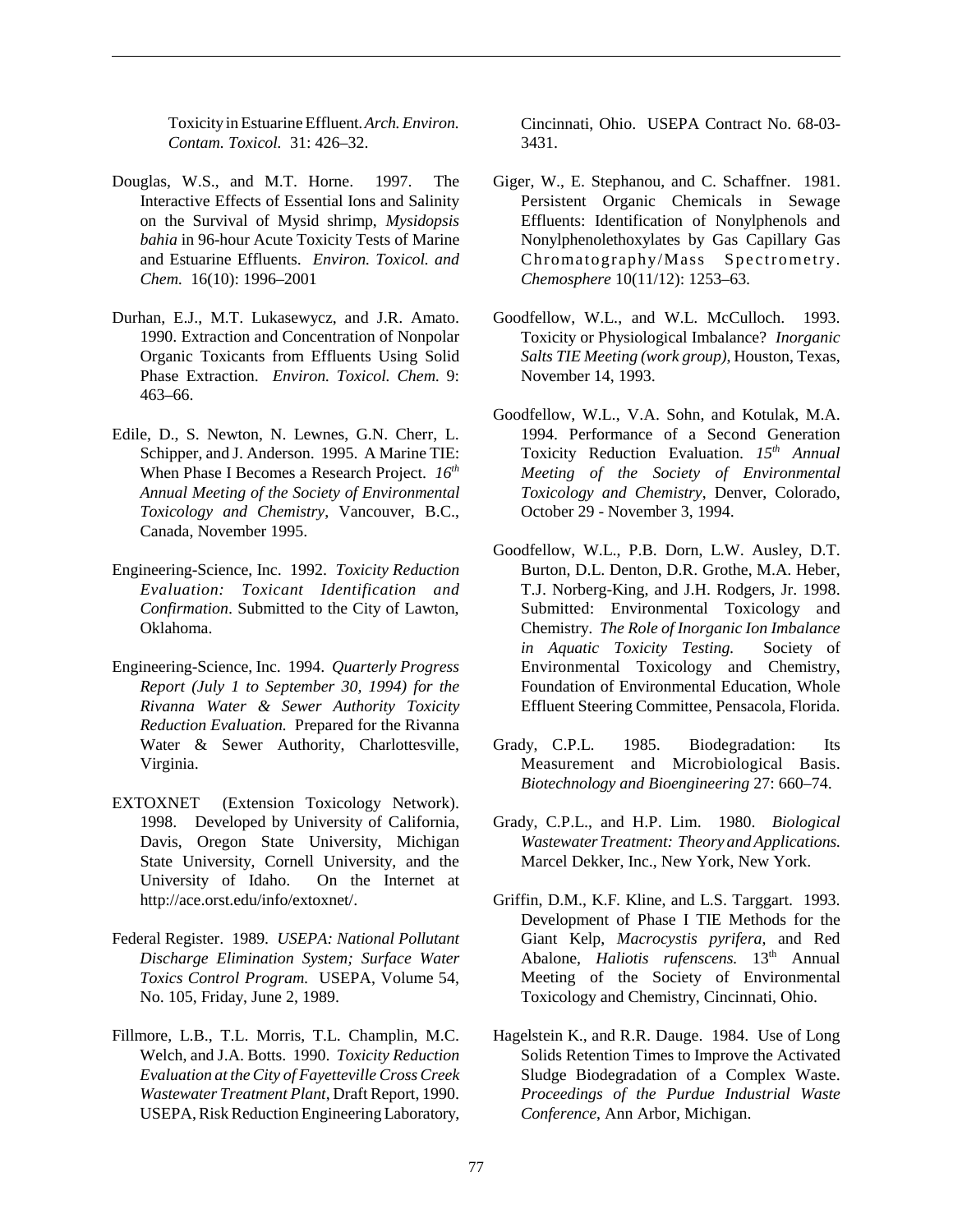- Hall, W.S., and R.J. Mirenda. 1991. Acute Toxicity of Wastewater Treatment Polymers to *Daphnia pulex* and the Fathead Minnow (*Pimephales promelas*) and the Effects of Humic Acid on Polymer Toxicity. *Res. Journal of Water Pollut. Control Fed.* 63(6): 895–99.
- Higashi, R.M., G.N. Cherr, J.M. Shenker, J.M. MacDonald, and D.G. Crosby. 1992. A Polar High Molecular Mass Constituent of Bleached Kraft Mill Effluent is Toxic to Marine Organisms*. Environ. Sci. and Tech.* 26: 2413–20.
- Ho, K.T., K. Mitchell, M. Zappala, and R.M. Burgess. 1995. Effects of Brine Addition on Effluent Toxicity and Marine Toxicity Identification Evaluation (TIE) Manipulations. *Environ. Toxicol. Chem.* 14: 245–49.
- Hockett, J.R., and D.R. Mount. 1996. Use of Metal Chelating Agent to Differentiate Among Sources of Aquatic Toxicity. *Environ. Toxicol. Chem.* 15: 1687–94.
- Jirik, A.W., S.M. Bay, D.J. Greenstein, A. Zellers, and S-L. Lau. 1998. Applications of TIEs in Studies of Urban Stormwater Impacts on Marine Organisms. In *Environmental Toxicology and Risk Assessment: 7th Volume, ASTM STP 1333*, E.E. Little, A.J. SeLonay, and B.M. Greenberg, eds. American Society for Testing and Materials, Philadelphia, Pennsylvania.
- Judkins, J.F., and G.A. Anderson. 1992. Using Denitrification for pH Control. *Water Environ. & Tech.* February: 62–65.
- Kang, S.J., L.B. Pugh, and J.A. Borchardt. 1983. ATP as a Measure of Active Biomass Concentration and Inhibition in Biological Wastewater Treatment Processes. *Proceedings of the 38th Purdue Industrial Waste Conference,* Ann Arbor, Michigan.
- Kornegay, B.H. 1970. The Use of Continuous Culture Theory in the Selection of Biological Reactor Systems. *43rd Annual Conference of the Water Pollution Control Federation*, Boston, Massachusetts, October.
- Lankford, P.W., and W.W. Eckenfelder. 1990. *Toxicity Reduction in Industrial Effluents.* New York, New York: McGraw-Hill.
- Lankford, P.W., W.W. Eckenfelder Jr., and K.D. Torrens. 1987. Technological Approaches to Toxicity Reduction in Municipal and Industrial Wastewaters. *Annual Meeting of the Virginia Water Pollution Control Association*, Norfolk, Virginia.
- Linden Roselle Sewerage Authority. 1991. *Linden Roselle Sewerage Authority - 1991 Toxicity Reduction Evaluation Project Report.* Prepared by Engineering-Science, Inc., Fairfax, Virginia, in association with EA Engineering, Science, and Technology, Inc., Sparks, Maryland.
- MacGregor, R., M. Tucker, and J.S. Qi. 1996. Application of Ion-balancing Methods for Marine Whole Effluent Toxicity Tests.  $17<sup>th</sup>$  Annual *Meeting of the Society of Environmental Toxicology and Chemistry*, Washington, D.C.
- Masters, J.A., M.A. Lewis, D.H. Davidson, and R.D. Bruce. 1991. Validation of a Four-Day *Ceriodaphnia* Toxicity Test and Statistical Considerations in Data Analysis. *Environ. Toxicol. Chem.* 10: 47–55.
- Metcalf and Eddy, Inc. 1991. *Wastewater Engineering Treatment, Disposal, and Reuse*. Third Edition. New York, New York: McGraw-Hill.
- Mickley, M., J. Briceno, B. Borkman, K. Fucik, J. Case, and T. Nickel. 1996. Common Ion Toxicity in R.O. Membrane Concentrate. *17th Annual Meeting of the Society of Environmental Toxicology and Chemistry*, Washington, D.C.
- Morris, T.L., J.A. Botts, J.W. Braswell, M.C. Welch, and W.L. Goodfellow. 1990. *Toxicity Reduction Evaluation at the Linden Roselle Sewerage Authority Wastewater Treatment Plant,* Draft Report, 1990. USEPA, Office of Research and Development, Risk Reduction Engineering Laboratory, Cincinnati, Ohio. USEPA Contract No. 68-03-3431.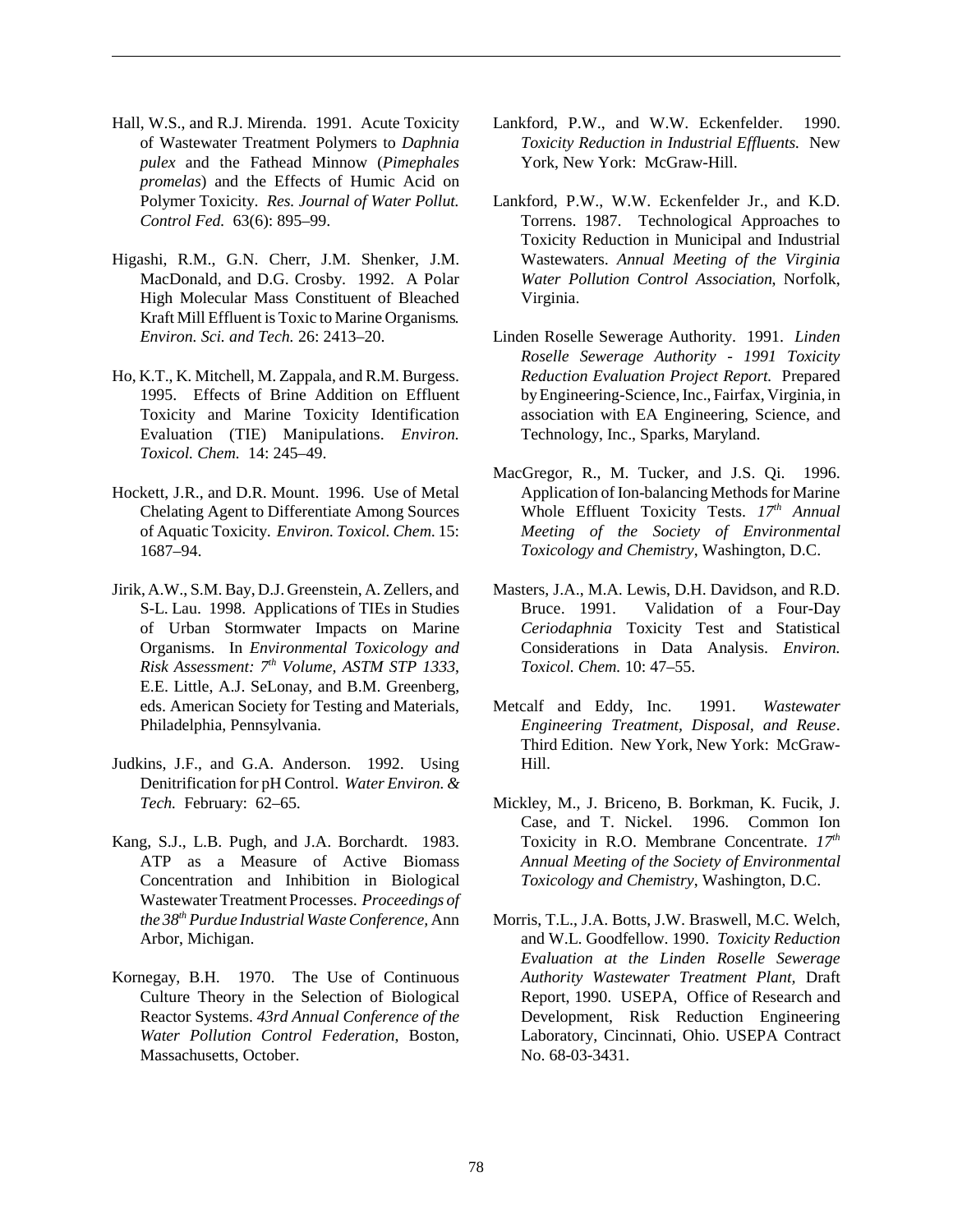- Morris, T.L., G. Fare, and J. Spadone. 1992. Toxicity Reduction Evaluation at the Linden Roselle Sewerage Authority Wastewater Treatment Plant*. Water Environ. Tech*. June: 8–16.
- Mosure, T.E., J.P. Pierko, J.M. Schmidt, R.A. Monteith, and J.S. Mosser. 1987. *Toxicity Reduction Evaluation at the Akron Water Pollution Control Station,* Draft Report. USEPA, Office of Research and Development, Risk Reduction Engineering Laboratory, Cincinnati, Ohio. Cooperative Agreement No. #CR813681010.
- Mount, D.R., and D.D. Gulley. 1992. *Development of a Salinity/Toxicity Relationship to Predict Acute Toxicity of Saline Waters to Freshwater Organisms.* Gas Research Institute, Environment and Safety Research Department, Chicago, IL, October, 1992.
- National Institute of Occupational Safety and Health (NIOSH). 1977. *Working With Carcinogens*. Public Health Service, Centers for Disease Control. Publication No. 77-206.
- Norberg-King, T.J., M. Lukasewcyz, and J. Jenson. 1989. *Results of Diazinon Levels in POTW Effluents in the United States*. National Effluent Toxicity Assessment Center, Duluth, Minnesota. Technical Report 14-89.
- Novartis Crop Protection, Inc., and Makhteshim-Agan of North America, Inc. 1997. *Investigation of Diazinon Occurrence, Toxicity, and Treatability in Southern United States Publicly Owned Treatment Works.* Technical Report 3-7, Environmental Affairs Department, Greensboro, North Carolina.
- Occupational Safety and Health Administration (OSHA). 1976. *OSHA Safety and Health Standards, General Industry*. 29 CFR 1910. OSHA 2206 (Revised).
- Oris, J.T., R.W. Winner, and M.V. Moore. 1991. A Four-day Survival and Reproduction Toxicity Test for *Ceriodaphnia dubia. Environ. Toxicol. Chem.* 10: 217–24.
- Philbrook, D.M., and C.P.L. Grady. 1985. Evaluation of Biodegradation Kinetics for Priority Pollutants. *Proceedings of the Purdue Industrial Waste Conference,* Ann Arbor, Michigan.
- Rodgers, J.H., Jr. 1989a*. Species tolerances for NPDES bioassays: Volume I, freshwater organisms*. American Petroleum Institute. No. 4483. Washington, D.C.
- Rodgers, J.H., Jr. 1989b. *Species tolerances for NPDES bioassays: Volume II, marine organisms.* American Petroleum Institute. No. 4482. Washington, D.C.
- Singhasemanon, N., C. Nordmark, and T. Barry. 1997. *Diazinon and Chlorpyrifos in Central Contra Costa Sanitary District Sewer System, Summer 1996.* State of California Environmental Protection Agency, Department of Pesticide Regulation. Sacramento, California. Draft Report.
- Slattery, G.H. 1987. Effects of Toxic Influent on Patapsco Wastewater Treatment Plant Operations. *Annual Conference of the Water Pollution Control Federation*, New Orleans, Louisiana.
- Sullivan, E.C., D.F. Bishop, J.A. Botts, J.W. Braswell, G.H. Slattery, and W.L. Goodfellow. 1987. Effluent Toxicity Monitoring Methodology Evaluated for Five Industrial Dischargers. *Proceedings of the Purdue Industrial Waste Conference*, Ann Arbor, Michigan.
- TRAC Laboratories, Inc. 1992. Unpublished data. Prepared by TRAC Laboratories, Inc., Denton, Texas.
- USEPA. 1977. *Occupational Health and Safety Manual*. Office of Planning and Management, Washington, D.C.
- USEPA. 1979a. *Handbook for Analytical Quality Control in Water and Wastewater Laboratories*. EPA/600/4-79/019. Analytical Quality Control Laboratory, Cincinnati, Ohio.
- USEPA. 1979b. *Methods 624 and 625: GC/MS Methods for Priority Pollutants*. *Federal Register* 44(223):69532-58.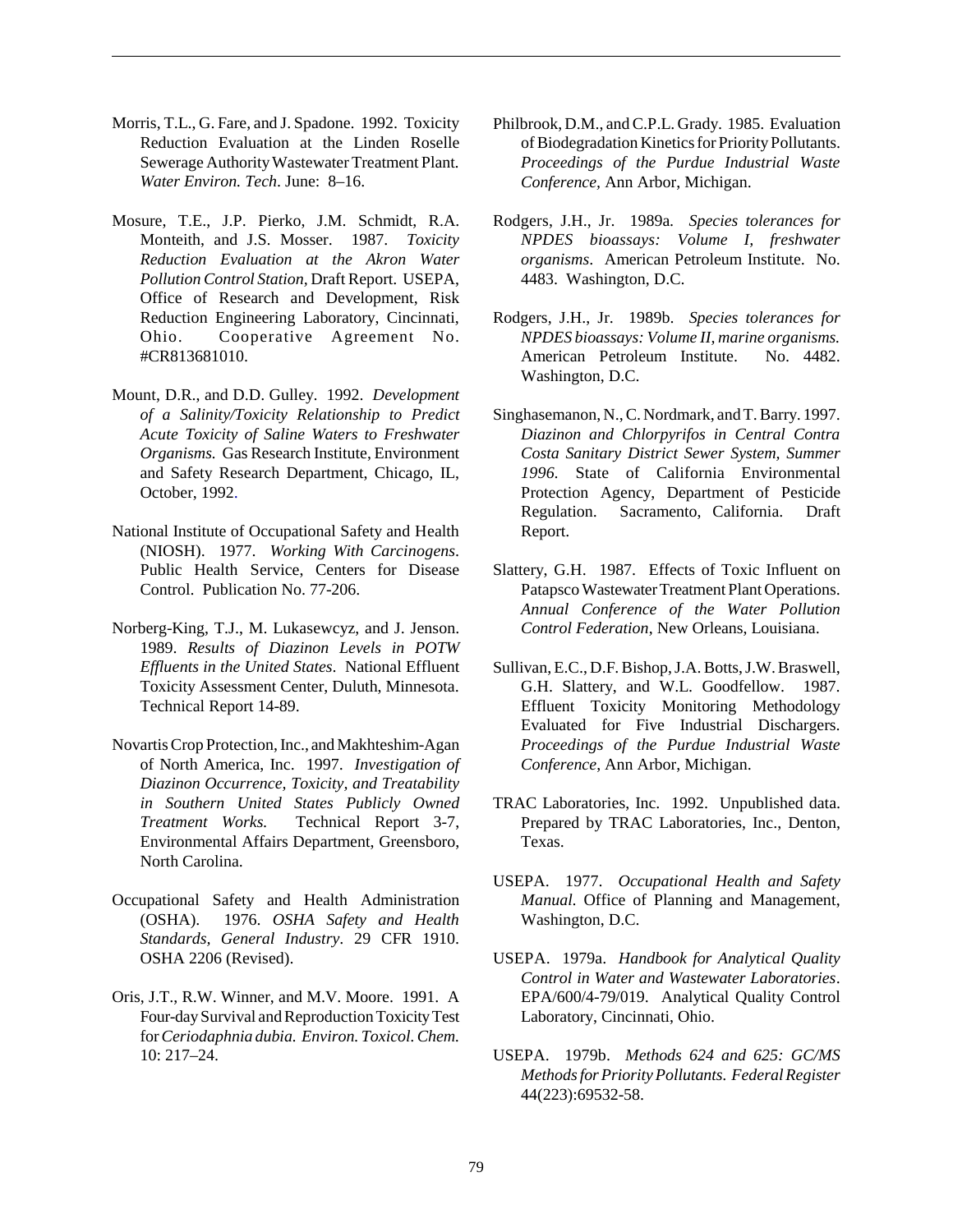- USEPA. 1982. *Handbook for Sampling and Sample Preservation of Water and Wastewater*. EPA/600/4-82-019. Cincinnati, Ohio.
- USEPA. 1983a. *Guidance Manual for Pretreatment Program Development*. Office of Water Enforcement and Permits, Washington, D.C.
- USEPA. 1983b. *Methods for Chemical Analysis of Water and Wastes*. EPA/600/4-79-020, Cincinnati, Ohio.
- USEPA. 1984a. *Handbook on Improving POTW Performance Using the Composite Correction Program Approach.* EPA/625/6-84/008. Center for Environmental Research Information, Cincinnati, Ohio.
- USEPA. 1984b. *Ambient Water Quality Criteria for Chlorine - 1984.* Office of Water Regulations and Standards, Criteria and Standards Division, Washington, D.C.
- USEPA. 1985a. *Ambient Water Quality Criteria for Ammonia - 1985.* Office of Water Regulations and Standards, Criteria and Standards Division, Washington, D.C.
- USEPA. 1985b. *Master Analytical Scheme for Organic Compounds in Water*. EPA/600/4-85- 008. Office of Research and Development, Cincinnati, Ohio.
- USEPA. 1987a. *Permit Writer's Guide to Water Quality-Based Permitting for Toxic Pollutants*. Office of Water Enforcement and Permits, Washington, D.C.
- USEPA. 1987b. *Guidance Manual on the Development and Implementation of Local Discharge Limitations Under the Pretreatment Program*. Office of Water Enforcement and Permits, Washington, D.C.
- USEPA. 1988a. *Methods for Aquatic Toxicity Identification Evaluations: Phase I Toxicity Characterization Procedures*. EPA/600/3-88/034. National Effluent Toxicity Assessment Center, Duluth, Minnesota.
- USEPA. 1988b. *Development of Slug Loading Control Programs for Publicly Owned Treatment*

*Works*. Office of Water Enforcement and Permits, Washington, D.C.

- USEPA. 1989a. *Toxicity Reduction Evaluation Protocol for Municipal Wastewater Treatment Plants.* EPA/600/2-88/062. Office of Research and Development, Risk Reduction Engineering Laboratory, Cincinnati, Ohio.
- USEPA. 1989b. *Generalized Methodology for Conducting Industrial Toxicity Reduction Evaluations.* EPA/600/2-88/070. Water Engineering Research Laboratory, Cincinnati, Ohio.
- USEPA. 1989c. *Handbook: Retrofitting POTWs.* EPA/625/6-89/020. Center for Environmental Research Information, Cincinnati, Ohio.
- USEPA. 1990. *User Documentation: POTW Expert, Version 1.0*. EPA/625/11-90/001. Office of Research and Development, Cincinnati, Ohio.
- USEPA. 1991a. *Methods for Aquatic Toxicity Identification Evaluations: Phase I, Toxicity Characterization Procedures*. Second Edition. EPA/600/6-91-003. National Effluent Toxicity Assessment Center, Duluth, Minnesota.
- USEPA. 1991b. *Technical Support Document for Water Quality-Based Toxics Control.* EPA/505-2- 90-001. Office of Water Enforcement and Permits, Washington, D.C.
- USEPA. 1991c. *Guidance Manual for Control of Slug Loadings to POTWs*. 21W-4001. Office of Water Enforcement and Permits, Washington, D.C.
- USEPA. 1991d. *Methods for Determination of Metals in Environmental Samples*. EPA 600/4- 91/010. Office of Research and Development, Washington, D.C.
- USEPA. 1992a. *Toxicity Identification Evaluations: Characterization of Chronically Toxic Effluents, Phase I*. EPA/600/6-91-005F. National Effluent Toxicity Assessment Center, Duluth, Minnesota.
- USEPA. 1993a. *Methods for Aquatic Toxicity Identification Evaluations: Phase II Toxicity Identification Procedures for Samples Exhibiting*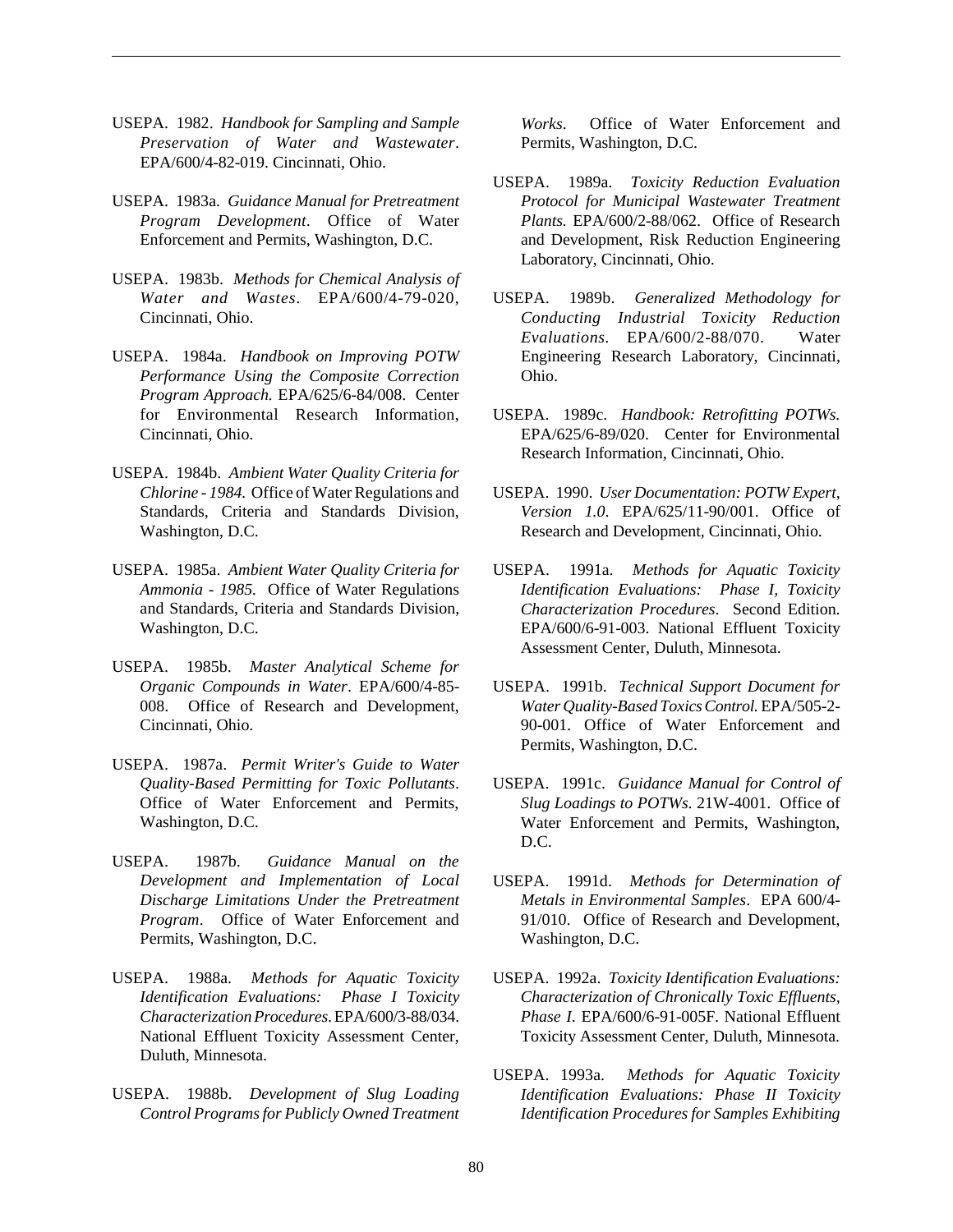*Acute and Chronic Toxicity*. EPA/600/R-92- 080. National Effluent Toxicity Assessment Center, Duluth, Minnesota.

- USEPA. 1993b. *Methods for Aquatic Toxicity Identification Evaluations. Phase III Toxicity Confirmation Procedures for Samples Exhibiting Acute and Chronic Toxicity*. EPA/600/R-92-081. National Effluent Toxicity Assessment Center, Duluth, Minnesota.
- USEPA. 1993c. *Methods for Measuring the Acute Toxicity of Effluents and Receiving Waters to Freshwater and Marine Organisms*. Fourth Edition. EPA/600/4-90-027F. Environmental Monitoring Systems Laboratory, Cincinnati, Ohio.
- USEPA. 1993d. *Treatability Data Base, Version 5*. EPA/600/C-93/003a. Risk Reduction Engineering Laboratory, Cincinnati, Ohio.
- USEPA. 1994a. *Short-Term Methods for Estimating the Chronic Toxicity of Effluents and Receiving Waters to Freshwater Organisms.* Third Edition. EPA/600/4-91/002. Environmental Monitoring and Support Laboratory, Cincinnati, Ohio.
- USEPA. 1994b. *Short-Term Methods for Estimating the Chronic Toxicity of Effluents and Receiving Waters to Marine and Estuarine Organisms.* Second Edition. EPA/600/4-91/003. Environmental Monitoring and Support Laboratory, Cincinnati, Ohio.
- USEPA. 1994c. *Methods for Determination of Metals in Environment Samples – Supplement I*. EPA 600/R-94/111. Office of Research and Development, Washington, D.C.
- USEPA. 1995. *Short-Term Methods for Estimating the Chronic Toxicity of Effluents and Receiving Waters to West Coast Marine and Estuarine Organisms.* EPA/600/R-95-136. National Exposure Research Laboratory, Cincinnati, Ohio.
- USEPA. 1996. *Marine Toxicity Identification Evaluation (TIE) Guidance Document, Phase I.* EPA/600/R-96/054. Office of Research and Development, Washington, D.C.
- USEPA. 1997. *Methods and Guidance for Analysis of Water CD ROM* Version 1.0. Office of Water, EPA-821-97-001. Washington, D.C.
- Walsh, G.E., and R.L. Garnas. 1983. Determination of Bioactivity of Chemical Fractions of Liquid Wastes Using Freshwater and Saltwater Algae and Crustaceans. *Environ. Sci. Tech*. 17: 180–82.
- Ward, S.H. 1989. The Requirements for a Balanced Medium in Toxicological Experiments using *Mysidopsis bahia* with Special Reference to Calcium Carbonate. *Environmental Toxiocology and Hazard Assessment: 12th Volume, ASTM STP No. 1023: 402-12.* U.M. Cowgill and L.R. Williams, eds. American Society for Testing and Materials, Philadelphia, Pennsylvania. 402–12.
- Water Environmental Federation. 1996. Wastewater Sampling for Process and Quality Control - MOP OM-1. Water Environment Federation, Alexandria, Virginia.
- Water Environment Federation and American Society of Civil Engineers (WEF/ASCE). 1992a. *Design of Municipal Wastewater Treatment Plants, Volume I, Chapters 1-13. WEF Manual of Practice No. 8 and ASCE Manual and Report on Engineering Practice No. 76.* Water Environment Federation, Alexandria, Virginia, and American Society of Civil Engineers, New York, New York.
- Water Environment Federation and American Society of Civil Engineers (WEF/ASCE). 1992b. *Design of Municipal Wastewater Treatment Plants, Volume II, Chapters 13-20. WEF Manual of Practice No. 8 and ASCE Manual and Report on Engineering Practice No. 76.* Water Environment Federation, Alexandria, Virginia and American Society of Civil Engineers, New York, New York.
- Water Pollution Control Federation (WPCF). 1983. *Nutrient Control. Manual of Practice FD-7, Facilities Design*, Alexandria, Virginia.
- Water Research Commission (WRC). 1984. Theory, Design and Operation of Nutrient Removal Activated Sludge Processes. Wiechers HNS, ed. Water Research Commission, Pretoria, South Africa.
- Weis, P., J.S. Weis, C-M Chen, and A. Greenberg. 1992. Treated Municipal Wastewaters: Effects of Organic Fractions on Development and Growth of Fishes. *Environ. Toxicol. Chem.* 11: 1451–59.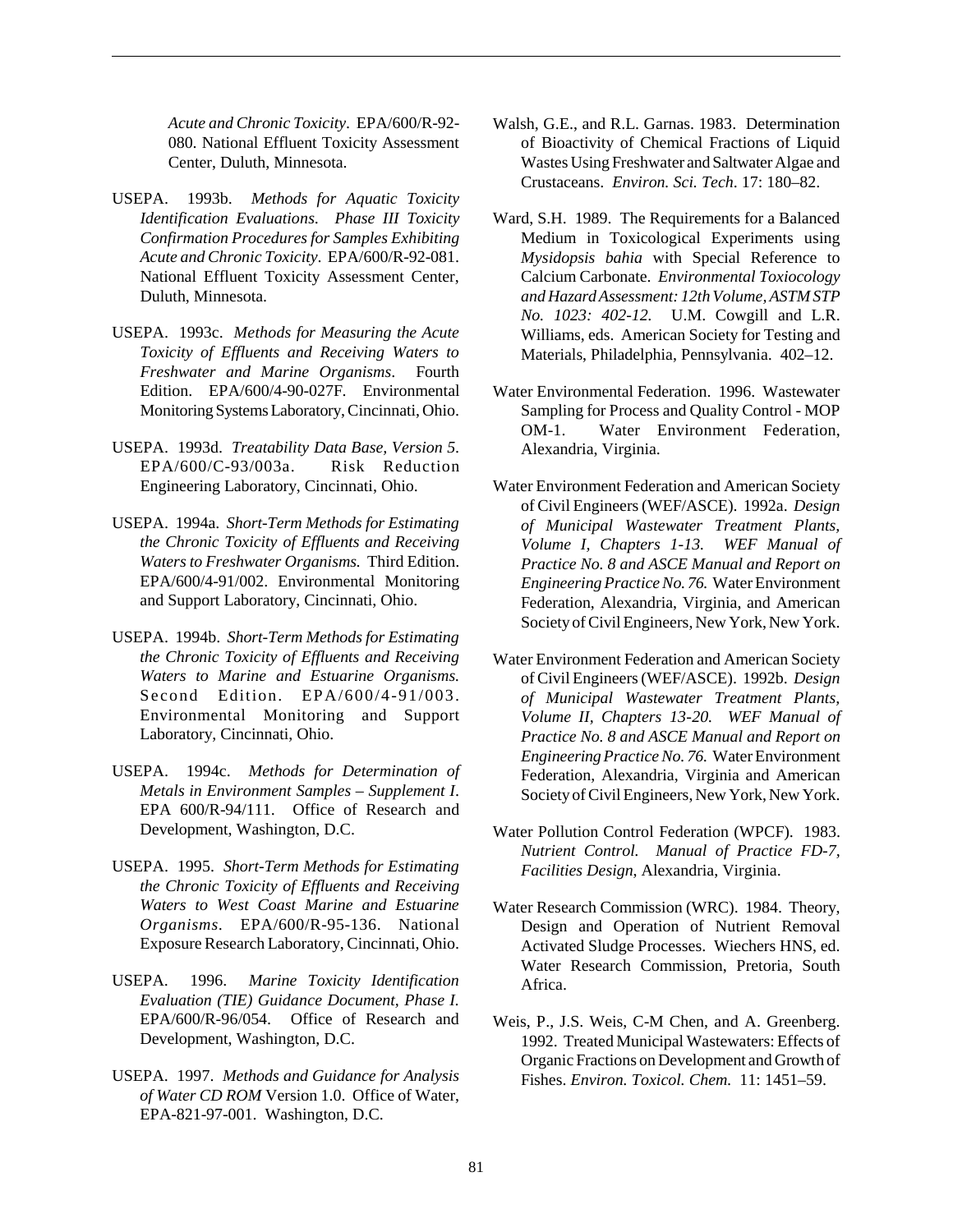# **Section 13 Bibliography**

- Ahel, M., W. Giger, and M. Koch. 1985. Behavior of Nonionic Surfactants in Biological Wastewater Treatment. In *Organic Micropollutants in the Aquatic Environment.* Proceedings of the 4th European Symposium, Vienna, Austria.
- Ahel, M., and W. Giger. 1985. Determination of Alkylphenols and Alkylphenol Mono- and Diethoxylate in Environmental Samples by High-Performance Liquid Chromatography. *Analytical Chem.* 57(8): 1577–83.
- Ahel, M., and W. Giger 1985. Determination of Nonionic Surfactants of the Alkylphenol Polyethoxylate Type by High-Performance Liquid Chromatography. *Analytical Chem.* 57(13): 2584–90.
- Ayres, G.H., 1970. *Quantitative Chemical Analysis.* New York: Harper & Bow.
- Code of Federal Regulations, Title 40, Part 503. 1993. *Standards for the Use of Disposal of Sewage Sludge*, 58 *FR* 9387. Office of Federal Register, National Archives and Records Administration, Washington, D.C.
- De Renzo, D.J. 1981. Pollution Control Technology for Industrial Wastewater. Noyes Data Corporation, New Jersey.
- Eckenfelder, W.W. 1980. Principles of Water Quality Management. Boston, MA: CBI Publishing Company.
- Federal Register. 1984. USEPA. Development of Water Quality-Based Permit Limitations for Toxic Pollutants; National Policy, Vol. 49, No. 48, March 9, 1984.
- Giger, W., H. Brunner, and C. Schaffner. 1984. 4- Nonxylphenol in Sewage Sludge: Accumulation of Toxic Metabolites from Nonionic Surfactants. *Science* 225: 623–25.
- Goodfellow, W.L., and W.L. McCulloch, 1987. A Technique for the Rapid Evaluation of Effluent Acute Toxicity. In *Proceedings of the 8th Annual SETAC Meeting*, Pensacola, Florida.
- Jirka, A.M., and M.J. Carter. 1975. HACH COD Procedure for the Bausch & Lomb Spec 20. *Analytical Chem.* 47(8).
- Marcomini, A., and W. Giger, 1987. Simultaneous Determination of Linear Alkylbenzenesulfonates, Alkylphenol Polyethoxylates and Nonylphenol by High-Performance Liquid Chromatography. *Analytical Chem.* 59(13): 1709–15.
- McEvoy, J., and W. Giger, 1986. Determination of Linear Alkyl-benzenesulfonates in Sewage Sludge by High-Resolution Gas Chromatography/Mass Spectrometry. *Environ. Sci. Tech.* 20(4): 376–83.
- Patterson, J.W., 1985. *Industrial Wastewater Treatment Technology.* 2nd Edition. Boston, MA: Butterworth.
- Peters, R.W., and Y. Ku, 1984. Removal of Heavy Metals from Industrial Plating Wastewaters by Sulfide Precipitation. *Proceedings of the Industrial Wastes Symposium (57th Annual Conference*).
- Techline Instruments, Inc. 1984. *Techline Laboratory Respirometer Operating Manual*, Fond du Lac, Wisconsin.